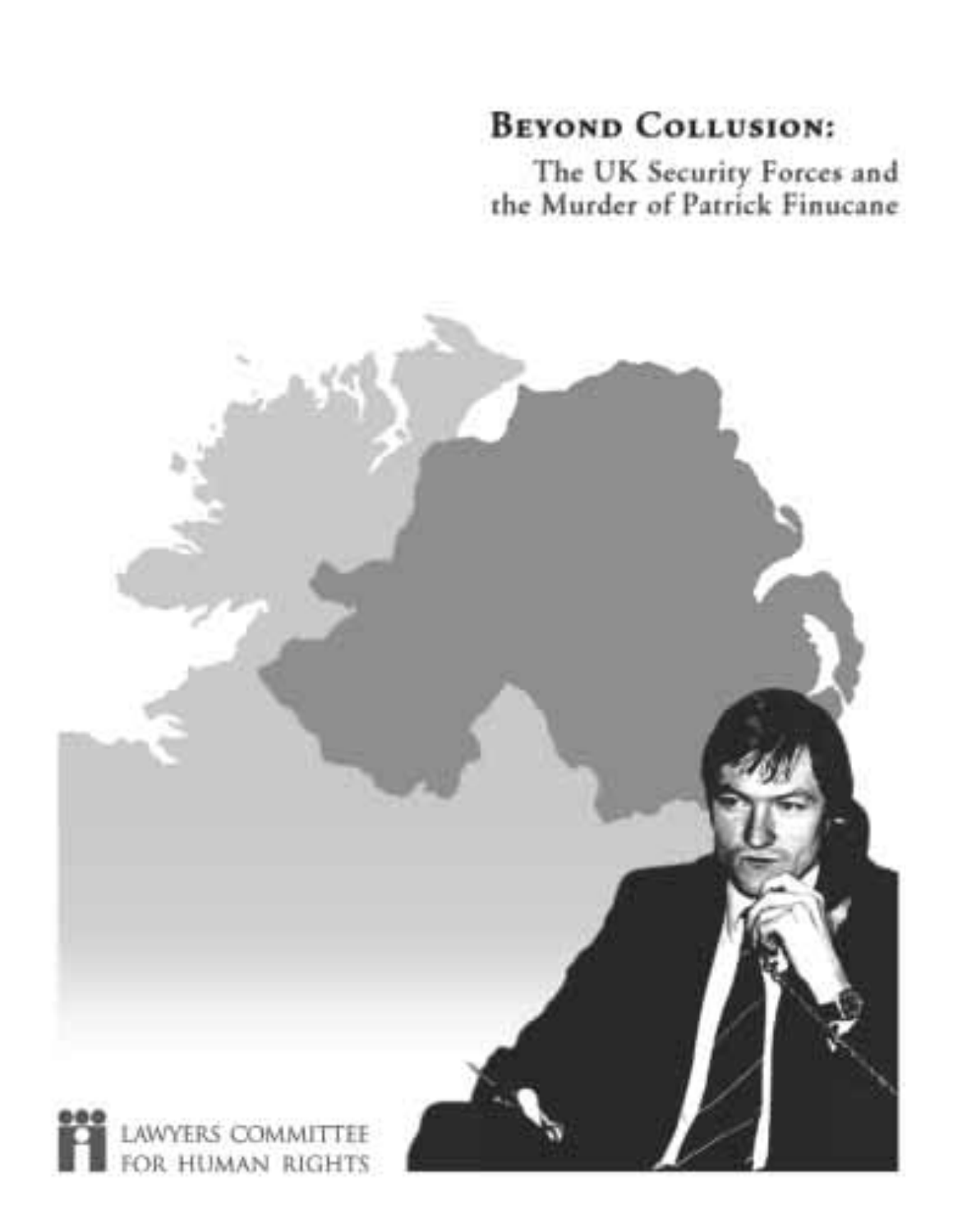# TABLE OF CONTENTS

| I.   |                                                                                     |  |
|------|-------------------------------------------------------------------------------------|--|
| II.  |                                                                                     |  |
| III. | Institutionalized Collusion: The Roles of Agents Brian Nelson and William Stobie21  |  |
| IV.  | Martin Ingram's Allegations & Possible Instigation of the Murder by RUC Officers 39 |  |
| V.   |                                                                                     |  |
| VI.  |                                                                                     |  |
| VII. |                                                                                     |  |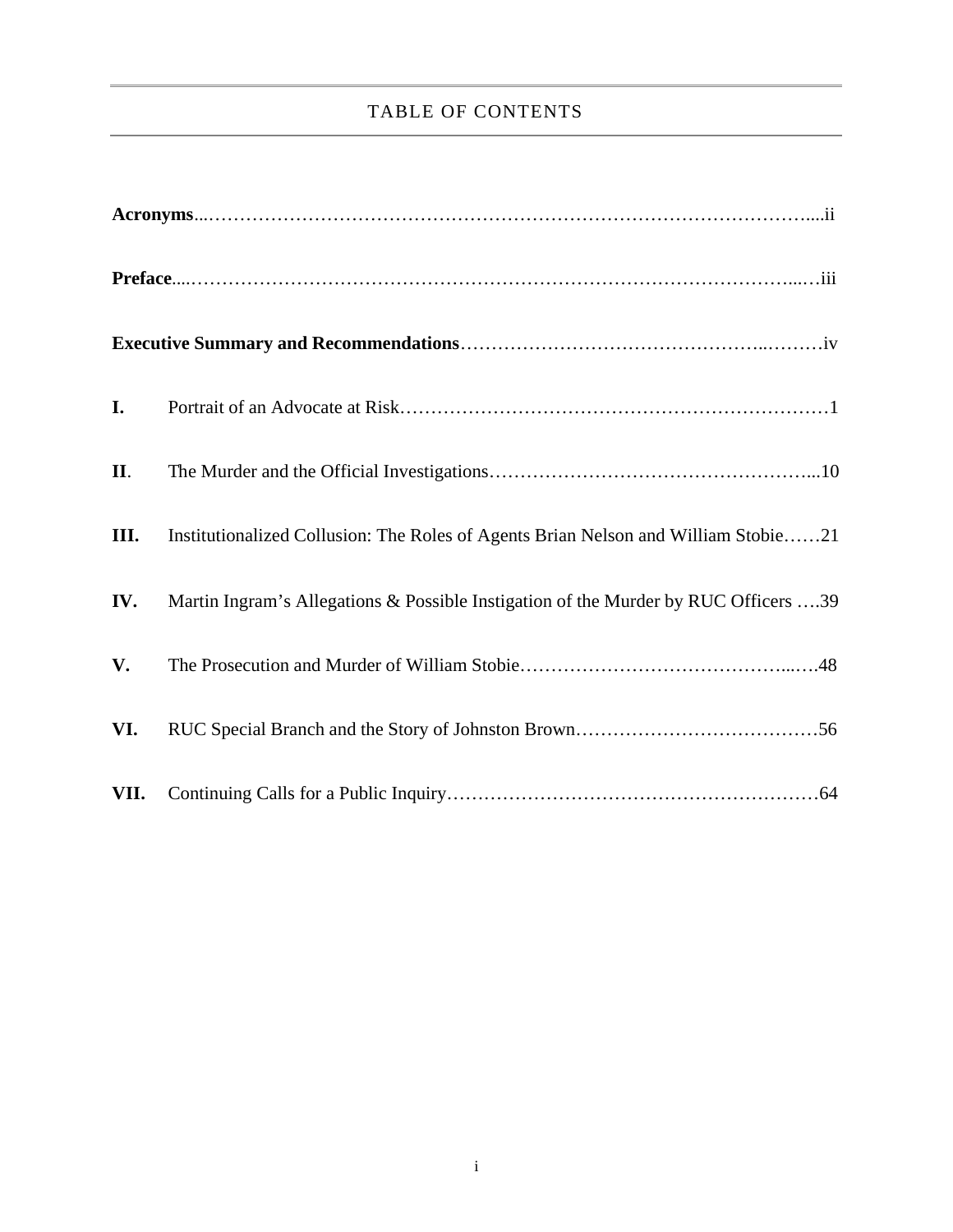# ACRONYMS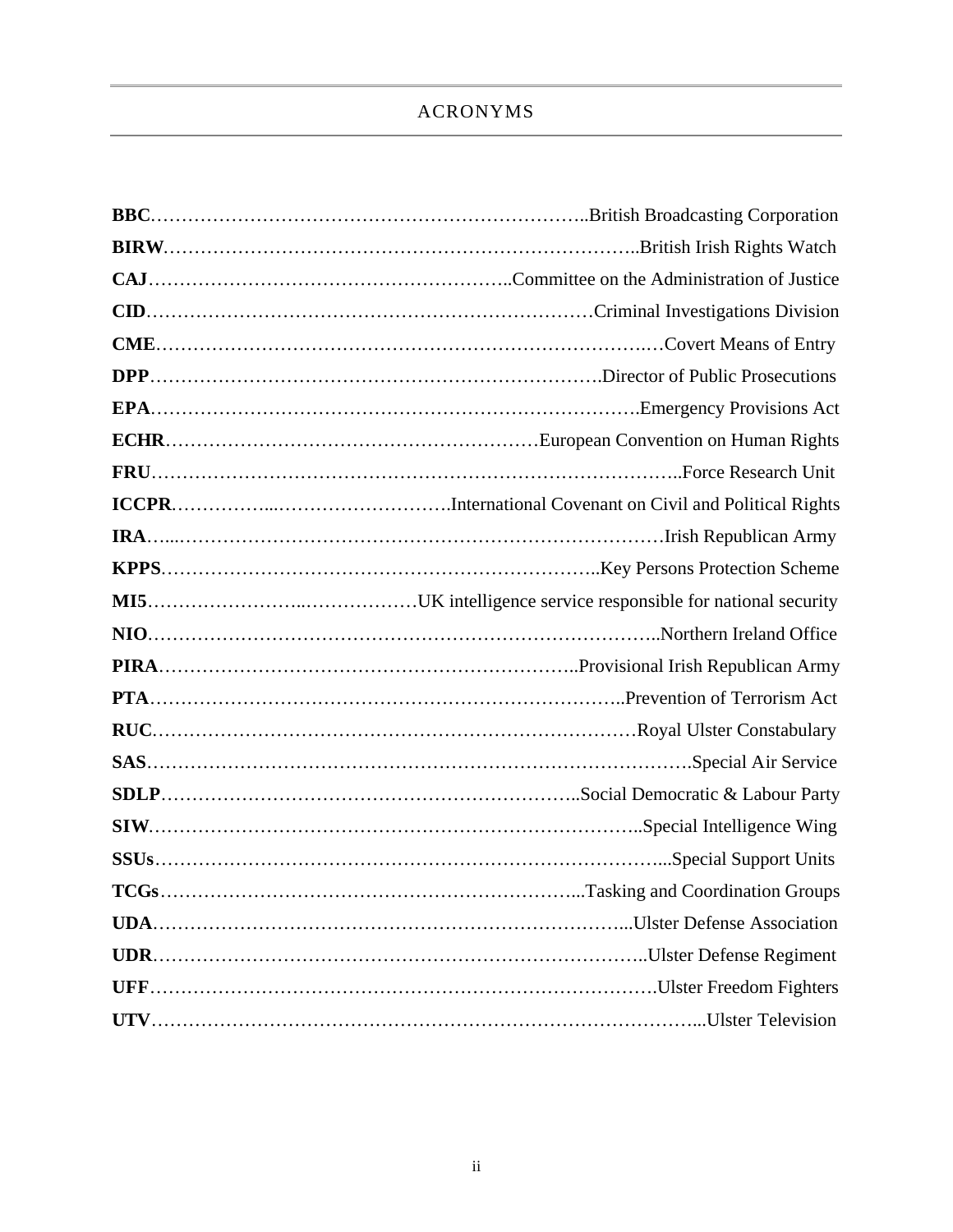This report examines allegations of state involvement in the murder of Patrick Finucane, a prominent Belfast human rights lawyer who was murdered on February 12, 1989. In this report, we piece together the evidence of state involvement that has emerged gradually in the 13 years since Finucane was murdered. We also present new allegations of security force involvement in the killing and subsequent cover-ups. With this report, we hope to force the UK government, by the weight of evidence, to finally carry out a public inquiry into Patrick Finucane's murder.

Over the last ten years, the Lawyers Committee for Human Rights has conducted a series of missions to examine the human rights situation in Northern Ireland. Based on those missions and extensive outside research, we have published two previous reports on Northern Ireland, the first in 1993 and the second in 1996. Both of these reports considered unfolding allegations of state involvement in Finucane's murder. In addition, our first report, *Human Rights and Legal Defense in Northern Ireland*, looked into claims that members of the security forces had systematically harassed and intimidated defense lawyers. Our second report, *At the Crossroads: Human Rights and the Northern Ireland Peace Process*, examined two main issues in addition to the Finucane murder. The first was the continued reliance on emergency legislation by both the United Kingdom and Republic of Ireland. The second was the role of the judiciary in implementing the emergency law framework and in facilitating the transition to the rule of ordinary law.

The new allegations of state involvement in Finucane's murder discussed in this report are based on information gathered during a fact-finding mission to Northern Ireland in June 2001, as well as on a series of follow-up interviews. The members of the mission delegation were Michael Posner, Executive Director of the Lawyers Committee; Martin Flaherty, Professor at Fordham Law School; and Meg Satterthwaite, Policing Fellow at the Lawyers Committee, who also conducted a preliminary fact-finding mission. The follow-up interviews were conducted by Fiona Doherty, Policing Fellow at the Lawyers Committee. The report also draws on information gathered during our previous missions to Northern Ireland as well as on the work of other human rights groups and journalists on the Finucane case. The report was written by Meg Satterthwaite and Fiona Doherty.

We would like to thank the many staff members and friends of the Lawyers Committee who participated in our previous missions to Northern Ireland, especially Elisa Massimino, the director of our Washington, D.C. office. Our report would not have been possible without the assistance of local human rights organizations. In particular, we are grateful to Jane Winter of British Irish Rights Watch, who provided us with invaluable assistance, as she has done for many years. We also record our long-standing debt to the Committee on the Administration of Justice, especially Martin O'Brien, Paul Mageean, Maggie Beirne, and Liz Martin. We also gratefully acknowledge the assistance of Fionnuala Ní Aoláin and Martin Flaherty. Finally, we would like to express our gratitude to the family of Patrick Finucane.

Lawyers Committee for Human Rights February 12, 2002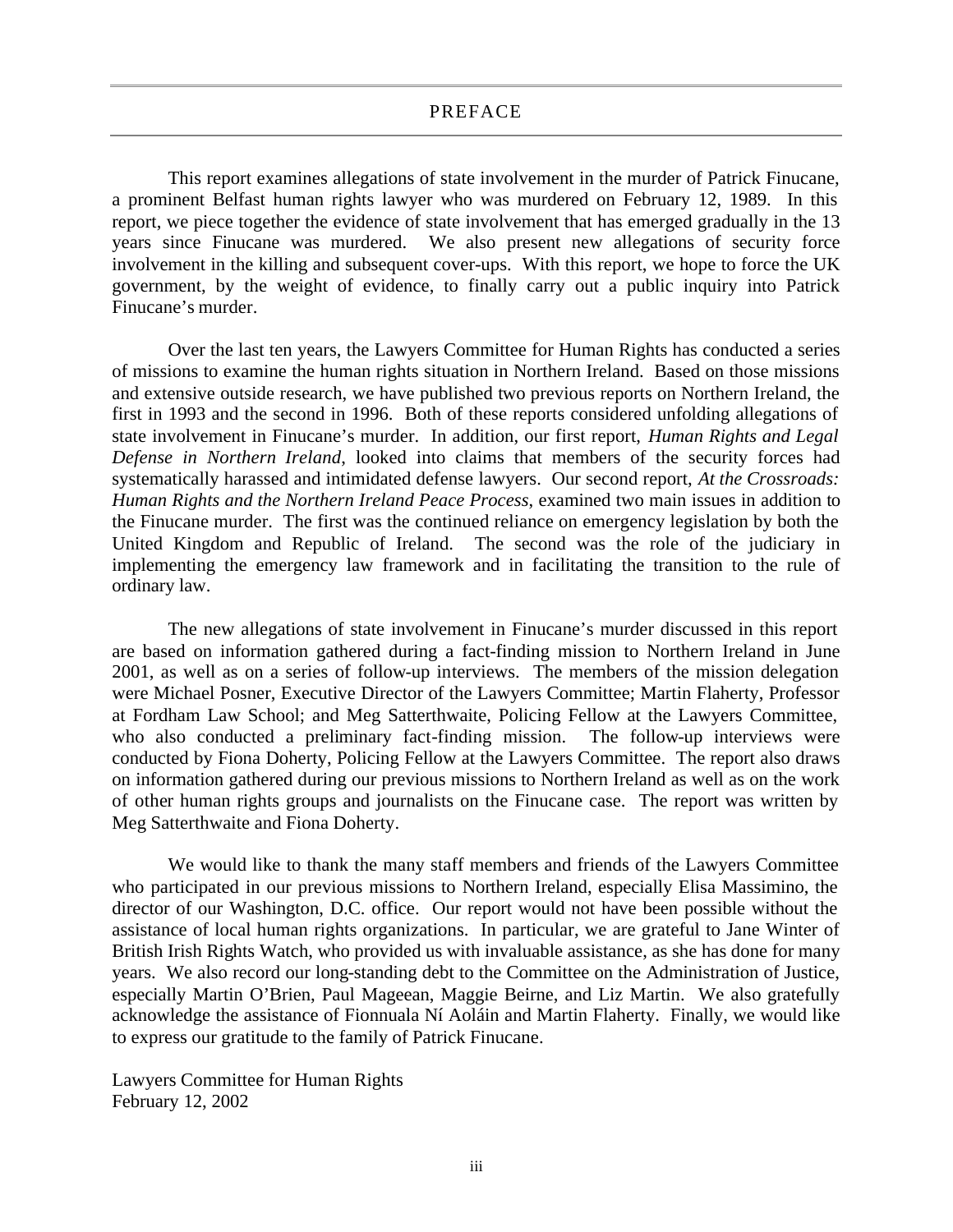# EXECUTIVE SUMMARY AND RECOMMENDATIONS

Patrick Finucane was a high-profile solicitor in Northern Ireland in the late 1970s and 1980s. He was well known for his work in representing people arrested under the emergency or anti-terrorism laws and for his use of litigation to challenge the legal framework in which the UK security forces operated. On the evening of February 12, 1989, masked gunmen broke into Finucane's home and shot him 14 times in front of his wife and three children. The next day, the Ulster Freedom Fighters (UFF) claimed responsibility for the killing. The UFF is a cover name used by the Ulster Defense Association (UDA), the largest loyalist paramilitary group in Northern Ireland.

Over the last 13 years, there have been persistent reports that members of the UK security forces were involved in the Finucane murder. The UK government has firmly resisted calls to establish a public inquiry into the killing, however, claiming that this could prejudice on-going criminal investigations. In addition to the investigation by Northern Ireland's Royal Ulster Constabulary (RUC), there have been three separate criminal investigations led by Sir John Stevens, the current Commissioner of the Metropolitan Police in London. The findings of the first two Stevens investigations have remained largely classified and the third, established in 1999, is still ongoing. Despite these official investigations, no one has ever been successfully prosecuted for Patrick Finucane's murder.

Over the last ten years, the Lawyers Committee has conducted a series of missions to Northern Ireland to investigate reports of official collusion in the murder. The evidence that has emerged over this period extends far beyond isolated acts of collusion by individual members of the security forces and implicates the very foundations of the government's security policy in Northern Ireland. There are many allegations that units within both the British Army and the RUC were involved at an institutional level in the murder and subsequent cover-up.

This report is designed to provide a comprehensive look at Patrick Finucane's case on the  $13<sup>th</sup>$  anniversary of his murder. The report binds together information that has gradually become public over the last 13 years. The report also contains new information about state involvement in the case, such as:

- RUC interrogation notes confirm that the RUC double agent prosecuted for Finucane's murder in 1999 made significant admissions about his involvement in the murder in 1990.
- A former member of a covert Army unit claims that both the Army and the RUC knew that the UDA was targeting Patrick Finucane. He also claims that, in the run up to the killing, both the Army and RUC knew of two prior UDA plans to assassinate Finucane. Despite this, Finucane was never warned about the dangers that he faced.
- A recently-retired police officer details the many threats he received from officers in the RUC's intelligence division in response to his attempts to pursue the prosecution of a man who had confessed to being one of the two gunmen in the murder.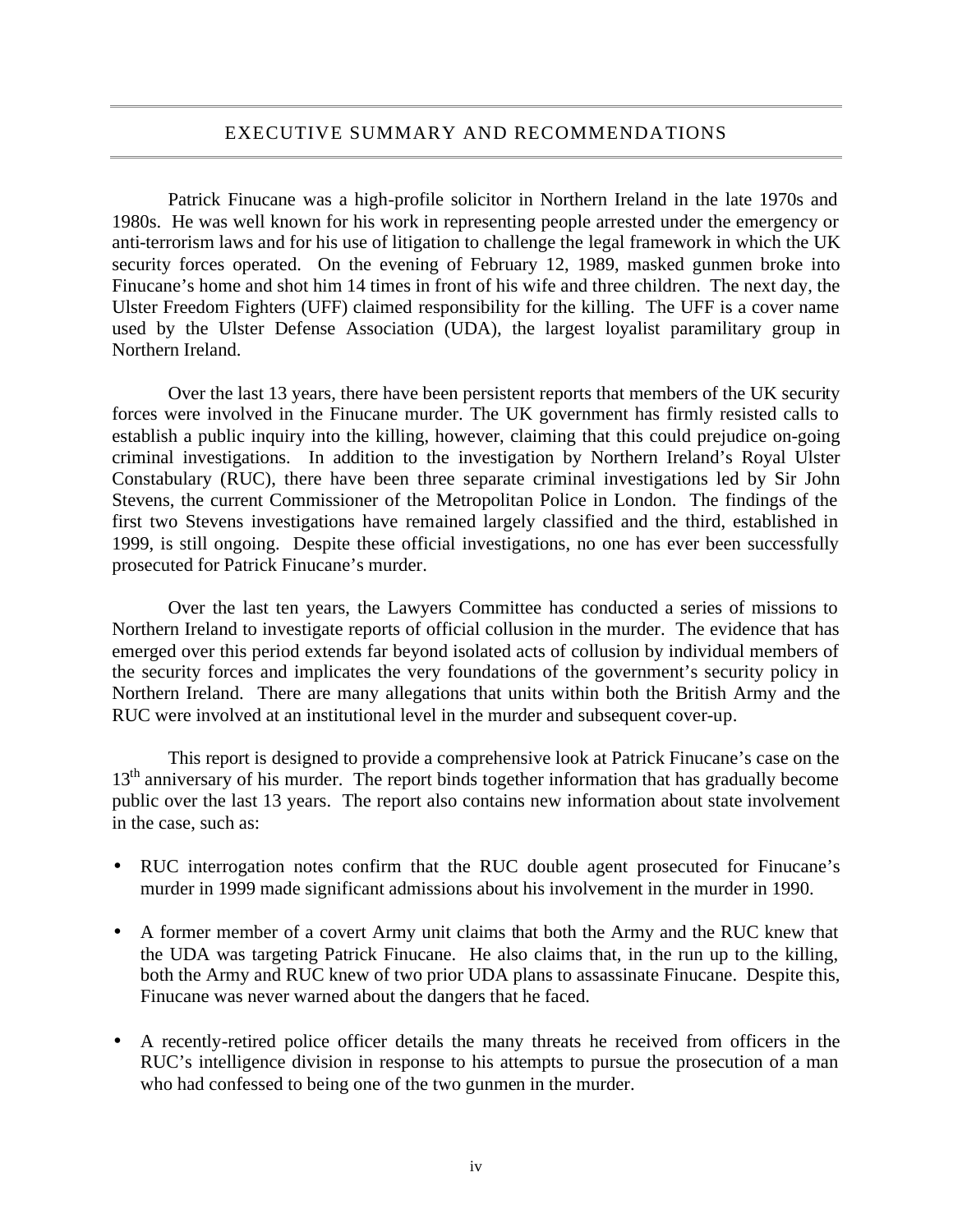# **The Army's Force Research Unit (FRU) and Brian Nelson**

The Force Research Unit (FRU) was a covert unit of the British Army that infiltrated agents into republican and loyalist paramilitary groups in Northern Ireland. FRU officers, operating as "handlers," debriefed and counseled these agents. Documents recording the contacts between FRU agents and their handlers have revealed that the purpose of the FRU, at least with respect to loyalist paramilitary groups, was to redirect the killing power of loyalist paramilitaries away from random sectarian killings towards "legitimate" republican targets.

In 1987, the FRU recruited Brian Nelson to infiltrate the intelligence structure of the UDA. With the active assistance and resources of the FRU, Nelson soon brought new professionalism to the UDA's information-gathering system. According to multiple sources, Brian Nelson prepared targeting information on Patrick Finucane with the knowledge of his FRU handlers. FRU documents pertaining to Nelson were withheld from the Stevens investigations and subsequently found to have been altered. On the night before Stevens planned to arrest Nelson as part of his first investigation, Nelson fled to England and Stevens's offices were destroyed by a fire. According to an FRU whistleblower, that fire was set by the British Army.

# **RUC Special Branch and William Stobie**

A second intelligence agency implicated in the Finucane murder is RUC Special Branch. Repeatedly described as "a force within a force," Special Branch is a unit so secretive that even other RUC officers do not know about its activities. Like the FRU, Special Branch ran agents in Northern Ireland's paramilitary organizations. At the time of the Finucane murder, William Stobie was simultaneously an agent for Special Branch and a quartermaster for the UDA in West Belfast. As quartermaster, Stobie was responsible for supplying weapons for UDA missions in his area.

In September 1990, William Stobie was detained for seven days and repeatedly interrogated by officers of the RUC's Criminal Investigations Division (CID). Stobie admitted that several days before Patrick Finucane's murder, a UDA superior had instructed him to supply guns for an operation. Stobie also admitted that he had retrieved the weapons after the murder. During the interrogation, Stobie also explained that he was an agent for Special Branch. He insisted that he had kept his handlers fully informed of developments as they arose and that Special Branch had known the names of the UDA members involved. Despite his admissions, the Director of Public Prosecutions (DPP) decided on January 16, 1991 not to charge Stobie in connection with Finucane's murder.

# **Martin Ingram's Allegations**

The Lawyers Committee has conducted a series of interviews with a former FRU officer, who spoke to us under the pseudonym Martin Ingram. According to Ingram, there were three separate UDA plans to assassinate Patrick Finucane. The first two plans were thwarted, but the third succeeded. Ingram claims that both the FRU and Special Branch knew that the UDA was targeting Patrick Finucane. He says that they also knew, in the run up to the killing, that there had already been two attempts against his life. Despite this, Finucane was not warned of the dangers that he faced.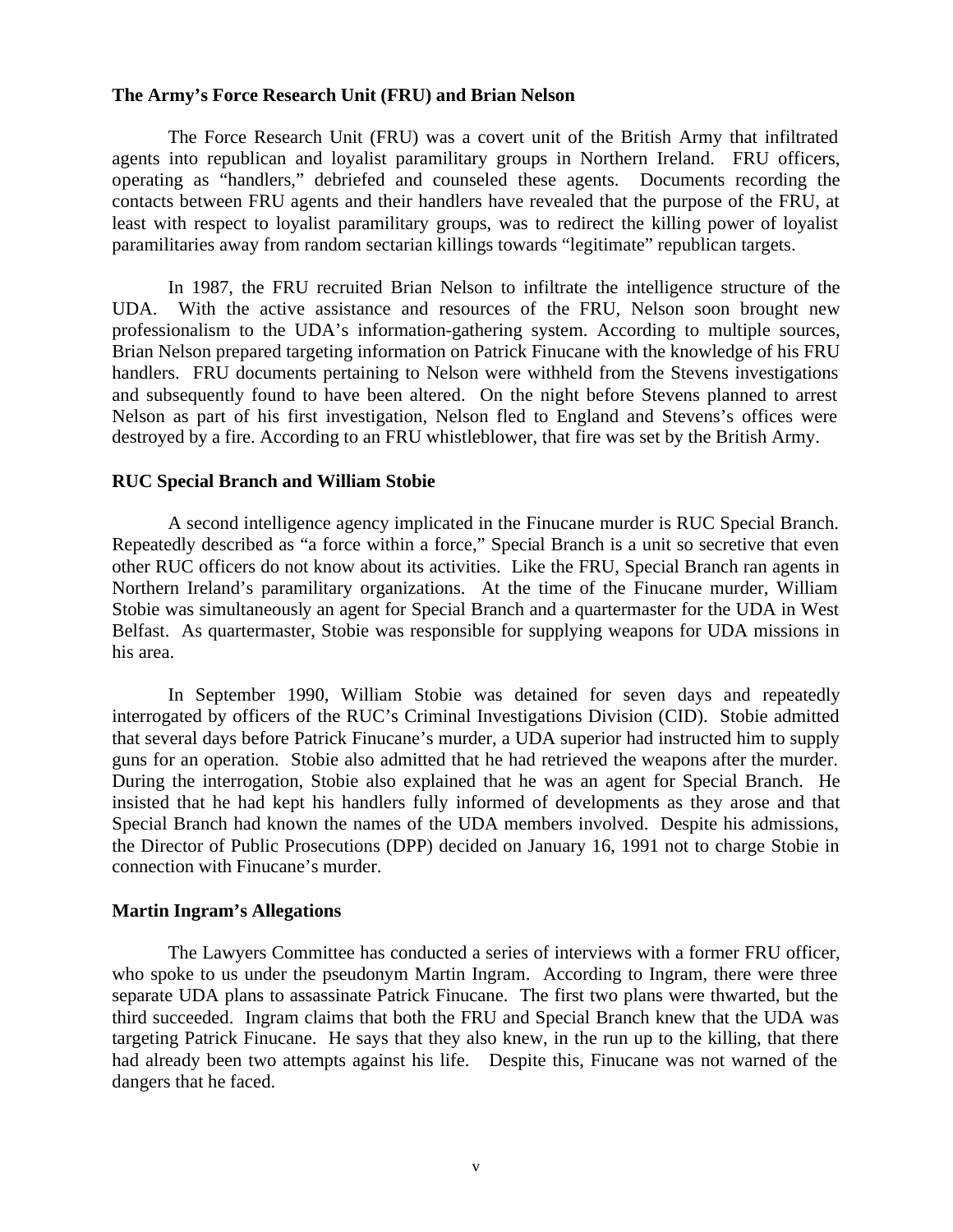Ingram told the Lawyers Committee that he did not know whether the FRU had advance knowledge of the third plan. He explained that although Brian Nelson was responsible for gathering intelligence for UDA killing teams, he would not necessarily have known the date and time of impending attacks. Martin Ingram believed that Special Branch must have had advance knowledge of the third attack, however, given its own sources within the UDA in West Belfast. Ingram told us that Special Branch should have been electronically monitoring the weapons under William Stobie's control. He also told us that he knew with "cast iron certainty" that the leader of the UDA in West Belfast was working for Special Branch at the time of Finucane's murder. This UDA leader, Tommy "Tucker" Lyttle, was in charge of both Nelson and Stobie. Ingram claimed that it was Lyttle who instructed Nelson to compile targeting information on Finucane.

#### **The Possible Instigation of the Murder by RUC Officers**

These allegations concerning Lyttle are highly significant in the context of reports that RUC officers actively procured Finucane's murder. In 1992, a source found reliable by the Lawyers Committee informed us that three weeks before Patrick Finucane's murder, RUC officers told three prominent UDA men under police detention that the UDA should target Patrick Finucane. In 1995, BBC journalist John Ware published an article detailing a similar scenario. Ware had interviewed Tucker Lyttle before his death in October 1995. Lyttle confirmed that two RUC detectives had originally suggested the idea of murdering Finucane. Lyttle told Ware that when this suggestion was relayed to him, he was so astonished that he asked a "regular contact" in Special Branch why Finucane was being pushed. Lyttle claimed that this contact had not discouraged the idea that Finucane should be shot.

# **The Prosecution and Subsequent Murder of William Stobie**

In 1999, a few months after Stevens began his third investigation, William Stobie was charged with the murder of Patrick Finucane. In his defense, Stobie claimed that he had not known that Finucane was the target before the murder. He also claimed that he had given his Special Branch handlers enough information to prevent the killing (and in the alternative to apprehend the killers and retrieve the murder weapons). He also claimed that given his 1990 admissions, the Director of Public Prosecutions (DPP) had long possessed the information on which the charges were based. After extensive delays, the DPP ultimately did not offer any evidence in the case. William Stobie was found not guilty on November 26, 2001. The next day, he called for a public inquiry into the murder of Patrick Finucane.

Two weeks later, William Stobie was ambushed outside his home and shot several times at close range, reportedly by the UDA. The UK government knew that Stobie was at risk from the UDA, but failed to protect him. Stobie had repeatedly applied for government protection after his role as a double agent was exposed in 1999. Working in conjunction with Stobie's solicitor, the Lawyers Committee had raised Stobie's need for official protection with many UK government officials. Although Stobie had requested only modest security measures, the government denied his applications.

# **Cover Up: Special Branch and the Story of Johnston Brown**

In late 2000, news surfaced that Special Branch had blocked attempts by fellow RUC officers to prosecute one of the two gunmen in the Finucane murder. These allegations were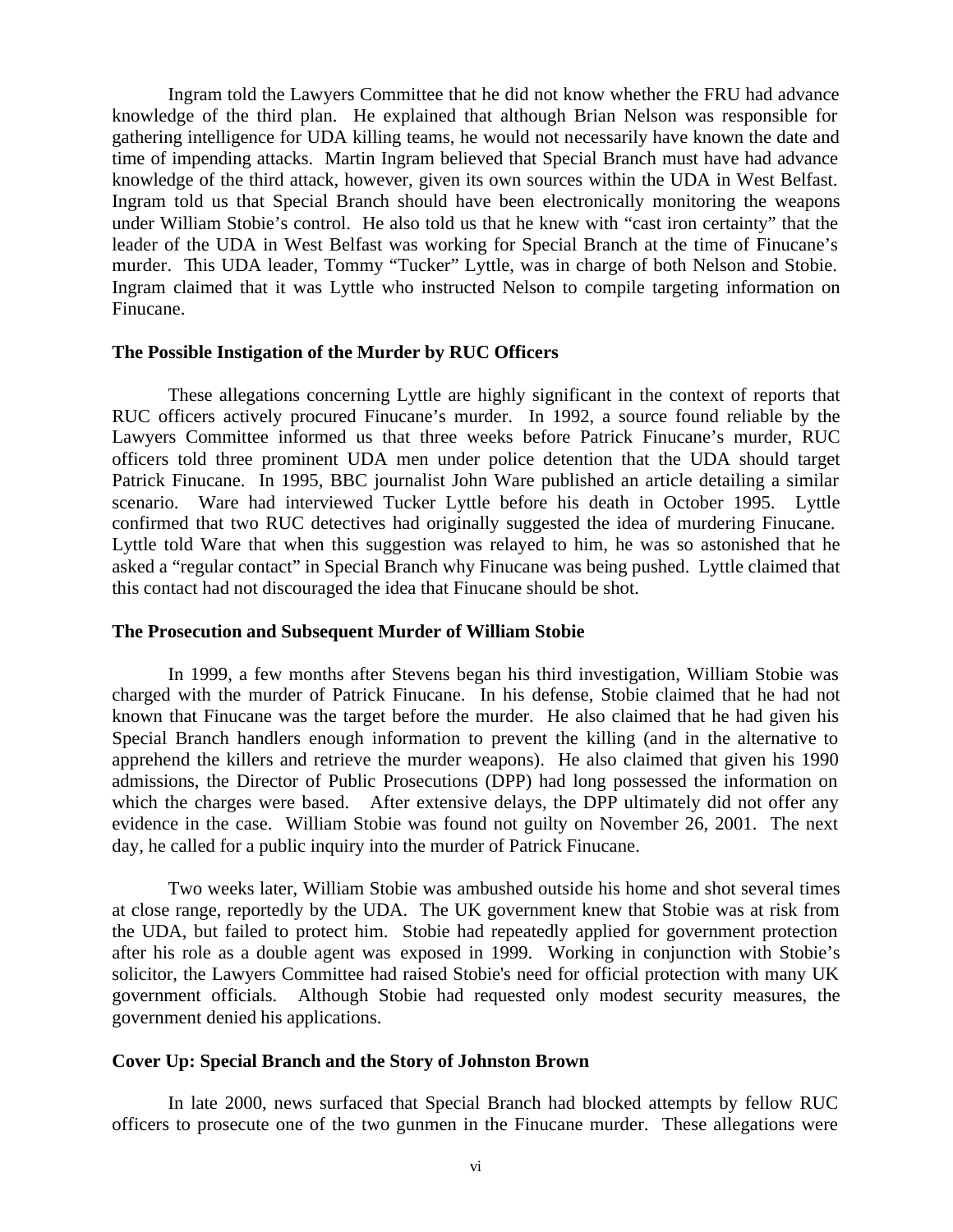made by CID officer Johnston Brown. Brown claimed that on October 3, 1991, a prominent loyalist had confessed to being one of the two gunmen in the murder. Instead of pursuing a prosecution, however, Special Branch decided to recruit the confessor as an informer.

In interviews with the Lawyers Committee, Brown explained that he had vigorously opposed Special Branch's decision not to pursue the prosecution. As a result, he and his partner were harassed and threatened by Special Branch officers. In November 1991, for example, he learned that Special Branch officers had tipped off the confessor about Brown's desire to prosecute him, a move that placed Brown's life in immediate danger. In April 1999, Brown told the Stevens III team about the 1991 confession. A Special Branch officer later threatened to have guns planted in his home. Brown told the Lawyers Committee that he still feels very much under threat from Special Branch.

#### **RECOMMENDATIONS**

On the 13<sup>th</sup> anniversary of Patrick Finucane's murder, the Lawyers Committee for Human Rights calls on the UK government to take the following steps:

#### **I. Abandon the Weston Park Proposal**

 $\overline{a}$ 

Following the political negotiations at Weston Park in July 2001, the UK and Irish governments announced that they would jointly appoint "a judge of international standing from outside both jurisdictions to undertake a thorough investigation of collusion" in the murder of Patrick Finucane, as well as in five other controversial cases. The governments revealed that in all six cases, the international judge would be asked to review all the papers, interview "anyone who can help," and report back with recommendations (which could include the establishment of a public inquiry).

The Lawyers Committee is deeply dissatisfied with this proposal. How is one judge – with currently undefined powers – to review the papers and interview witnesses in all six of these complicated cases? The Finucane case, alone, has been active for much of the last 13 years. The Lawyers Committee believes that the international judge proposal will prevent the truth from emerging in these cases for many years to come.

# **II. Establish a Public Inquiry into Patrick Finucane's Murder**

The Lawyers Committee believes that the official investigations into Finucane's murder have not satisfied the requirements of international law. Under Article 2 of the European Convention on Human Rights, for example, the investigation must be carried out independently from the members of the security forces implicated in the killing. Despite this, we understand that all three Stevens investigations were instigated by the RUC and report back to the RUC.<sup>1</sup> Article 2 also requires that the investigation have a sufficient element of public scrutiny to secure practical accountability. Article 6 of the International Covenant on Civil and Political Rights also requires an open and accountable investigation. The investigations have remained largely classified, however.

<sup>&</sup>lt;sup>1</sup> On November 4, 2001, the RUC's name was changed to the Police Service of Northern Ireland (PSNI). The third Stevens investigation, therefore, will actually report to the Chief Constable of the PSNI.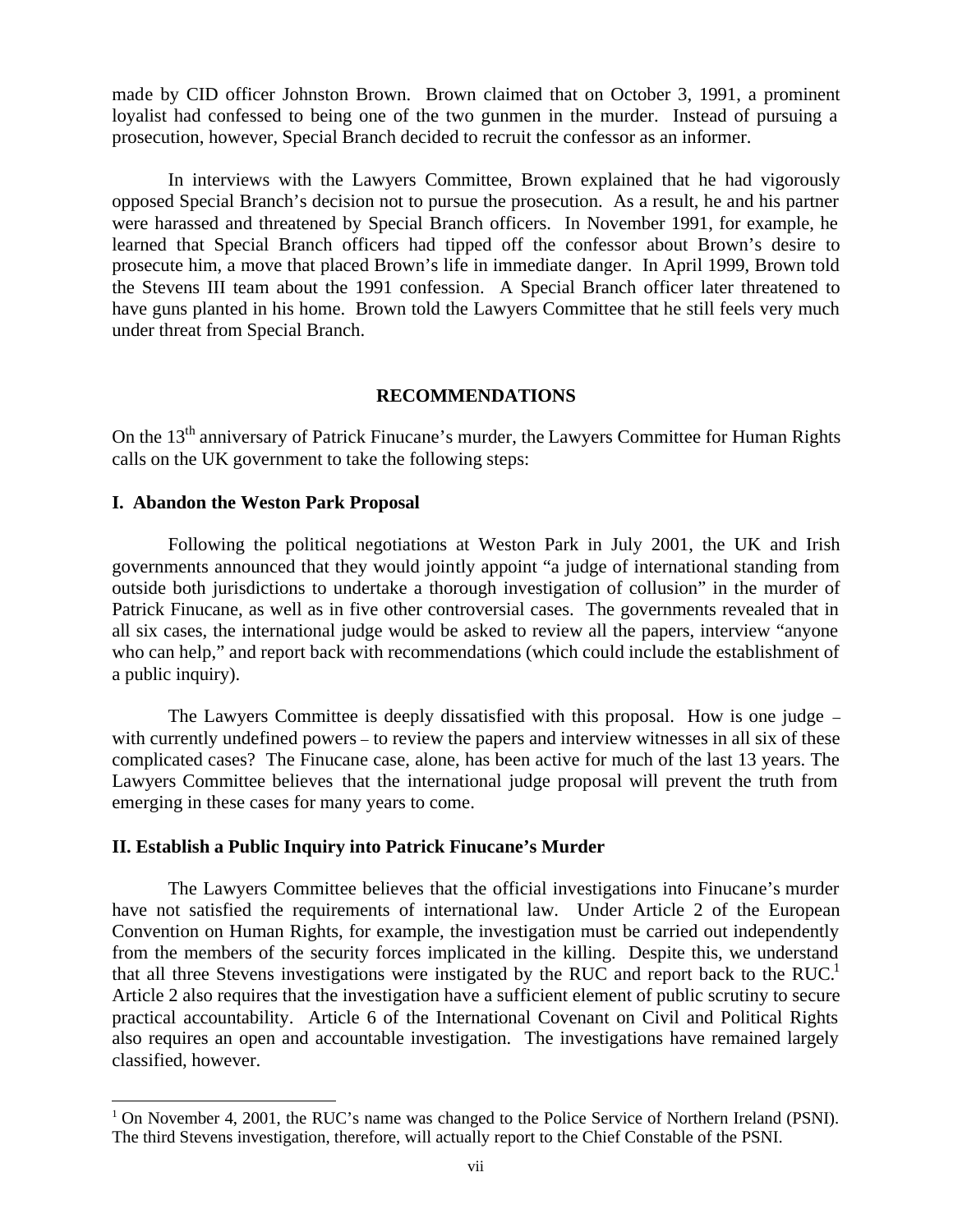Given the deficiencies of the official investigations to date, we believe that the UK must immediately establish a public inquiry in the Finucane case. Indeed, as the government delays, critical evidence has disappeared and witnesses are afraid for their lives.<sup>2</sup> On December 12, 2001, William Stobie was murdered shortly after he called for a public inquiry into the killing. The government had refused his applications for protection.

The long list of those who have supported the call for a public inquiry includes the Irish government, the U.S. House of Representatives, the European Parliament, the Northern Ireland Human Rights Commission, the U.N. Special Rapporteur on the Independence of Judges and Lawyers, and the U.N. Special Representative of the Secretary General on Human Rights Defenders. The Lawyers Committee believes that a public inquiry in the Finucane case should be conducted by an independent tribunal operating with the powers of the High Court.

# **III. Commit to the Accountability and Reform of the Security Services**

A central element of the 1998 Good Friday agreement was a transformation of the RUC into a police service built around notions of accountability and human rights. These two themes – accountability and respect for human rights – were building blocks for the September 1999 report of the Independent Commission on Policing (the "Patten" Commission). As the government has taken steps to implement police reform, no issue has loomed more important to the success of that effort than creating a visible sense of accountability. In particular there continues to be a widely held perception that police officers and other members of the security forces who act outside the law have not and will not be held accountable for their actions. That perception is particularly stark in relation to the members of intelligence units.

No case better illustrates this problem than the murder of Patrick Finucane. In the 13 years since Finucane was gunned down in his home, the evidence of security force involvement in the murder and subsequent cover up has continued to swell. Despite this, the record demonstrates a decided lack of political will to get at and make public the full truth about what happened. This failure to publicly uncover the truth undercuts the government's commitment to fundamental principles of democratic accountability.

 $2$  Ken Barrett, the man revealed in the press to be the loyalist who confessed to Johnston Brown, reportedly fled Northern Ireland after Stobie's murder, amid allegations that he was a police informer. Brown also fears for his life.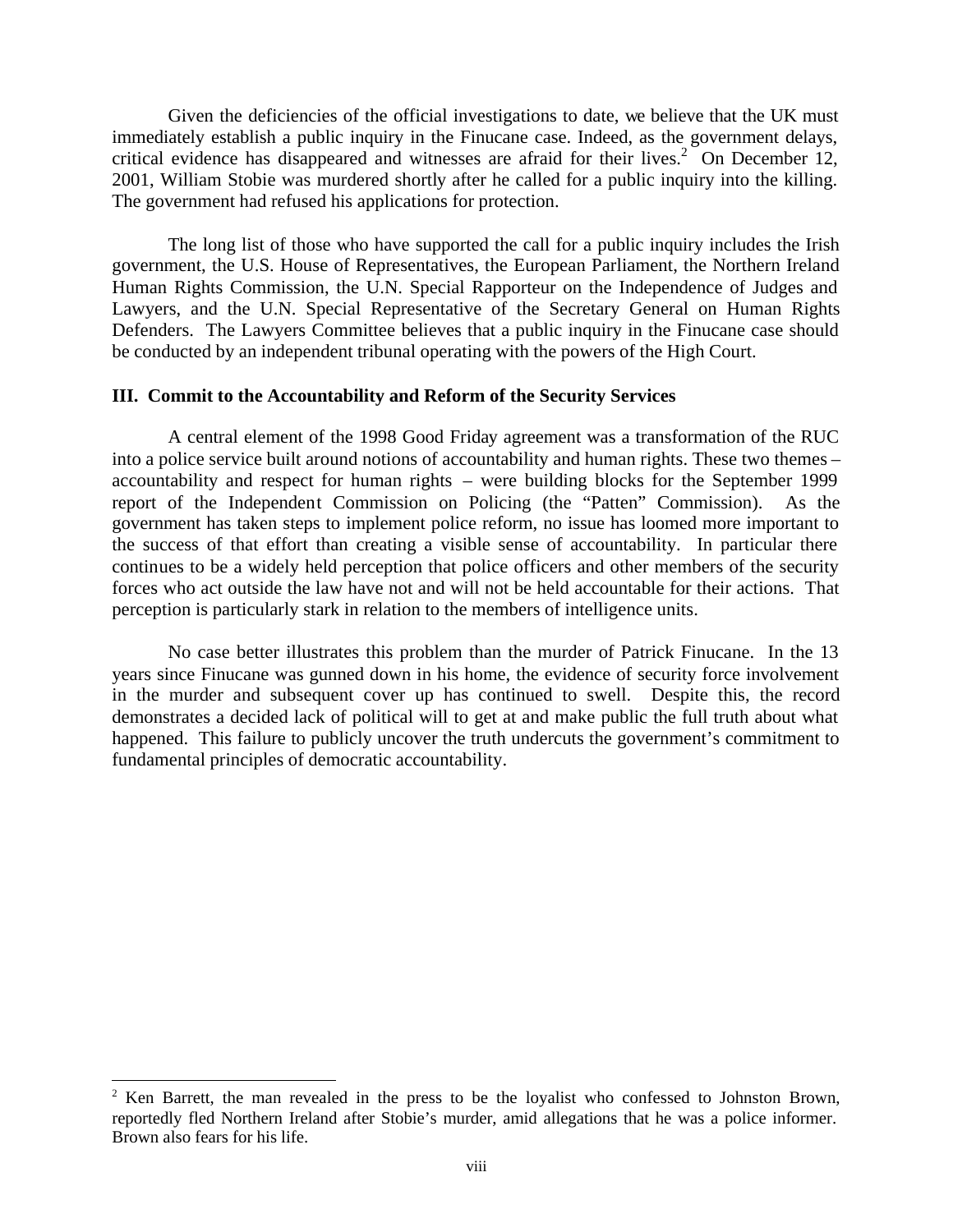# Chapter 1

# PORTRAIT OF AN ADVOCATE AT RISK

# **I. INTRODUCTION**

When Patrick Finucane began practicing law in the mid-1970s, the UK government was shifting strategies in its conflict against the Irish Republican Army  $(IRA)$ .<sup>1</sup> Recognizing that hostilities were likely to continue for a long time, the government de-emphasized its military campaign and opened up a new front against the IRA that became known as criminalization.<sup>2</sup> Under the new policy, paramilitaries were to be brought before the criminal justice system and punished as ordinary criminals. With the shift in strategy, the government intended not only to place paramilitaries firmly behind bars, but to influence public perceptions of the very nature of the conflict.<sup>3</sup> The government hoped to delegitimize the IRA's self-proclaimed "war of liberation" – a war which actively targeted members of the security services<sup>4</sup> – and recast the conflict as a battle between state forces of law and order and rogue elements sowing anarchy through terrorism. In this battle, IRA suspects were to be portrayed as dangerous criminals rather than the freedom fighters they claimed to be.

Alongside criminalization, the government introduced a new security policy for Northern Ireland. This policy, one of police primacy, is frequently referred to as Ulsterization. With Ulsterization, the Royal Ulster Constabulary (RUC), Northern Ireland's almost entirely Protestant police force, replaced the British Army as the lead agency in the government's efforts to combat paramilitary violence.<sup>5</sup> The RUC had primary responsibility for arresting and

3 *See* Peter Taylor, *Brits: The War Against the IRA*, 2001, at 197.

 $\overline{a}$ 

<sup>4</sup> Between 1966 and 1999, 302 police officers and 709 soldiers were killed by paramilitaries (primarily by the IRA) and thousands more were injured. Republican paramilitaries also targeted other government officials. Four judges and a prosecutor have been murdered, for example.

5 *See Taylor*, *Brits*, *supra* note 3**,** at 197. Recent reports suggest that in reality, MI5 was directing RUC Special Branch, the division of the RUC responsible for intelligence gathering and security matters. MI5 is the UK intelligence force responsible for domestic security. *See, e.g.*, *Insight: Policing the Police* (UTV television broadcast, May 1, 2001) [Hereinafter: *Insight: Policing the Police*] (transcript on file with Lawyers Committee) ("senior source" remarking that "Special Branch ran the RUC, but it was MI5

<sup>&</sup>lt;sup>1</sup> The term "IRA" is used in this report to describe what is actually the "Provisional IRA." In December 1969, the IRA split between the Provisional IRA and the Official IRA. After the Official IRA declared a cease-fire in 1972, the term "IRA" came to be used for the Provisional IRA.

<sup>2</sup> *See generally*, John McGarry & Brendan O'Leary*, Policing Northern Ireland: Proposals for a New Start*, 1999, at 36-38 (discussing the dual policies of criminalization and police primacy); Fionnuala Ní Aoláin, *The Politics of Force: Conflict Management and State Violence in Northern Ireland*, 2000, at 44-56 (same).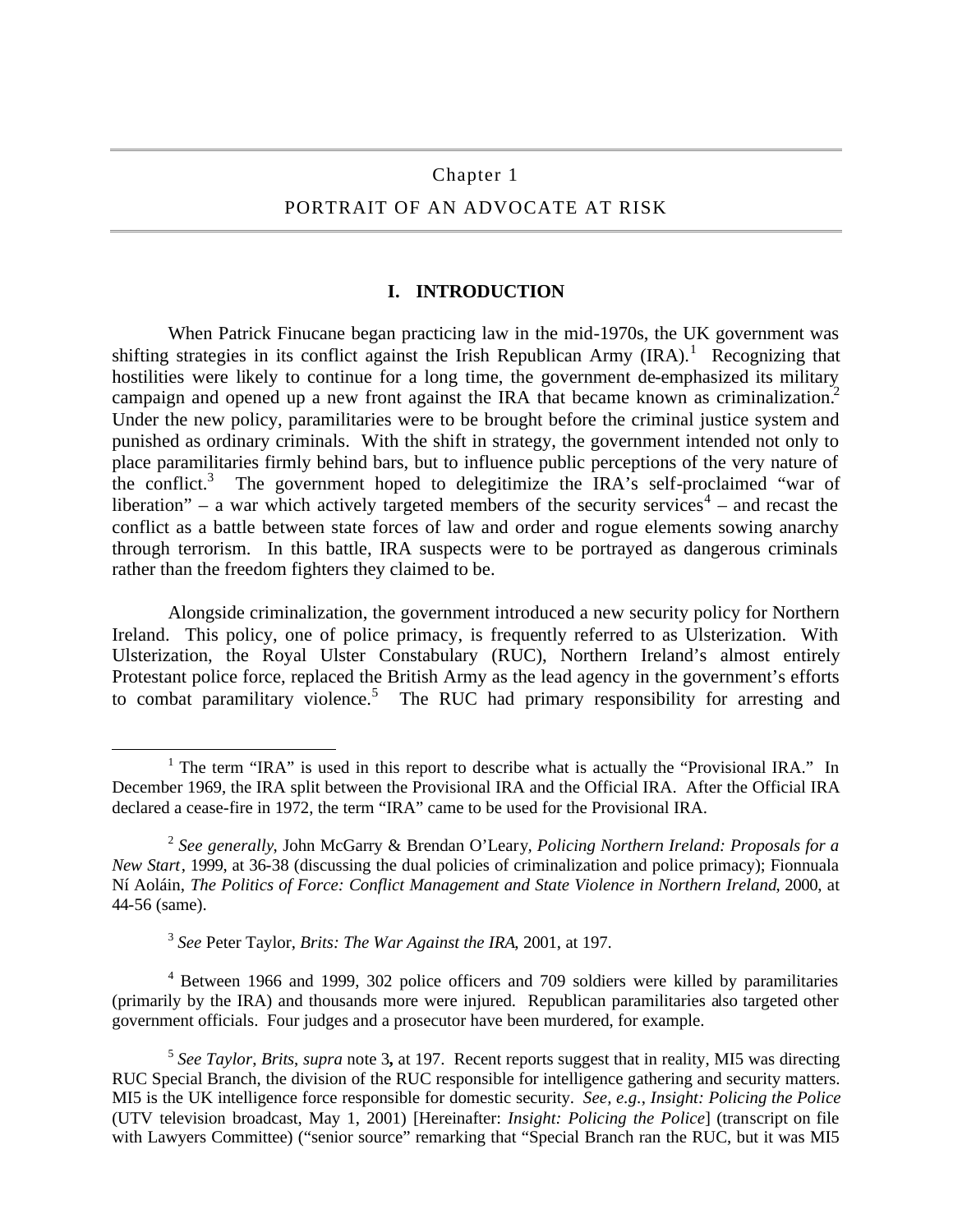interrogating paramilitary suspects and for gathering the evidence necessary to secure convictions.<sup>6</sup>

To shore up its twin policies of criminalization and Ulsterization, the UK government expanded the RUC and diluted the protections afforded defendants accused of paramilitary offenses.<sup>7</sup> Although paramilitaries were to be presented as "ordinary criminals," they were not to be tried under the ordinary criminal law. Two main emergency laws, the Emergency Provisions Act (EPA), and the Prevention of Terrorism Act (PTA), formed the backbone of a system designed to garner convictions based on readily admissible confessions obtained through extended periods of detention and interrogation. Under the EPA, for example, defendants charged with "scheduled" offenses – crimes specified in the statute  $8$  – were tried in special "Diplock" courts before a single judge and no jury.<sup>9</sup> The EPA also authorized the police to conduct searches and seizures without warrants and to stop and question individuals about their identity and recent movements. Under the PTA, the government could detain and interrogate individuals for up to seven days without charge. These powers were to facilitate intelligence gathering as well as to collect evidence for prosecutions.

To preserve this system, the UK government was forced to derogate from some of its international human rights obligations.<sup>10</sup> The government entered derogations under Article 15 of the European Convention on Human Rights and Article 4 of the International Covenant on

pulling their strings behind the scenes"); Richard Norton-Taylor and Nick Hopkins, "Security service told RUC that it could put spying on terrorists ahead of solving crimes," *The Guardian*, June 14, 2001.

<sup>6</sup> Although the RUC had lead responsibility, the Army continued to play an important role in intelligence gathering, surveillance, and in arresting paramilitary suspects. Under Section 19(1) of the Emergency Provisions Act, a soldier had the power to arrest without warrant and detain any person whom he or she had "reasonable grounds to suspect is committing, has committed or is about to commit any offense." This power of arrest was not confined to offenses related to the conflict. *See* Lawyers Committee for Human Rights, *At the Crossroads: Human Rights and the Northern Ireland Peace Process*, (1996), at 10 [Hereinafter: *At the Crossroads*].

7 *See* McGarry & O'Leary, *supra* note 2, at 37 (explaining that the RUC was expanded significantly once the policies of criminalization and police primacy were put in place).

<sup>8</sup> These offenses were listed in Schedule 1 of the EPA.

 $\overline{a}$ 

<sup>9</sup> These non-jury courts were established in 1973 on the recommendation of a Commission appointed by the UK government "to consider legal procedures to deal with terrorist activities in Northern Ireland." The Commission, which was chaired by Lord Diplock, recommended that those charged with scheduled offenses should be tried in non-jury courts as a means of avoiding both jury nullification and the intimidation of jurors by paramilitaries. The Commission's report was presented to Parliament in December 1972.

<sup>10</sup> For an extended discussion of the UK's use of emergency laws in Northern Ireland, *see At the Crossroads*, *supra* note 6**,** at 3-56.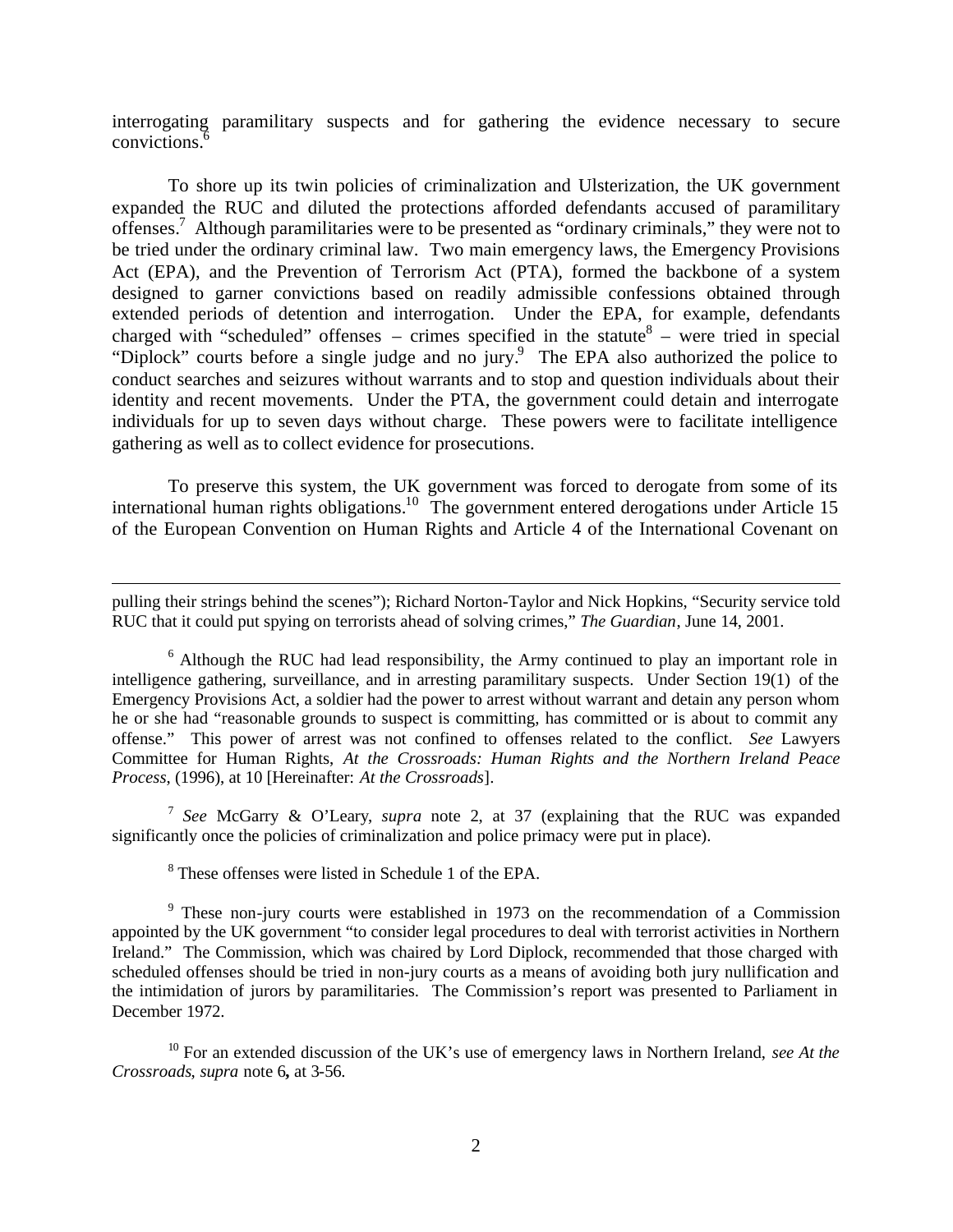Civil and Political Rights.<sup>11</sup> The government decided to derogate from its obligations after the European Court of Human Rights found that the UK had violated the European Convention by detaining a suspected IRA member without charge for a period of four days and six hours.<sup>12</sup> The government justified its derogations by citing "campaigns of organized terrorism connected with the affairs of Northern Ireland."<sup>13</sup>

This dilution of due process rights for individuals charged with scheduled offenses rendered the involvement of defense counsel essential for the protection of those rights that remained. The heightened importance of criminal defense attorneys also made them vulnerable, however. In the context of the time, any obstacles to obtaining convictions – even those required by due process – were suspect. All too often, the fundamental distinction between lawyer and client was lost, and the attorney was seen as an impediment to justice rather than its crucial guarantor.<sup>14</sup>

Patrick Finucane was part of a small community of attorneys in Northern Ireland willing to represent those arrested under the emergency law regime. His success in a number of highprofile cases helped reveal the limits of the criminalization policy. Many resented this success, assuming that if Finucane could obtain acquittals of terrorist suspects, then either the legal system was not working, or there was something suspect in the provision of a rigorous defense.

1

<sup>12</sup> *See Brogan and Others v. the United Kingdom*, Eur. Ct. H.R., Series A no 145-B (Nov. 29, 1988).

 $13$  Although the Good Friday Peace Agreement was ratified in 1998, the UK government did not withdraw its derogations from the ICCPR and ECHR until February 26, 2001. The government withdrew its derogations only after enacting the Terrorism Act 2000, which came into effect on February 18, 2001. Under this new law, the police can detain any person they suspect of terrorism for up to 48 hours without charge; the detention can then be extended for a further five days with judicial authorization. Furthermore, the Act widens the definition of terrorism and places much of the PTA and EPA on permanent footing across the whole of the UK. In a special section relating only to Northern Ireland, the Act retains measures such as the non-jury Diplock courts and lower standards for the admissibility of confessions.

On December 18, 2001, the UK government reinstated its derogation from the ECHR following the enactment of a new emergency law, the Anti-Terrorism, Crime, and Security Act 2001, which was passed in response to the September 11, 2001 attacks in the United States. This Act grants the government extended powers to arrest and detain foreign nationals whom the Secretary of State certifies as being risks to national security or suspected "international terrorists."

 $14$  This violated the United Nations Basic Principles on the Role of Lawyers. Under Principle 18, "Lawyers shall not be identified with their clients or their clients' causes as a result of discharging their functions."

 $11$  The UK derogated from both the ICCPR and ECHR on December 23, 1988. This was not the first time that the UK had derogated from the ICCPR and ECHR. *See* Lawyers Committee for Human Rights, *Human Rights and Legal Defense in Northern Ireland*, (1993), at 17 [Hereinafter: *Human Rights and Legal Defense*].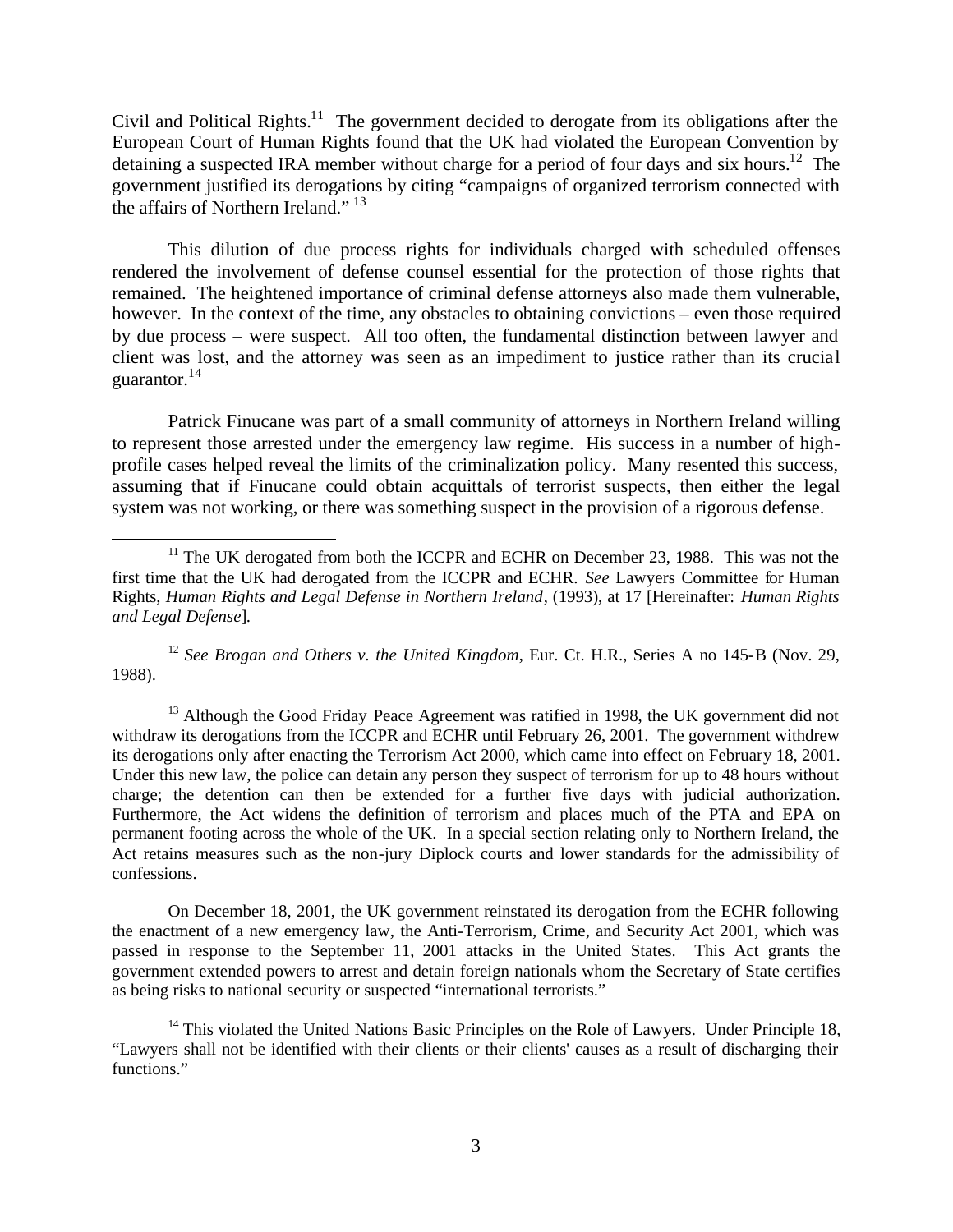#### **II. PATRICK FINUCANE'S LAW PRACTICE**

Patrick Finucane grew up in the heavily Catholic nationalist neighborhood of the Falls Road, Belfast and attended university at Trinity College Dublin. In 1979, he joined Peter Madden to form Madden & Finucane, a law firm engaged in a broad range of civil and criminal work. Although Finucane took on a wide variety of civil and criminal cases, he became well known for his work in representing people arrested under the emergency laws. Finucane often represented individuals accused of involvement with the IRA and other republican groups.<sup>15</sup> His practice included work on behalf of both Protestants and Catholics, however. He did not use religion or politics as a basis for representation. Indeed, as his wife Geraldine told the Lawyers Committee in a 1992 interview, "Pat would have represented the people who shot him."<sup>16</sup>

In addition to assisting individuals arrested under the emergency laws, Finucane used litigation to challenge the legal framework in which the security forces operated. This work, along with several high-profile criminal defense cases, made Finucane a thorn in the side of the authorities.

Some of Finucane's high-profile cases included:

1

- Hunger Strikes (1981) Finucane represented Bobby Sands, the first IRA hunger striker to die in the Maze Prison during a protest calling for political status for persons convicted of paramilitary activity.
- Compensation Claims Finucane was a pioneer in successfully using civil claims for assault and false imprisonment against the police. Such claims quickly became part of the legal landscape in Northern Ireland.
- Habeas Corpus (1988) Finucane brought the first successful habeas corpus petition in which the detention of an individual under the emergency laws was held to be unlawful because of police mistreatment.
- Casement Park Trials (1988) Patrick Finucane successfully represented Patrick McGeown, who was charged with murder and other crimes stemming from the killing of two plainclothes British soldiers. The two soldiers were killed after driving into the funeral cortege of a person killed by loyalists three days earlier. All charges against McGeown were dropped at the preliminary inquiry into the case in the magistrate's court.
- Prisoner Rights (1989) Only a month before his death, Finucane won a challenge to the way in which republican and loyalist prisoners were held in solitary confinement.

<sup>&</sup>lt;sup>15</sup> There has never been any evidence that Finucane was involved in any illegal IRA or republican activity. See discussion *infra* at 11.

<sup>&</sup>lt;sup>16</sup> Lawyers Committee interview of Geraldine Finucane and Peter Madden, Aug. 30, 1992.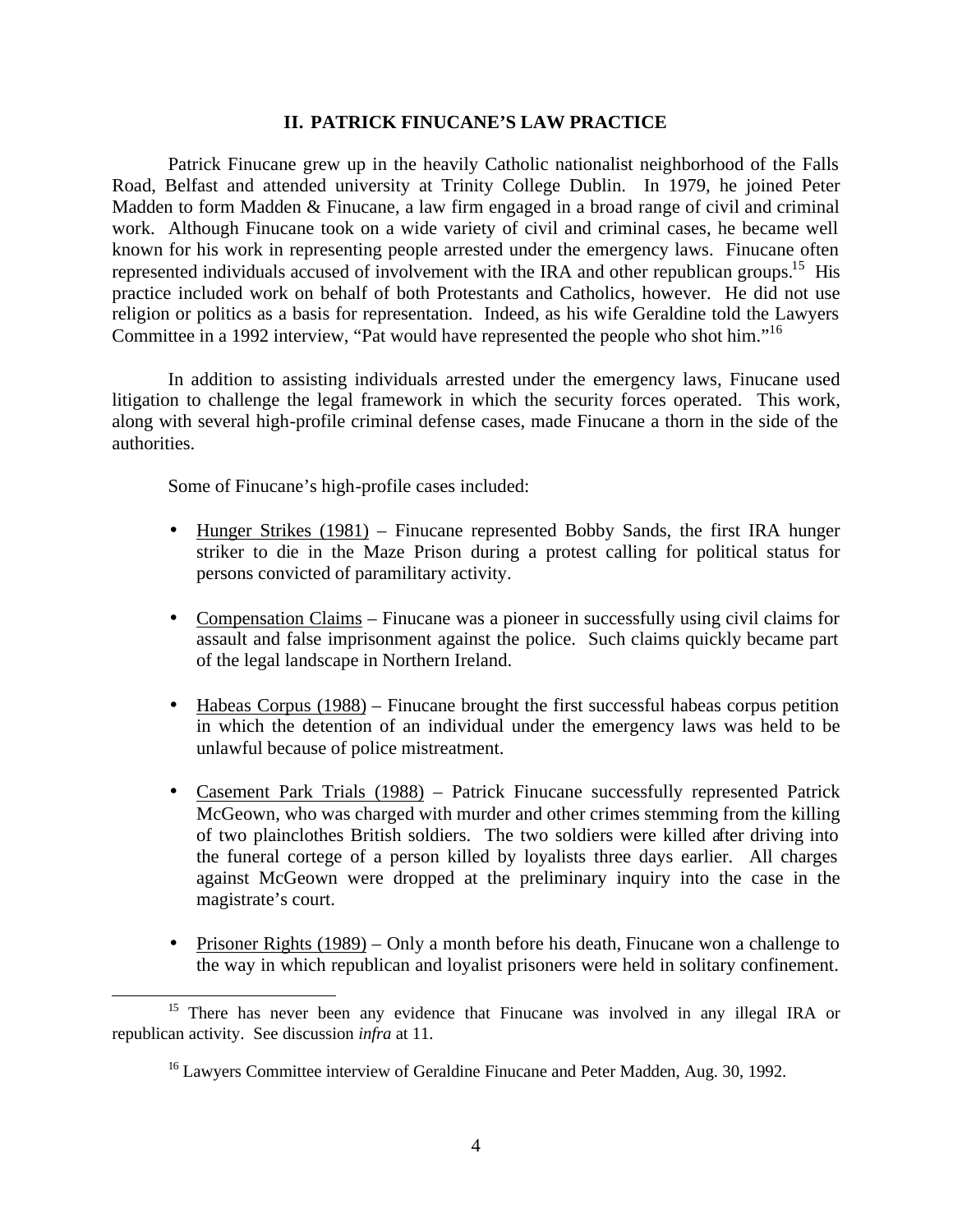These prisoners were denied privileges such as reading materials and adequate bedding.

• Derogation (1989) – Less than two weeks before he was murdered, Finucane filed two applications with the European Commission on Human Rights challenging the legality of the UK's derogation from the European Convention on Human Rights.

In taking such cases, Patrick Finucane was acting in accordance with the United Nations Basic Principles on the Role of Lawyers. Principle 14 states:

Lawyers, in protecting the rights of their clients and in promoting the cause of justice, shall seek to uphold human rights and fundamental freedoms recognized by national and international law and shall at all times act freely and diligently in accordance with the law and recognized standards and ethics of the legal profession.

# **III.SETTING THE SCENE FOR MURDER**

# **A. Introduction**

Patrick Finucane was the target of various forms of threats and intimidation before his death. Much of this abuse stemmed from official sources, particularly from officers of the Royal Ulster Constabulary (RUC). Finucane was not the only defense lawyer to report such abuse. During our 1992 mission to Northern Ireland, the Lawyers Committee interviewed other solicitors who told us that they too had been harassed and threatened by members of the security forces.<sup>17</sup> Such abuse violates the U.N. Basic Principles on the Role of Lawyers.<sup>18</sup> Under Principle 16, for example, governments must ensure that lawyers "are able to perform all of their professional functions without intimidation, hindrance, harassment or improper interference." Principle 18 makes clear that "lawyers shall not be identified with their clients or their clients' causes as a result of discharging their functions."

# **B. Harassment and Intimidation of Patrick Finucane**

RUC officers allegedly made derogatory comments about Patrick Finucane for years before his murder. Finucane's former clients confirm this abuse, as do his own notes of meetings with clients at the special detention centers. In addition to calling Finucane names, many of the

l

<sup>17</sup> *See Human Rights and Legal Defense*, *supra* note 11, at 24-41.

 $18$  For an extensive discussion of international legal safeguards for the protection of defense lawyers and the violation of these safeguards in Northern Ireland, *see* Martin Flaherty, "Human Rights Violations Against Defense Lawyers: The Case of Northern Ireland," 7 Harvard Human Rights Journal 87 (1994). *See also* Martin Flaherty, "Interrogation, Legal Advice, and Human Rights in Northern Ireland," 27 Columbia Human Rights Law Review 1 (1995).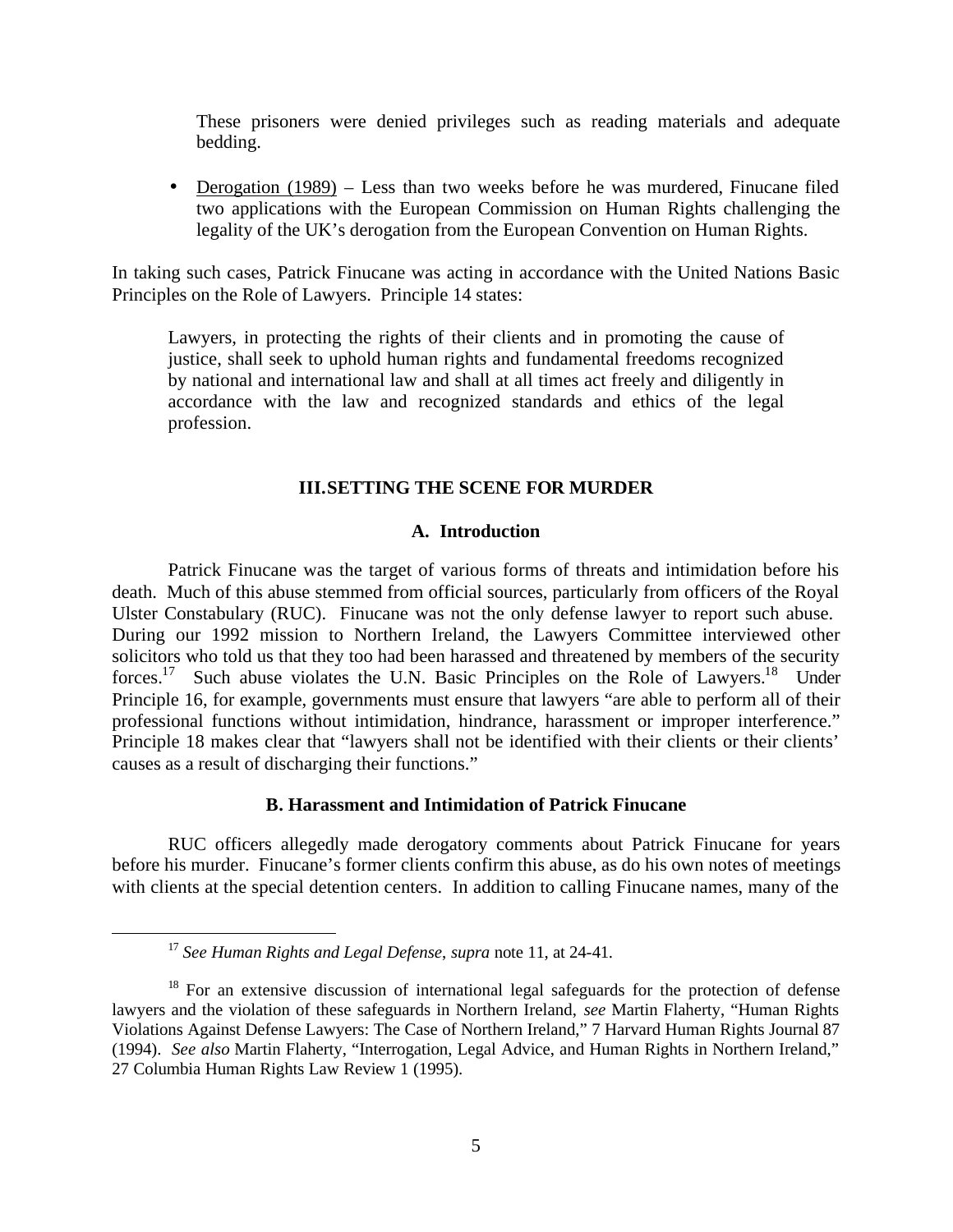remarks accused him of membership in the IRA.<sup>19</sup> Initially, Patrick Finucane saw such comments as an interrogation device aimed at pressuring detainees to talk by discrediting their legal representative. As the comments became more frequent, however, Finucane began to understand that the abuse was directed personally at him.

The prevalence of this abuse is suggested by an encounter described by John Stalker, the former Deputy Chief Constable of the Greater Manchester Police. In the mid-1980s, Stalker had led an independent investigation into the alleged "shoot to kill" deaths of six men in 1982. All six men were killed by RUC officers. In his 1988 book about that investigation, Stalker recounts a conversation he had in 1984 or 1985 with an RUC sergeant who castigated him for even talking with Finucane:

The sergeant came up to me and said, "May I speak with you Mr Stalker?" "Do you know who that was you were speaking to?" I replied, "Yes – it was Martin McCauley<sup>20</sup> and his solicitor." The sergeant said, "The solicitor is an IRA man any man who represents the IRA is an IRA man. . . I have to say that I believe that a senior policeman of your rank should not be seen speaking to the likes of [him]. My colleagues have asked me to tell you that you have embarrassed all of us in doing that. I will be reporting this conversation and what you have done to my superiors." $^{21}$ 

# **C. Death Threats**

Patrick Finucane also received many death threats during his career. These threats began in the 1970s but escalated dramatically in the year before his death. Some of the threats were delivered directly to Finucane, through phone calls to his home.<sup>22</sup> Others were relayed through his clients. Over the years, many of Finucane's clients reported that police officers had threatened the solicitor during interviews at the special detention centers.

Patrick McGeown, one of Finucane's clients, reported that he was stopped by a joint patrol of the RUC and British Army in 1988, shortly after Finucane secured his release from the Crumlin Road Jail. An RUC officer pulled him aside and said, "Don't think you got away with that. We intend to make sure you won't be about too long." The officer added, "And your mate, Pat, we'll fix him too."<sup>23</sup> This threat took on new significance in December 1988 when a loyalist

 $19$  According to Finucane's clients, typical remarks included: (1) Finucane is "a fucking scum bastard" and (2) Finucane is "an IRA man in a suit; another Provie on the payroll." In our 1993 report, we compiled a list of such remarks. *See Human Rights and Legal Defense*, *supra* note 11, at 47.

 $^{20}$  Martin McCauley survived one of the RUC shooting incidents under investigation by Stalker. McCauley was seriously wounded in the incident, and his friend Michael Tighe was killed.

<sup>21</sup> John Stalker, *Stalker*, at 49 (1988).

<sup>22</sup> *See Human Rights and Legal Defense*, *supra* note 11, at 49.

<sup>&</sup>lt;sup>23</sup> Lawyers Committee interview of Patrick McGeown, Sept. 3, 1992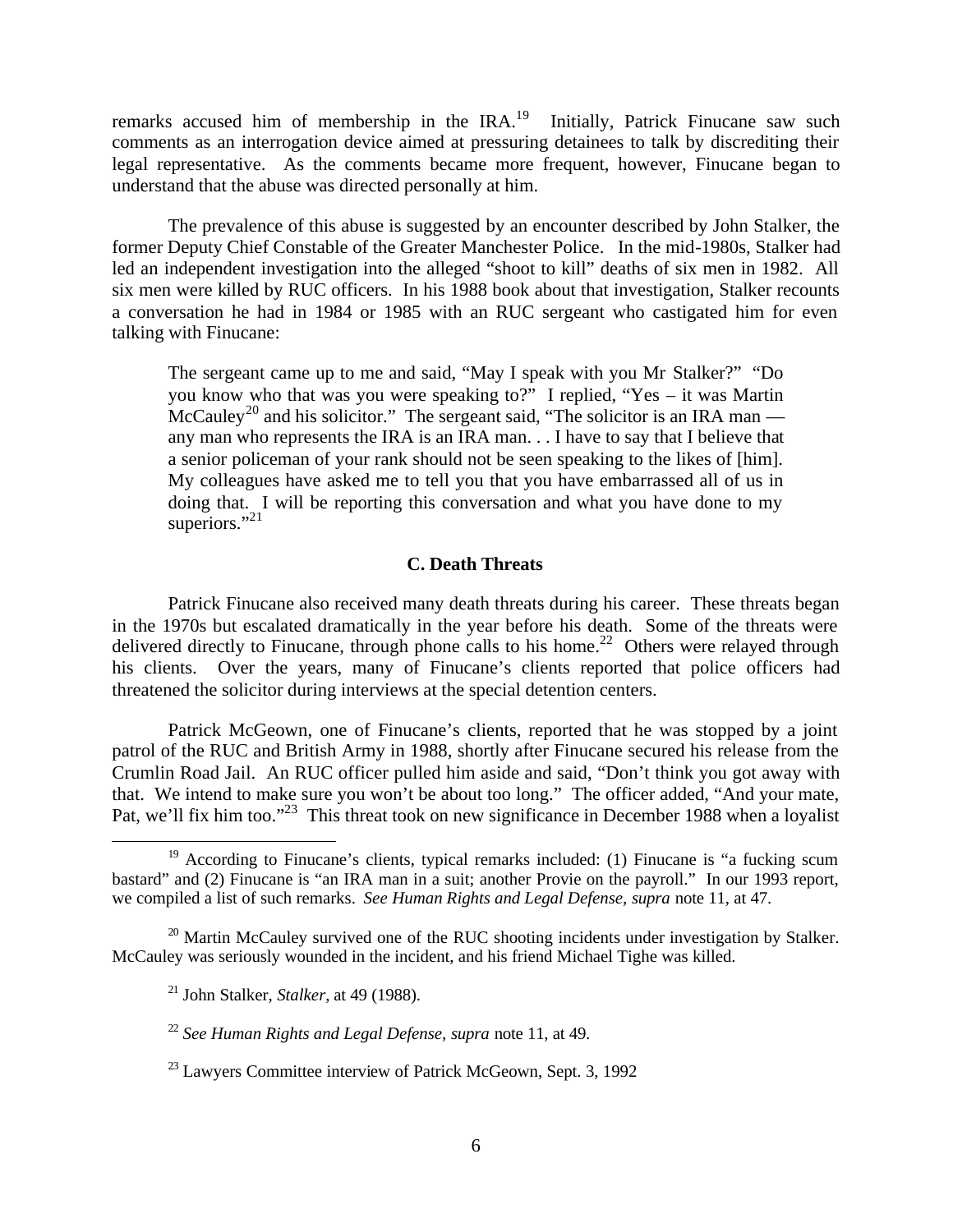paramilitary group produced a magazine with articles threatening to kill McGeown and Finucane. The magazine displayed a photograph of McGeown with a beard. In 1992, McGeown told us that when he saw the photograph, he realized that it must have come from an official source. He said that the only time he was other than clean-shaven was when he was in prison.<sup>24</sup>

Brian Gillen, another of Finucane's clients, told us that after Finucane filed a habeas petition on his behalf, his RUC interrogators remarked, "[I]t would be better if he were dead than defending the likes of you." The officers added, "We can give them [detained loyalists paramilitaries] his details along with yours." In early 1989, the threats became more insistent. One client reported that the police asked for details about Finucane and told him, "Finucane is an IRA man. He's a dead man. He'll be dead within three months." Another was informed that "like every other Fenian bastard, he would meet his end." A month before he was killed, RUC officers allegedly told another of Finucane's clients, "Fucking Finucane's getting took out."<sup>25</sup>

# **D. Official Statements**

In the context of these threats, an official statement made on the floor of Parliament in early 1989 significantly increased Patrick Finucane's vulnerability. Douglas Hogg MP, then Parliamentary Under-Secretary of State for the Home Office, made the now infamous statement during a debate over the Prevention of Terrorism (Temporary Provisions) Bill. On January 17, 1989, Hogg said:

I have to state as a fact, but with great regret, that there are in Northern Ireland a number of solicitors who are unduly sympathetic to the cause of the IRA. -- [Interruption.] I repeat that there are in the Province a number of solicitors who are unduly sympathetic to the cause of the IRA. One has to bear that in mind.<sup>26</sup>

Seamus Mallon, $27$  a Member of Parliament from the moderate nationalist Social Democratic & Labour Party (SDLP), immediately rose to challenge Hogg:

That is a remarkable statement for a Minister to make about members of a profession who have borne much of the heat in a traumatic and abnormal situation. Such words should not be said without the courage to support them. I

<sup>24</sup> *Id*.

 $\overline{a}$ 

 $27$  In December 1999, Seamus Mallon became the first Deputy First Minister of the Northern Ireland Assembly, following the devolution of power from Westminster to Northern Ireland.

<sup>&</sup>lt;sup>25</sup> Lawyers Committee interviews of Seamus Finucane, Brian Austin, and Patrick McDade, Aug. 31, 1992; and interview of Brian Gillen, Sept. 1, 1992.

<sup>26</sup> *Hansard*, House of Commons, Standing Committee B., Jan. 17, 1989, at col. 508.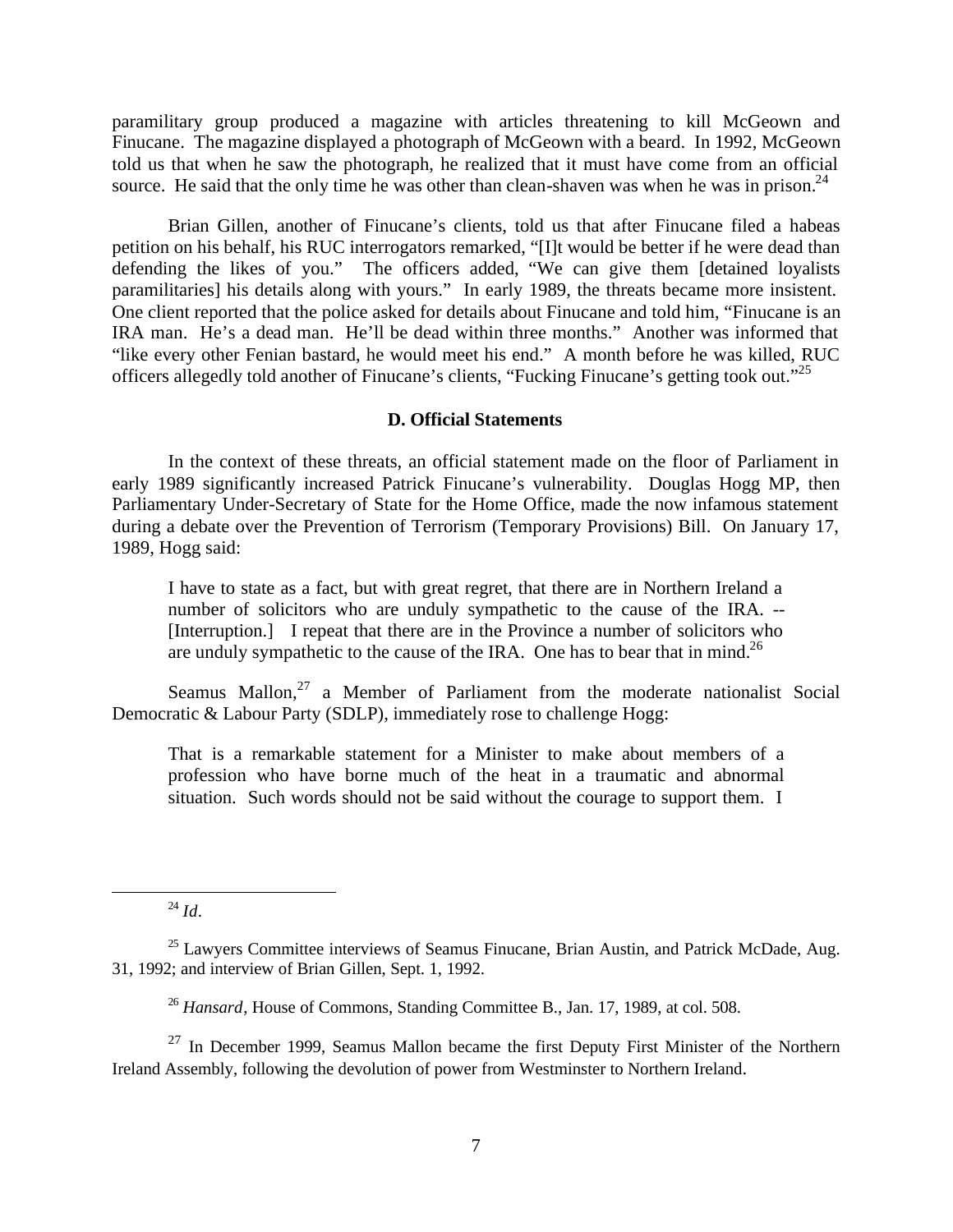find it appalling that the Minister should make such an accusation with such emphasis, and without, it seems, the intention of substantiating it. $^{28}$ 

Hogg merely reiterated his allegations, however. He claimed, "I state it on the basis of advice that I have received, guidance that I have been given by people who are dealing with these matters, and I shall not expand on it further."<sup>29</sup>

In response, Mallon warned:

I have no doubt that there are lawyers walking the streets or driving on the roads of the North of Ireland who have become targets for assassins' bullets as a result of the statement that has been made tonight. . . Following the Minister's statement, people's lives are in grave danger. People who have brought cases to the European Court against this legislation will be suspected. People accused of IRA membership and other activities will be suspected. We have thrown a blanket over many lawyers in the North of Ireland, and it will be on the head of this Minister and Government if the assassin's bullet decides to do, by lead, what this Minister has done by word. $30$ 

Hogg's statement created an instant uproar in Northern Ireland, particularly among Northern Ireland's legal community. As Mallon had emphasized, the statement seemed to buttress loyalists' claims that defense solicitors were IRA members and therefore "legitimate" targets. Finucane was murdered less than a month after Hogg made his remarks.

No one within the government or the police has ever explained the basis for Hogg's allegations. As a junior minister, Hogg would have been privy to briefings from the RUC and MI5, and it has long been known that he met with RUC officers during a visit to Belfast in January 1989.<sup>31</sup> Sir John Hermon, RUC Chief Constable at the time of Finucane's murder, told *The Daily Telegraph* in 1999 that Hogg's statement was "based on fact."<sup>32</sup> On June 13, 2001, the *Guardian* reported that in an interview with detectives, Hogg had adamantly denied knowing anything about the loyalist plot to shoot Finucane, although "he conceded that he had been briefed by the RUC about the activities of solicitors in Belfast who allegedly had republican sympathies."<sup>33</sup> Although this admission was a significant step toward uncovering the basis for Hogg's statement, the specifics of this briefing remain shrouded in secrecy.

 $\overline{a}$ 

 $31$  Hogg refused to meet with a Lawyers Committee's delegation to discuss his remarks.

<sup>32</sup> *The Daily Telegraph*, May 10, 1999.

<sup>33</sup> Nick Hopkins and Richard Norton-Taylor, "Police talk to ex-minister Hogg about Ulster killing," *The Guardian*, June 13, 2001.

<sup>28</sup> *Hansard*, *supra* note 26**,** at col. 509.

<sup>29</sup> *Id.* at col. 511.

<sup>30</sup> *Id.*, at col. 511.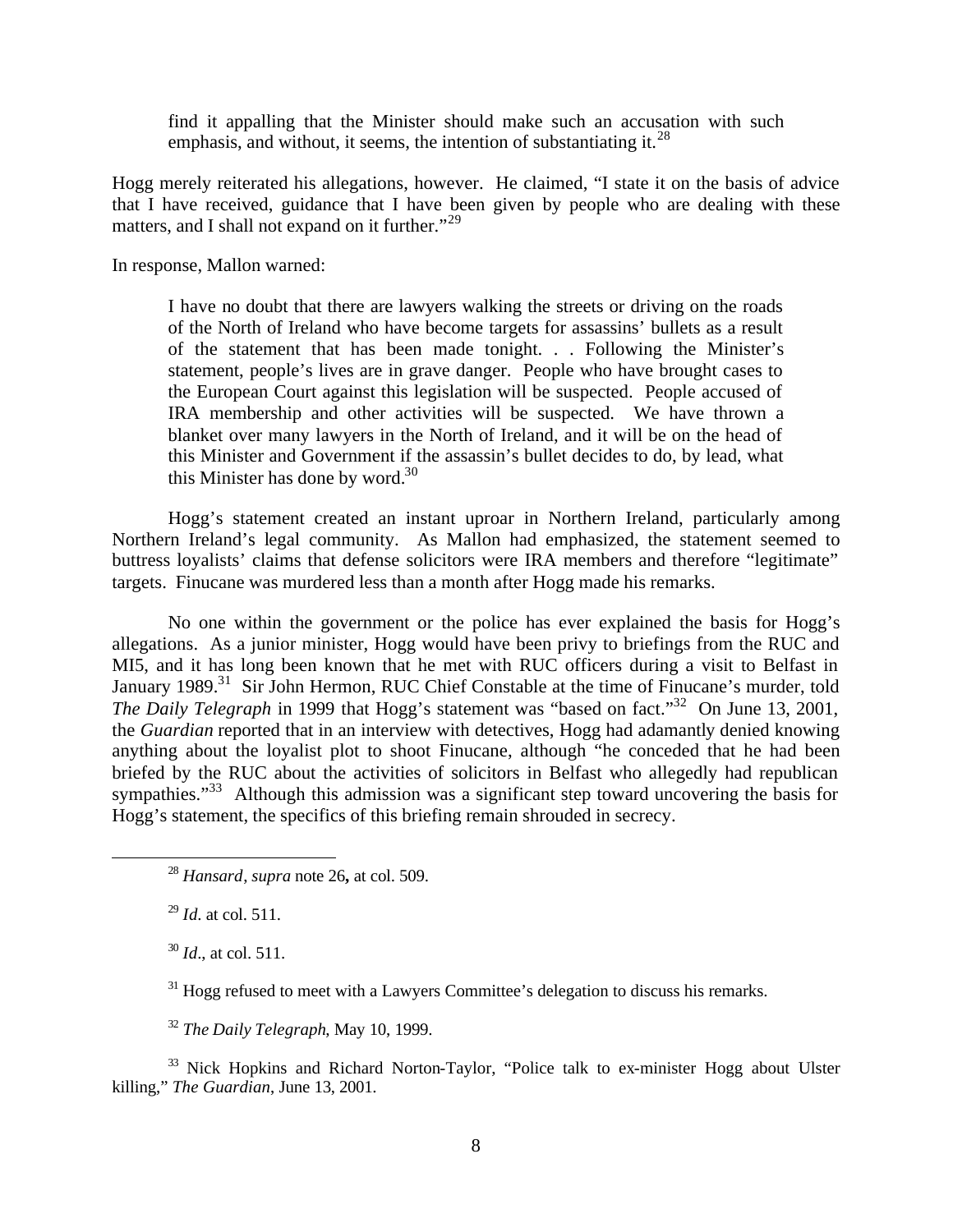The Lawyers Committee believes that Hogg's statement undercut the government's commitment to international legal principles protecting defense lawyers. In particular, it violates the U.N. Basic Principles on the Role of Lawyers, which states very clearly, "Lawyers shall not be identified with their clients or their clients' causes as a result of discharging their functions."<sup>34</sup> Despite this, neither Hogg nor the UK government has ever issued an apology for the statement.

1

<sup>&</sup>lt;sup>34</sup> U.N. Basic Principles on the Role of Lawyers, Principle 18.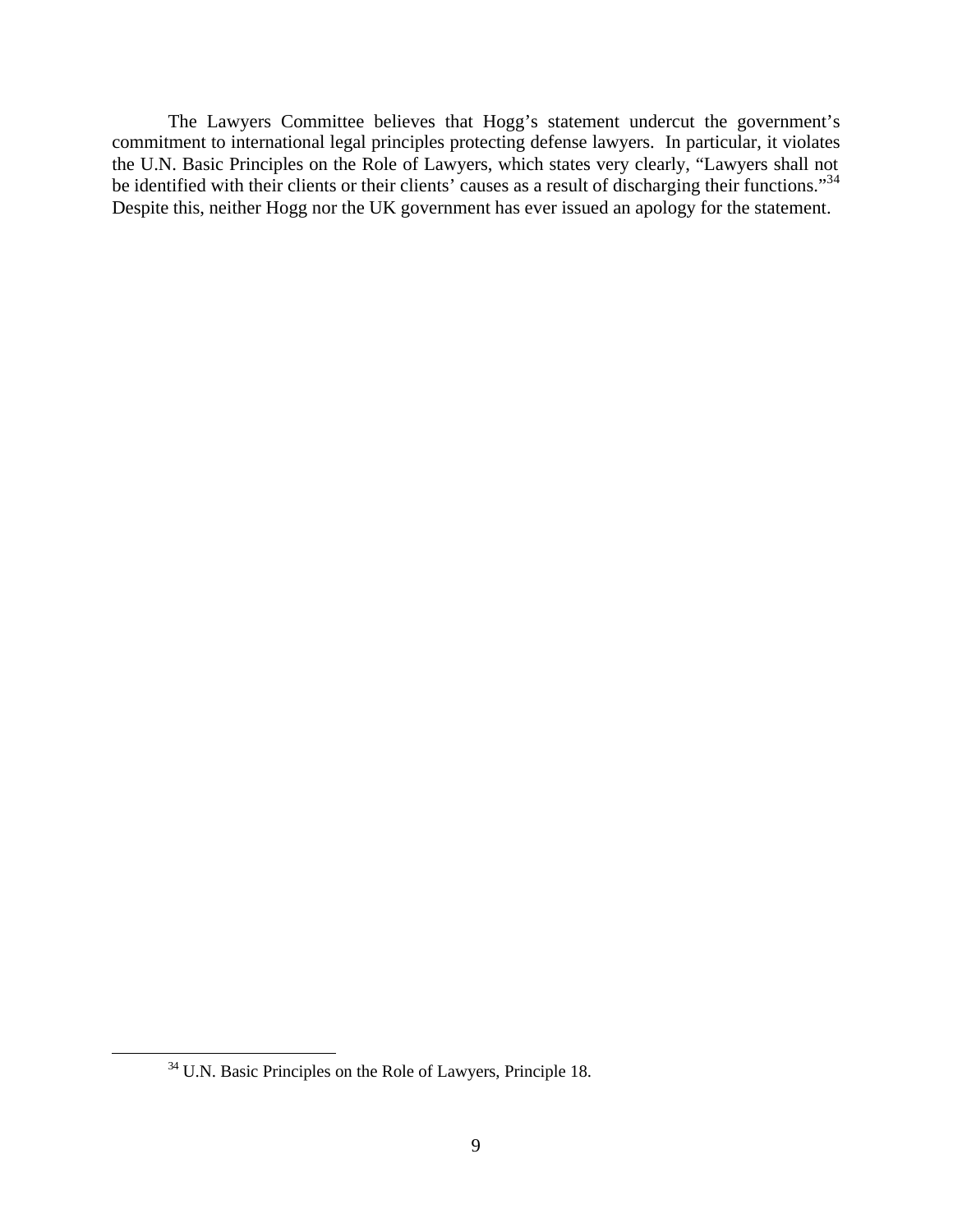# Chapter 2

### THE MURDER AND THE OFFICIAL INVESTIGATIONS

# **I. THE MURDER**

On Sunday, February 12, 1989, Patrick Finucane, his wife, Geraldine, and their three children aged 9, 13, and 17, were eating dinner and watching television in the kitchen of their home in North Belfast.At approximately 7:25 p.m., a loud noise burst from the front door. Finucane and his wife jumped up from the table, and Finucane opened the glass fire door leading to the front hall. Two masked figures dressed in black with camouflage jackets were advancing down the hall with guns drawn. Mrs. Finucane, who was standing just behind her husband, tried to activate a panic alarm behind the kitchen door. According to Finucane's eldest son, his father's last act was to throw himself up against the glass door. Two or three shots shattered the glass and hit Finucane in the chest and stomach, leaving him lying face up on the floor. The gunmen entered the kitchen and shot Finucane at close range in the head and neck about a dozen more times. At some point, Mrs. Finucane was wounded in the ankle, probably by a ricocheting bullet. The children were unharmed physically but witnessed the entire incident.

Police and neighbors arrived within minutes of the shooting, but Patrick Finucane was already dead. On Monday, February 13, 1989, a man delivered the following statement to the press by telephone.

The UFF [Ulster Freedom Fighters] claim responsibility for the execution of Pat Finucane, the PIRA [Provisional Irish Republican Army] Officer, not the solicitor. While Provos continue to execute Loyalists and members of the security forces who share their lunch with them, then there will be inevitable retaliation.

The UFF is a cover name used by the Ulster Defense Assocation (UDA), Northern Ireland's largest loyalist paramilitary group.<sup>35</sup> The UDA has used this cover name since 1973 to claim responsibility for sectarian killings.<sup>36</sup>

1

<sup>&</sup>lt;sup>35</sup> The UFF is also sometimes described as the militant wing of the UDA. The loyalist prisoners convicted in connection with offenses claimed by the UFF have always gone to the UDA wings of prisons. *See* Frank Connolly, "UDA Works Under Many Cover Names," *The Sunday Business Post*, Jan. 20, 2002.

 $36$  The UDA was formed in 1971 from a number of loyalist vigilante groups, but was not actually proscribed until 1992, despite the well-known link between the UDA and UFF. *See* Conflict Archive on the Internet (CAIN) (http://www.cain.ulst.ac.uk/). Beginning in 1998, the UDA has also used the cover name Red Hand Defenders (RHD) to claim sectarian killings.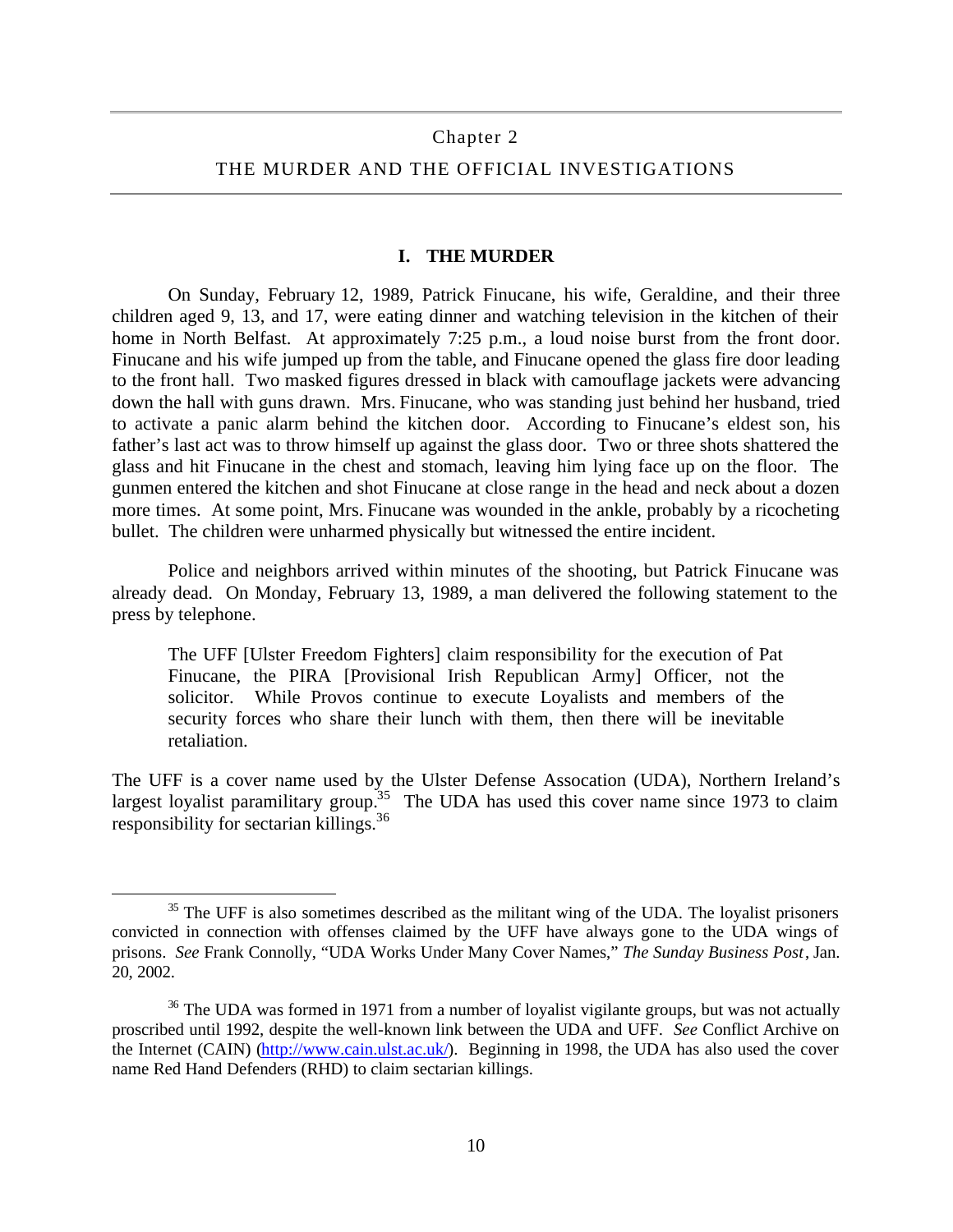Contrary to the UDA/UFF's assertion, there has never been any evidence that Patrick Finucane was a member of the IRA. Indeed, the RUC officer in charge of the murder investigation made clear: "The Police refute the claim that Mr. Finucane was a member of the PIRA. He was just a law-abiding citizen going about his professional duties in a professional manner."<sup>37</sup> The current police Chief Constable, Sir Ronnie Flanagan, re-emphasized this fact after the March 15, 1999 murder of Rosemary Nelson, the second Northern Ireland human rights lawyer to be killed in ten years.<sup>38</sup> Flanagan made clear that Nelson and Finucane were both "highly professional solicitors doing nothing more than their professional best to represent the interests of their clients."<sup>39</sup>

The investigations after the murder revealed that the gunmen arrived in a taxi stolen in the loyalist Forthriver area.<sup>40</sup> Taxi driver William Reid reported that three men had hijacked his taxi, telling him that it was needed "for the cause."<sup>41</sup> Reid also reported that the men had seemed highly nervous. The car was discovered abandoned on the evening of the murder.

For some time leading up to the murder, police roadblocks had been in place close to the Finucane home.<sup>42</sup> The roadblocks were removed about an hour before the murder.<sup>43</sup> Whether or not this was a coincidence, it made the murderers' job much easier, as they were able to approach the house unobstructed and escaped without hindrance.<sup>44</sup>

# **II. THE CORONER'S INQUEST**

Coroner John Leckey conducted the inquest into the murder of Patrick Fincuane in September 1990. At the inquest, Dr. Jack Crane testified that Finucane was struck by 14 bullets to the head, neck, and trunk. At least one of the bullets that hit Finucane's head was fired from a range of 15 inches. At least 11 of the bullets were fired from a 9mm Browning automatic pistol and two were from a .38 special revolver.

 $\overline{a}$ 

<sup>43</sup> *See id.*

<sup>44</sup> *See id.*

 $37$  This statement was made at the Finucane inquest, which is discussed in the next section.

<sup>38</sup>For a discussion of the Nelson murder, *see* Elisa Massimino, "Paying the Ultimate Price for Human Rights: The Life and Death of Rosemary Nelson," ABA *Human Rights Magazine*, Vol. 27, No. 4, Fall 2000 (available at http://www.lchr.org/).

<sup>39</sup> *The Sunday People*, April 11, 1999.

<sup>40</sup> *See The Daily Telegraph*, Feb. 13, 1989.

<sup>41</sup> *See* Testimony of Michael Finucane, U.S. House of Representatives, International Operations and Human Rights Subcommittee of the House International Relations Committee, June 24, 1997.

<sup>42</sup> *See id*.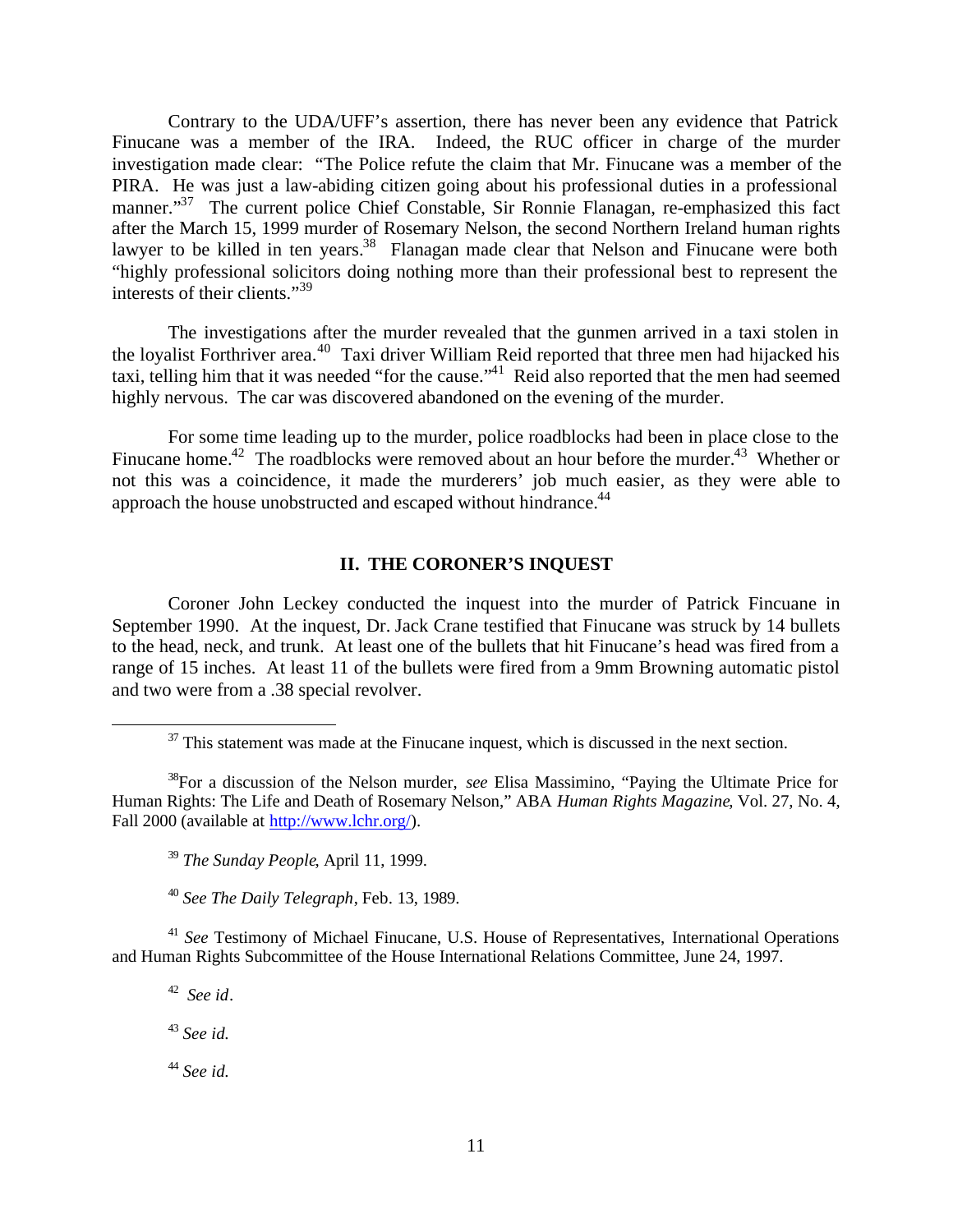Detective Superintendent Alan Simpson, the officer in charge of the initial RUC investigation, testified that the Browning was one of 13 weapons stolen from Palace Army Barracks in August 1987 by a member of the Army's Ulster Defense Regiment (UDR).<sup>45</sup> Detective Superintendent Simpson also testified that Finucane's murder was "unusual both for its ferocity and the fact that he was struck by all 14 shots fired." Simpson told the court that the murder was carried out with such precision that he believed the killers must have murdered before. Indeed, Simpson surmised that the reportedly "nervous" men who hijacked the taxi were not the assassins. At the inquest, Simpson also revealed that the police had interviewed 14 people in connection with the murder. He said that none of the 14 interviewed had any connection with the security forces.<sup>46</sup>

Inquests are public hearings in Northern Ireland. Because of the lack of other public investigative procedures, the inquest has become the most popular legal forum for attempts to challenge the conduct of the security forces in controversial killings.<sup>47</sup> At Patrick Finucane's inquest, for example, his widow, Geraldine, attempted to submit a statement concerning threats made to her husband at Castlereagh Detention Centre. The RUC's counsel objected, and the coroner excluded the document on grounds of irrelevance.<sup>48</sup>

The inquest system in Northern Ireland has been criticized for its narrow focus and limited powers. The coroner can determine only the identity of the deceased, the time, place, and method of death. He or she may not look into the broader circumstances of the death or determine who was responsible. Indeed, coroners in Northern Ireland cannot compel the attendance of any person suspected of causing the death.<sup>49</sup> Further, unlike the inquest system in place in England, neither juries nor coroners may reach verdicts such as "unlawful killing." Until very recently, legal aid was not available to the family and they were denied all access to statements and documents until just before the relevant witness testified. In addition, the

 $\overline{a}$ 

<sup>47</sup> *See Shanaghan v. the United Kingdom*, Eur. Ct. H.R., Application no. 37715/97, at para. 114 (May 4, 2001).

<sup>48</sup> The coroner did allow the head of the investigation to be questioned about the threats, however. *See Human Rights and Legal Defense*, *supra* note 11**,** at 61.

 $49$  In cases involving lethal force by the security forces, this rule had meant that the police officers or soldiers concerned did not attend the inquest. *See, e.g. McKerr v. the United Kingdom*, Eur. Ct. H.R., Application no. 30054/96, at para. 144 (May 4, 2001). In response to this and other recent judgments of the European Court of Human Rights, the UK government has announced that it will compel security force members involved in fatal shootings to appear at inquests. *See* David McKittrick, "Security Forces Will Be Made to Testify at Inquests," *The Independent*, Jan. 30, 2002.

<sup>&</sup>lt;sup>45</sup> The UDR was a locally recruited regiment of the British Army. It was merged with the Royal Irish Rangers in July 1992. This UDR member was later jailed for theft.

<sup>46</sup> Both the British Army and the RUC had agents within the UDA who were involved in the Finucane murder. *See* Chapters 3 & 4. Apparently, Detective Superintendent Simpson was never told about these agents. *See* Liam Clarke, "Police Informer Claims He Killed Lawyer in His Home," *The Sunday Times*, Jan. 13, 2002.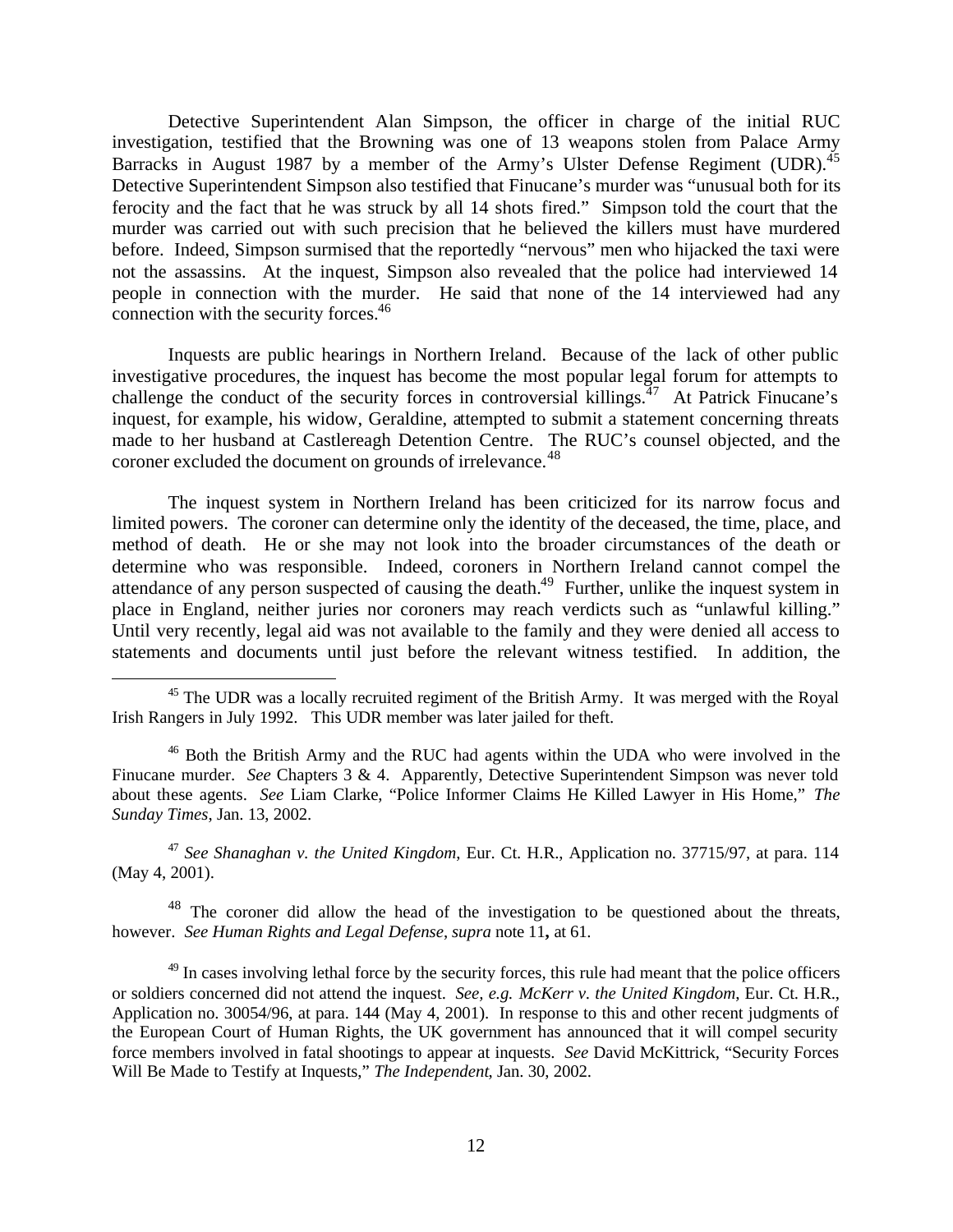government often issues Public Interest Immunity Certificates to prevent the disclosure of information and documents it deems important to "national security."<sup>50</sup>

In a series of decisions issued on May 4, 2001, the European Court of Human Rights found that there were serious flaws in inquest proceedings in Northern Ireland.<sup>51</sup> While the Court made clear that its decisions were based on the application of the inquest procedures to the particular facts of the cases, the holdings strongly suggest that the flaws in the Finucane inquest violated Article 2 of the European Convention on Human Rights.<sup>52</sup> Specifically, the Court criticized the coroner's inability to compel the attendance of particular witnesses, the refusal to address serious and legitimate concerns of the family (such as collusion in the murder), and the proscription of a verdict or findings "which could play an effective role in securing a prosecution in respect of any criminal offence which may have been disclosed" – all elements present in the Finucane inquest.<sup>53</sup>

# **III.THE INITIAL RUC INVESTIGATION**

Information about the initial police investigation into the murder of Patrick Finucane is limited and comes mostly from the RUC's testimony at the 1990 inquest. The RUC refused to talk to the Lawyers Committee for Human Rights about its investigation during our first factfinding mission into the murder in 1992. At the inquest, the RUC testified that it had interviewed 14 suspects and were "reasonably sure that the main perpetrators of the murder were among these suspects," despite the fact that "no evidence is presently available to sustain a charge of murder." On July 4, 1989, three men were arrested for possessing the Browning pistol used to kill Finucane; all three were convicted and sentenced to imprisonment in a young offenders' center. The RUC reported at the time that none of these three men was involved in the murder. In our 1993 report, the Lawyers Committee noted, "[I]t is not apparent why, given the RUC's extraordinary powers of interrogation, it has been unable to tie the weapons to an assassin."<sup>54</sup> Indeed, at the time of that report, the police had made no effort to conduct certain

 $\overline{a}$ 

<sup>52</sup> See, e.g., *Shanagan***,** *supra* note 47, at paras. 110 and 122 ("Whether an inquest fails to address necessary factual issues will depend on the particular circumstances of the case. . .[in the *Shanagan* case,] the Court finds that the proceedings for investigating the use of lethal force . . . have been shown in this case to disclose the following shortcoming: - the scope of examination of the inquest excluded the concerns of collusion by security force personnel in the targeting and killing. . .").

 $50$  The law of public interest immunity applies to both documentary evidence and oral testimony.

<sup>51</sup> *See Jordan v. the United Kingdom*, Eur. Ct. H.R., Application no. 24746/94 (May 4, 2001); *Kelly and Others v. the United Kingdom*, Eur. Ct. H.R., Application no. 30054/96 (May 4, 2001)*; McKerr*, *supra* note 49; *Shanaghan*, *supra* note 47.*See also* Amnesty International, *United Kingdom: Landmark Judgements on Killings in Northern Ireland* (May 4, 2001).

<sup>53</sup> *See Jordan*, *supra* note 51, at para. 142; *Shanaghan*, *supra* note 47, at para. 111.

<sup>54</sup> *See Human Rights and Legal Defense in Northern Ireland*, *supra* note 11, at 59.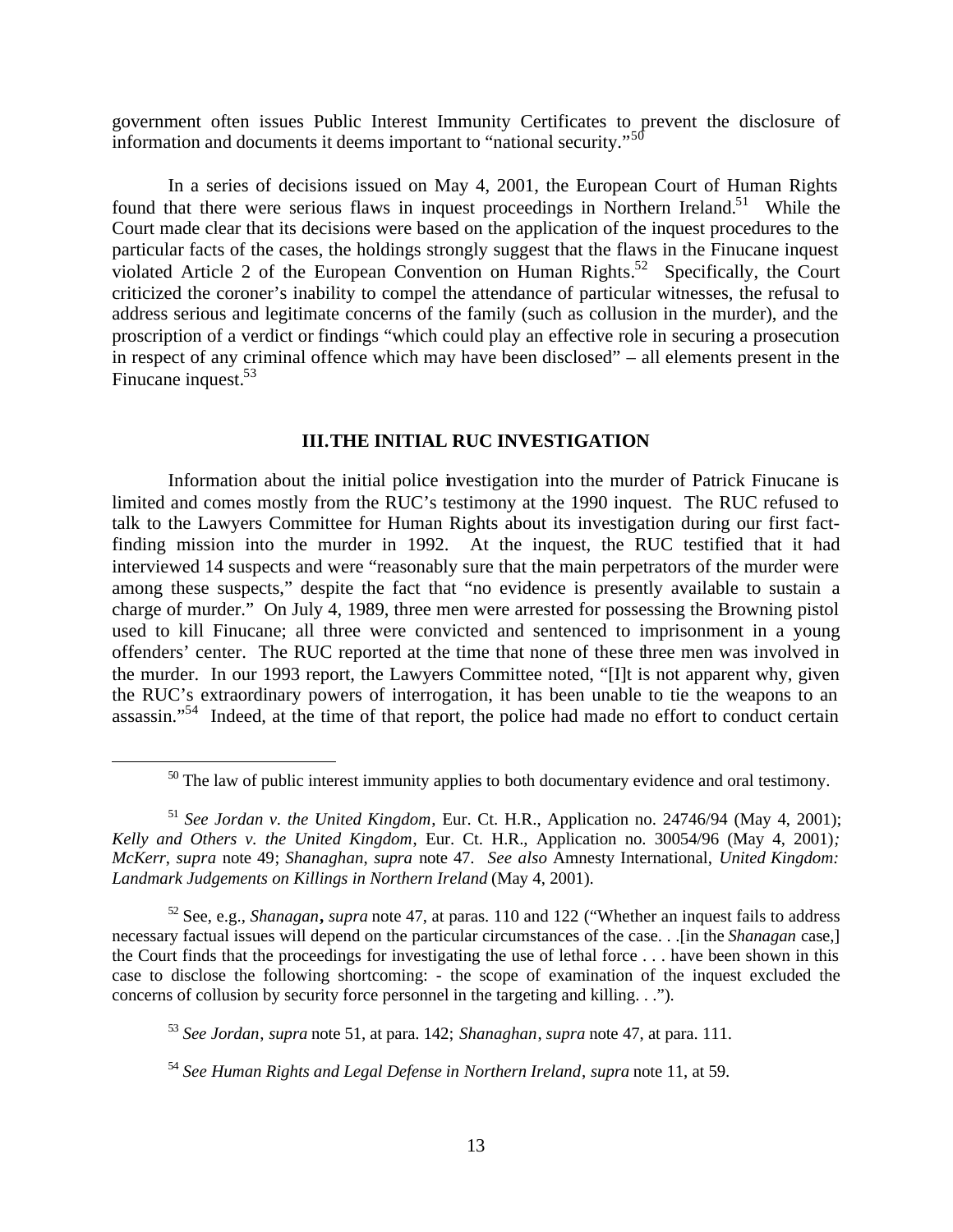basic and obvious investigative tasks, such as interviewing Geraldine Finucane, Peter Madden, or any of Finucane's clients.

Thirteen years after the murder, the weapon still has not been tied to the gunmen – at least not publicly – and the RUC's failure to bring the perpetrators to justice soon after the killing must be viewed in the context of new information. This information, which is discussed in Chapters 3-6, suggests at least prior knowledge, if not active involvement by members of the security forces in Finucane's murder. The Lawyers Committee believes that this information must be brought before a full, independent public inquiry.

# **IV. THE STEVENS INVESTIGATIONS**

# **A. Introduction**

In the thirteen years since Patrick Finucane was murdered, the UK government has firmly resisted calls to establish a public inquiry into the killing. As described in detail in the final chapter, a public inquiry is an investigation by an independent tribunal with full judicial powers. Among the most important attributes of such an inquiry are its transparency to the public and its independence from the security forces implicated in the killing. These are both basic elements of accountability under Article 2 of the European Convention on Human Rights, as emphasized by the European Court of Human Rights in its May 4, 2001 judgments on Northern Ireland.<sup>55</sup> The ultimate goal of such an inquiry would be to publicly uncover the truth about Finucane's killing.

The government has repeatedly justified its refusal to establish a public inquiry in Finucane's case by claiming that a public inquiry could jeopardize on-going criminal investigations.<sup>56</sup> These investigations, three in number, have all been headed by Sir John Stevens, the current Commissioner of the Metropolitan Police in London. As this report goes to press, the third Stevens investigation drags on. The third Stevens investigation, like the first two, has so far failed to bring anyone to justice for the Finucane murder.

<sup>55</sup> *See, e.g., Shanaghan*, *supra* note 47, at para. 92 (noting that the investigation must "have a sufficient element of public scrutiny to secure practical accountability"); *Kelly*, *supra* note 51, at 95 (explaining that for an investigation to be effective, the persons responsible for the investigation must be independent from those implicated in the events). Furthermore, under Article 6 of the International Covenant on Civil and Political Rights, the state has a 'clear duty' to provide open and accountable investigations for the family of the deceased. *See Bleir v. Uruguay*, U.N. Human Rights Comm., Doc. A/37/40 at 30 (1982). *See also Velásquez Rodríguez Case*, Inter-Am. Ct. H.R., at para. 174, 1988 (noting the duty to carry out a "serious investigation" of violations).

<sup>&</sup>lt;sup>56</sup> The UK government has set up public inquiries in other cases, however, where a criminal investigation is ongoing. *See* Helen Carter, "Shipman Inquiry to be Held in Public," *The Guardian*, Sept. 22, 2000; "'Dr. Death Drugs' History Probed," CNN.com, June 20, 2001 (although Shipman was convicted of murdering 15 patients in January 2000, an ongoing criminal investigation was continuing during the public inquiry into the same matter). *See also* Amnesty International, "In Re the Murder of Patrick Finucane and the Case for a Public Inquiry," at 26-29 (Oct. 29, 1999) (arguing that under UK law there is no conflict between a public judicial inquiry and an ongoing criminal investigation).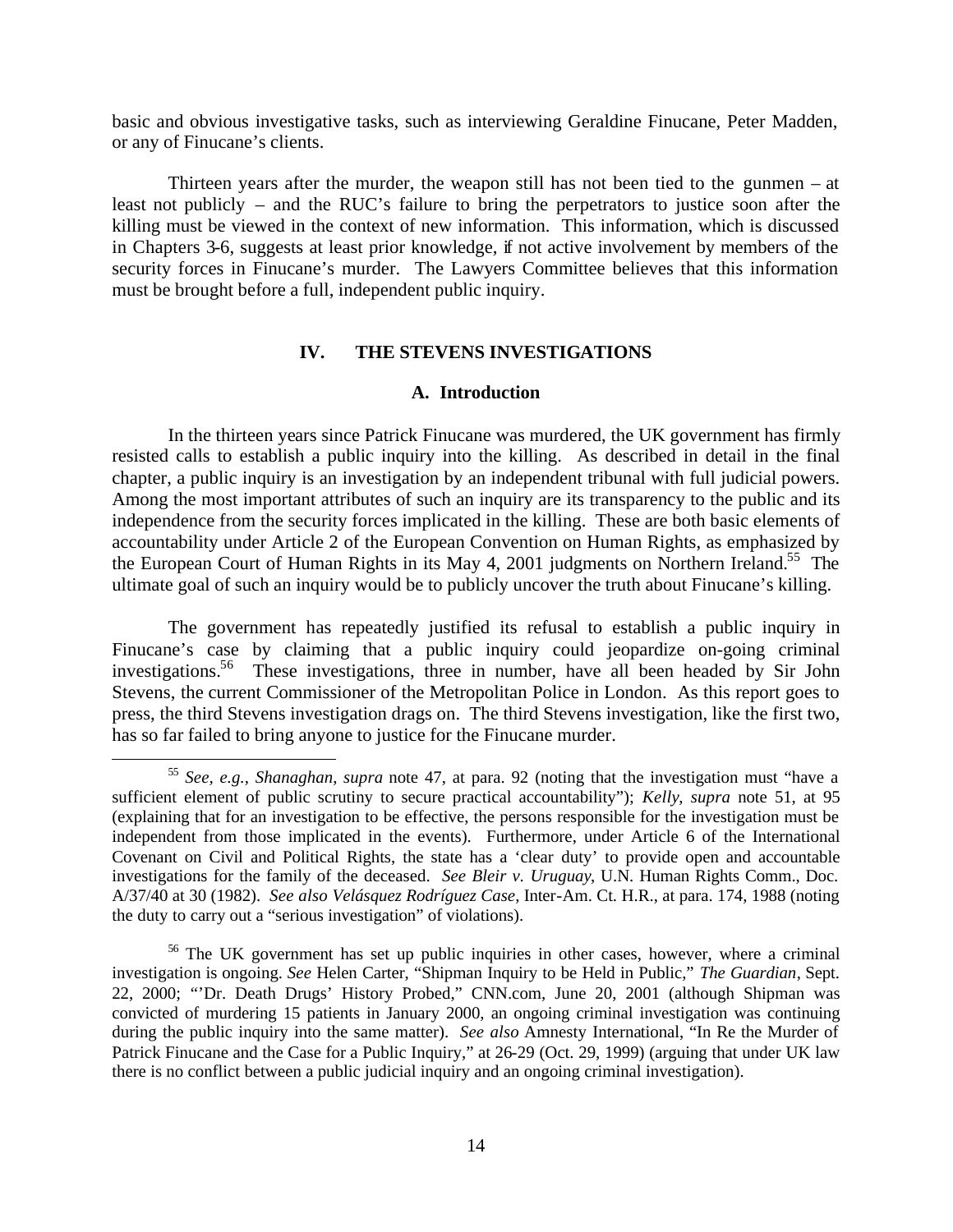#### **B. Stevens I**

The first Stevens investigation was not, in fact, established to investigate the murder of Patrick Finucane. It was created to examine allegations of collusion following the August 1989 killing of Loughlin Maginn by the Ulster Freedom Fighters (UFF), the same UDA cover name used to claim the Finucane murder. The UFF claimed that Maginn, a 28 year-old Catholic, was a member of the IRA. When Maginn's family challenged this, the UFF told the press they were certain Maginn was an IRA man because they had seen RUC intelligence to this effect. The paramilitaries sought to prove their claims by showing journalists documents they had obtained from sources in the security services. Instead of assuaging public opinion, the evidence of these leaks created a furor, and the Irish government demanded action.

Then RUC Chief Constable Hugh Annesley invited John Stevens, at the time Deputy Chief Constable of the Cambridgeshire Police, to examine charges of collusion between members of the security forces and loyalist paramilitaries. Stevens finished his investigation in May 1990, producing a classified report, a public summary, and recommendations for preventing future leaks. In the public summary, Stevens made clear that there had been instances of collusion between members of the security forces and loyalist paramilitaries. Stevens concluded, however, that such collusion was "restricted to a small number of members of the security forces" and was "neither widespread nor institutionalised."<sup>57</sup>

The first Stevens investigation resulted in the arrest of 94 people, the charging or recommended charging of 59, the prosecution of 47, and a total of 183 convictions for separate offenses.<sup>58</sup> Many of those prosecuted were charged with offenses such as "the possession of documents likely to be of use to terrorists." Many of these were classified documents, such as photo-montages of republican suspects, that were leaked from security force intelligence files. The Lawyers Committee understands that there were approximately 2,000 leaked documents in all. $59$ 

Most of those charged in connection with Stevens I, however, were the loyalists who had received the leaked documents, as opposed to the members of the security forces who had actually leaked them.<sup>60</sup> Strikingly, not one of the prosecutions was of an RUC officer, despite the fact that some of the leaked material was from police files. Stevens reported that he had not uncovered evidence that would "substantiate" charges of police collusion.<sup>61</sup> In recent years

<sup>57</sup> John Stevens, *Summary Report*, at para. 41 (May 17, 1990).

<sup>58</sup> *See* British Irish Rights Watch, "Finucane Murder Summary," Nov. 1998.

<sup>59</sup> Not all of these documents were originals. Stevens reported that he recovered many photocopies of the same item. *See* Stevens, *supra* note 57, at para. 4.

<sup>60</sup> *See* John Ware and Geoffrey Seed, "Ulster Trial Seen As Army's Watergate," *The Independent* (Jan. 9, 1992); Edward Gorman, "Loyalists Say They Were Scapegoats in Stevens Enquiry," *The Times*, Oct. 11, 1990.

<sup>61</sup> Stevens, *supra* note 57, at para. 38.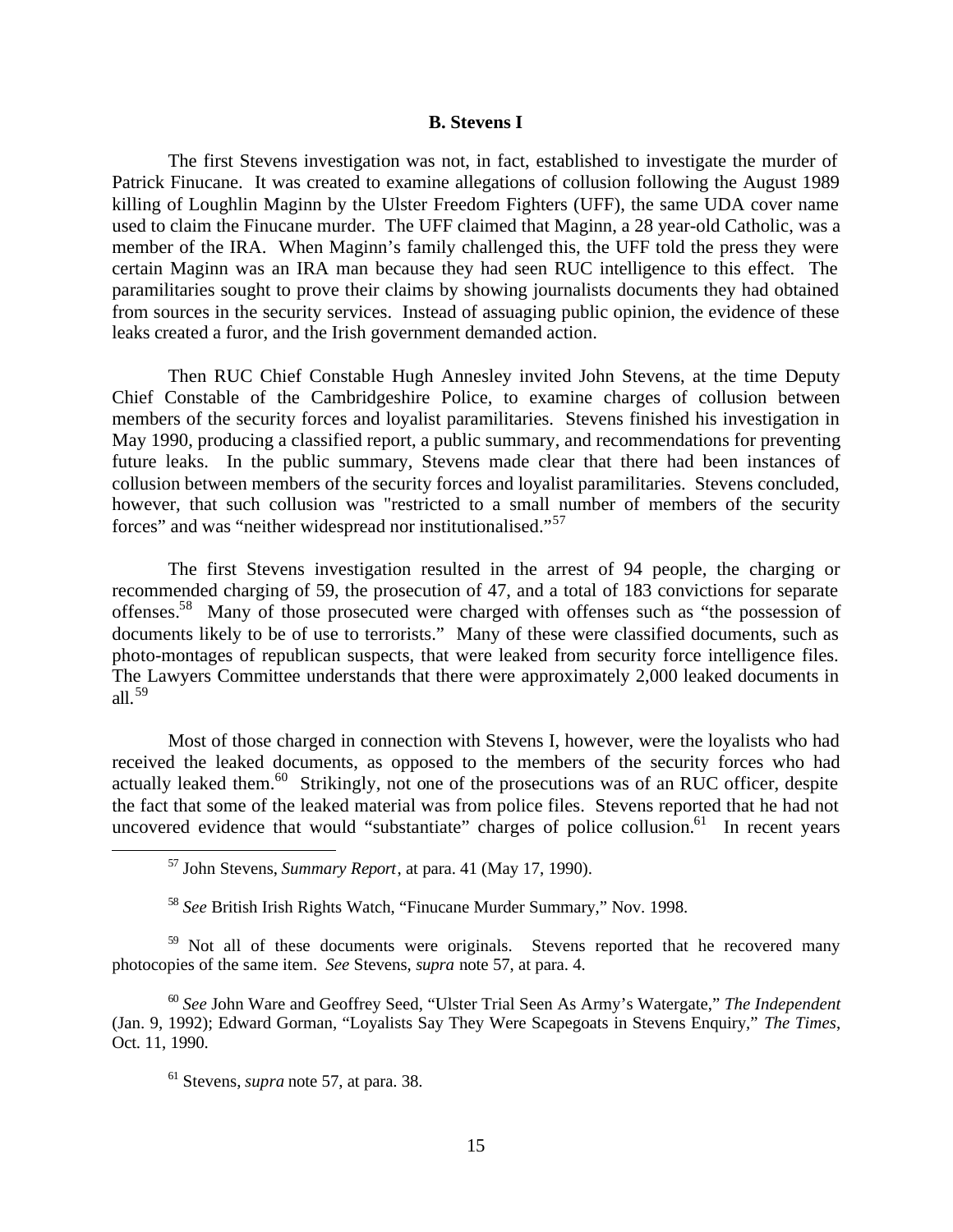however, information has emerged suggesting that Stevens did recommend charges against two police officers, but the Director of Public Prosecutions determined that there was insufficient evidence to sustain the charges. $62$ 

The Stevens I investigation did not result in any prosecutions for the murder of Patrick Finucane. Stevens told the Lawyers Committee in 1992 that limited time, resources, and terms of reference prevented his team from tracking down every lead in the Finucane case. He indicated that anything that was uncovered would probably have been turned over to the RUC. The public summary of the investigation did not even mention Patrick Finucane.

# **C. Stevens II**

In the year or two following the first Stevens investigation, there was silence concerning Finucane's murder on the part of the authorities. In the years since, we have learned that much was happening under cover of that silence. It took the pioneering work of investigative journalists from the BBC's *Panorama* program, however, to break the silence and force the government into action. On June 8, 1992, the *Panorama* team aired its findings in a television documentary entitled "The Dirty War."<sup>63</sup>

"The Dirty War" exposed the existence and activities of a British Army operative who worked as the chief intelligence officer for the Ulster Defense Association ("UDA") from 1987 until 1990. This operative, named Brian Nelson, had been arrested in January 1990 as a result of the first Stevens investigation. <sup>64</sup> Nelson was indicted on 35 counts of conspiracy to murder, aiding and abetting murder, and lesser offenses.<sup>65</sup> On January 22, 1990, Nelson pleaded guilty to 20 counts in all, including five counts of conspiracy to murder. He also pleaded not guilty to two counts of aiding and abetting murder. The remaining 13 counts were simply left on the books.<sup>66</sup> The court later sentenced Nelson to ten years in prison on the five counts of conspiracy to murder. He received lesser sentences on the remaining 15 counts that ran concurrently with the ten year sentence.

Not one of the 35 counts against Brian Nelson related to the murder of Patrick Finucane. While some elements of Nelson's story emerged during his 1990 trial, it was not until Nelson

<sup>62</sup> Chris Ryder, *The RUC: A Force Under Fire*, 1997 at 287.

<sup>63</sup> *See Panorama: The Dirty War* (BBC television broadcast, June 8, 1992) (transcript on file with the Lawyers Committee).

 $64$  Nelson had previously served as the intelligence officer for the UDA's West Belfast Brigade in 1985. At the time, he was also an informer for the Army. For a discussion of Nelson's role as an FRU operative from 1987-1990, see Chapter 3.

<sup>65</sup> *See* British Irish Rights Watch, *Justice Delayed: Alleged State Collusion in the Murder of Patrick Finucane and Others*, 1999, at para. 8.3 [Hereinafter: *Justice Delayed*].

<sup>66</sup> *See id.*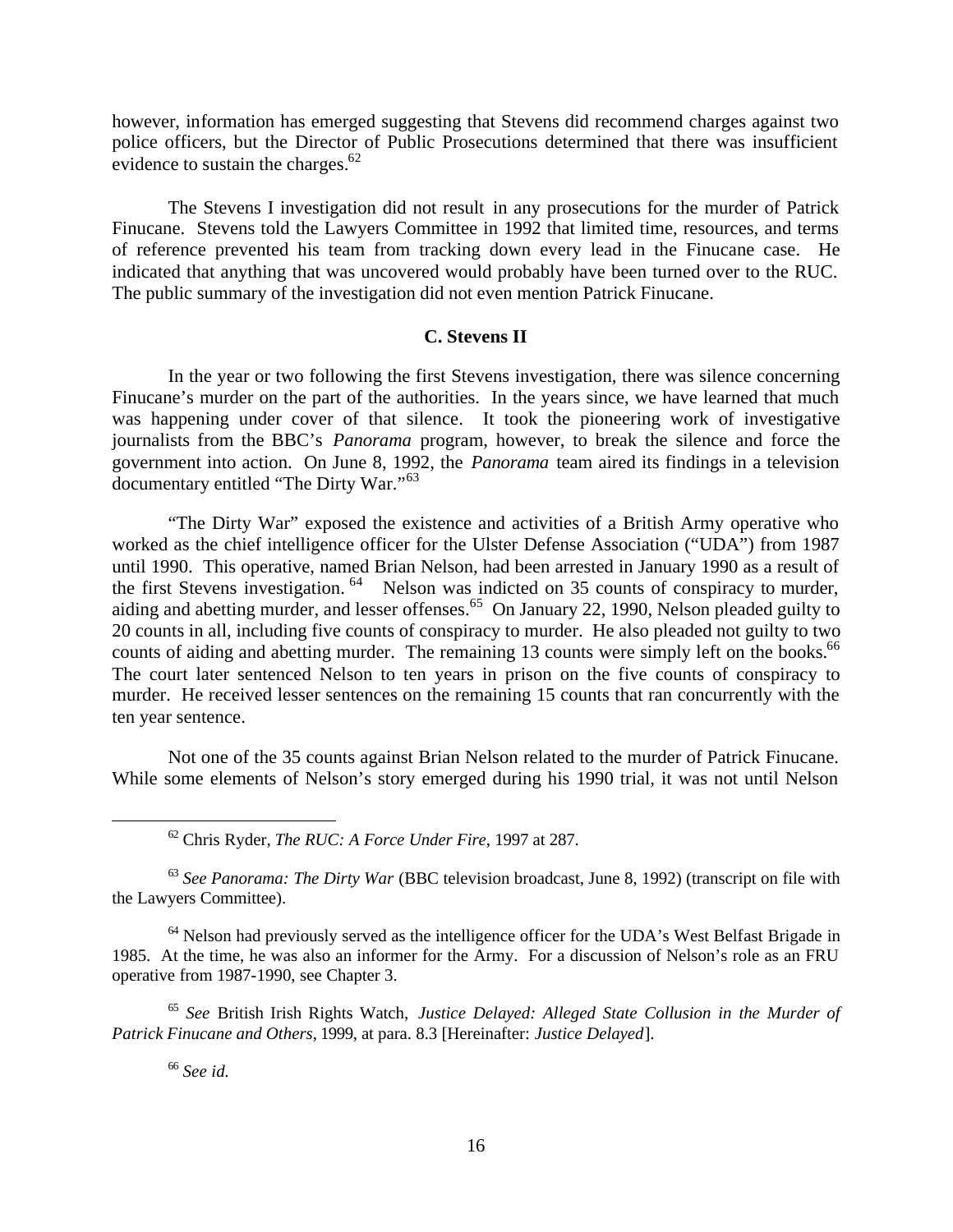agreed to discuss his activities with BBC investigative journalists John Ware and Geoffrey Seed that the extent of Nelson's involvement in the Finucane murder began to emerge. The *Panorama*  program alleged that Nelson had warned the British Army that Patrick Finucane was being considered as a target by the UDA in late 1988. The program also indicated that Army intelligence played an active role in assisting Nelson's UDA activities by confirming key facts, updating intelligence files, and providing photographs of UDA targets.

The Director of Public Prosecutions (DPP) requested a transcript of the *Panorama*  program and wrote to RUC Chief Constable Annesley to ask if the Finucane case should be further investigated. The Lawyers Committee has learned from a credible source that the DPP did not invoke his statutory powers to require a follow-up investigation. Shortly thereafter, the Chief Constable called John Stevens back to conduct a second investigation. Stevens completed his second investigation in 1995, and sent a total of three reports to the DPP. Neither the terms of reference for the second investigation, nor the reports arising from the investigation, have been made public.

The second Stevens investigation produced few, if any results. Unlike the first report, the follow-up did not lead to any reforms or prosecutions. Stevens spoke to a delegation from the Lawyers Committee during a 1995 mission to Northern Ireland. He stressed that he had conducted a thorough investigation into Nelson's activities, including those relating to the Finucane murder, though he added that he could not discuss specific findings. He explained that he was not at liberty to say whether he had recommended charges against anyone for the murder, since he was bound by the Official Secrets Act. $67$  He did indicate, however, that he knew "absolutely" who Finucane's killers were.<sup>68</sup>

The exact terms of reference of the first two Stevens investigations are unclear. Over the years, various representatives of the UK government have given conflicting accounts of the extent to which these investigations concerned Finucane's murder. On April 16, 1999, for example, Doug Henderson MP, a junior Minister in the Ministry of Defence, gave the following answer to a Parliamentary Question about the Finucane case: "The murder of Patrick Finucane was investigated both by the RUC and subsequently by the investigation team led by Sir John Stevens, then Deputy Chief Constable of Cambridgeshire."<sup>69</sup> Meanwhile, a week later, Stevens

 $67$  The Official Secrets Act provides criminal penalties for unauthorized disclosure of information by current and former government employees. *See* Article 19 & Liberty, *Secrets, Spies and Whistleblowers: Freedom of Expression and National Security in the United Kingdom*, 2000, at Chapter 3.

<sup>68</sup> *See At the Crossroads*, *supra* note 6, at p. 110.

 $69$  Additional similar statements were made in different contexts. In a letter to British Irish Rights Watch on January 17, 1995, Stevens wrote: "With regard to the murder of Patrick FINUCANE, I can confirm that this matter was fully investigated during the initial and subsequent inquiry and the results included in both reports." In a letter to Finucane's son, John, dated January 28, 1998, Prime Minister Tony Blair wrote, "The circumstances surrounding your father's murder were fully investigated again by Mr. John Stevens following allegations of Brian Nelson's involvement." On April 6, 1999, the UK government told the UN Commission on Human Rights that the Finucane case was "considered not only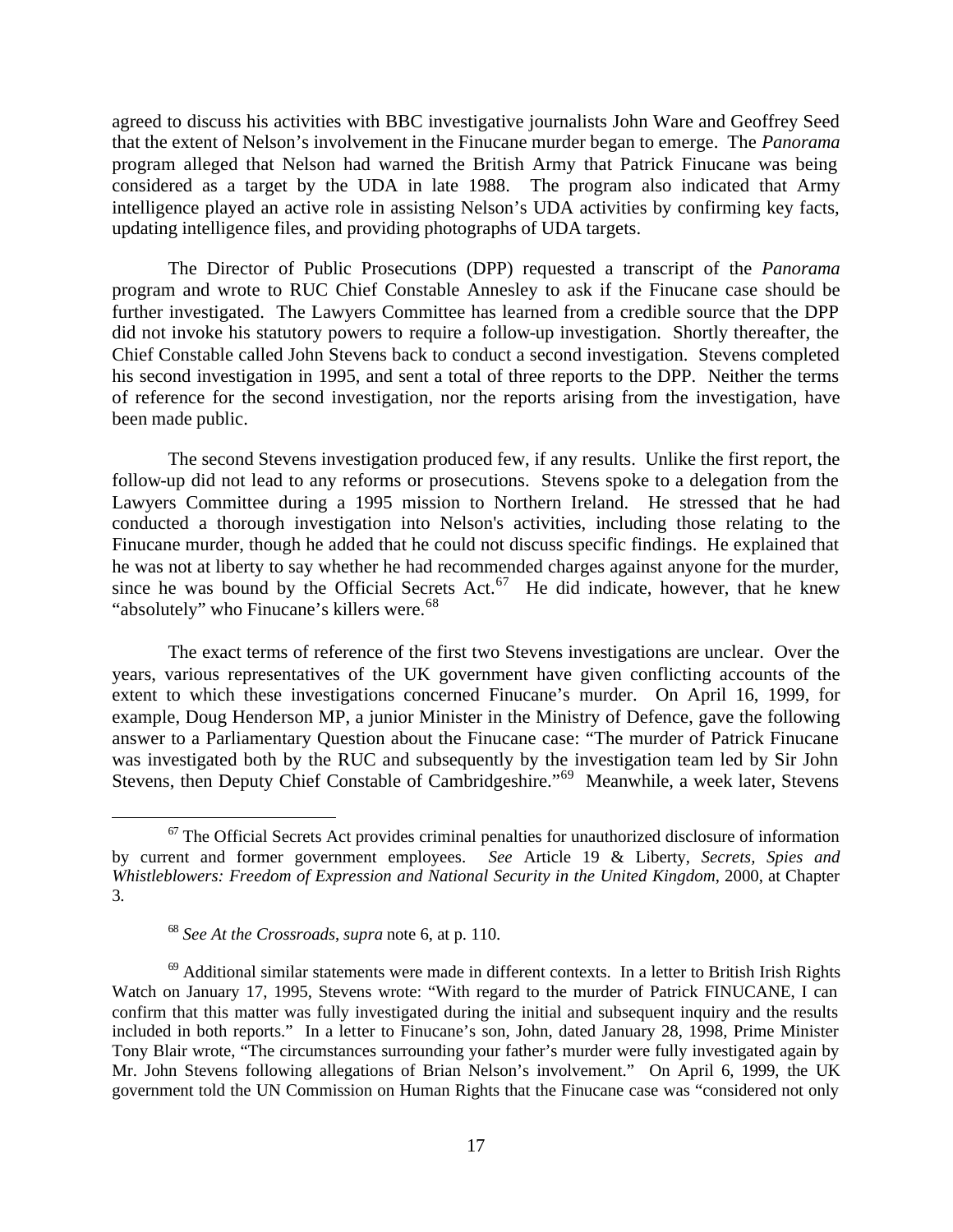told Peter Madden, Finucane's former law partner, that the first two investigations "primarily related to the activities of the so-called 'double agent' Brian Nelson. At no time was I given the authority by either the Chief Constable of the RUC or the Director of Public Prosecutions to investigate the murder of Patrick Finucane."<sup>70</sup> The differing accounts illustrate the UK government's contradictory stance in arguing that a public inquiry is not required (because the murder has been investigated fully), while also justifying a third investigation led by Stevens (because the first two investigations were not focused on the murder).

# **D. Stevens III**

On February 12, 1999, the tenth anniversary of Patrick Finucane's murder, the London based human rights organization British Irish Rights Watch (BIRW), presented a new report on the Finucane case to the UK and Irish governments. This confidential report, "Deadly Intelligence," contained detailed evidence concerning the extent of official collusion in the killing. Because it includes extensive information about named individuals, "Deadly Intelligence" is not publicly available.

Two months after BIRW delivered its report to the governments, Stevens was called back for a third investigation. There is some controversy concerning whether the Director of Public Prosecutions (DPP) or the RUC Chief Constable was responsible for the decision to recall Stevens. The Lawyers Committee has learned from two credible sources that the RUC Chief Constable Sir Ronnie Flanagan ultimately made that decision.<sup>71</sup> Furthermore, the Lawyers Committee has been informed by a credible source that Stevens will deliver his third report directly to the Chief Constable, who has the authority to determine whether to make the report public (in whole or in part).

Upon his re-appointment, Stevens set up a new investigative team comprised originally of detective officers from the Organised Crime Group, New Scotland Yard, Northumbria Police; and augmented by one police executive who was on the original Stevens investigation.<sup>72</sup> In the years since, the team has fluctuated in number depending on the immediate focus of the investigation. No RUC officers were appointed to the team. Several months after Stevens began the third investigation, he was appointed as the Commissioner of the London Metropolitan Police.<sup>73</sup> Although Stevens continues to lead the third investigation, Hugh Orde, a Deputy

by the criminal investigation into the murder but also in great detail by John Stevens as part of his wider inquiry into allegations of collusion between security forces and terrorists." *See Justice Delayed*, *supra*  note 65, at 15**.**

 $70$  Letter from Sir John Stevens to Peter Madden, April 23, 1999.

 $71$  There are also reports that Flanagan's decision was heavily influenced by Mo Mowlam, then Secretary of State for Northern Ireland.

<sup>72</sup> Letter from Stevens to Madden, *supra* note 70.

<sup>73</sup> *See* "Finucane Inquiry Head Lands Top Met Job," BBC News, Aug. 26, 1999.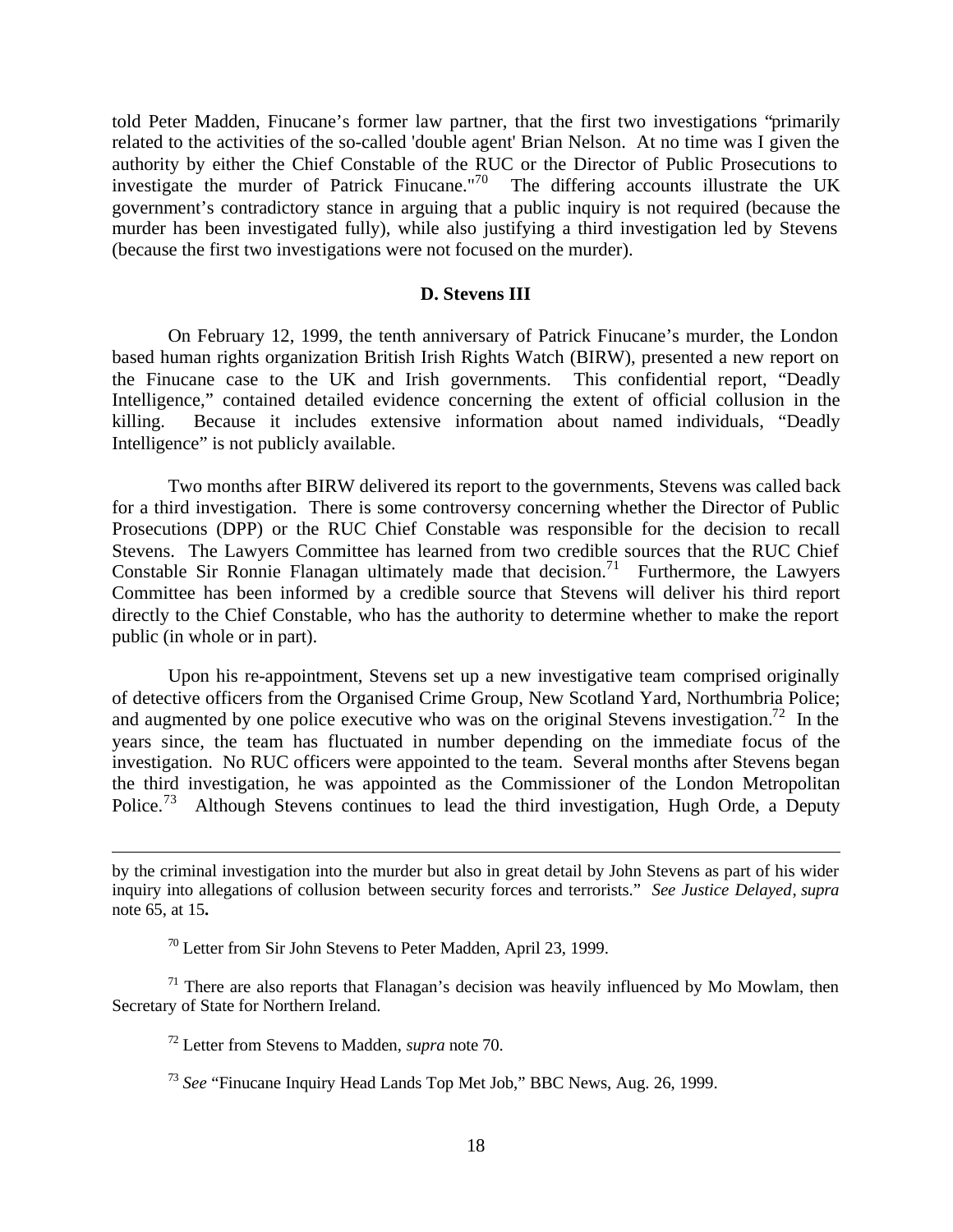Assistant Commissioner of the Metropolitan Police, has taken over day-to-day control of operations.

The terms of reference for the current Stevens investigation are: "to investigate on behalf of the Director of Public Prosecutions (Northern Ireland) the document produced by British Irish Rights Watch but also to review the investigation of the murder of Mr. Patrick Finucane in its entirety. You may absorb into your investigation any matter elicited during its progress which appears to you to be linked or otherwise connected to it." The team was said to be beginning the investigation into the Finucane murder from scratch, not relying on the RUC's early investigative efforts. $74$ 

Soon after the third Stevens investigation began, members of Patrick Finucane's family, including his widow Geraldine, stated publicly that they would not cooperate with the investigation. The family considers the third investigation a charade, an attempt to stall their long-standing campaign for a full independent public inquiry into the murder.<sup>75</sup> Family members emphasized that Stevens III is yet another investigation instigated by the RUC and reporting to the RUC.<sup>76</sup> The family's lack of confidence in the third investigation was compounded by the continued (and continuing) secrecy surrounding the past two Stevens investigations and the fact that Stevens had not attempted to contact members of the Finucane family during those investigations.

In the almost three years since the third investigation began, the Stevens team has arrested about 30 individuals. Some of these arrests have resulted in recommendations to the Director of Public Prosecutions that suspects be prosecuted for various crimes, including weapons possession and the possession of documents likely to be of use to terrorists.<sup>77</sup> So far, no one has been successfully prosecuted in relation to Patrick Finucane's murder, however. And the Stevens III team has made clear that they will probably not be able to bring his killers to justice. A source close to the investigation told the BBC in June 2001 that the chances of getting the "trigger puller" were "between zero and 5%."<sup>78</sup> In November 2001, Hugh Orde, the officer in charge of the day-to-day running of the investigation, told the press that that it was "unlikely" that they would catch the killers.<sup>79</sup>

1

<sup>75</sup> *See* Press release by the Finucane family, Oct. 11, 1999; Lawyers Committee interview of Martin Finucane and Peter Madden, Nov. 16, 1999.

<sup>76</sup> *See* Finucane press release, *supra* note 75.

 $77$  Although the Lawyers Committee asked how many of the recommended charges had been acted on by the DPP, neither the Stevens Team nor the DPP supplied us with this information.

<sup>78</sup> *See* "Finucane: More Questions for Undercover Unit," BBC News, June 15, 2001.

<sup>79</sup> *See* "Finucane Killer 'May Not Be Caught,'" BBC News, Nov. 27, 2001.

<sup>74</sup> Letter from Stevens to Madden, s*upra* note 70*.*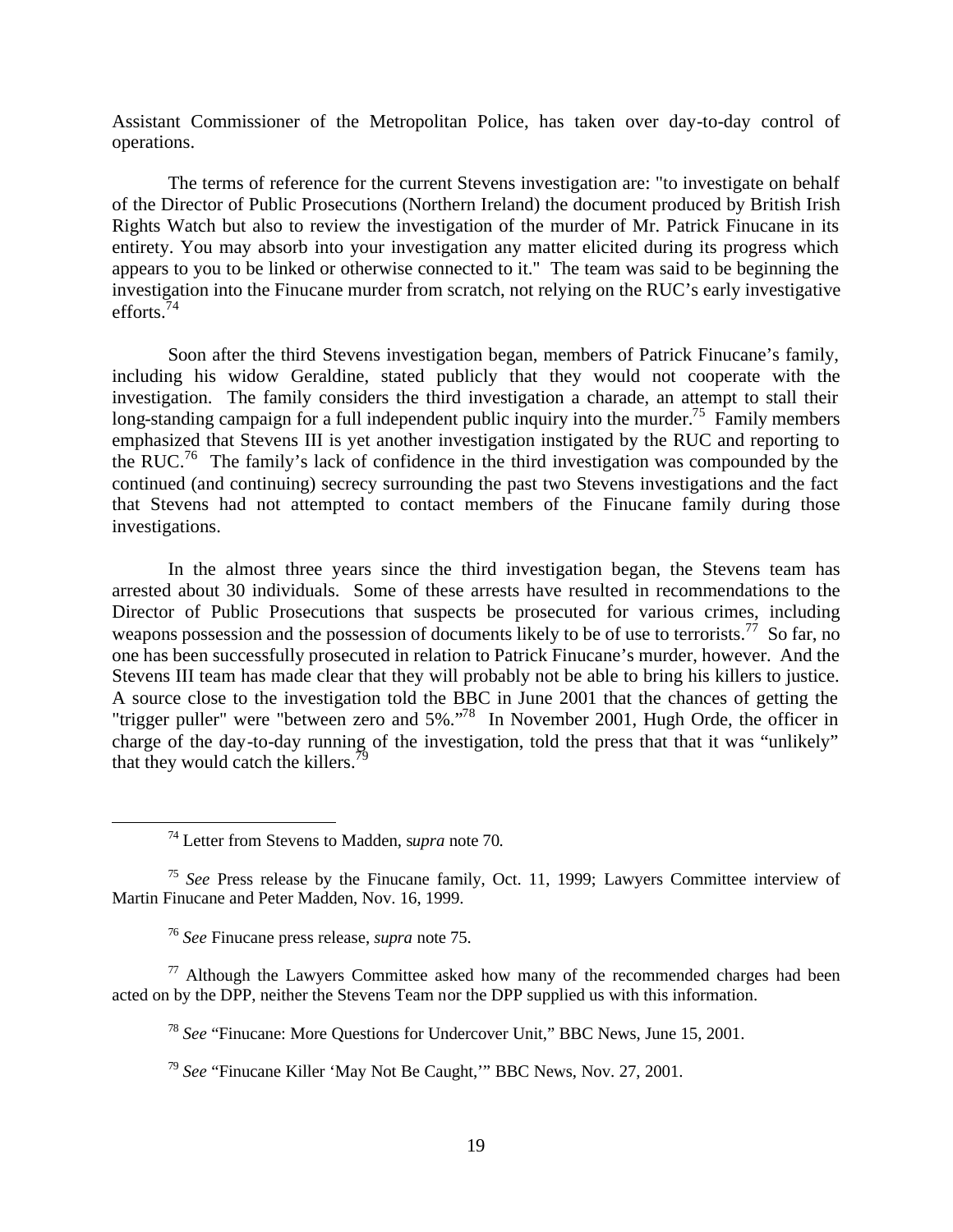One of the arrests made by the Stevens III team did lead to a murder charge, however. On June 23, 1999, William Stobie, an agent for RUC Special Branch, was charged with the murder of Patrick Finucane. As discussed in Chapter 5, the charges were later commuted to aiding and abetting, and then after long delays even these charges collapsed. Evidence has emerged in the last few years suggesting that Stobie was but one player in a much larger system of collusion, and that the Finucane case is only one of a large group of cases in which the intelligence forces overstepped the bounds of law and surrendered basic respect for human rights.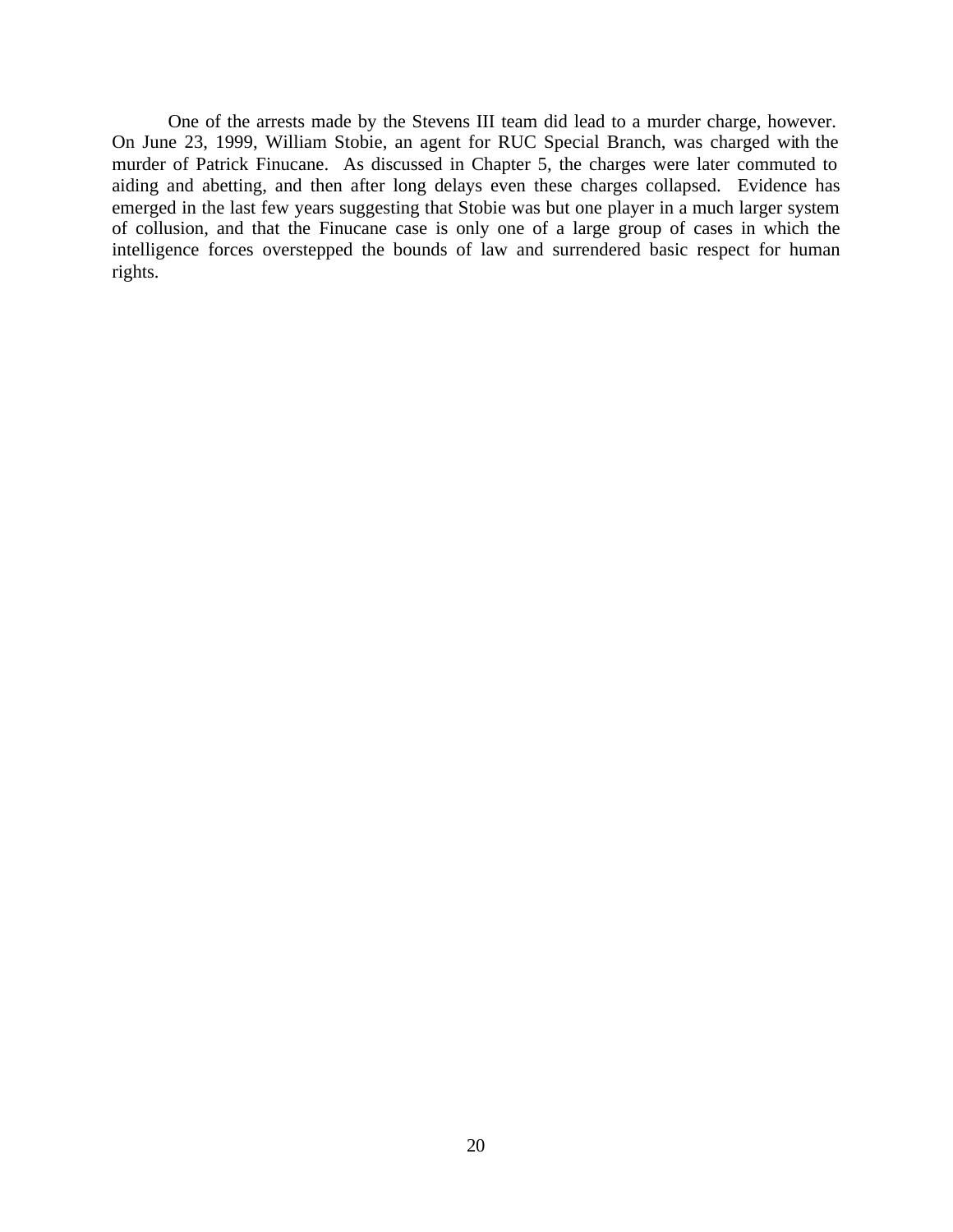# Chapter 3

# INSTITUTIONALIZED COLLUSION: THE ROLES OF AGENTS BRIAN NELSON & WILLIAM STOBIE

# **I. INTRODUCTION**

### **A. Institutionalized Collusion**

When the Lawyers Committee for Human Rights sent its first mission to Northern Ireland in 1992, we set out to investigate allegations that defense lawyers in Northern Ireland had been systematically harassed and intimidated. As part of this mission, we investigated reports that members of the security forces had colluded with loyalist paramilitaries in the 1989 murder of Patrick Finucane. The evidence we uncovered astonished us. Lurking behind the murder lay an elaborate system of intrigue and double agents – a system controlled by the UK government. In our 1993 report, we concluded that there was substantial evidence suggesting RUC and British Army collusion in the murder of Patrick Finucane. Over the last decade, additional evidence has emerged linking the security forces to the murder, and we now return forcefully to the conclusions we first published in 1993. We believe that the UK government must immediately establish a full, independent public inquiry into the murder of Patrick Finucane. We believe that no other avenue is legitimate, given the lack of transparency and independence of the many official investigations to date.

Indeed, the evidence that has emerged in the Finucane case has stretched the traditional concept of collusion to its breaking point. In Northern Ireland, the term collusion conjures up images of an isolated officer or group of officers slipping files to members of paramilitary groups. According to many sources, what was actually at work in Northern Ireland was much more entrenched. A complex web of intelligence units infiltrated agents deep within paramilitary organizations. These agents operated actively as republican and loyalist paramilitaries, while reporting back to their government handlers. In this context, collusion is an institutionalized phenomenon, one that wears away the boundary between paramilitary and government. The consequences of institutionalized collusion take many forms, such as the failure to prevent an impending hit, the suggestion of one target instead of another, or the hint that a law-abiding, but troublesome human rights activist might actually be the hired hand of the IRA.

To make sense of institutionalized collusion, it is important to understand the security apparatus that was in place at the time of the Finucane murder. Drawing on interviews and on information that has become public in recent years, we present a brief sketch below. The picture remains incomplete because the UK government will not divulge the workings of all the various units in place in Northern Ireland in the 1980s and 1990s. Until this information is made public, we cannot know the true scope of institutionalized collusion in cases like Patrick Finucane's.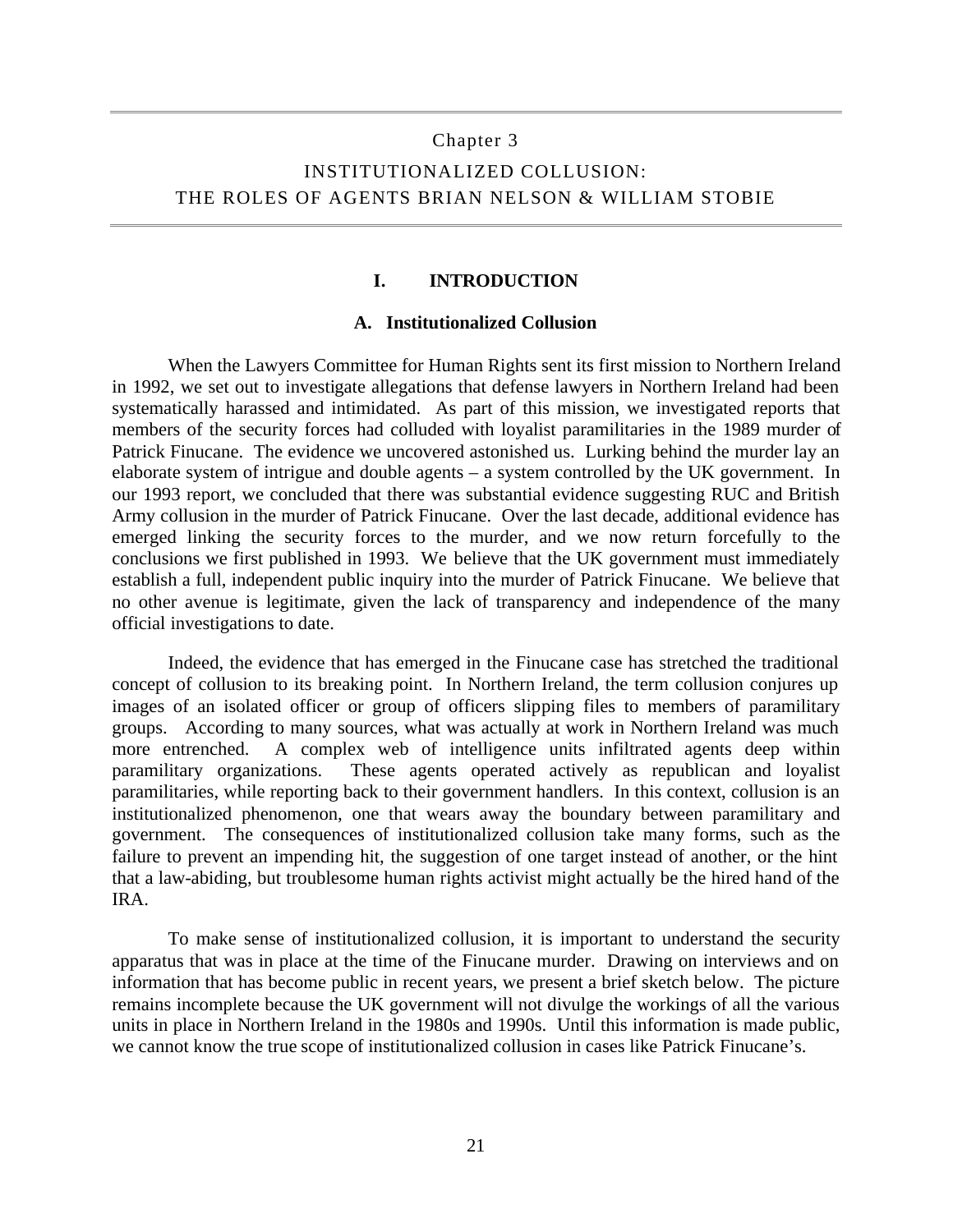#### **B. TCGs: Coordination between the Security Forces**

From the onset of the Troubles,  $80$  the British Army and the RUC have had overlapping responsibilities when it comes to fighting paramilitary violence. Each created specialized units for specific types of covert operations. These units included the RUC's Special Branch and Special Support Units  $(SSUS)$ , and the Army's  $14<sup>th</sup>$  Intelligence Company ("Reconaissance Unit"), Special Air Service (SAS), and the Force Research Unit (FRU). This was all in addition to MI5, the UK intelligence service responsible for domestic security. With overlapping jurisdictions and a proliferation of specialized units, coordinating efforts was undoubtedly difficult. To enhance cooperation between the units, the UK government set up integrated intelligence centers called Tasking and Coordination Groups  $(TCGs)$ .<sup>81</sup>

Because of the government's underlying policy of police primacy, the TCGs were under the control of RUC Special Branch, the division of the police responsible for intelligence gathering.<sup>82</sup> In interviews with the Lawyers Committee, Martin Ingram, a former member of the Army's Force Research Unit (FRU), gave an account of the ways in which intelligence was passed from the FRU, a covert Army unit, to RUC Special Branch.<sup>83</sup> Ingram told us that the FRU would pass information to the appropriate regional head of Special Branch, who was ultimately responsible for deciding what needed to be done as a result of this information.<sup>84</sup> A TCG, which was staffed with members of the various intelligence units, would then implement (or coordinate the implementation of) this decision. $85$ 

The precise methods and extent to which these various units shared information via the TCGs remains unclear due to their secrecy, however. While it is not possible to reconstruct the

<sup>81</sup> Fionnuala Ní Aoláin, *supra* note 2, at 59.

 $\overline{a}$ 

<sup>82</sup> *See generally* Mark Urban, *Big Boys Rules: The SAS and the Secret Struggle Against the IRA*, at p. 95 (explaining that the TCGs were commanded by the regional heads of Special Branch); Taylor, *Brits*, *supra* note 3, at 242 (explaining that the TCGs were under the control of the RUC).

<sup>83</sup> Lawyers Committee Interview of Martin Ingram, Jan. 11, 2002. "Martin Ingram" is a pseudonym. See Chapter 4 for a discussion of Martin Ingram and his allegations concerning the involvement of the FRU and Special Branch in the Finucane murder.

 $84$  Ingram told us that when the information had come from an Army agent, the Army would have some say in how the information was to be exploited. Ingram said that this was primarily to ensure that the agent was not compromised.

<sup>85</sup> *See also* Urban, *Big Boys Rules*, *supra* note 82, at 95 (explaining that during operations, the TCGs were staffed with as many as 20-30 intelligence officers from different units); Taylor, *Brits*, *supra* note 3**,** at 242 (explaining that at the critical stage of an operation, a TCG would be packed with representatives from Special Branch, military intelligence, MI5, SAS, and other units).

 $80$  The "Troubles" is a euphemism used by people in Northern Ireland for the current period of conflict. It is generally reported that the Troubles began in 1968 with the advent of the Catholic civil rights movement.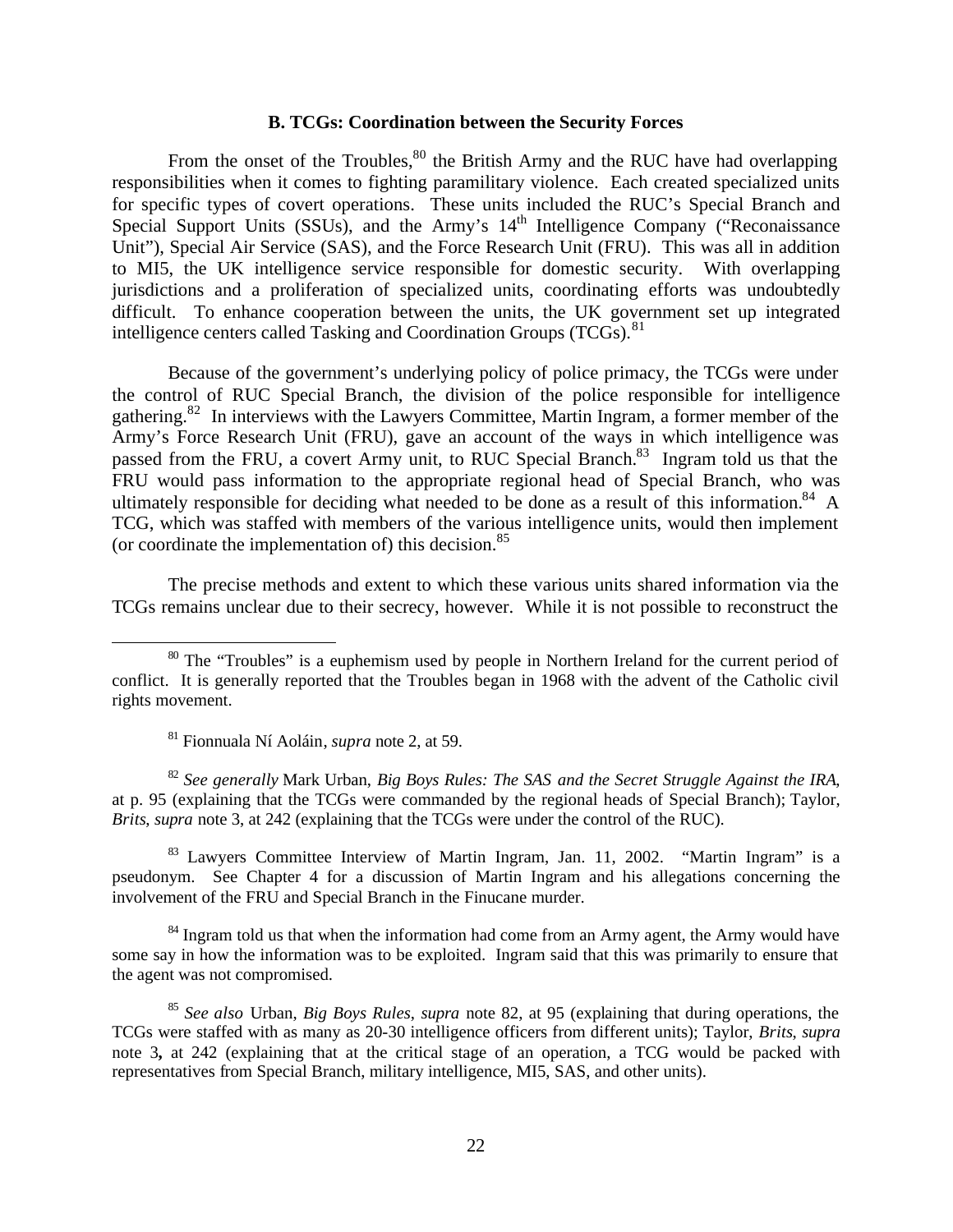workings of all of the units that were in play at the time of Patrick Finucane's murder, sufficient information has emerged to demonstrate that both the FRU and Special Branch had agents within the Ulster Defense Association (UDA), the loyalist paramilitary organization that carried out the assassination of Patrick Finucane.

# **II. BRIAN NELSON AND THE BRITISH ARMY**

# **A. The Force Research Unit**

The existence of the Army's Force Research Unit (FRU) first came to light during the 1992 trial of Brian Nelson, the undercover Army operative arrested as a result of the first Stevens investigation. During the trial and through information that later emerged, it became clear that the FRU operated by infiltrating agents into both republican and loyalist paramilitary organizations in Northern Ireland.<sup>86</sup> Once inside, FRU agents were assigned to FRU officers who served as handlers, debriefing and counseling the agents. According to media accounts, there were about 100 agents handled by 50 officers during the unit's most active period.<sup>87</sup> At Nelson's trial, Lt. Colonel Gordon Kerr, the head of the FRU, revealed that there were no guidelines for the undercover agents' activities.<sup>88</sup> It is not clear whether the FRU still operates in Northern Ireland.<sup>89</sup>

According to journalists who have examined documents recording the contacts between FRU agents and their handlers, the FRU's purpose – at least with respect to loyalist paramilitary organizations – was to refocus the killing power of loyalist paramilitaries away from random sectarian murders towards "legitimate" republican targets.<sup>90</sup> British Irish Rights Watch has investigated the FRU extensively and summarized its concerns about the unit in these terms:

1

<sup>88</sup> Colonel J Statement During Trial of Brian Nelson, Jan. 29, 1992 (testimony available online at http://www.serve.com/pfc/reginaVnelson/ntboalcol.html). At Nelson's trial, Colonel Kerr was referred to as Colonel J because of "the highly sensitive nature of the witness and his present and past activity."

<sup>89</sup> *The Sunday Herald* reported that the FRU changed its name to the Force Reconnaissance Unit in 1991 and is still operating in Northern Ireland. *See The Sunday Herald*, Dec. 3, 2001. The internet site Cryptome reported that the FRU is now called the Joint Collection Unit (Northern Ireland), and that it works directly with MI5. *Cryptome*, Mar. 2, 2001.

<sup>86</sup> *See* BIRW, *Justice Delayed*, *supra* note 65; Bob Lewis, *Fishers of Men*, 1999; Nicholas Davies, *Ten-Thirty-Three*, 1999.

<sup>87</sup> John Ware and Geoff Seed, "Army Set Up Ulster Murders," *The Sunday Telegraph*, March 22, 1998 [Hereinafter: "Army Set Up Ulster Murders"].Many of these agents were reportedly British soldiers with Irish Catholic backgrounds who were asked by the FRU to leave the army and join the IRA. *See id.*

<sup>90</sup> John Ware and Geoff Seed, "Army Set Up Ulster Murders,"*supra* note 87**.**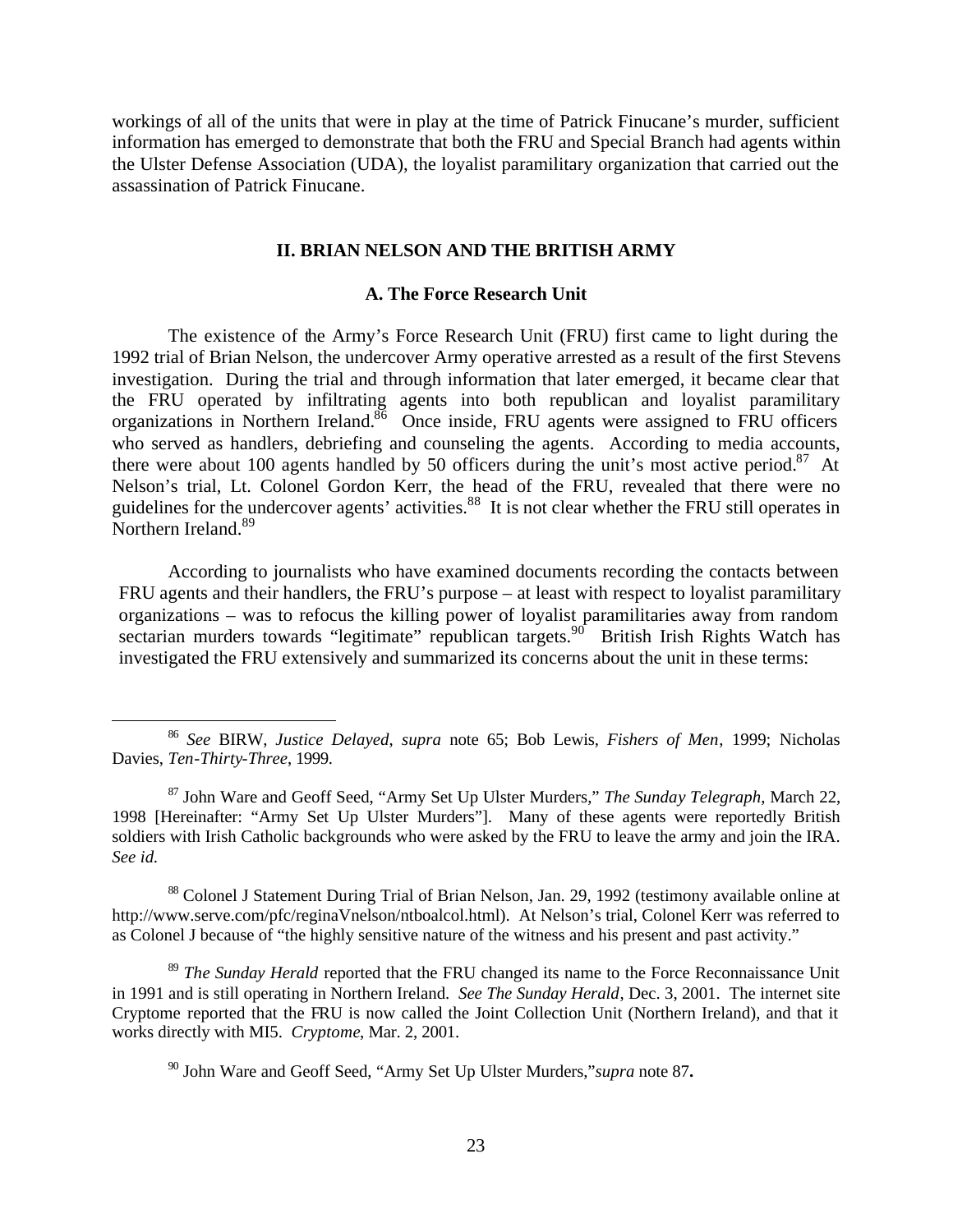FRU's activities appear to have gone beyond isolated acts of collusion. Before the late 1980s, loyalist murders were often wholly sectarian and apparently random. After 1988 their capacity for murder increased dramatically and their targeting of victims became very much more precise. There seems very little doubt that FRU played a systematic role in this.<sup>91</sup>

In September 1999, Ed Moloney, a prominent Northern Ireland journalist,  $92$  reported that the work of FRU agents was "routinely passed along to the very highest levels of the British government up to and including the present British Prime Minister Tony Blair."<sup>93</sup> Moloney claimed that "every week the FRU submits a report of its activities to the Joint Intelligence Committee which reports directly to Ten Downing Street."<sup>94</sup> Furthermore, a source with close contacts in the intelligence services told the Lawyers Committee that the FRU's document system required the archiving of two copies of each document. Copies that left the unit were recorded, making it extremely unlikely for documents to be lost. This information indicates that if the regular procedures were followed in the Finucane case, the FRU's involvement should have been documented.

# **B. Brian Nelson's Background and FRU Role**

Brian Nelson came from the predominantly Protestant Shankill Road area of West Belfast. The Lawyers Committee understands that Nelson joined the Black Watch Regiment of the British Army in 1965 and joined the Ulster Defense Association (UDA) in 1972, the year after it was formed. In 1974, Nelson was convicted of assault, intimidation, and related firearms offenses in connection with the UDA kidnapping and torture of Gerald Higgins, a Catholic man, in March 1973. Sometime after Nelson was released from prison, he again became active in the UDA. In 1983, he "offered his services" to British Army intelligence.<sup>95</sup> In 1985, while still an informer for the British Army, Nelson became the intelligence officer of the West Belfast Brigade of the UDA. Later that same year, however, Nelson left Northern Ireland and moved to Germany, apparently to begin a new life.

In 1987, the Army recruited Brian Nelson from Germany and brought him back to Northern Ireland to serve as an FRU agent and rejoin the UDA.<sup>96</sup> The Army paid for the deposit

<sup>92</sup> For a discussion of Moloney and his reporting on the Finucane case, see *infra* at 31-34 and 49- 50.

<sup>93</sup> Ed Moloney, "Stevens Knows Names of Finucane Killers," *The Sunday Tribune*, September 19, 1999.

 $94$  *Id.* 

 $\overline{a}$ 

<sup>95</sup> Transcript of R v. Brian Nelson (statement of Crown Counsel Brian Kerr).

<sup>96</sup> *Id.*

<sup>91</sup> BIRW, *Justice Delayed*,*supra* note 65, at para. 1.2.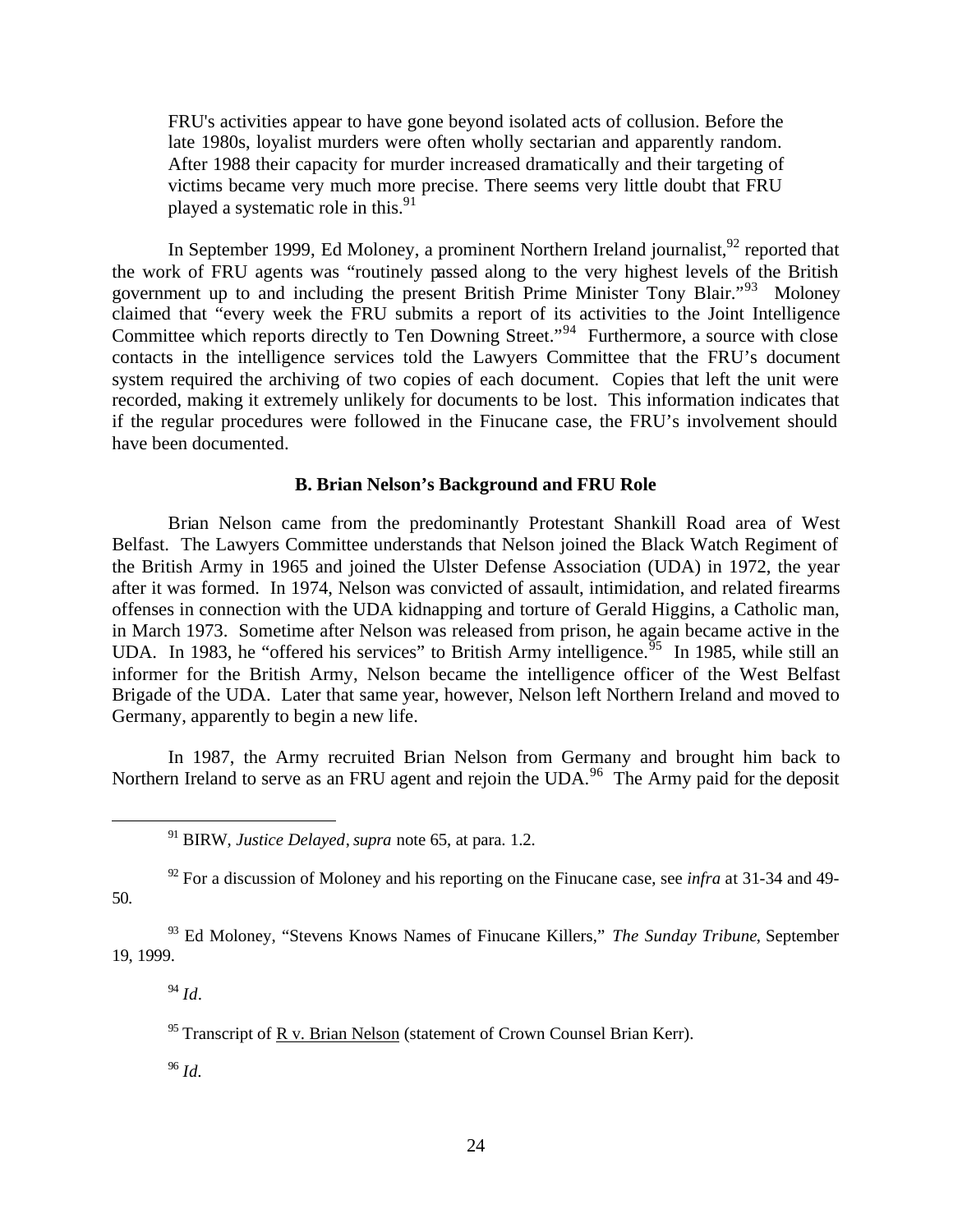on Nelson's car and home, paid him a weekly salary, and set him up as a taxi driver.<sup>97</sup> Specifically, the Army wanted to infiltrate Nelson back into the UDA's intelligence structure. Given his past experience, Nelson soon regained his position as intelligence officer for the West Belfast Brigade. As intelligence officer, he was in charge of maintaining intelligence stores and targeting UDA victims.

With the active assistance and resources of the FRU, Nelson brought new order and professionalism to the UDA's information-gathering system. Indeed, Nelson became so adept that he effectively assumed the role of chief intelligence officer for the UDA as a whole.<sup>98</sup> With FRU assistance, he introduced a system in which all relevant details about a possible UDA target were recorded on a "personality" card, or "P-Card."<sup>99</sup> When an assassination was planned, Nelson would hand the P-Card to the murder team.<sup>100</sup> Furthermore, the FRU reportedly purchased two computers – one for the FRU and the other for Nelson – so that they could share intelligence information more easily by uploading and downloading FRU and UDA materials.<sup>101</sup>

The records of Nelson's meetings with his handlers reveal that this system was part of a concentrated FRU strategy to ensure that "proper targeting of Provisional IRA members takes place prior to any shooting."<sup>102</sup> One such contact form, dated May 3, 1988, states: "6137 [Nelson's code number] wants the UDA only to attack legitimate targets and not innocent Catholics. Since 6137 took up his position as intelligence officer, the targeting has developed and is now more professional."<sup>103</sup>

#### **C. Nelson/FRU Involvement in the Finucane Murder**

Theoretically, Nelson was supposed to supply his FRU handlers in advance with information about loyalist operations, especially planned killings. The FRU was then to share its information with the RUC's Tasking and Coordination Group (TCG).<sup>104</sup> At that point, it was the RUC's responsibility to determine what action should be taken to prevent the operation or

 $97$  Peter Taylor, "Dark Side of the War," BBC News, May 31, 2000.

 $98$  Apparently, Nelson also shared intelligence information with other loyalist paramilitary groups. *See id.*

<sup>99</sup> Ware and Seed, "Army Set Up Ulster Murders," *supra* note 87.

<sup>100</sup> *Id.*

1

<sup>101</sup> *The Sunday Herald*, Dec. 12, 2000.

<sup>102</sup> Ware and Seed, "Army Set Up Ulster Murders," *supra* note 87 (quoting an FRU contact form).

<sup>103</sup> John Ware, "Time to Come Clean Over the Army's Role in the 'Dirty War,'" *New Statesman*, at 16 (April 24, 1998) [Hereinafter: "Time to Come Clean"].

<sup>104</sup> Lawyers Committee Interview with Martin Ingram, *supra* note 83. *See also* Taylor, "Dark Side of the War," *supra* note 97.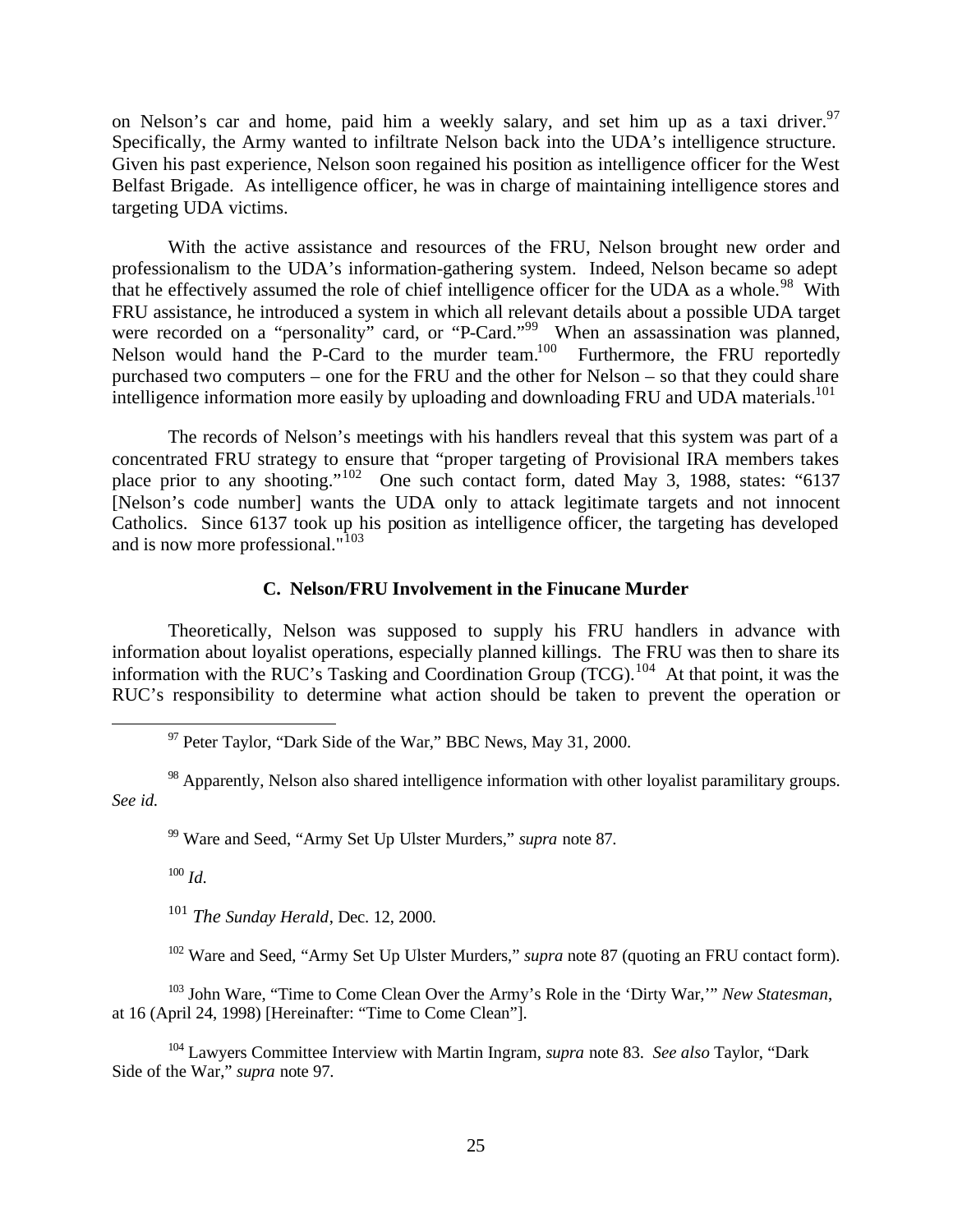protect the target.<sup>105</sup> With respect to the Finucane murder, controversy has surrounded Nelson's activities and whether he properly reported them to his handlers, and if the handlers were informed, whether they reported the information to the RUC.

Finucane was one of the most prominent UDA victims during Nelson's time with the UDA. Suspicions of Nelson's involvement in the murder arose as early as the coroner's inquest in September 1990.<sup>106</sup> The extent of his involvement became more apparent following the investigative work done by BBC's *Panorama* journalists, John Ware and Geoffrey Seed.<sup>107</sup> The program relied in part on a journal Nelson had kept that came into the possession of the documentary's writers. The material developed by *Panorama* indicated that the British Army knew that Finucane was in danger as early as December 1988. Nelson had written in his journal that "[s]ome two months before the actual shooting I was asked by 'R'[later identified as a leading UDA assassin] to see what I could dig up on Finucane. At the time I informed my handlers that 'R' was showing interest in the solicitor."

According to Nelson's statement to the first Stevens investigation, he passed the photograph of Finucane to "R" on the Thursday before the killing.<sup>108</sup> The photograph, from a newspaper, showed Finucane and his client Patrick McGeown leaving the Crumlin Road Courthouse.<sup>109</sup> Nelson claimed that he did not compile any information on Finucane and did not know that he was the target.<sup>110</sup> Instead, he said he thought the UDA wanted McGeown targeted.<sup>111</sup> He also claimed that the first he knew of Finucane's death was when he heard it on a radio he used to scan RUC messages.<sup>112</sup>

Much doubt has been cast on this account of Nelson's role in the murder. Journalist John Ware, who has examined Nelson's journal and FRU documents, revealed that not only had Nelson commented on the UDA's interest in Finucane in a journal entry in 1988, he had also compiled a P-Card on Finucane.<sup>113</sup> One additional piece of evidence rounds out the picture: Nelson's UDA Brigadier, Tommy "Tucker" Lyttle, told Ware that Nelson had located

 $\overline{a}$ 

<sup>108</sup> Ware, "Time to Come Clean," *supra* note 103, at 16-17.

<sup>109</sup> *Id* at 17.

<sup>110</sup> *Id.*

 $111$  *Id.* 

<sup>112</sup> *Id.*

<sup>105</sup> *See id*.

<sup>106</sup> *See* Testimony of Michael Finucane, *supra* note 41.

<sup>107</sup> See discussion *supra* at 16-17.

<sup>&</sup>lt;sup>113</sup> *Id.* (quoting an FRU contact form that refers to "Finucane's personality card.")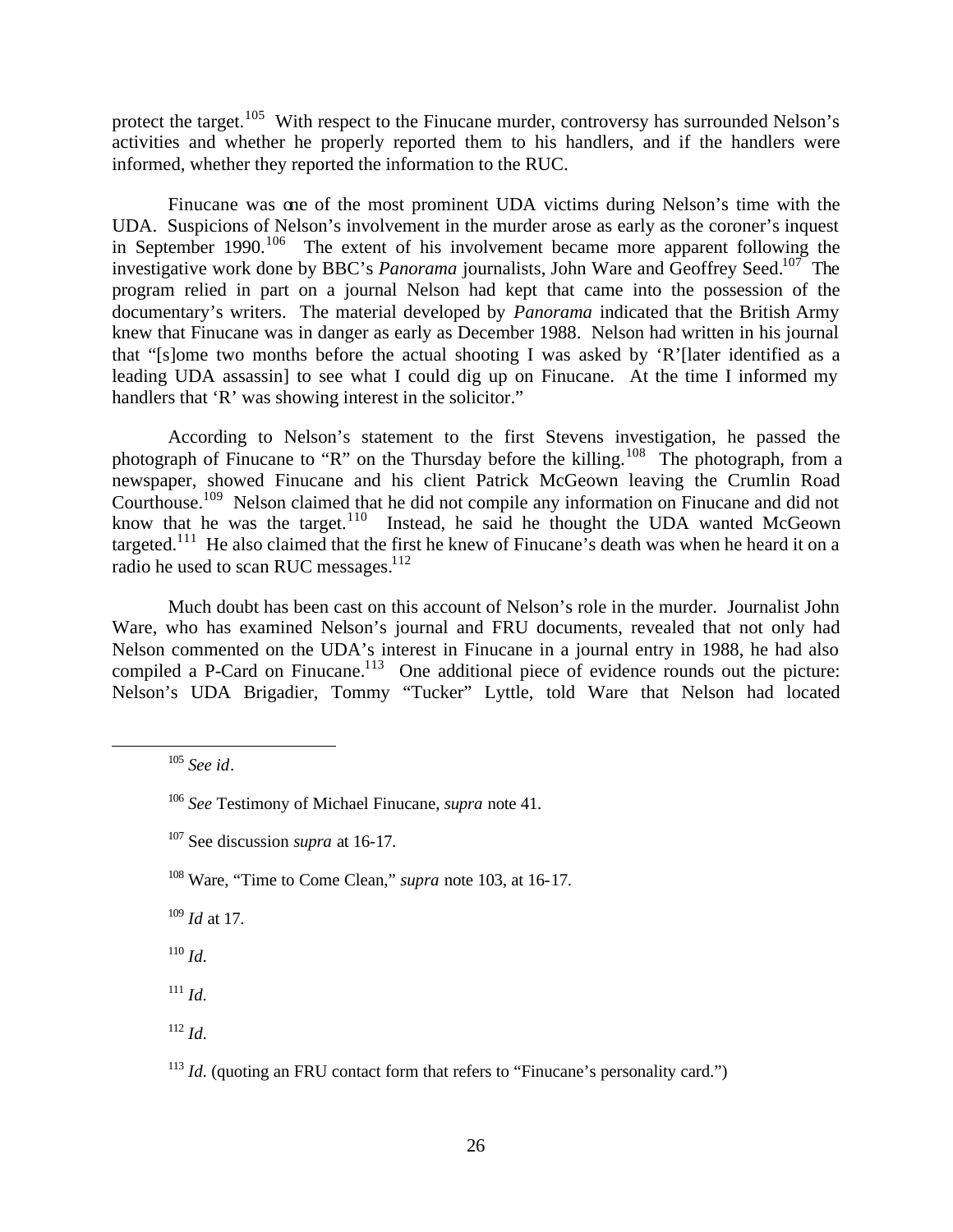Finucane's house by following him home from his office.<sup>114</sup> One of Nelson's FRU handlers reportedly accompanied him on this mission.<sup>115</sup>

In a 1998 article, John Ware suggested that the failure to prevent Finucane's murder was not tied to Nelson's failure to inform his FRU handlers, but may have been due to the FRU's failure to pass on sufficient information to the RUC concerning the plot. Ware reported that Stevens had found a "wealth" of detailed intelligence in FRU files, but only summaries were passed to RUC Special Branch to warn potential victims.<sup>116</sup> According to Ware, Special Branch officers had given statements to the first Stevens investigation claiming that the FRU summaries had been "worthless because they were so bland." Ware speculated that these summaries had been deliberately diluted, possibly to prevent the RUC from scuttling a planned assassination.<sup>117</sup> As discussed later in this chapter, however, the RUC had its own sources deep within the UDA's West Belfast Brigade.

# **D. Nelson and the Stevens I Investigation**

Evidence certainly suggests that the FRU believed it had something to hide from those investigating collusion in Northern Ireland. Within a week of the announcement of the first Stevens investigation, Nelson's intelligence store was taken to Army headquarters and locked away, reportedly in an attempt to prevent Stevens from discovering it.<sup>118</sup> FRU documents relating to Nelson reportedly were not delivered to Stevens until around August 1990, after the Director of Public Prosecutions served a warrant for their production.<sup>119</sup> At that point the documents that were delivered were subjected to ESDA testing; the testing reportedly showed that most of the pages had been altered.<sup>120</sup> Furthermore, the Stevens team apparently did not find a "personality" card on Patrick Finucane among Nelson's documents.<sup>121</sup> The P-Card may have been missing because Nelson's FRU handlers removed it before surrendering it to Stevens, or it

<sup>119</sup> *See id*.

1

<sup>120</sup> *See id.*

 $121$  *Id.* 

<sup>&</sup>lt;sup>114</sup> *Id*; At the time of Finucane's murder, Lyttle was the leader (the Brigadier) of the UDA's West Belfast Brigade. Ware interviewed Lyttle shortly before his death in October 1995.See discussion *infra*  at 44-45.

<sup>115</sup> *See Insight: Justice on Trial* (UTV broadcast Dec. 4, 2001), at p. 7 (transcript on file with the Lawyers Committee) [Hereinafter: *Insight: Justice on Trial*].

<sup>116</sup> Ware, "Time to Come Clean," *supra* note 103, at 17.

<sup>&</sup>lt;sup>117</sup> As discussed in Chapter 5, however, additional documents have reportedly come to light since Ware advanced this theory in 1998.See discussion *infra* at 46-47.

<sup>118</sup> Ware, "Time to Come Clean," *supra* note 103, at 17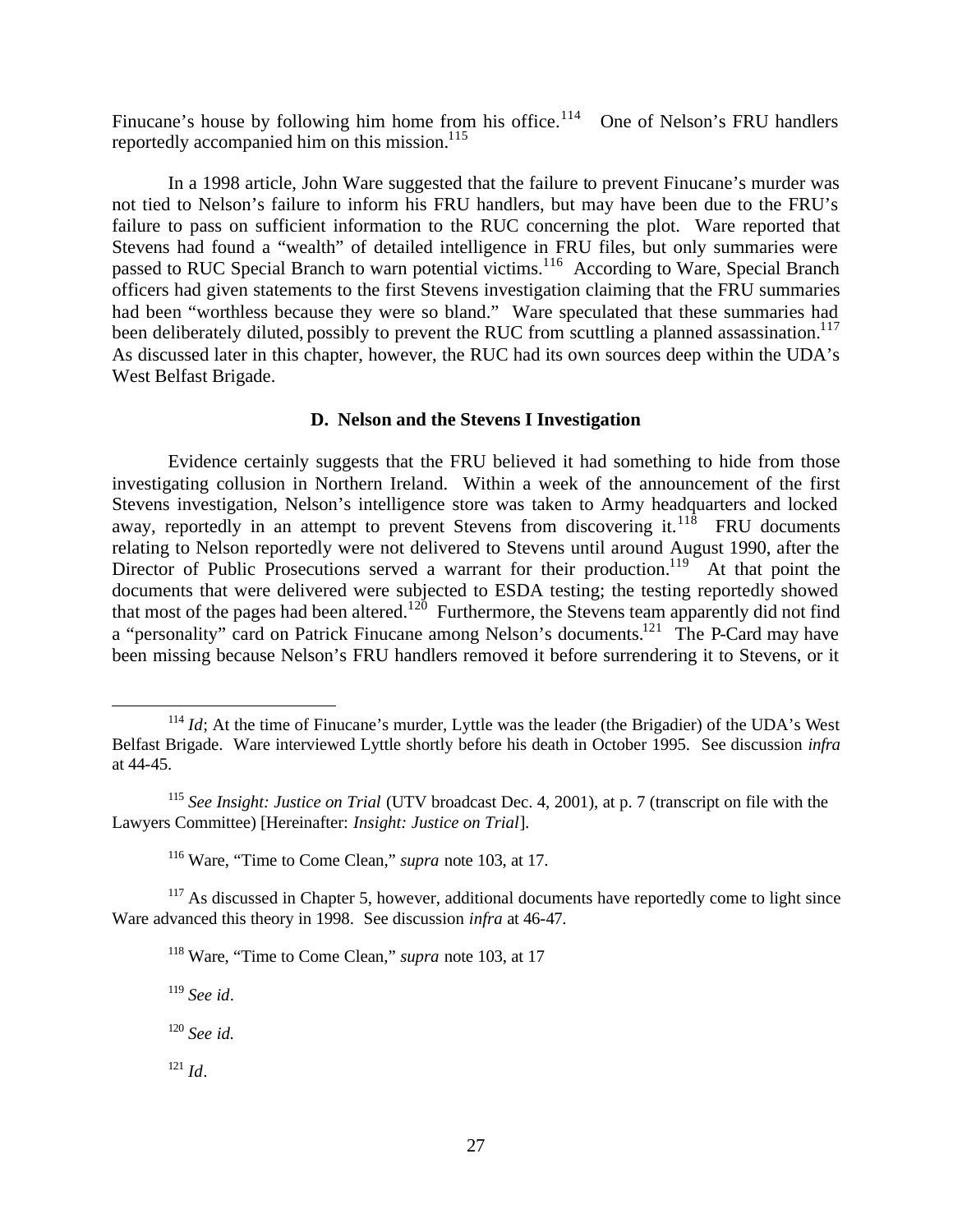may have been passed on to the UDA murder team and thus was no longer in Nelson's possession at the time the FRU took possession of the document store.

Two other pieces of evidence suggest that the FRU sought to withhold evidence from the Stevens investigation. Stevens had been planning to arrest Brian Nelson at dawn on January 11, 1990; his investigators had found Nelson's fingerprints on security force documents leaked to the UDA and seized during police raids.<sup>122</sup> On the evening of January 10, 1990, Nelson suddenly and conveniently fled to England.<sup>123</sup> Second, that very same night a mysterious fire devastated Stevens's offices and would have gutted the investigation as well had the team not stored backup copies of key documents in a computer system in England. When members of his team discovered the fire on the night of January  $10^{th}$  (three hours before the planned arrest of Nelson), they also discovered that the telephone lines were dead and the fire alarms were not working.<sup>124</sup> In short, the circumstances were highly suspicious, all the more so given that the team's offices were inside an RUC complex that was under round-the-clock armed guard.<sup>125</sup> An FRU whistleblower has since alleged that the British Army deployed a "covert methods of entry" unit to set the fire in Stevens's offices.<sup>126</sup> This whistleblower claims that the FRU started the fire to give themselves "a little bit of time to construct an alternative cover story."<sup>127</sup>

# **E. Nelson's 1990 Guilty Pleas**

The Stevens I team did eventually arrest Brian Nelson, however. Although his handlers had reportedly instructed him not to disclose that he was a FRU agent while under arrest,  $^{128}$  he gave a statement to Stevens about his involvement in the FRU and the UDA. He was

<sup>123</sup> *Id.* There is speculation that the FRU was tipped off about the impending arrest by a member of the RUC, and that the FRU told Nelson in time for him to flee. *See* BIRW*, supra* note 65, at para. 2.3.

<sup>124</sup> *See, e.g.*, Ware and Seed, "Army Set Up Ulster Murders," *supra* note 87 (describing the circumstances of the fire).

<sup>125</sup> *See id*.

1

<sup>126</sup> Lawyers Committee Interviews of Martin Ingram, Jan. 11, 2002 and February 1, 2002. *See generally* Richard Norton-Taylor, "Evidence of the Clandestine Activities of Military Intelligence in Northern Ireland is Being Suppressed," *The Guardian*, April 10, 2000 (recounting Ingram's allegations about the fire). Furthermore, Ingram told the Lawyers Committee that the Special Intelligence Wing (SIW) of the Army had deployed the "Covert Means of Entry" (CME) unit to cover up for the FRU. He said that both the FRU and CME fall underneath the SIW.

<sup>127</sup> *See* Norton-Taylor, *supra* note 126.

<sup>128</sup> *See* Ware and Seed, "Army Set Up Ulster Murders," *supra* note 87 (claiming that within a week of Stevens's arrival in Northern Ireland, one of Nelson's handlers had noted in a contact form that Nelson had been "reminded at some length that, should he be arrested, he must make absolutely no mention of his work for this office.")

<sup>122</sup> *See* Ware and Seed, "Army Set Up Ulster Murders," *supra* note 87.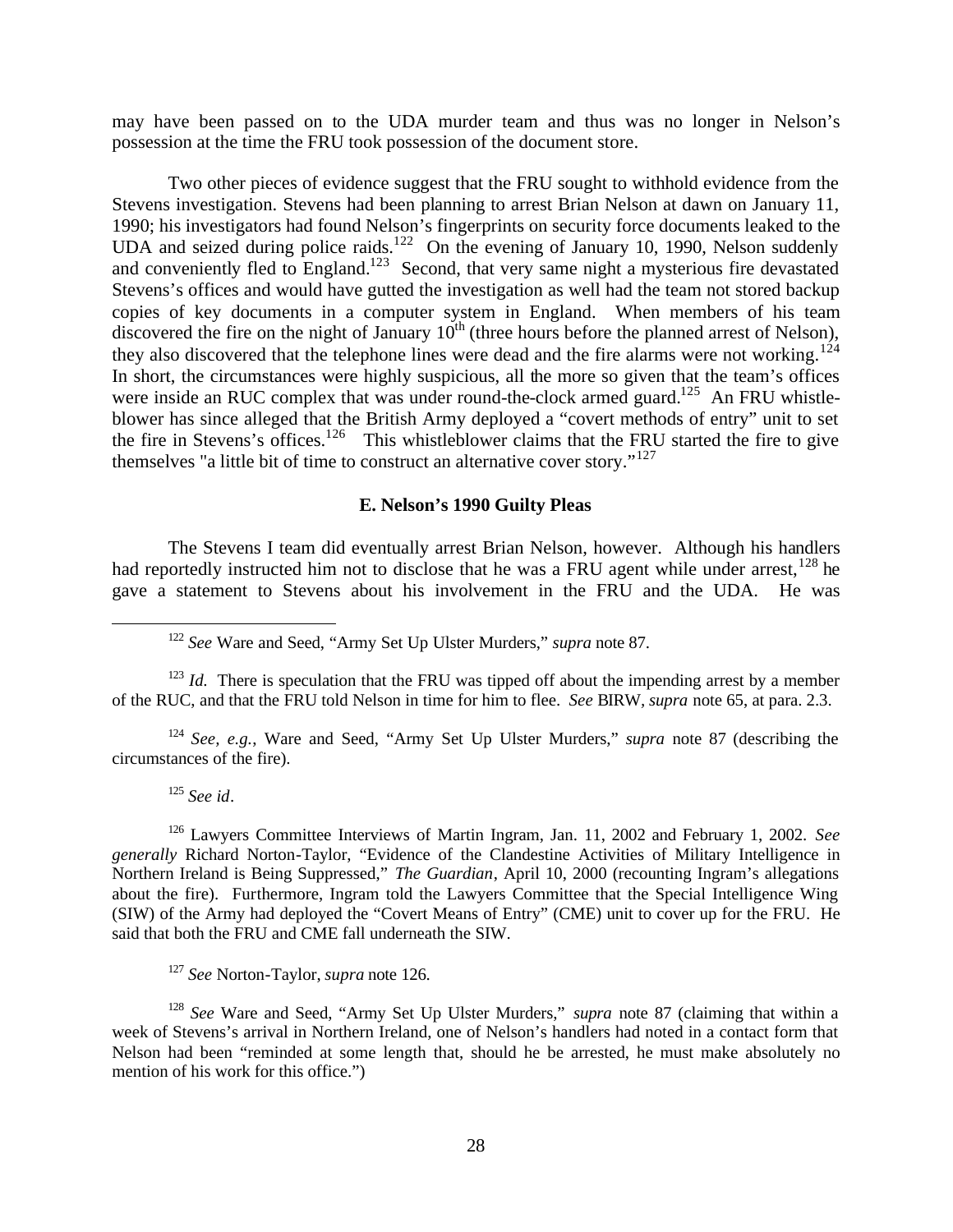subsequently indicted on 35 counts. None of these charges related to the murder of Patrick Finucane. On January 22, 1990, Nelson pleaded guilty to five counts of conspiracy to murder as well as 15 other counts. In exchange for these pleas, the prosecution announced that it would not proceed with the remaining charges, including two counts of aiding and abetting murder.<sup>129</sup> Following an extensive plea in mitigation from Lt. Colonel Kerr, the head of the FRU, Nelson received an unusually lenient ten-year sentence on the five counts of conspiracy to murder, and lesser concurrent sentences on the remaining 15 counts.

According to press reports, Stevens wanted to use Nelson as a witness in the prosecution of other UDA members, but was ultimately overruled.<sup>130</sup> The decision not to use Nelson as a witness was made after a series of high-level meetings involving the RUC, the British Army, and the Director of Public Prosecutions (DPP).<sup>131</sup> Apparently, the RUC and the Army strongly opposed plans to use Nelson as a witness because he could have been cross-examined about his role as an FRU agent.<sup>132</sup> Following the decision not to use him as a witness, the DPP dropped charges against five of the UDA members investigated by Stevens.<sup>133</sup>

### **F. Stevens III**

Brian Nelson served five years in prison. He was released in 1997 and given a new identity outside of Northern Ireland.<sup>134</sup> In March 2001, reports appeared in the press that the Stevens III team had re-interviewed Nelson.<sup>135</sup> Apparently, he did not supply any new information about the role of the FRU in the Finucane murder. On March 14, 2001, Ulster Television (UTV) reported that Brian Nelson had been informed that he would not face charges in the murder of Patrick Finucane stemming from the third Stevens investigation.

#### **G. Conclusion**

The Lawyers Committee believes that Brian Nelson's role as an FRU agent must be thoroughly examined in a public inquiry into Patrick Finucane's murder. In particular, a public inquiry must explore whether Nelson targeted Finucane and what precisely Nelson passed on to

<sup>131</sup> *See id.*

1

<sup>132</sup> *See id.*

<sup>133</sup> *See, e.g.*, *id* (listing the five as Billy Elliot, Joseph English, Sammy Duddy, Samuel McCormack, and James Spence).

<sup>134</sup> *See* Taylor, *Brits*, *supra* note 3, at 294.

<sup>135</sup> UTV Internet, Mar. 14, 2001.

<sup>129</sup> *See* David McKittrick, "Former Military Agent in Ulster Admits Murder Plots," *The Independent*, Jan. 23, 1992.

<sup>130</sup> *See* David McKittrick, "Ulster 'Supergrass' Gagged by DPP," *The Independent*, Oct. 11, 1990.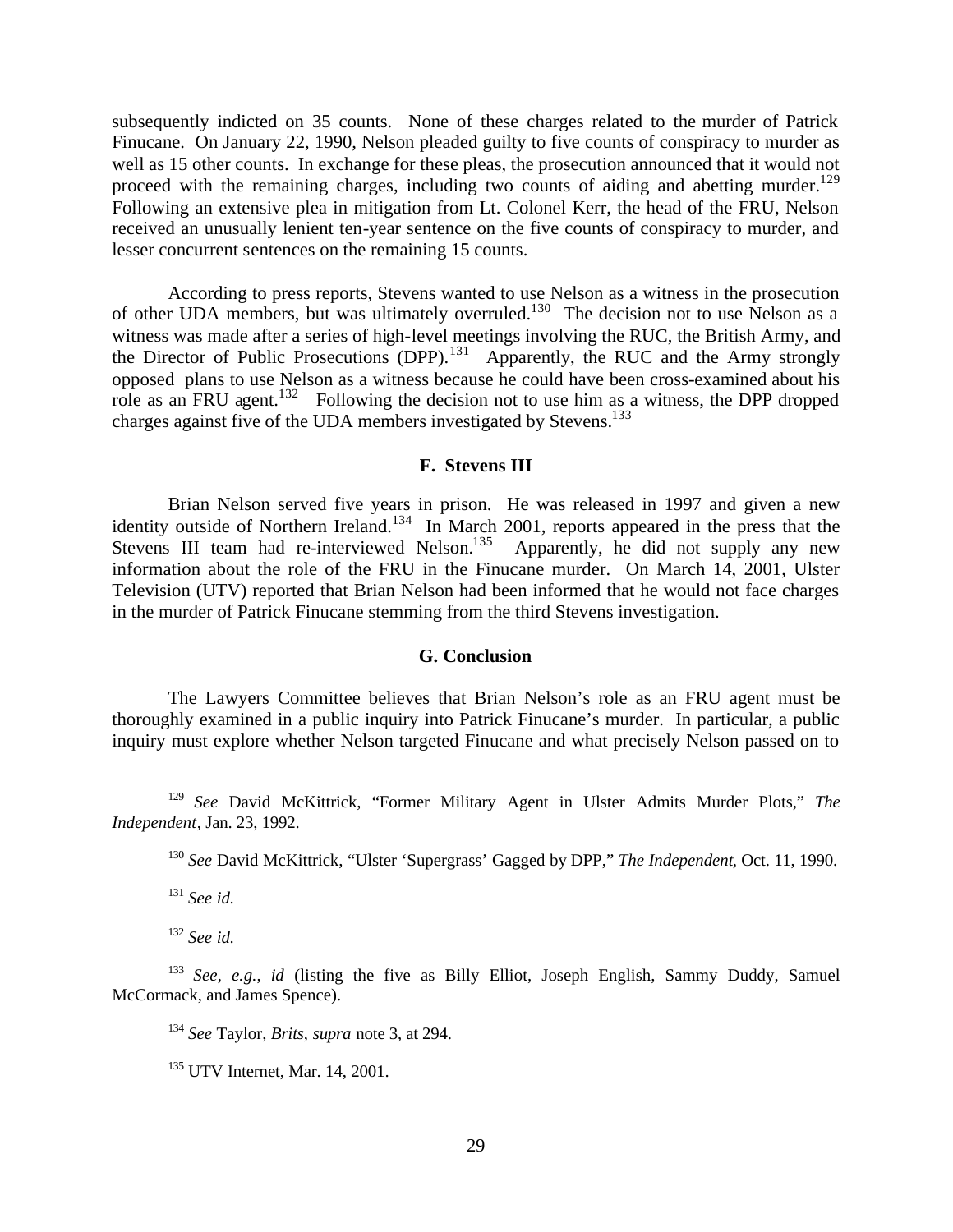his handlers.<sup>136</sup> A public inquiry must also determine whether the Army set the fire in Stevens's offices and otherwise attempted to thwart his investigations.

# **III. WILLIAM STOBIE AND THE RUC**

# **A. Special Branch**

The Special Branch of the Royal Ulster Constabulary (RUC) is the division of the police responsible for intelligence gathering and security policing in Northern Ireland. Its work has centered on the use of agents and informers within republican and loyalist paramilitary organizations. During John Stalker's investigation of "shoot to kill" allegations in the mid-1980s, he famously described RUC Special Branch as a "force within a force."<sup>137</sup> This description has had great resonance over the years.<sup>138</sup> Special Branch is a unit so secretive that even other RUC officers do not know about its activities. The enigmatic character of Special Branch has made it difficult to unearth the true nature and extent of its involvement in the Finucane murder. Since our first mission to Northern Ireland in 1992, however, the Lawyers Committee has been gravely concerned about Special Branch's role in the murder.

#### **B. William Stobie's Background and Special Branch Role**

### 1. Introduction

In 1992, the Lawyers Committee for Human Rights learned from two independent sources that Special Branch had a double agent operating within the UDA.<sup>139</sup> In our 1993 report, we revealed that in the weeks before Patrick Finucane's murder, this double agent had allegedly passed critical information to his Special Branch handlers in the expectation that they would do something to prevent the murder.<sup>140</sup> Although we did not report his name at the time, William Stobie's name has since come into the open. Stobie was an informer within the UDA from approximately 1987 through 1990. He served as a UDA quartermaster in West Belfast. As quartermaster, Stobie supplied weapons for UDA missions in his area.

<sup>140</sup> *See id.*

 $136$  We return to these questions in the next chapter in the context of Martin Ingram's allegations about FRU involvement in the murder

<sup>137</sup> *See* Ed Moloney, "Special Branch Resistance to Patten May be Reason for Leaked Report," *The Sunday Tribune*, Dec. 8, 2001; CAIN, "Abstracts of Organisations," *supra* note 29.

<sup>&</sup>lt;sup>138</sup> *See, e.g.,* "The Report of the Independent Commission on Policing in Northern Ireland," at para. 12.10.

<sup>139</sup> *See Human Rights and Legal Defense*, *supr*a note 11, at 55.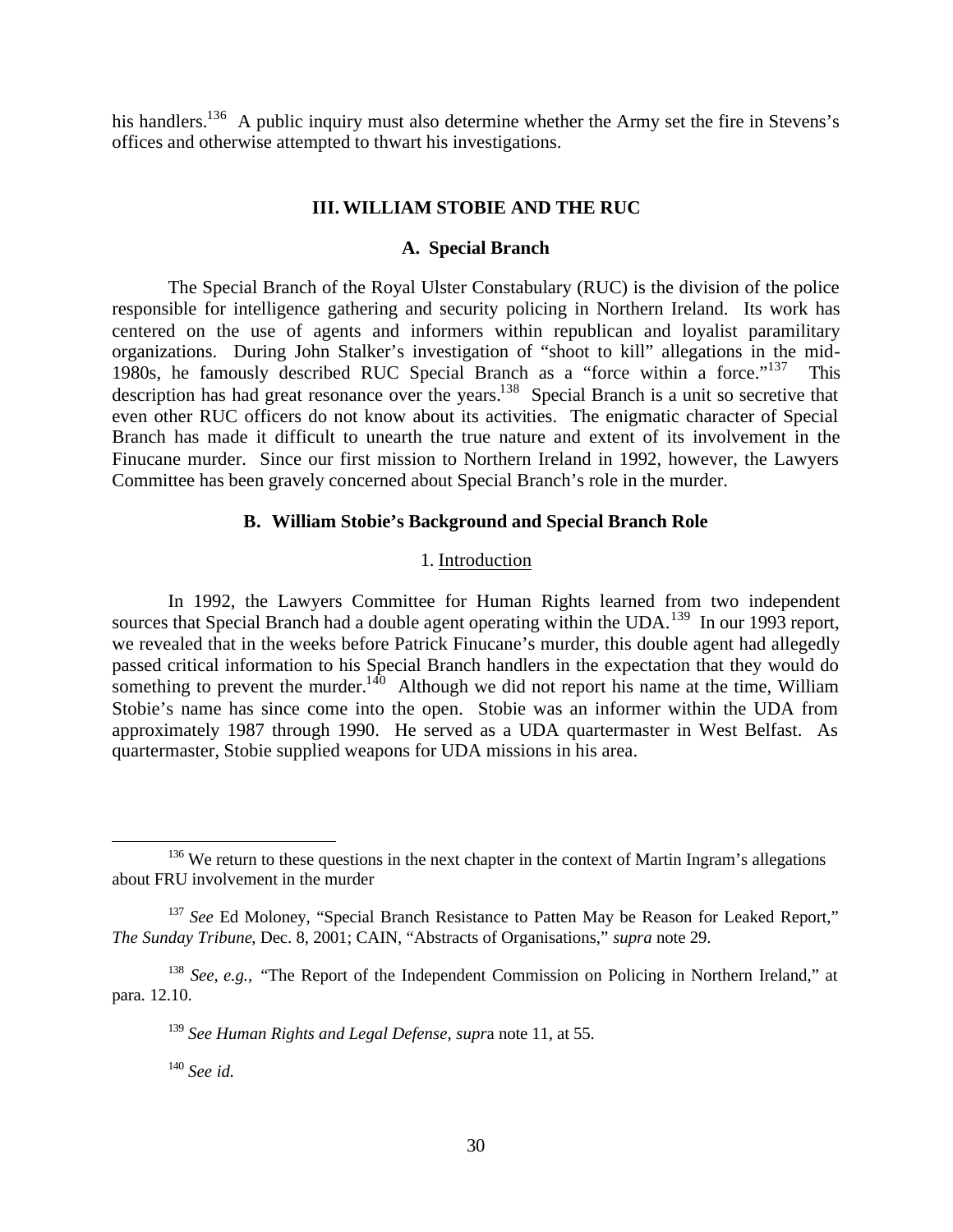#### 2. Ed Moloney and the Story of William Stobie

Details about William Stobie's life as a double agent - and his involvement in the Finucane murder - emerged publicly in 1999 as a result of an article by Ed Moloney, a journalist for *The Sunday Tribune*.<sup>141</sup> Beginning in the fall of 1990, Moloney conducted a series of interviews with Stobie on the condition that he would not publish the story until Stobie granted him permission.<sup>142</sup> On June 27, 1999, with Stobie's permission, Moloney finally published the account.<sup>143</sup> This section is based on that version of events.

Moloney reported that Stobie joined the UDA in the early 1970s. Stobie also served parttime in the British Army's Ulster Defense Regiment (UDR) until he was precluded from UDR service by a 1987 arms offense conviction. Special Branch recruited Stobie as an informer after he was arrested for the November 9, 1987 murder of Adam Lambert, a Protestant youth mistaken for a Catholic. According to Moloney's article, Stobie had provided the weapons for the killing as well as the getaway van. Stobie told Moloney that although the RUC did not have enough evidence to convict him, Special Branch used the opportunity to pressure him into become an informer. After resisting for some time, Stobie finally agreed. He was initially offered £20 a week with bonuses for good information.

On the Monday or Tuesday before the Finucane murder, Stobie was summoned by his "UDA commander"<sup>144</sup> and told to provide guns for "an operation." Stobie brought along a Heckler & Koch, which holds nine rounds. The commander told him the Heckler & Koch wasn't sufficient, and said he also needed a Browning 9mm, which holds 13 bullets, because, as he told Stobie, "This is for a special job, we're going to hit a top Provie."<sup>145</sup> Stobie phoned Special Branch and informed them of this. According to what Stobie told Moloney, the RUC would have been very familiar with this UDA commander and his killing teams — which included "well known characters like McK, S, GK, KL and WD."

Stobie told Moloney that on the Sunday afternoon of the murder, he delivered the guns to the UDA assassination team at the Highfield Glasgow Rangers Supporters Club. He watched as

 $\overline{a}$ 

<sup>143</sup> Moloney's account was published a few days after Stobie was charged with the murder of Patrick Finucane. Stobie was charged with Finucane's murder on June 23, 1999. *See* Chapter 5.

<sup>144</sup> This UDA commander was not UDA Brigadier Tommy "Tucker" Lyttle, who is discussed later in this report. As Brigadier, Lyttle led the UDA's West Belfast Brigade at the time of Finucane's murder. The UDA commander discussed here was Lyttle's subordinate.

<sup>141</sup> *See* Ed Moloney, "The Informer," *The Sunday Tribune*, June 6, 1999.

<sup>&</sup>lt;sup>142</sup> Stobie spoke with Moloney shortly after he was released from Castlereagh Detention Center in September 1990. He had been detained at Castlereagh and interrogated about his involvement in the UDA and his role in the Finucane murder (among other matters). See discussion *infra* at 36-39.In the article, Moloney explained that Stobie spoke to him because he feared that his life was in danger and wanted to make sure that his story became public if anything happened to him.

<sup>&</sup>lt;sup>145</sup> Provie refers to a member of the Provisional IRA. See discussion *supra* at note 1.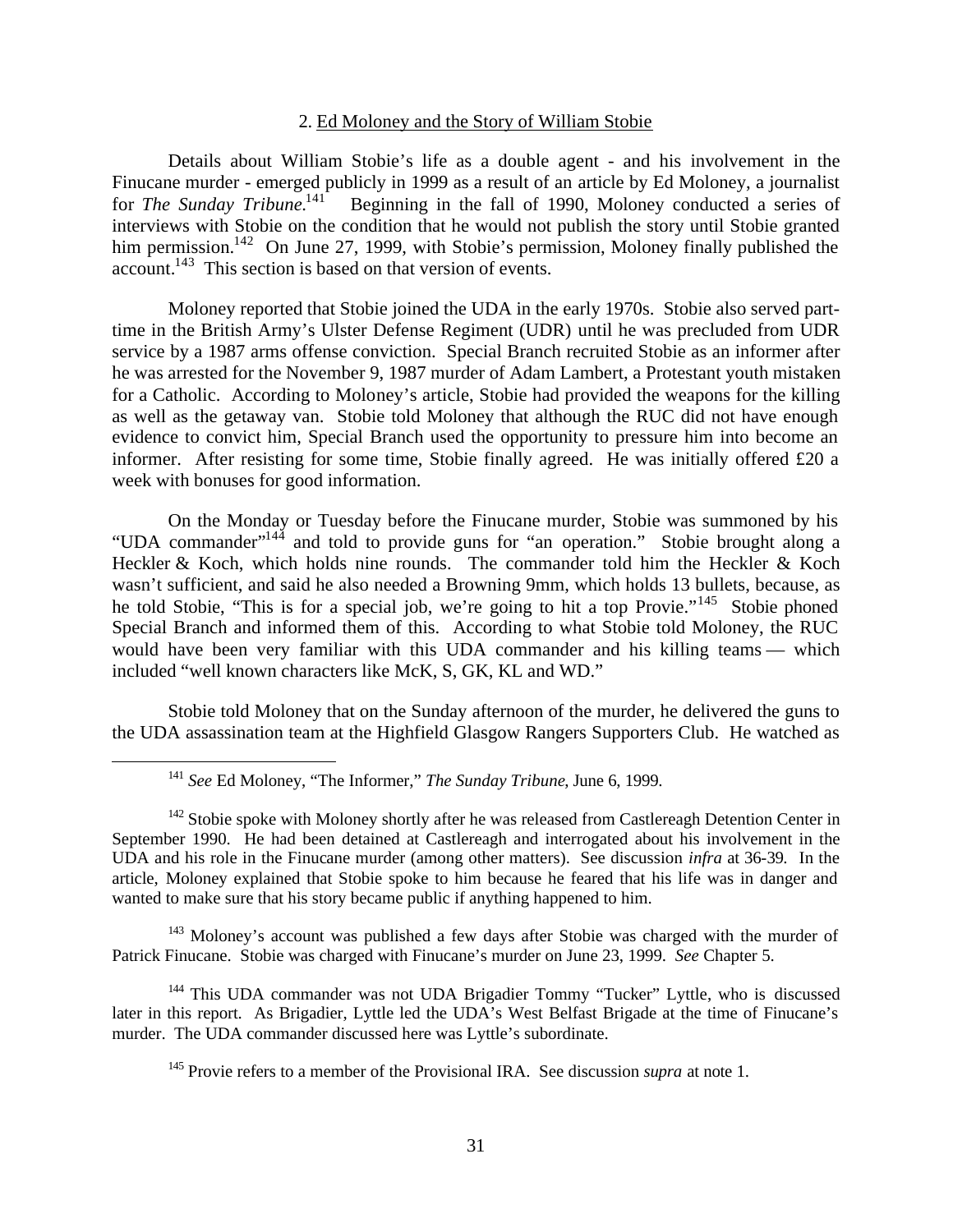three of the individuals got into a van and he realized that the operation was beginning. When Stobie got home at about 7:00 or 7:30 PM, <sup>146</sup> he called Special Branch to tell them what he had just witnessed. According to what Stobie told Moloney, at no time prior to or during the course of the murder, did Special Branch make any effort to investigate his information or attempt to thwart events once they were in place. He also told Moloney that Special Branch never attempted to attach a bugging device to the weapons, which would have enabled them to track the killers' movements. Stobie later complained about Special Branch's inaction. When he asked why Special Branch had done nothing to prevent the hit, he was told that they did not have time to get things organized and that "anyway [Finucane] was just an IRA man."

According to Stobie, the RUC also did nothing to apprehend the UDA killers on their way back from Finucane's home. This meant that critical forensic and ballistics information was lost. The killers delivered the guns without incident to a safe house in loyalist North Belfast.

On the Tuesday after the murder, Stobie picked up the two guns. The next day, he delivered the Browning pistol, the principal murder weapon, to his UDA commander. Stobie told Moloney that he had kept his Special Branch handlers fully informed of these developments. He had called his handlers both before and after the commander picked up the gun. He told Moloney that he believed that Special Branch had mounted a surveillance operation and had watched the commander bring the pistol to another safe house in North Belfast. The commander was not arrested, however.

In July 1989, three young men were charged with possession of the Browning pistol. At the inquest into Finucane's killing, the RUC reported that none of these men was involved in the murder. Once recovered, the pistol was supposed to remain in the custody of the Northern Ireland Forensic Laboratory, but there is a deeply troubling postscript to the story of the murder weapon. The Forensic Laboratory inexplicably transferred the Browning to the British Army in 1995.<sup>147</sup> Incredibly, the Army did not preserve the weapon. According to news reports in October 2001, the Army had replaced the barrel and slide of the pistol, the two parts of the gun that leave evidentiary marks on the slug and shell of bullets.<sup>148</sup> The Army had thereby removed (and presumably destroyed) critical evidence in one of the most controversial murders in

 $146$  According to a confidential source interviewed by the Lawyers Committee in 1992, Stobie handed the guns over at 5PM and spent only a few minutes at the Club. This source informed us that Stobie had called his handlers immediately to tell them that the guns had been delivered. According to this source, Stobie used the phrase "the TEA is on the loose," when he called his handlers to warn them that the operation was beginning.

<sup>147</sup> *See* "Parts of Gun Removed," *Belfast News Letter*, Oct. 17, 2001; "Finucane Murder Gun Tampered With," *North Belfast News*, Oct. 13, 2001**.**

<sup>148</sup> *See* Chris Thornton, "Finucane Gun Was Dismantled," *The Belfast Telegraph*, Oct. 16, 2001; *Insight: Justice on Trial***,** *supra* note 116.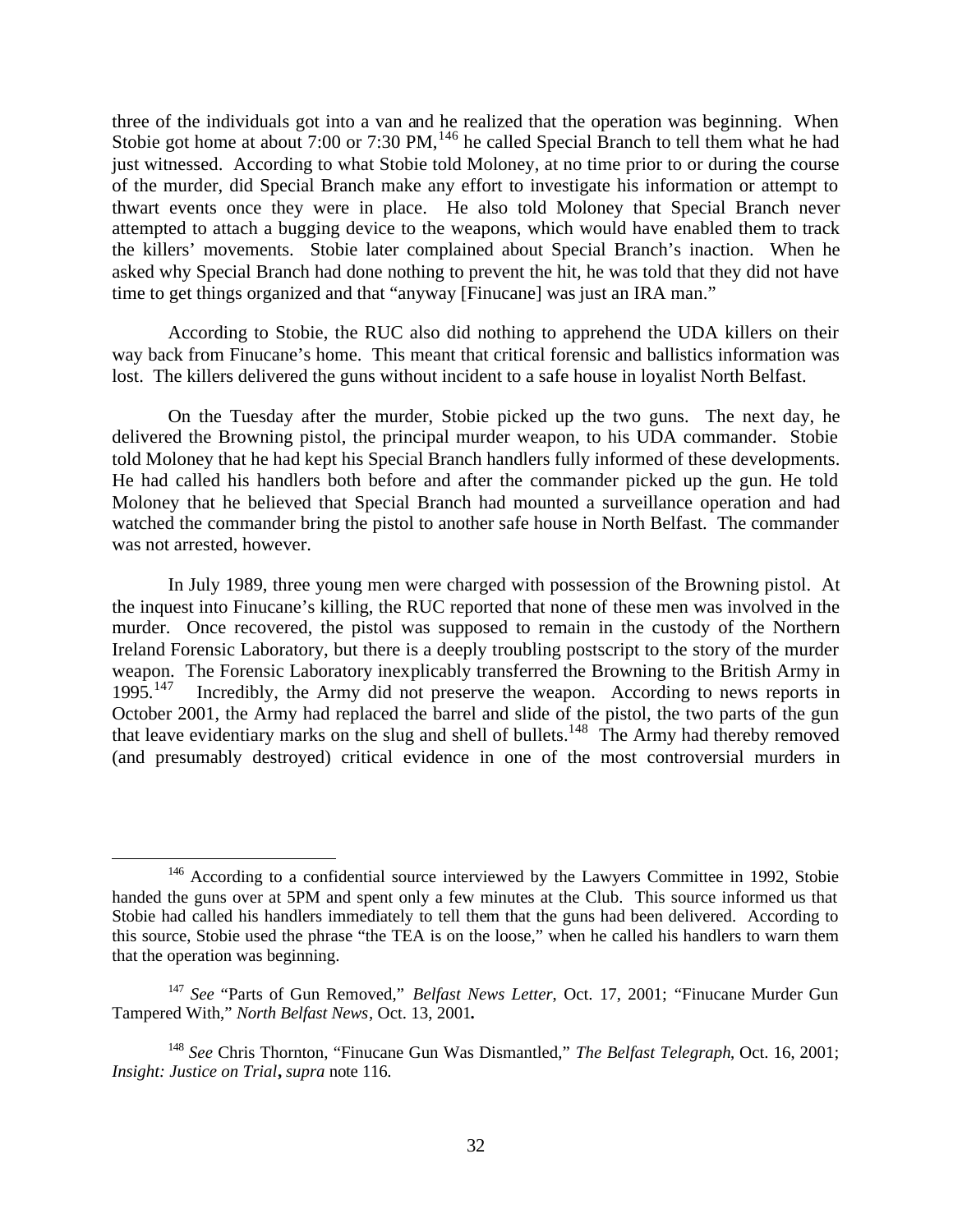Northern Ireland's history, a controversy with the Army firmly at its center. The Stevens III team has since ordered an investigation into the dismantling of the murder weapon.<sup>149</sup>

### 3. Stobie's 1989 Arrest and 1990 Trial on Gun Charges

According to Moloney's article, Stobie had no contact with Special Branch until six months after Finucane's murder, when he was stopped at a roadblock and told to bring in all his hidden weapons for inspection. Stobie took them to Knocknagoney RUC station, where they were kept for two weeks. Sometime after the weapons were returned, around early November 1989, Stobie was asked to supply two guns for another UDA operation. The gunmen returned to complain that the weapons had not worked. Stobie inspected the guns and realized that the firing pins had been filed down, which could only have been performed by Special Branch. His commander then called for the suspect guns so that the UDA could hold an internal investigation. In distress, Stobie called Special Branch, which arranged to have a patrol car trail him as he made his way to the UDA commander's house. This gave Stobie an excuse to throw the weapons over a wall and thus avoid the commander's discovery of the faulty firing pins, which would have blown his cover.

When Stobie returned to his apartment, he found police searching the apartment for guns. Stobie was not concerned since he did not keep weapons at home. Nevertheless, the police found a Browning pistol and a homemade Sterling machine gun in the roof space of his apartment. Stobie told Moloney that these were planted by Special Branch. Stobie was arrested and arraigned for gun possession.

Furthermore, according to Moloney, on October, 1 1990, the day Stobie's trial began, he told his lawyers to let the prosecution know that if the case continued he would take the stand and reveal that Special Branch had sufficient information to prevent the Finucane murder. Minutes later, RUC Detective Constable Cormack disclosed while testifying that Stobie had a prior record, a mistake which resulted in a mistrial. Many commentators believe that this mistake – a mistake so obvious to seasoned detectives like Cormack that it appears *prima facie* suspicious – was the government's way of ensuring Stobie did not reveal what he knew about the Finucane murder. A new trial was scheduled for December 4, 1990 but was later adjourned.

On January 23, 1991, the Crown announced that it would not be offering any evidence against Stobie on the firearms possession charge. On the prosecution's recommendation, the judge entered a verdict of not guilty in Stobie's favor.<sup>150</sup> This was highly unusual, given the

<sup>149</sup> *See* Thorton, "Finucane Gun Was Dismantled," *supra* note 148*.*

<sup>&</sup>lt;sup>150</sup> In 1999, the Crown offered explanations as to why Stobie was not prosecuted for the arms charges in 1991. The Crown claimed that at Stobie's original arms charges trial, they were not aware that he was an informer. After the mistrial, and at the start of the re-trial, Stobie's legal advisors informed Senior Crown Counsel Jeffrey Foote, QC, of this fact. This was communicated to the DPP, which then asked for further information from the police. After examining the "reasonable possibilities," the DPP decided "at the highest level" not to proceed and withdrew the charges. *See* Committee on the Administration of Justice, "Additional Submission to the Criminal Justice Review," Oct. 1999.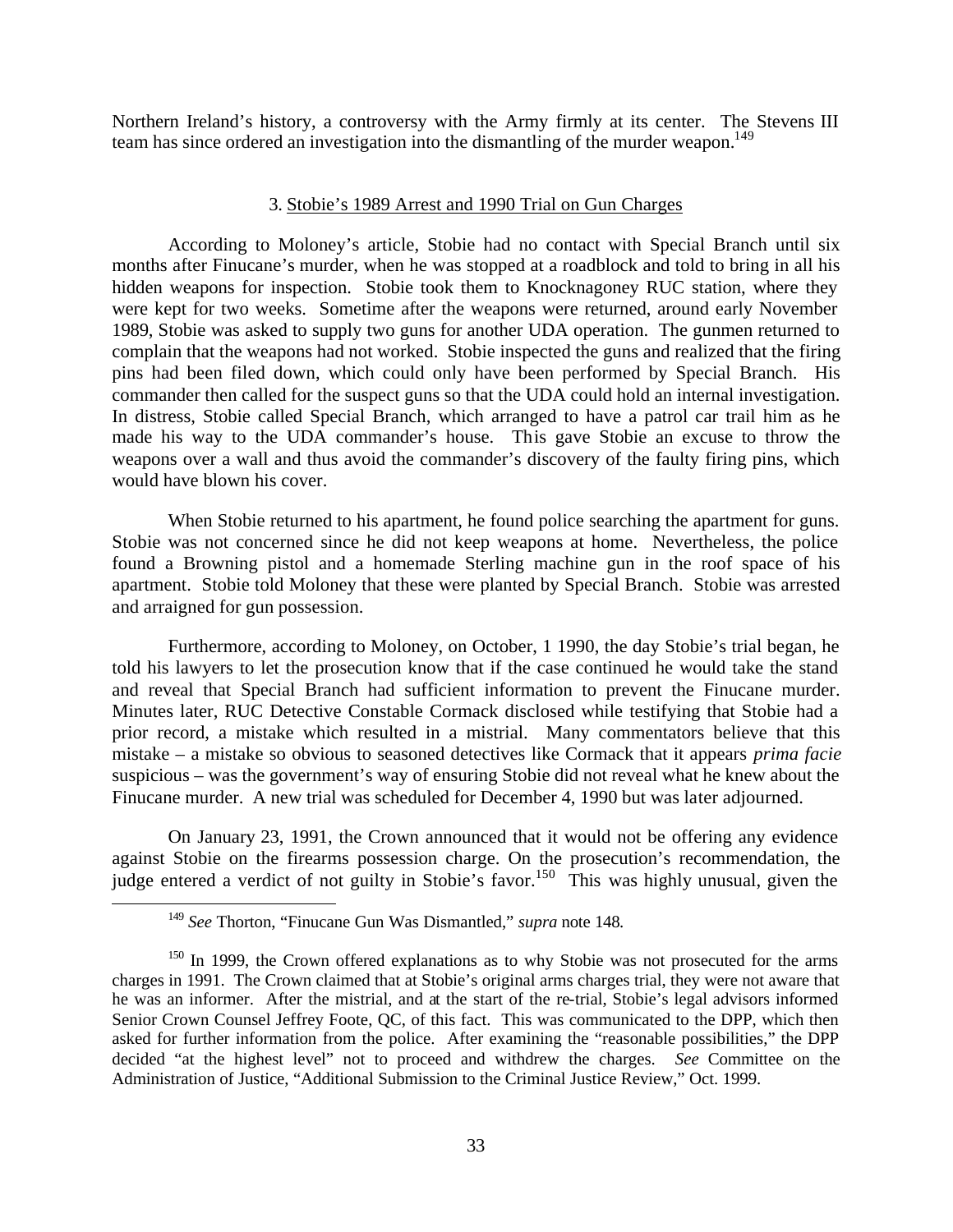legal context of weapons-possession cases in Northern Ireland. In Northern Ireland, when weapons are found on a defendant's property, the burden of proof shifts to the defendant.<sup>151</sup> Stobie, in other words, had to persuade the court of his innocence. Needless to say, the vast majority of defendants are found guilty in such cases.<sup>152</sup> And given that Stobie's defense was the standard line "someone else planted those guns,"<sup>153</sup> the DPP's decision to drop the case raises many questions.

# **C. The RUC Interrogation of Stobie in Castlereagh in September 1990**

### 1. Introduction

It subsequently emerged that the RUC had arrested and interrogated William Stobie in September 1990, approximately two weeks before his trial began. Stobie was arrested on September 13, 1990 and held for seven days at Castlereagh Detention Centre. During that time, officers from the RUC's Criminal Investigations Division (CID) interviewed Stobie 32 times for a total of 47 hours and 15 minutes.<sup>154</sup> Five separate CID officers were involved in Stobie's interrogation; they conducted the interviews in teams of two. The Lawyers Committee for Human Rights has seen copies of the interrogation notes prepared by each of the five officers.

The officers' notes reveal that William Stobie made a series of admissions during his seven-day detention in Castlereagh in September 1990. He admitted that he was a quartermaster for the UDA and that his job was to store the weapons and supply them to UDA members as needed.<sup>155</sup> Stobie told the officers that he currently had access to six or seven weapons.<sup>156</sup> He named the three people who provided him with safe houses to store the weapons.<sup>157</sup> Stobie also

<sup>152</sup> *See id.*

1

 $153$  While being interviewed after his arrest on the gun charges, for example, the following exchange occurs between Stobie and an RUC officer:

Q: Do you expect us to believe that someone has planted these guns and left these guns behind in your house?

A: Yes.

- Q: Do you not think that is ridiculous?
- A: I don't think it is ridiculous.

<sup>154</sup> These officers were all from the CID, Belfast Region. Three of these officers were Detectives Constables, one was a Detective Inspector, and one was a Detective Superintendent.

<sup>155</sup> Notes of Officer 1, at 11.

<sup>156</sup> Notes of Officer 2, at 4.

<sup>157</sup> Notes of Officer 1, at 31.

<sup>151</sup> *See, e.g.*, BIRW, "Justice Delayed," *supra* note 65, at 28.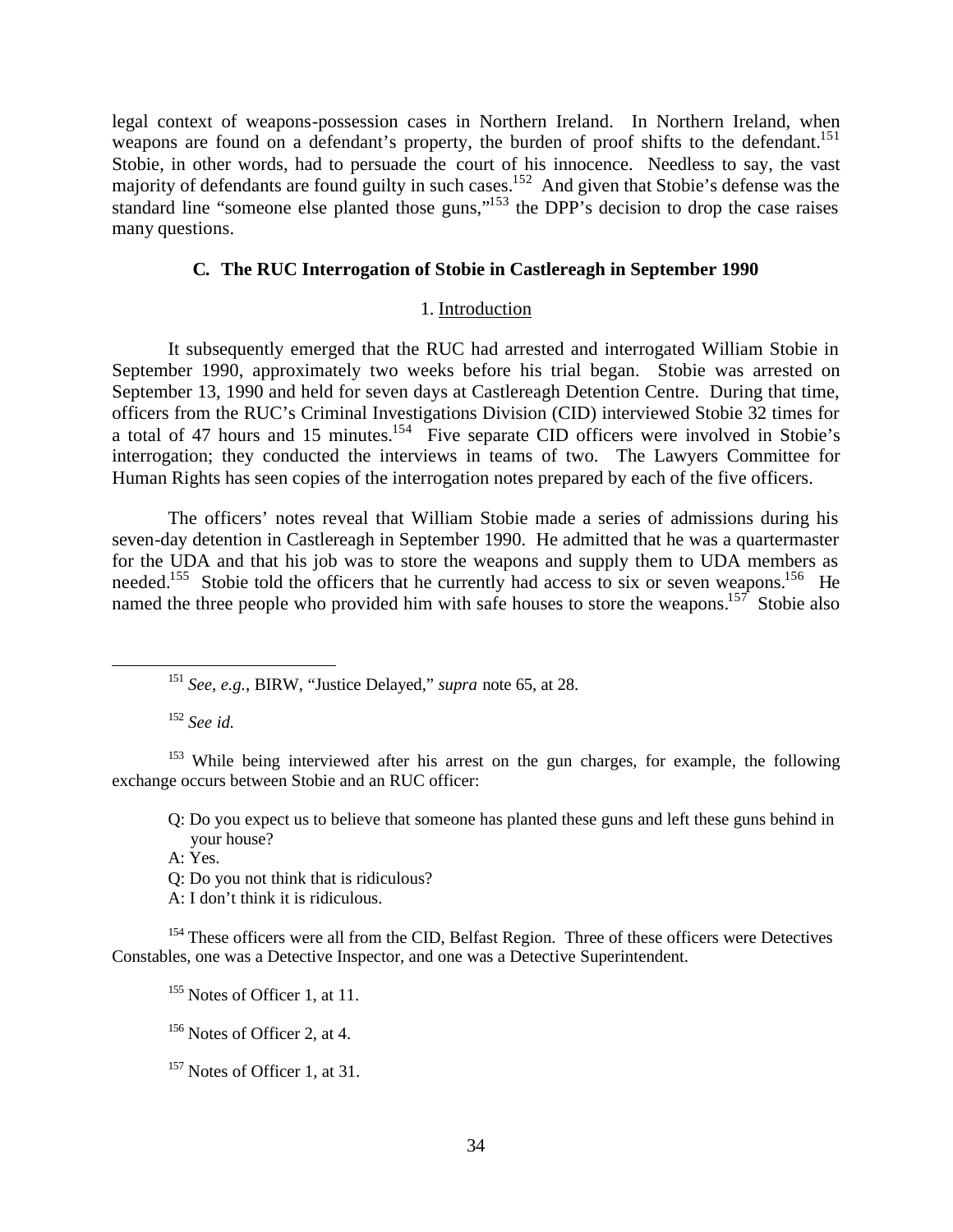told the CID officers that he had been an agent for RUC's Special Branch for the past three years.<sup>158</sup>

### 2. The Finucane Murder

Over the course of the seven days, the CID officers interrogated Stobie repeatedly about Patrick Finucane's murder. In most respects, Stobie's admissions in relation to his role in the killing mirrored the account he gave Moloney shortly after his release from Castlereagh. During the Castlereagh interrogation, Stobie denied many times that he had advance knowledge that Finucane was the intended target.<sup>159</sup> He did admit, however, that four or five days before the murder, he had been asked to supply a 9mm pistol. On the Wednesday evening before the murder, he had delivered a Heckler & Koch pistol outside the Highfield Rangers Support Club.<sup>160</sup> Later that night, he was told that the Heckler & Koch was too small – that the target was a high-level IRA man - and that he was to get a 9mm Browning. And as he later told Moloney, Stobie insisted that he had kept his Special Branch handlers fully informed of these developments as they arose.

In one important respect, however, Stobie's account at Castlereagh was different than the account he gave Moloney. He told Moloney that he had supplied the murder weapons on the Sunday afternoon of the murder. At Castlereagh, he said that on February 9, 1989 (the Thursday before the murder) Special Branch instructed him not to deliver the Browning before contacting his handlers.<sup>161</sup> Stobie told his Castlereagh interrogators that he had contacted his handlers later that day and told them that the "parcel had not been delivered."<sup>162</sup> Indeed, during the interviews at Castlereagh, Stobie insisted that he had never handed over the Browning. He was confronted with the fact that Special Branch records revealed that he had received a 9mm Browning pistol for safekeeping in January 1989. Stobie admitted this but said he did not know what had happened to that Browning. The interviewers suggested that Stobie had indeed delivered the Browning, but had failed to inform Special Branch.

As he had subsequently told Moloney, however, Stobie repeatedly insisted that he had passed on all of the information he knew to his Special Branch handlers – both before and after Finucane was killed. These handlers knew several days before the murder that the UDA was planning to hit a high level target, and they knew the names of the UDA people involved. Stobie also told his interrogators at Castlereagh that he had informed Special Branch what he

<sup>158</sup> *Id*., at 2.

 $\overline{a}$ 

<sup>162</sup> *Id.* at 22.

<sup>&</sup>lt;sup>159</sup> At one point in the interviews, however, Stobie said that he "didn't know" if he had known that Finucane would be the target. *Id.*, at 15.

<sup>&</sup>lt;sup>160</sup> Finucane was murdered on the evening of Sunday, February 12, 1989.

<sup>&</sup>lt;sup>161</sup> Notes of Officer 1, at 21.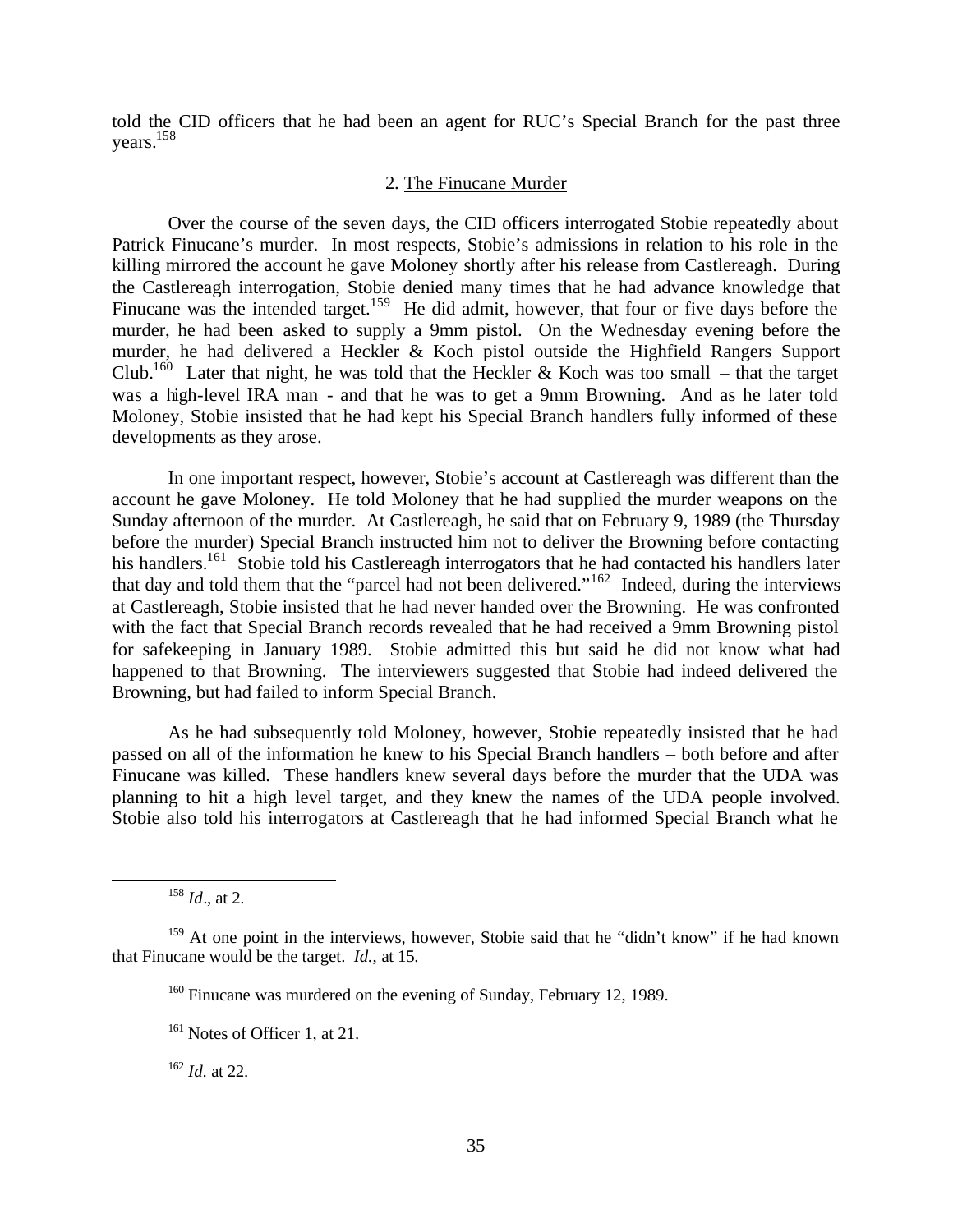thought the UDA's movements would be, where he believed they would "do the shoot from."<sup>163</sup> Stobie also claimed that he had kept his handlers apprised of the movements of the weapons after the killing. He said that a couple of days after the murder, he had picked up the Heckler  $\&$ Koch<sup>164</sup> and the Browning. The next day, he was instructed to bring the Browning to the Glencairn Community Centre. Stobie reported that he had immediately phoned his Special Branch handlers to inform them of this. In addition, he had called his handlers after he delivered the Browning. Again, this corresponds with the account he gave Moloney a few days later.

At one point during his detention, Stobie asked his interrogators why the Special Branch had not reacted on the Finucane murder. The officers replied that Stobie had only told Special Branch that the target was a top IRA man. Stobie commented that he believed that "they should have reacted to the guns."<sup>165</sup> Interview notes for the next day recount the following comments from Stobie:

Stated that he thought he was being left to fry. Said that he meant that they (Special Branch) had obviously fell out with him and he was going to have to take the rap for it. Stated that he had given them all the information he could and he never held back on anything. Remained adamant that he had not known that FINUCANE was the target before the shooting took place.<sup>166</sup>

# 3. Contradictions: The Browning and Stobie's Knowledge of the Target

Although Stobie told his interrogators at Castlereagh that he never delivered the Browning pistol to Finucane's killers, both Ed Moloney and a confidential source we interviewed in 1992 reported that Stobie did hand over the murder weapons on the day that Finucane was killed (and subsequently informed his handlers of this). Furthermore, Stobie told both Moloney and the officers at Castlereagh that he did not know that Finucane, specifically, was to be killed. In this respect, Stobie's story is different than the account the Lawyers Committee received from a confidential source in 1992. This source told us that Stobie had learned Finucane was a target in late December 1988 or early January 1989 and had informed his handlers of this a week later. The Lawyers Committee is not in a position to resolve these contradictions in William Stobie's story. They are essential questions for a public inquiry into Patrick Finucane's murder.

<sup>163</sup> *Id.* at 16.

 $\overline{a}$ 

<sup>166</sup> *Id.* at 26.

<sup>&</sup>lt;sup>164</sup> This is confusing. Stobie told Moloney (and implies to his Castlereagh interrogators) that the Heckler & Koch he picked up was one of the murder weapons. The inquest revealed that Finucane had been shot by a Browning 9mm pistol (the principal murder weapon) and a .38 special revolver. The Lawyers Committee is not in a position to know whether the UDA killers also brought a Heckler & Koch to the murder scene (or who supplied the revolver). The officers at Castlereagh do not mention the revolver in their interrogations.

<sup>&</sup>lt;sup>165</sup> Notes of Officer 3, at 22.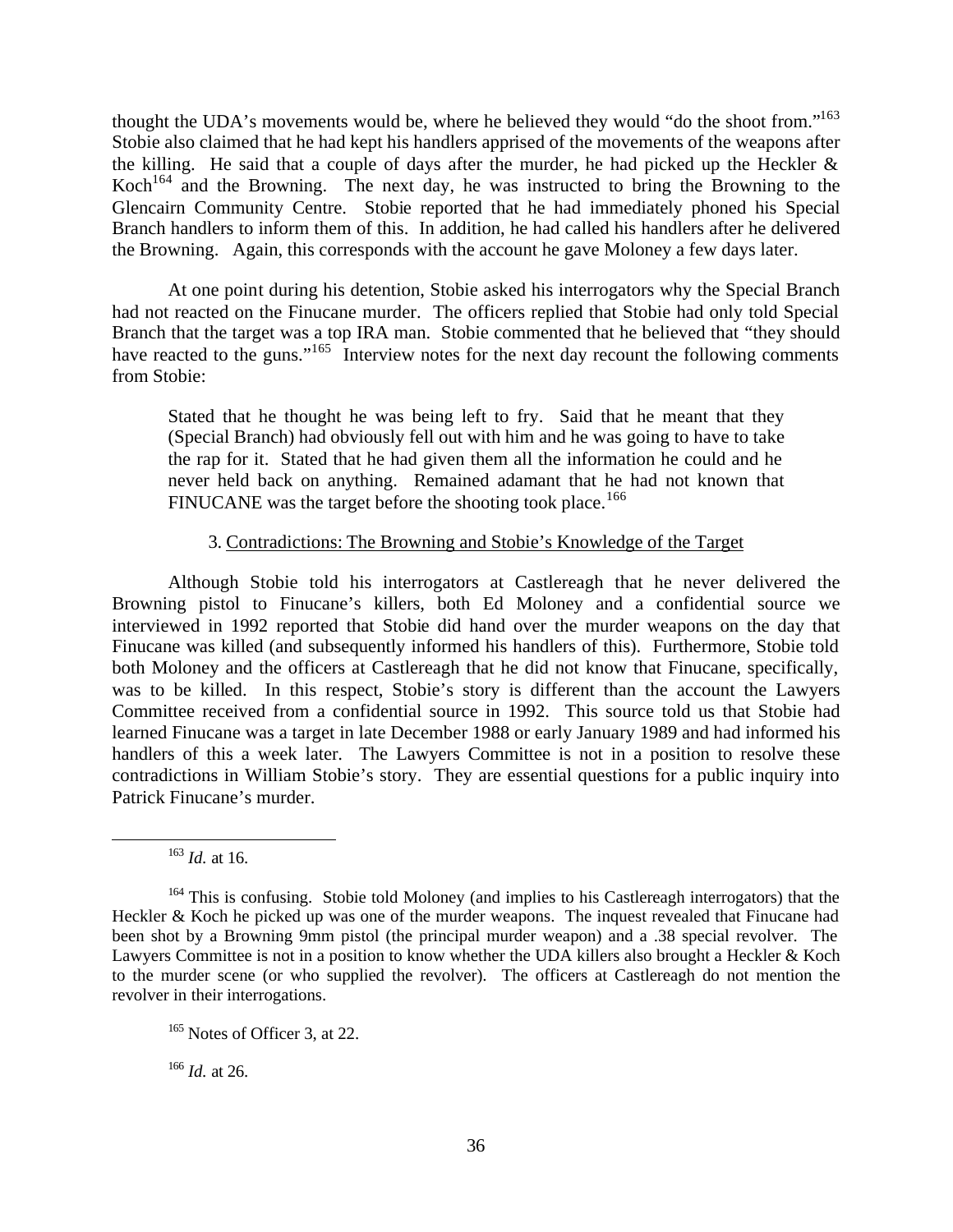#### **D. The Failure to Charge Stobie and Other Named Individuals in 1990**

What is clear at this point, however, is that William Stobie could have been charged with a long list of offenses following his seven-day detention at Castlereagh from September 13-19, 1990. Even if the DPP had not charged Stobie directly with Finucane's murder, he could have been charged with conspiracy to murder, aiding and abetting murder, and various related firearms offenses.<sup>167</sup> Indeed, at many points during the 1990 interrogation, Stobie makes clear that he thinks he would be charged in connection with Finucane's murder.<sup>168</sup>

On January 16, 1991, however, the DPP decided not to charge Stobie for his role in the killing.<sup>169</sup> The DPP made this decision seven days before recommending that Stobie be found not guilty of the 1990 arms charges (and three months after Stobie had threatened to take the stand in that case and reveal that Special Branch had enough information to prevent the murder). As discussed in chapter 5, however, the DPP would decide to charge Stobie with Finucane's murder almost nine years later.

Furthermore, the DPP did not charge any of the individuals Stobie named during the 1990 interrogation with Finucane's murder. Although these names had been redacted in the copies seen by the Lawyers Committee, it is clear Stobie told the CID officers the names of: (1) the person who asked him to provide the Heckler  $\&$  Koch; (2) the person to whom he delivered the Heckler & Koch; (3) the person who subsequently told him to provide a Browning because the target was a top IRA man; (4) the person who had given him a Browning for safekeeping in January 1989; (5) the person who told him to collect the guns after the murder; and (6) the person who stored the guns after the murder; and (7) the person to whom he delivered the Browning the next day.<sup>170</sup> The Lawyers Committee is not in a position to know whether the RUC followed up on this information or whether the DPP ever considered prosecuting the people that Stobie named. This is another matter for a public inquiry.

#### **E. Conclusion**

Clearly, this section raises many questions that must be considered in a public inquiry. Chief among these is the question of what precisely Stobie knew before the murder and what he passed on to his handlers. Did these handlers know, for example, that named UDA members

<sup>167</sup> Lawyers Committee Interview of Joe Rice, January 9, 2002.

<sup>&</sup>lt;sup>168</sup> Notes of Officer 3, at 29 (Stobie saying that he believed he would be charged); Notes of Officer 1, at 24 (Stobie saying that the notes of one of the interviews were "bad enough to send me away for life 20 times over").

<sup>&</sup>lt;sup>169</sup> See Committee on the Administration of Justice, "Additional Submission to the Criminal Justice Review," Sept. 1999, at 5 (citing letter from P. Atchinson, Department of the DPP, to CAJ, Aug. 18, 1999).

<sup>170</sup> Stobie also reveals the names of Adam Lambert's killers. See discussion *supra* at 31.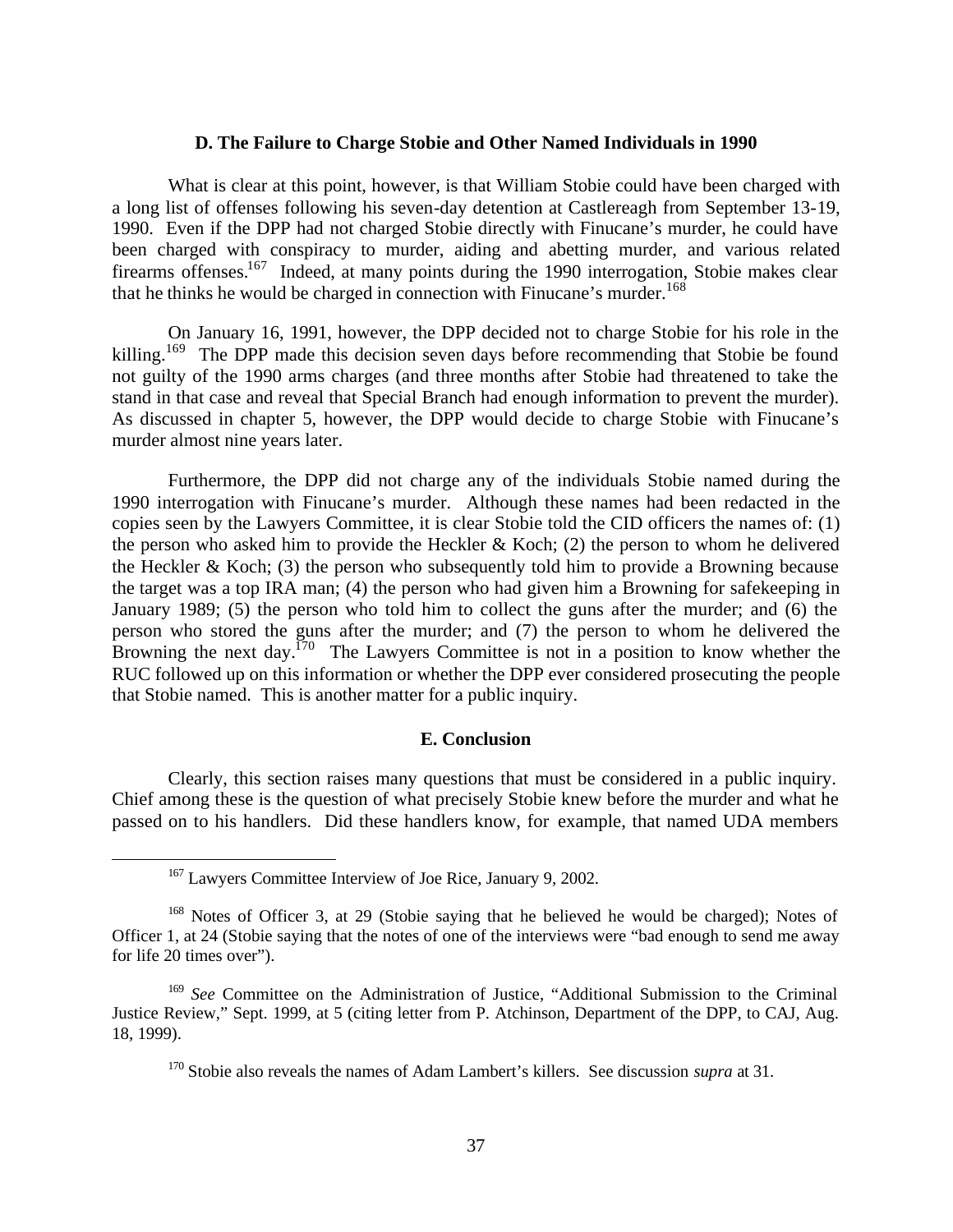were actively planning a murder, but failed to place them under surveillance? A public inquiry must also consider the DPP's decision not to prosecute Stobie in connection with Finucane's murder in early 1991, as well as the DPP's belated decision not to present evidence against Stobie on the weapons charges. In addition, a public inquiry must consider Stobie's allegations that Special Branch set him up. Did Special Branch plant those weapons in Stobie's loft? And did Special Branch file down the firing pins without first informing Stobie, thereby putting him in danger? These are only some of the questions concerning William Stobie that must be answered by a public inquiry. As we explain in Chapter 5, Stobie has also been murdered. He was killed on December 12, 2001, shortly after the prosecution against him in the Finucane case collapsed.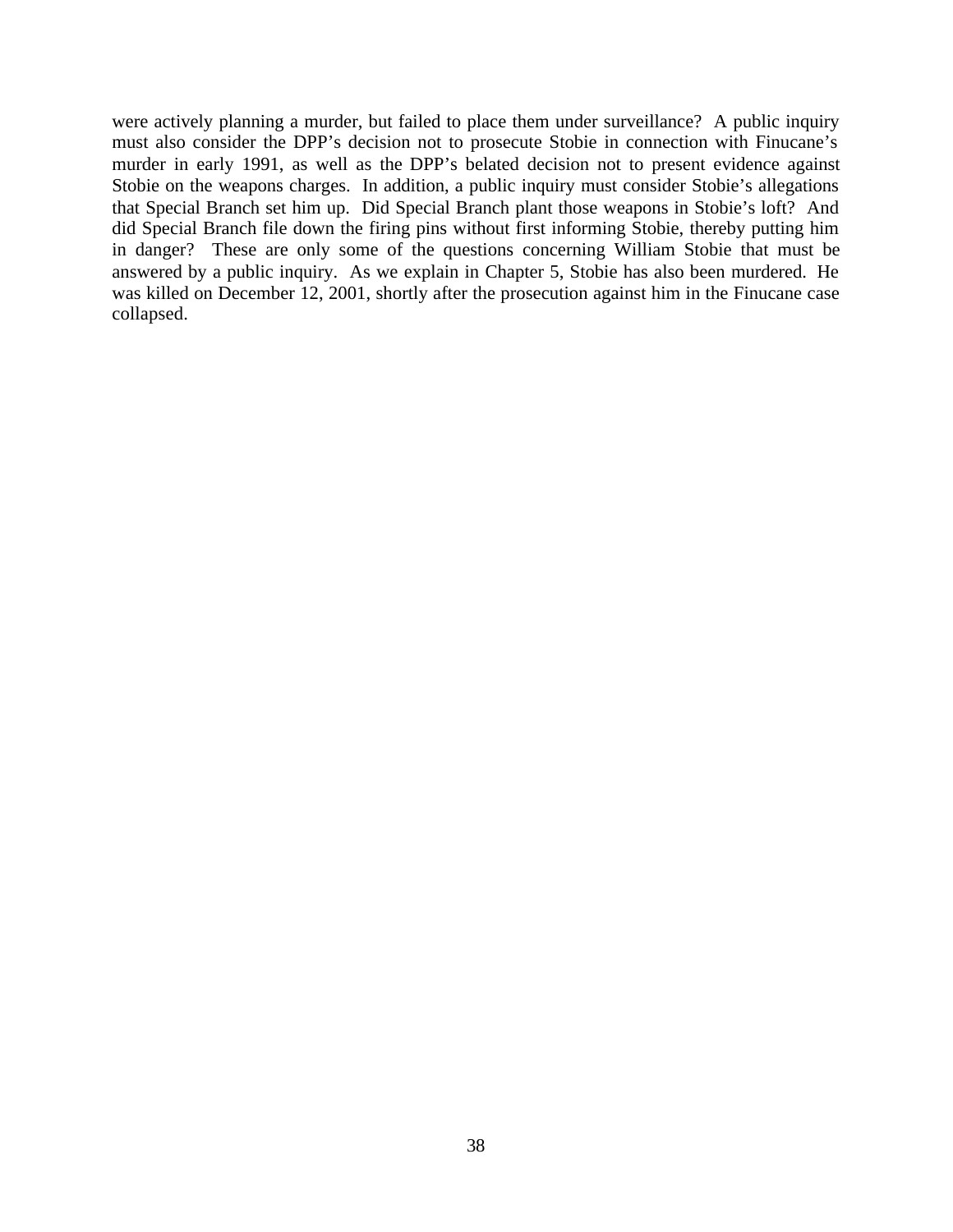# Chapter 4

# MARTIN INGRAM'S ALLEGATIONS AND THE POSSIBLE INSTIGATION OF THE MURDER BY RUC OFFICERS

# **I. MARTIN INGRAM'S ALLEGATIONS**

#### **A. Introduction**

In 2001-2002, the Lawyers Committee conducted a series of interviews with a former member of the British Army's Force Research Unit (FRU), who spoke to us under the pseudonym "Martin Ingram."<sup>171</sup> Over the last few years, Ingram has become well known in the press for his disclosure of previously secret information about the security forces. Because of his revelations about security force wrongdoing, he has been the target of considerable harassment and threats.<sup>172</sup>

Martin Ingram worked for the FRU in Derry/Londonderry and Enniskillen throughout the 1980s and early 1990s. He worked first as an information collator and then as a recruiter and handler of agents. Although Ingram was not personally involved in the handling of Brian Nelson, he knew Nelson's handlers well. Some of Ingram's revelations are discussed above, including the allegation that the Army set the fire that destroyed documents in the first Stevens investigation. Ingram also provided us with information about the workings of the TCGs, as discussed in the introduction to Chapter 3.

In our interviews with Martin Ingram, he also revealed an entirely new layer of allegations about security force involvement in Finucane's murder. These allegations implicate both the FRU and RUC Special Branch. The Lawyers Committee is not in a position to verify the information provided by Martin Ingram, but we believe his allegations must be fully investigated in a public inquiry into Finucane's murder. Martin Ingram has also called for a public inquiry into the killing.

#### **B. Three Plans, the FRU, and Special Branch**

According to Martin Ingram, there were three separate UDA/UFF plans to assassinate Patrick Finucane. He told the Lawyers Committee that all three plans were formulated within six months of one other. Using a method that Ingram said was common, the first attempt was foiled

<sup>&</sup>lt;sup>171</sup> Although we are not in a position to assess the *bona fides* of the individual we spoke to called Martin Ingram, we were told by multiple sources that we know to be credible that Ingram is indeed who he claims to be. One of these individuals has seen Ingram's Army discharge papers.

<sup>172</sup> See discussion *infra* at 45-47.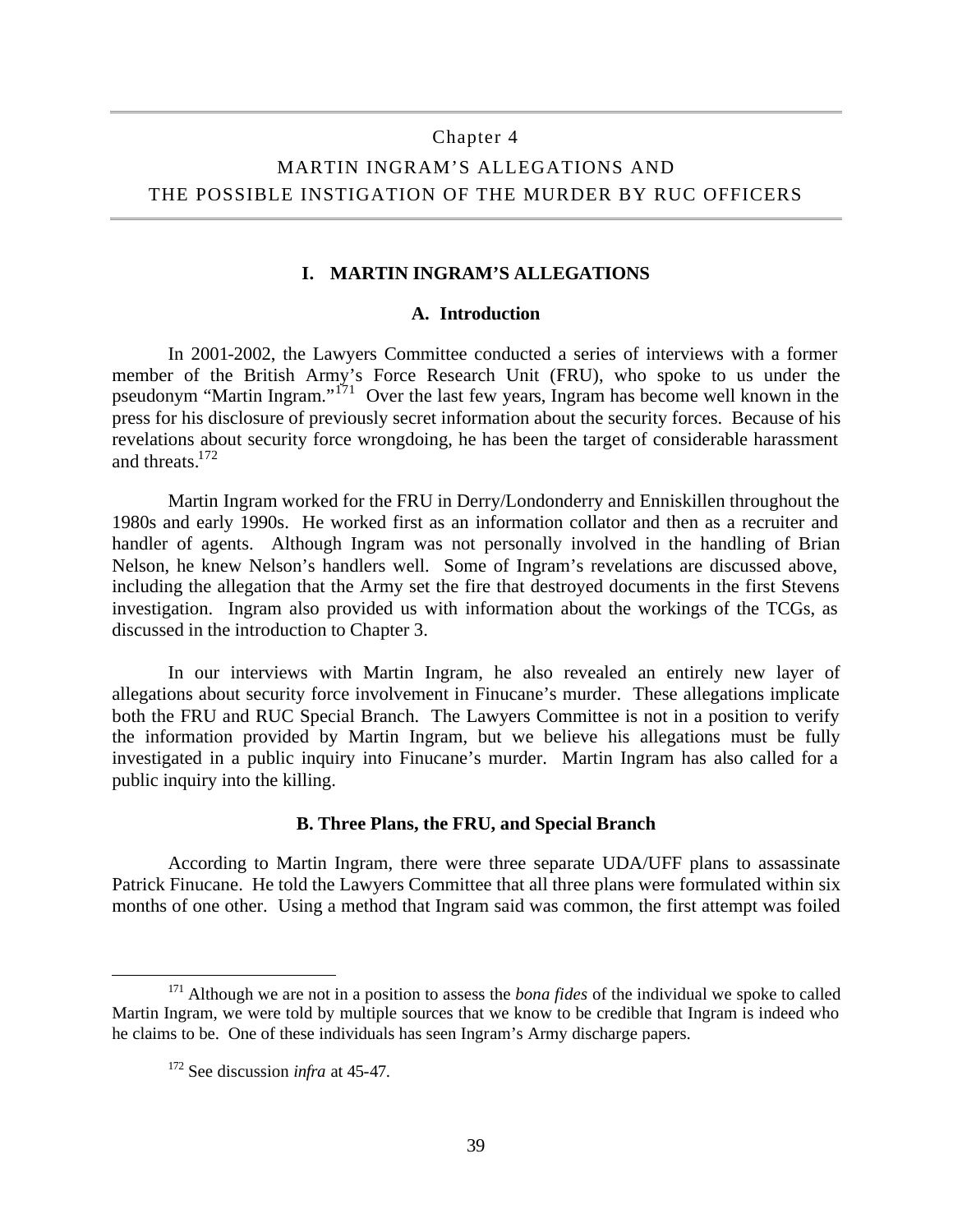through the deliberate flooding of the area with troops.<sup>173</sup> When the gunmen saw the troops, they aborted their mission. The second attempt was also disrupted or prevented, though Ingram did not know how. The third attempt, on February 12, 1989, resulted in Patrick Finucane's death.<sup>174</sup>

While Ingram did not have first-hand knowledge of these events, he told the Lawyers Committee that he has seen FRU contact forms in which the first two plans to murder Patrick Finucane were discussed. Ingram also claimed that the FRU knew early on that the UDA was targeting Finucane.<sup>175</sup> He told us that Brian Nelson had informed his FRU handlers that his UDA boss, Tommy "Tucker" Lyttle, had asked him to gather targeting information on Finucane. According to Ingram, this information from Nelson was passed up the FRU chain of command.

Martin Ingram did not know if Brian Nelson's FRU handlers had advance knowledge of the third and final attempt on Patrick Finucane's life. He explained that although Nelson's job was to gather information for killing teams, he would not necessarily have known the precise date and time of impending attacks. Ingram emphasized that questions about whether Nelson had advance knowledge of the third attack (and whether he passed on this information to his handlers) were critical matters for a public inquiry.

What the FRU definitely knew, according to Ingram, however, was that the UDA was actively targeting Finucane. Furthermore, according to Ingram, the FRU knew that the UDA had made two attempts on his life. Despite this, the British Army never warned Finucane of the imminent dangers that he faced.

Martin Ingram also talked to the Lawyers Committee about Special Branch involvement in Finucane's murder. According to Ingram, the FRU definitely passed documents to Special Branch revealing that Tucker Lyttle had asked Nelson to prepare targeting information on Patrick Finucane. Ingram said he had seen FRU documents that confirm this. Ingram also told us that he had seen FRU documents that demonstrate that the FRU shared its information about the first two attempts on Patrick Finucane's life with Special Branch.

These revelations clearly go against journalist John Ware's 1998 theory (described in the last chapter) that the FRU had purposefully withheld critical information from Special Branch about the impending murder.<sup>176</sup> Ware's theory was based on information that RUC Special

<u>.</u>

 $173$  Ingram explained that these troops would have been a mixture of "ordinary troops," the kind of troops that set up checkpoints and "no one knows precisely why they are there." He also said that FRU members would have been attached to these troops, but put in green uniform as opposed to civilian dress.

<sup>&</sup>lt;sup>174</sup> Ingram told the Lawyers Committee that he believes that the justification that would be advanced for allowing the third attempt to proceed would be "source protection," the protection of agents working for the security forces.

<sup>&</sup>lt;sup>175</sup> Ingram explained that the threat to Patrick Finucane was "on-going." He said that Nelson's handlers received information about the threat to Finucane over a long period – certainly in the year before Finucane's death.

<sup>176</sup> See discussion *supra* at 27.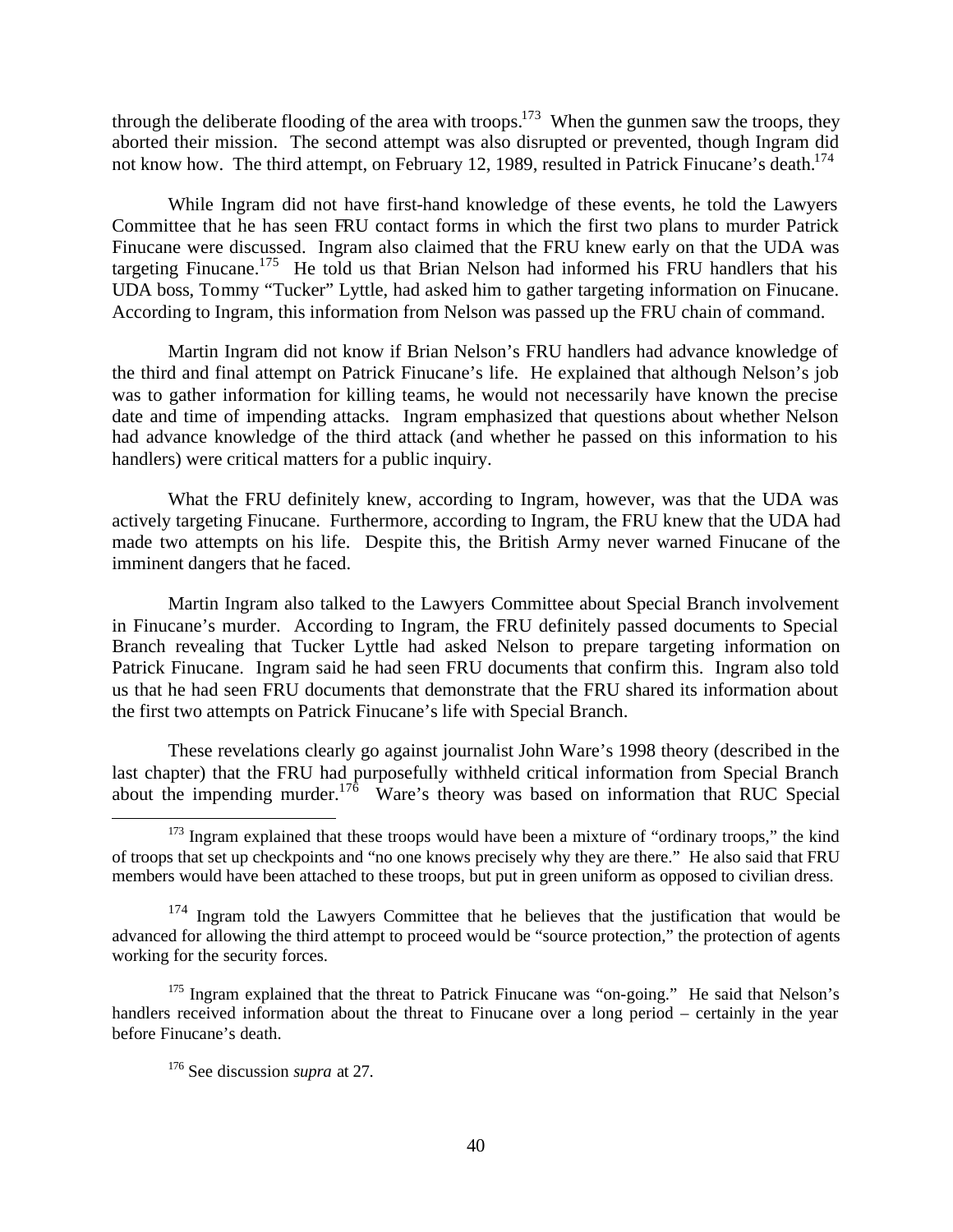Branch officers had given statements to the first Stevens team claiming that the FRU information was worthless because it was so bland. Clearly, the statements from these Special Branch officers must be re-examined in light of Martin Ingram's allegations. And ultimately, the question about what information the FRU passed to Special Branch must be resolved by a public inquiry.

#### **C. Special Branch and the Third Attempt**

Martin Ingram informed the Lawyers Committee that he believes Special Branch must have had advance knowledge of the third attempt on Patrick Finucane's life. He emphasized that this advance knowledge may not have risen to a high level within Special Branch, but he believes that officers within Special Branch made a conscious decision not to prevent the murder the third time around. Ingram explained that given Special Branch's own eyes and ears within the West Belfast UDA, they would have been in a much better position to interpret the information passed along by the FRU. He claims that Special Branch was in a much better position to know time and dates.

### 1. William Stobie

Ingram emphasized that William Stobie was an important agent for Special Branch. He said that although the UDA's West Belfast Brigade would have had several quartermasters at any one time, Stobie was a "primary quartermaster." He was charged with supplying weapons for UDA assassination teams, which meant that he was in a position of great trust; members of the assassination teams would want to be absolutely sure of their weapons before they were sent out on missions. According to Ingram, paramilitary quartermasters like Stobie are very difficult to recruit as security force agents. For this reason, Ingram believes that Stobie was not a quartermaster when initially recruited by Special Branch, but was later encouraged by his handlers to take up that position.

According to Martin Ingram, the quartermaster and the intelligence officer are ideal agents from the perspective of the security forces. The intelligence officer lets the security forces know who is being targeted, and the quartermaster allows them to monitor the movement of weapons. Ingram told us that the quartermaster is extremely important, because the security forces can electronically tag the weapons under his or her control. Ingram said that once the weapons are tagged, they cannot be moved without the knowledge of the security forces.

In interviews with the Lawyers Committee, Ingram claimed that this tagging of weapons was an invaluable tool in the prevention of paramilitary murders. He told us that if Stobie had been an Army agent, the weapons under his control would have been immediately tagged and emphasized that he could not contemplate a scenario in which Special Branch would not have done the same. Ingram said that it would have been "utterly unprofessional and unthinkable" for Special Branch not to have done so; the whole point of recruiting or infiltrating a quartermaster is the ability to monitor the weapons under his control.<sup>177</sup> He said that tagging the weapons

<sup>&</sup>lt;sup>177</sup> Martin Ingram also told us that the security forces can modify the weapons so that they are less lethal. Ingram said that this is what happened in a UDA attempt to assassinate Gerry Adams. The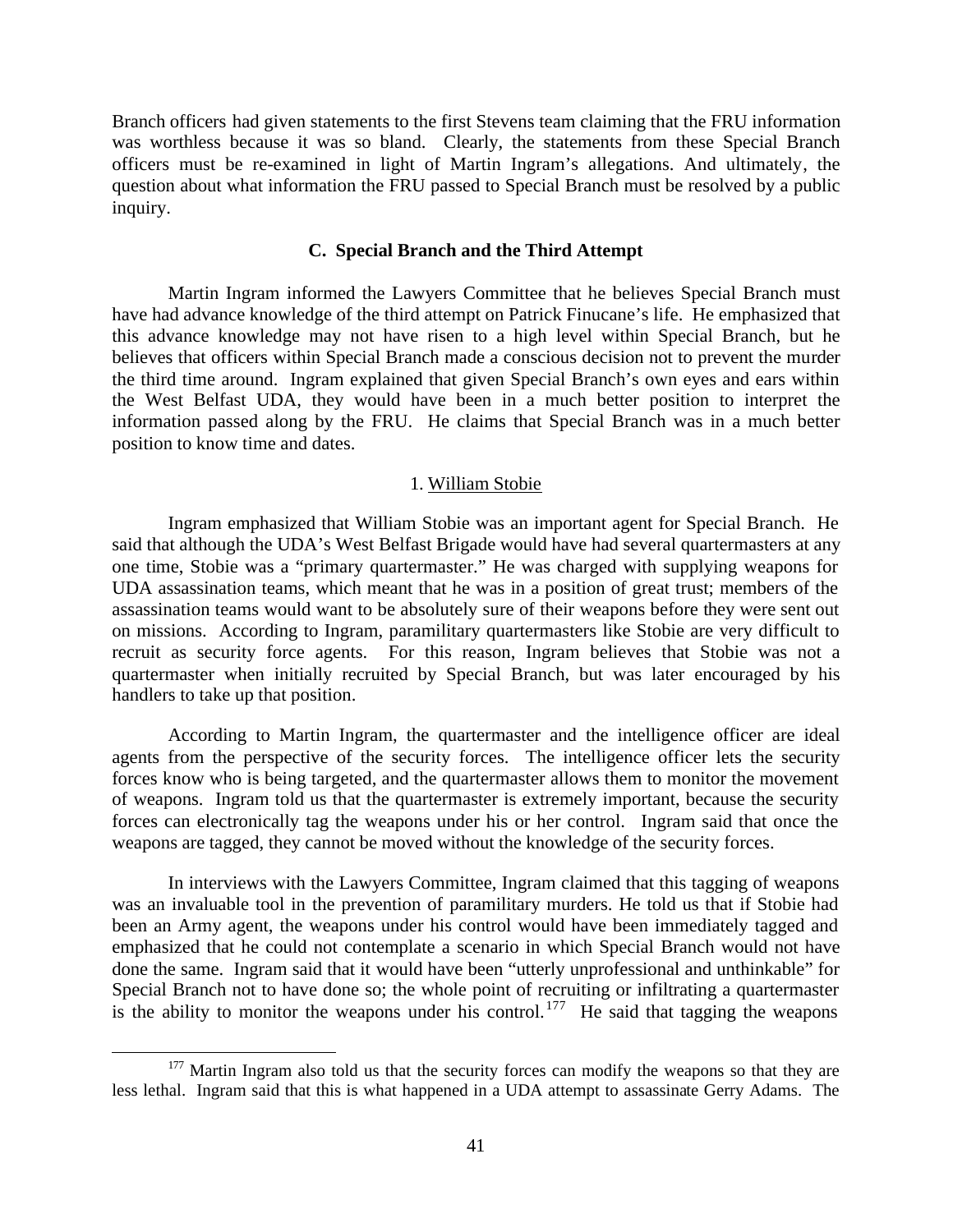means that the security forces can tell when an operation is beginning and monitor it as it unfolds. Ingram told us that if Special Branch had failed to tag Stobie's weapons, that failure must be thoroughly investigated.

Whether or not Special Branch tagged Stobie's weapons is ultimately a matter for a public inquiry. This issue must be considered in light of other questions about whether Stobie actually supplied the Browning and the other weapon used to kill Finucane. It must also be considered in light of Martin Ingram's allegations that there were three attempts to murder Finucane. How did the security forces know enough to stop the first two attempts, but could not stop the third?

And even if Stobie did not supply the weapons used in the murder, he consistently maintained that he had given Special Branch enough information to prevent the murder and apprehend the killers. He claimed that he had warned Special Branch in advance that the UDA intended to kill a top IRA man and that Special Branch knew the names of the UDA members involved in the operation. What even William Stobie did not know at the time, however, was that the Special Branch had another window into the West Belfast UDA. According to Martin Ingram, Tommy "Tucker" Lyttle was also working for Special Branch.

# 2. Tommy "Tucker" Lyttle

Ingram informed us that Tucker Lyttle was an informer for Special Branch throughout most of the 1980s. As previously mentioned, Lyttle was the UDA Brigadier in West Belfast at the time of Finucane's murder.  $178$  As such, he was in charge of both Brian Nelson and William Stobie. Lyttle was removed from this position in a hard-line coup sometime in 1989, the same year that Finucane was murdered.<sup>179</sup>

Late in 1989, Lyttle also faced charges in connection with the first Stevens investigation.<sup>180</sup> He faced twelve charges in all. Most of these charges related to possessing and recording documents and information likely to be of use to terrorists, but he was also charged with intimidating potential witnesses in a racketeering trial.<sup>181</sup> He stood trial in June 1991 and

bullets were not lethal because the charge inside the weapon was reduced. Ingram said that this was done in response to information provided by Brian Nelson.

 $\overline{a}$ 

<sup>178</sup> Lyttle was one of the UDA's four Belfast Brigadiers. The UDA divided control of Belfast into four areas – North, South, East, and West – for the purposes of both sectarian and (ordinary) criminal activity.

<sup>179</sup> *See* Henry McDonald, "Race crimes ignored as Met exploited Combat-18's links with Ulster loyalists," *The Observer*, April 5, 1998.

<sup>180</sup> *See* John Lyttle, "In the Name of My Father," *The Independent*, March 30, 1996.

<sup>181</sup> *See id* (noting that Lyttle reportedly wrote a letter to witnesses, asking "Do you want to spend" the rest of your lives looking over your shoulders?"). See also BIRW, "Justice Delayed," *supra* note 65, at 25.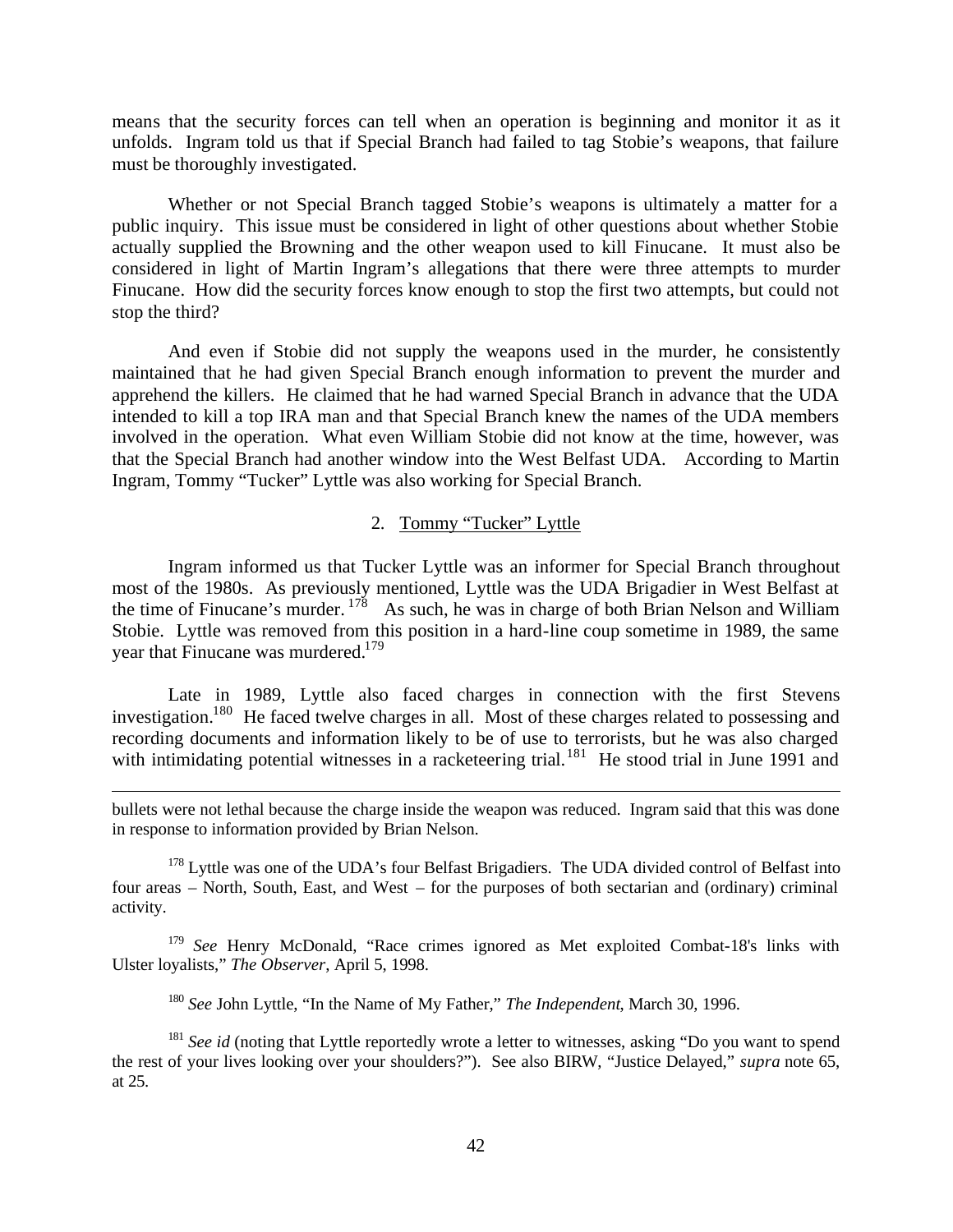was convicted of possessing documents likely to be of use to terrorists. The Lawyers Committee understands that these were primarily leaked security force files. Tucker Lyttle was sentenced to seven years in prison. In October 1995, shortly after he was released from prison, Lyttle died of a heart attack.

Although several journalists have reported that Lyttle was a Special Branch agent,  $182$  the Lawyers Committee has never seen any concrete confirmation of this. Ingram told us that he knew "with cast iron certainty" that Lyttle was working for Special Branch. He said, however, that Lyttle was not a professional agent in the same sense that William Stobie and Brian Nelson were agents for Special Branch and for the FRU respectively. Lyttle would not necessarily have received formal training from Special Branch on how to avoid detection and other matters. Instead, Lyttle was an informer; he was a paid police source. In addition to receiving money, Lyttle passed information to Special Branch in exchange for being allowed to carry out criminal activities.

The Lawyers Committee believes that the scope and nature of Lyttle's connections with Special Branch must be fully explored by a public inquiry. And clearly, if Lyttle was a regular informer for Special Branch throughout "most of the 1980s," the implications extend well beyond the Patrick Finucane case (and beyond the scope of this report). The implications may also extend beyond Special Branch. In 1995, Tucker Lyttle's son, then a columnist for the *Independent*, wrote that after his father was convicted of possessing "classified security force intelligence files," he had remarked with a laugh, "Fucking MI5 – they set it up, got cornered, and ran." $183$ 

 In relation to Patrick Finucane's murder, Martin Ingram told us that he did not know whether Lyttle had talked to his Special Branch contacts about the planned assassination. He emphasized that this was another matter for a public inquiry to resolve. According to Ingram, however, both the FRU and Special Branch knew that that Lyttle had instructed his intelligence officer, Brian Nelson, to compile targeting information on Finucane. Even if Lyttle had not approached his Special Branch contacts about this directly, it seems that they could have approached him. As explained in the next section, however, it seems that certain RUC officers may have taken on a much more active role.

# **II. THE POSSIBLE INSTIGATION OF THE MURDER BY RUC OFFICERS**

In 1992, a source found reliable by the Lawyers Committee informed us that shortly before the murder, police officers had actively targeted Patrick Finucane. This source, who

<sup>182</sup> *See, e.g.*, *id.*(reporting that the RUC lost its prize loyalist informant, when Lyttle was replaced as UDA commander during a 1989 coup); "Finucane: More Questions for Undercover Unit," BBC News, June 15, 2001 (reporting that loyalists believe that Tommy Lyttle was working for the police); *Insight*: *Justice on Trial*, *supra* at 116 (reporting that Lyttle was an RUC Special Branch agent while he served as the leader of the "most active" UDA unit).

<sup>183</sup> Lyttle, "In the Name of My Father," *supra* note 180.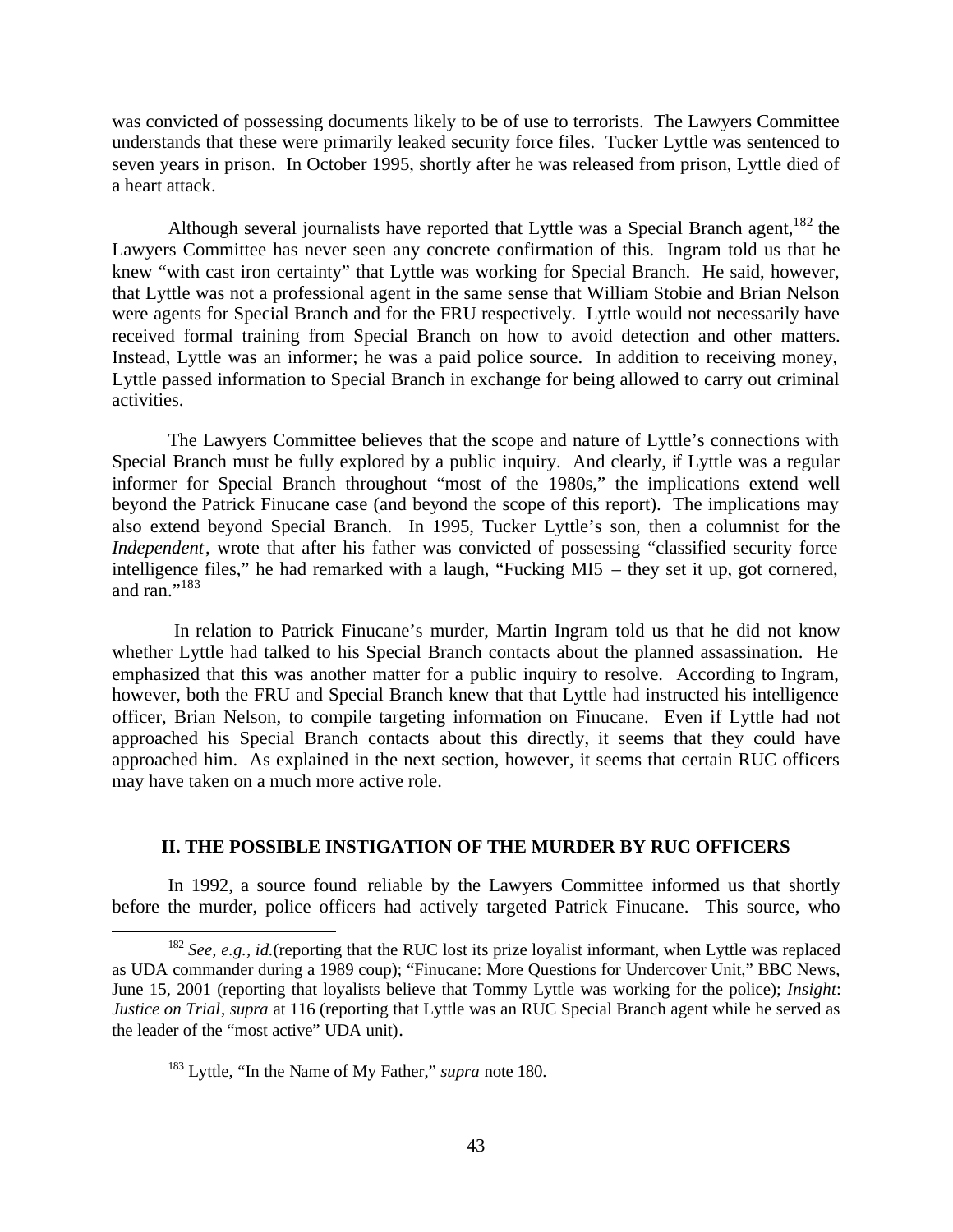maintained loyalist contacts, told us that about three weeks before the murder, two or three midlevel RUC officers intruded upon the questioning of three separate UDA men detained at Castlereagh Detention Centre. The UDA detainees were members of a squad of approximately a dozen assassins known as the "military men." These detainees operated in the same area as FRU agent Brian Nelson.

The officers allegedly asked the detectives interrogating each detainee, "did you tell them about the treble?" By "treble" they meant Finucane and fellow defense solicitors P.J. McGrory and Oliver Kelly. At this point, the officers and the detectives told the UDA men to forget about indiscriminate sectarian killings and concentrate on the three solicitors as the "brains behind the IRA." A journalist emphasized to the Lawyers Committee that this account was based on extremely reliable authority. According to another journalist, the suggestion of targeting Finucane was made by the RUC at Castlereagh because the "military men" were often detained there and because the RUC could ensure no records were made of what went on.

The Lawyers Committee first revealed these allegations in its 1993 report, "Human Rights and Legal Defense in Northern Ireland." In the years since, BBC journalist John Ware has published information detailing a similar scenario.<sup>184</sup> Ware had interviewed Tucker Lyttle, shortly before his death in October 1995. In this interview, Lyttle "confirmed that the original idea to murder Pat Finucane [had come] from two RUC detectives."<sup>185</sup> In 1998, Ware published the following account of his conversation with Lyttle about what precisely had happened:

While a prominent UDA gunman was being held in Castlereagh, an officer entered the interrogation room and said to his colleague: "Have you put it to him yet?" They then suggested that the UDA shoot Finucane. Lyttle said he was so astonished at this suggestion that he informed a regular contact in the RUC Special Branch: "I told him: 'What the hell is going on in Castlereagh? Why is Finucane being pushed?'"

The officer said that it would be a "bad blow for the Provos to have Finucane removed." Did that amount to approval that he should be shot? "Put it this way," said Lyttle, "He didn't discourage the idea that he should be shot."<sup>186</sup>

Clearly, a public inquiry must fully explore these allegations. They must be investigated alongside claims that Tucker Lyttle was working for Special Branch. The approval (tacit or otherwise) given to Lyttle by his "Special Branch contact" would have a completely different significance if it was given by a handler to regular, paid informer than if it was given by an officer with no official relationship, to a like-minded but unofficial contact within the UDA. It is imperative that the full extent of the RUC's involvement in the murder be explored.

<sup>185</sup> *Id.*

<sup>184</sup> John Ware, "Time to Come Clean," *supra* note 103, at 17.

 $186$  *Id.*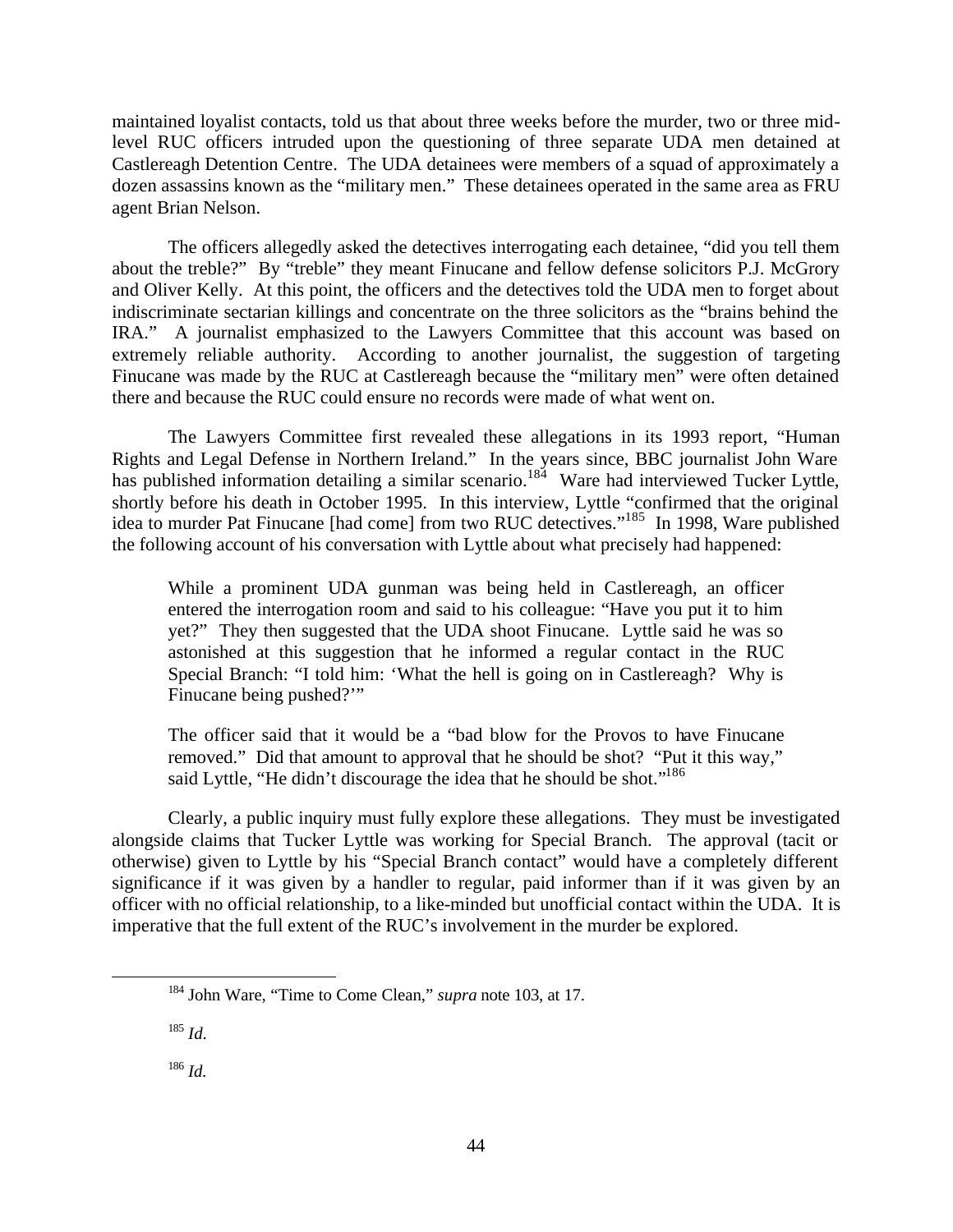### **III. OFFICIAL ATTEMPTS TO SILENCE INGRAM AND CENSOR THE PRESS**

In the past, however, the UK government has been utterly unwilling to confront the questions raised by the Finucane case – and in particular the allegations made by Martin Ingram. Indeed, the government has taken extraordinary steps to silence this whistle-blower, as well as anyone reporting on his allegations or on the activities of the FRU more generally.

On December 17, 1999, a person alleged to be Martin Ingram was arrested in Wales by members of the Metropolitan Police acting at the request of the UK Ministry of Defence (MoD).<sup>187</sup> After being questioned about possible breaches of the Official Secrets Act, he was released on bail on December 18, 1999.<sup>188</sup> The charges against this person were not dropped until November 30, 2000. Furthermore, in March 2000, a High Court in London ordered a person alleged to be Martin Ingram to relinquish ownership of his memoirs and deliver them to the MoD. $189$ 

After reporting on revelations made by Ingram, the *Sunday Times* faced an injunction action in the London High Court filed by the MoD on November 25, 1999. The High Court granted the injunction, prohibiting the *Sunday Times* from reporting any more allegations based on information from Martin Ingram. The Secretary of State argued that Ingram owed "a duty of confidence/secrecy to the crown."<sup>190</sup> The initial injunction was so broad as to prohibit the paper from reporting on the injunction or repeating the information it had already reported. The injunction was relaxed on these points on November 26, 1999 and two days later, the paper called for a public inquiry into the case. The paper believed it was reporting on issues of public interest by exposing criminal acts. The government, on the other hand, threatened to arrest Liam Clarke, *The Sunday Times* journalist reporting on Ingram's allegations, under the Official Secrets Act.  $^{191}$ 

Ulster Television (UTV) also fought – and lost – a battle over an injunction for its reporting on the FRU. On April 19, 2001, UTV informed the D Notice Committee<sup>192</sup> that it planned to broadcast its *Insight* program "Following Orders." The D Committee consulted the

<sup>188</sup> *See id.*

1

<sup>189</sup> See Ed Moloney, "British Government Seeking to Prevent Publication of Agent's Memoirs," *The Sunday Tribune*, Apr. 2, 2000**.**

<sup>190</sup> *See* BIRW, "Justice Delayed," *supra* note 65, at para. 2.4.

<sup>191</sup> *See* Vincent Kearney, "Police Question Sunday Times journalist," *The Sunday Times*, July 23, 2000; "The Army's Skeletons," *The Sunday Times*, Sept. 10, 2000.

<sup>192</sup> The D Notice Committee is a voluntary system of self-regulation by the media. The D Committee consists of representatives from the media and from the armed services. Its stated purpose is to aid the media in identifying subjects that would endanger the national defense if discussed publicly.

<sup>187</sup> *See* BIRW, "Justice Delayed," *supra* note 65, para. 2.5.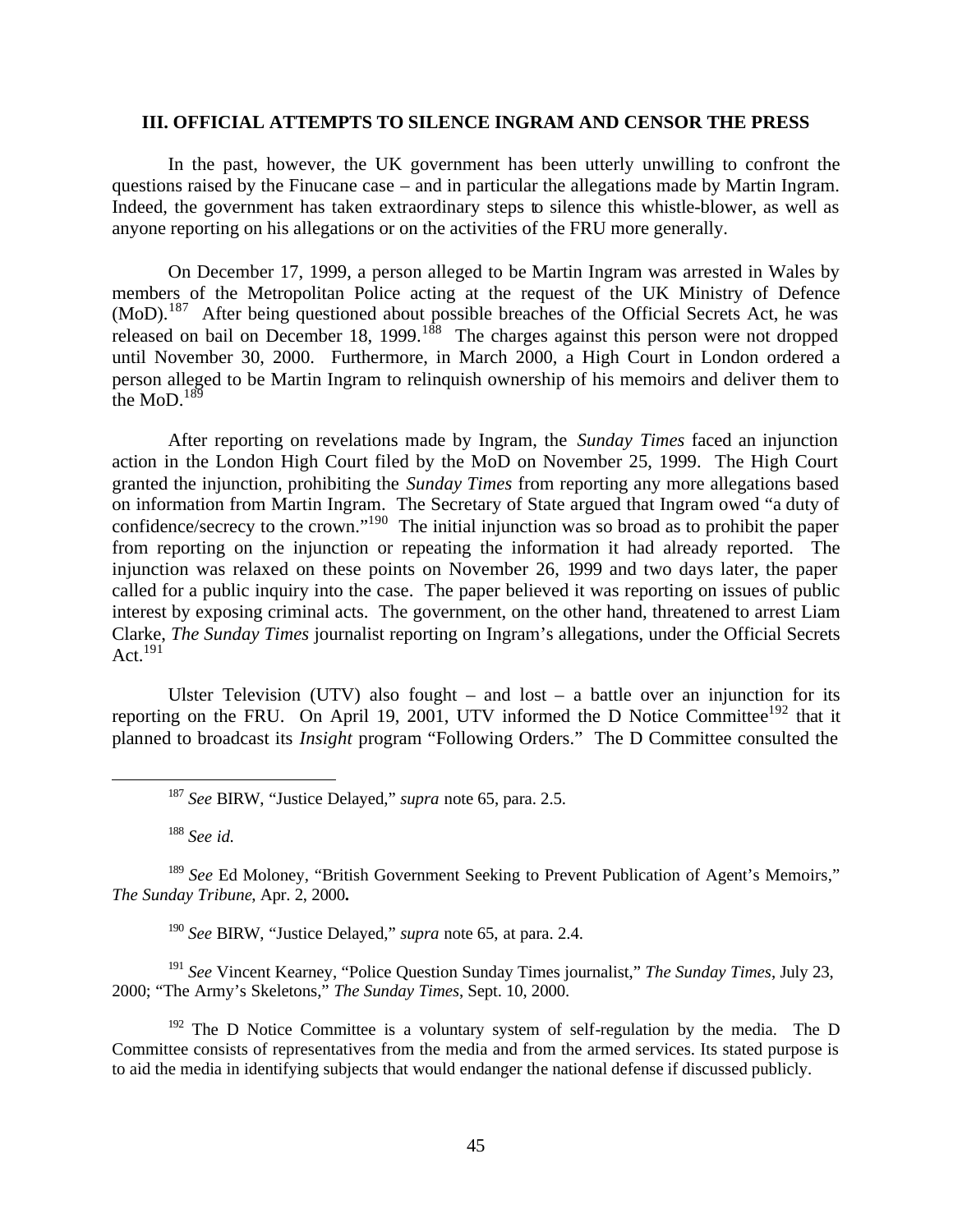Ministry of Defence (MoD) about the program. On April 24, a few hours before the program was scheduled to air, the MoD applied for an injunction against UTV in an *ex parte* hearing at the Northern Ireland High Court. The MoD obtained an interim order preventing the airing of the program and the broadcast of "any information which identifies or which might lead to the identification of any former member or any former informant or any former agent of the Force Research Unit." Under the terms of the injunction, UTV is required to notify the MoD 24 hours in advance of airing any program that contains information about the FRU, and the station must allow the Ministry to view any program in advance of broadcast.

The interim order was later upheld at a hearing on May 8, 2001. The government argued that revelations by former FRU agents might put the lives of other agents at risk. Although the Lawyers Committee has not seen the UTV program, we certainly acknowledge that this is an important issue for consideration. The concern of human rights groups, however, has been that the UK government has used such arguments categorically in an attempt to block damaging revelations about the FRU. $^{193}$ 

### **IV. INGRAM AND THE STEVENS III TEAM**

Martin Ingram has given a lengthy statement to the Stevens III team about FRU and Special Branch involvement in Patrick Finucane's murder. He also helped the Stevens III team locate thousands of secret FRU-originated documents. These documents include computergenerated receipts, which were created each time an Army document was passed to Special Branch.<sup>194</sup> Ingram told us he had been surprised and disappointed to learn that the previous two Stevens investigations had not uncovered these documents. He explained that the past Stevens teams had neglected to request the classified registry documents which would have identified which documents they were entitled to as part of their investigations.

While Martin Ingram was assisting the Stevens III team, a former FRU member began harassing him by e-mailing his personal details to UK newspapers. This former FRU member sent e-mails to newspapers under the signature "Friends of the FRU;" the e-mails claimed to reveal Ingram's real name and address.<sup>195</sup> The Stevens III team arrested a former FRU member in connection with these e-mails and charged him with intimidating a witness. The charges were later dropped, however, on the recommendation of the Crown Prosecution Service in London.<sup>196</sup>

<sup>&</sup>lt;sup>193</sup> *See, e.g.*, Committee on the Administration of Justice, "Submission to the United Nations" Human Rights Committee," at 20-21, June 2001.

 $194$  Ingram's allegations concerning these Army documents are also discussed in Liam Clarke, "Secret Army Files Handed Over to Stevens Inquiry," *The Sunday Times*, Aug. 13, 2000.

<sup>195</sup> *See* Ed Moloney, "Witness Withdrawal Raises Questions About Stevens Inquiry," *The Sunday Tribune*, Dec. 24, 2000.

<sup>196</sup> *See id.*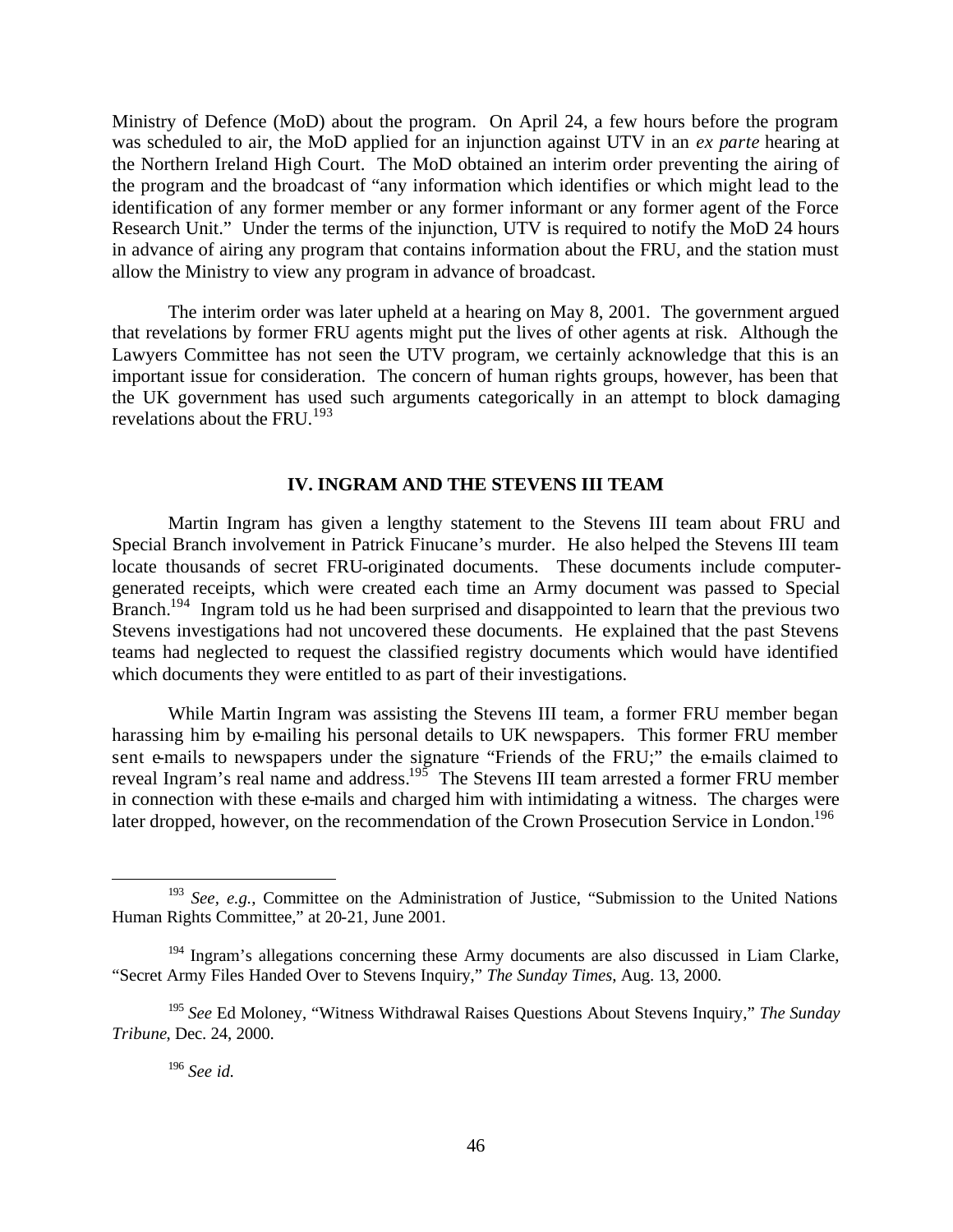Martin Ingram has since withdrawn his cooperation with the Stevens III investigation. In interviews with the Lawyers Committee, he explained that this was partly because he believed that the Stevens III team had not been doing enough to protect him. He told us that the primary reason behind his withdrawal, however, was the decision of the Stevens III team to give early assurances to Brian Nelson. Ingram confirmed that when members of the Stevens III team reinterviewed Nelson, they had assured him that he would not be charged in connection with their investigation. Ingram told us that in his opinion, that decision was made much too prematurely. He also informed us that he had explicitly told Sir John Stevens that he would no longer cooperate with the investigation for that reason.

### **V. CONCLUSION**

Martin Ingram's allegations raise many unsettling issues that must be answered by a public inquiry. Indeed, we can only begin to suggest such issues in this report, as each question leads to a stream of others. At baseline, however, there is one fundamental question that must be answered. If Brian Nelson, William Stobie, and Tucker Lyttle were all working for the security forces, how was the UDA's West Belfast Brigade anything other than an extension of the UK government? This question clearly has implications that extend far beyond the Finucane case.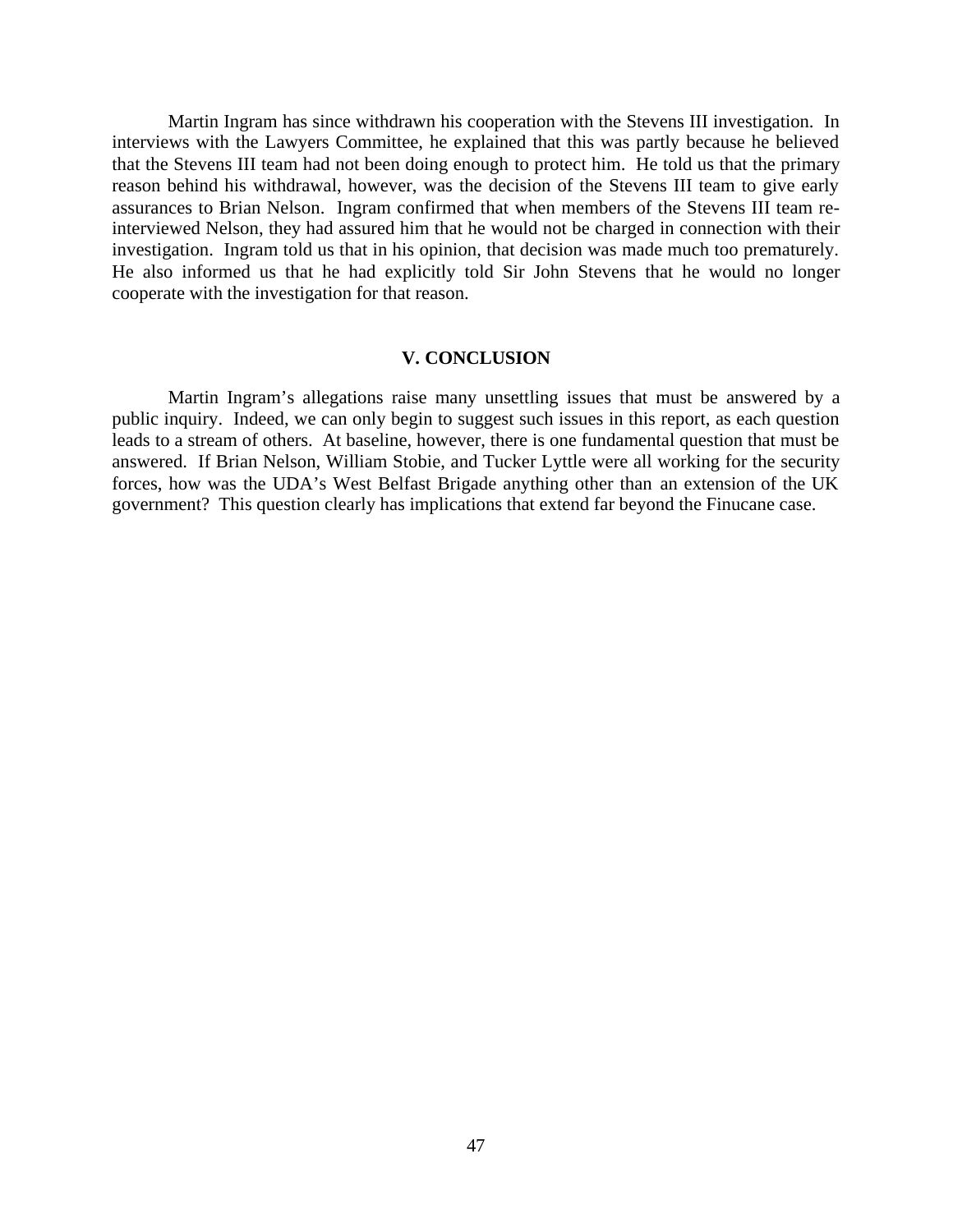# Chapter 5

### THE PROSECUTION AND MURDER OF WILLIAM STOBIE

### **I. THE PROSECUTION OF WILLIAM STOBIE**

#### **A. Stobie's 1999 Arrest and Charging**

A few months after Sir John Stevens began his third investigation, William Stobie's role as a double agent was publicly unmasked. Stobie was arrested on June 22, 1999 and charged with the murder of Patrick Finucane the next day. At his arraignment, Stobie's lawyer suggested that the RUC and the Director of Public Prosecutions had possessed the information on which the charge was based for some time. Stobie's response to the charge was read out in Belfast Magistrates Court:

Not guilty of the charge that you have put to me tonight. At the time I was a police informer for Special Branch. On the night of the death of Patrick Finucane I informed Special Branch on two occasions by telephone of a person who was to be shot. I did not know at the time [the identity] of the person who was to be shot.

At Stobie's bail hearing, it was revealed that the basis for his arrest was a statement made on June 3, 1999, by Neil Mulholland, a former reporter for *Sunday Life*, to the Stevens III team. In that statement, Mulholland revealed that in 1990, Stobie had told him – just as he had told Ed Moloney – the story of his involvement in the Finucane murder in case he went to prison and died there. It also emerged that Mulholland had been interviewed in early September 1990 by the RUC, but had refused to sign a statement or hand over the notes of his interviews of Stobie.

The government has maintained there was insufficient evidence against Stobie in 1990 to warrant prosecution, principally because Mulholland refused to put his verbal account into written form. The Lawyers Committee is convinced that this contention is without merit. The government did not need Mulholland's statement to prosecute Stobie – in 1990 or in 1999. As discussed in Chapter 3, William Stobie had made significant admissions about his role in the Finucane murder during his detention at Castlereagh in September 1990. That Stobie had made these admissions was not revealed publicly until nine years later, however.

The existence of Stobie's 1990 confessions emerged during the trial of journalist Ed Moloney in late August 1999. The story of the DPP's prosecution of Moloney is discussed in detail in the next section. At the beginning of Moloney's case, the prosecution told both the judge and Moloney's lawyers that Stobie had made no admissions about Finucane's murder when questioned by the RUC at Castlereagh in  $1990.<sup>197</sup>$  Later in the trial, Detective Inspector

<u>.</u>

<sup>197</sup> *See* Steven McCaffery, "New Finucane Cover-Up Claims in Moloney Case," *The Irish News*, Sept. 24, 1999.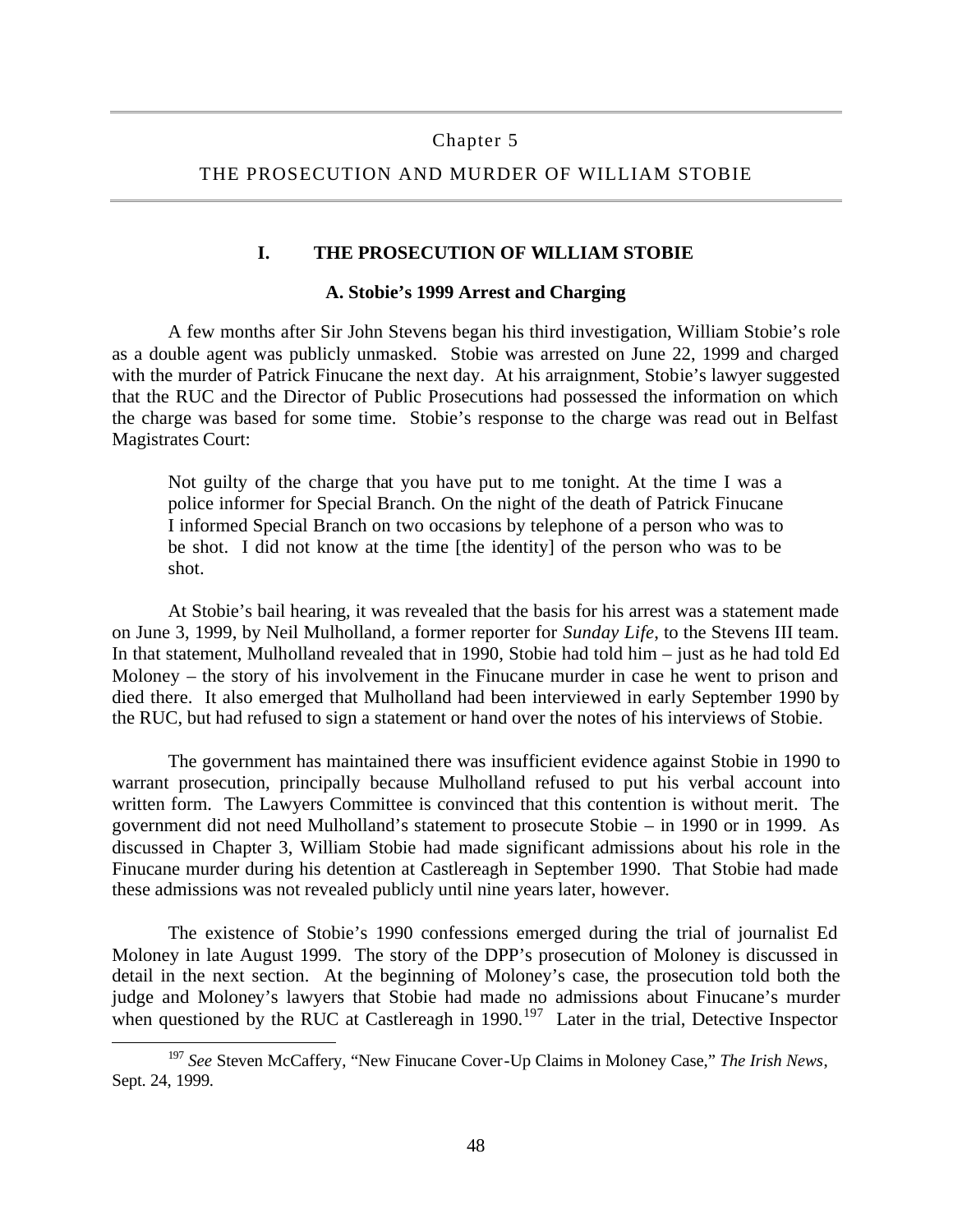Rick Turner, a member of the Stevens III team, acknowledged on cross-examination that Stobie had indeed made admissions about his role in Finucane's murder during the 1990 Castlereagh interrogation.<sup>198</sup> When asked why Stobie had not been prosecuted as a result of these admissions, Turner replied that it was not for him to "judge" or to "pass comment."<sup>199</sup>

The plain fact is that despite Mulholland's allegations to the police in 1990 and Stobie's Castlereagh confessions, the DPP decided not to prosecute Stobie in connection with Fincuane's murder until 1999.<sup>200</sup> The DPP has not provided a satisfactory explanation for this decision.

### **B. The Related Prosecution of Journalist Ed Moloney**

Shortly after Ed Moloney's article detailing Stobie's role in the Finucane murder was published in June 1999, he was asked by police officers working on the Stevens III investigation to make a statement and surrender the notes of his 1990 interview with Stobie. When Moloney made it clear that he would not surrender the notes, police officers returned with a court order.<sup>201</sup> Moloney refused to comply with the order and applied to have it quashed. To support his argument that the government already had sufficient evidence against Stobie without his own notes, Moloney sought discovery of the RUC's interview notes from the 1990 interrogation of Stobie at Castlereagh. Moloney had interviewed Stobie for the first time shortly after his release from Castlereagh and was aware of the interrogation.

Moloney's case came to trial on August 23, 1999. Despite the fact that Detective Inspector Turner subsequently acknowledged the existence of Stobie's 1990 admissions on the stand, Moloney was never allowed access to those records.<sup>202</sup> On September 2, 1999, Judge Harte ruled that Moloney must comply with the court order to surrender his own notes. Judge Harte found that Moloney's agreement with Stobie not to divulge the contents of the 1990 interview unless and until Stobie gave permission was not justified, because Stobie had forfeited his confidentiality rights by agreeing to have his name and information about his crimes published. Further, the judge found that the public interest in the freedom of the press was outweighed by the value of Moloney's notes. Moloney was given seven days to surrender the

l

<sup>199</sup> *See* Suzanne Breen, "Journalist Challenges Order on Interview Notes," *The Irish Times*, Sept. 24, 1999.

<sup>200</sup> At Stobie's 1999 bail hearing the prosecution stated that the decision not to prosecute Stobie in 1990 in connection with the murder was made at "the highest level."

<sup>201</sup> The court order was obtained after the Stevens team applied to Belfast County Court for an order under paragraph 3 of Schedule 7 of the Prevention of Terrorism (Temporary Provisions) Act 1989. Following an *ex parte* hearing, an order was granted compelling Moloney to hand over his notes.

 $202$  Stobie's lawyers did eventually get the notes, however. At Stobie's bail hearing on October 5, 1999, Stobie's attorneys revealed that there were 122 typed pages of interview notes.

<sup>198</sup> *See id; See also* Ed Moloney, "How the Edifice of RUC Lies Crumbled," *The Sunday Tribune*, Oct. 31, 1999.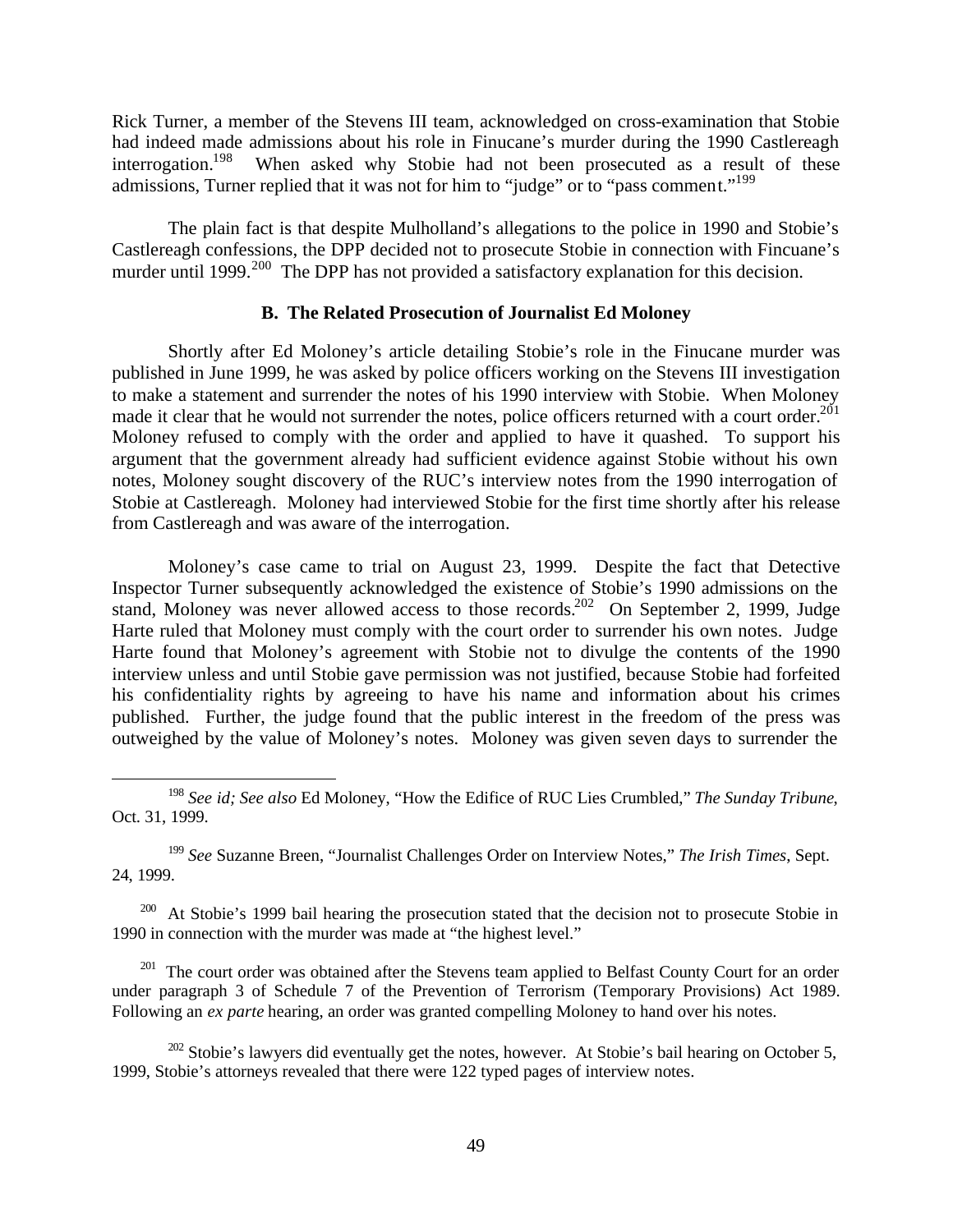documents. Moloney appealed this decision and renewed his application for discovery of the interview notes from Stobie's 1990 interrogation. On October 27, 1999, the order against Moloney was quashed by the High Court.

The Lawyers Committee for Human Rights believes that given Stobie's Castlereagh admissions, the Stevens III team never needed Moloney's notes. The prosecution of a journalist in circumstances like these amounts to an interference with the freedom of the press and could have a chilling effect on journalists working in Northern Ireland.

### **C. Eventual Collapse of the Government's Case Against Stobie**

In August 2000, the charge against William Stobie in the Finucane case was commuted from murder to aiding and abetting.<sup>203</sup> Preparations for trial began. The prosecution's main witness was to be Neil Mulholland. Then, on March 31, 2001, it was revealed that Neil Mulholland had announced he could not testify due to his failing health. He was suffering from manic-depression.

On April 24, 2001, a hearing was called in Stobie's case to consider Neil Mulholland's potential withdrawal as a witness. Medical reports were requested and the case was adjourned until May  $18<sup>th</sup>$ . At the May hearing, the prosecution announced that after reviewing the medical evidence it had decided to apply for an order compelling Neil Mulholland to appear as a witness. This procedure would require an application and a hearing. The Lawyers Committee learned from a credible source that an *ex parte* hearing was held on June 29, 2001, and that all of the parties in the matter – including Neil Mulholland and his physician – had obtained legal counsel.

The Lawyers Committee believes that Neil Mulholland was simply not well. The Director of Public Prosecutions (DPP) should not have attempted to compel his testimony in these circumstances, particularly considering that his testimony was not necessary. William Stobie had made significant admissions about his role in the Finucane murder and had given no indication that he would disavow those admissions on the stand.

On November 26, 2001, Muholland's counsel applied to Lord Chief Justice Sir Robert Carswell, who was presiding over the case, to excuse him from giving evidence. The Lord Chief Justice replied that the decision was the DPP's to make. At that point, the DPP finally

 $203$  In May 2000, the DPP announced that it had also decided to charge William Stobie with the November 9, 1987 murder of Adam Lambert. The 19 year-old Protestant was mistaken for a Catholic and murdered by the UDA at the building site where he worked in North Belfast. Stobie told Moloney that he had provided the weapons for the murder as well as the getaway van. Stobie also told Moloney that the RUC arrested him in connection with Lambert's murder in 1987 and – though they couldn't prove the charges – used the opportunity to begin recruiting him as an informer. During the September 1990 Castlereagh interrogation, however, Stobie denied that he had supplied the weapons and insisted that he had given the killers a lift inadvertently. The Lawyers Committee is not in a position to resolve these contradictions. The DPP's decision to charge Stobie in 2000 with Lambert's murder raises many questions, however, about the efficacy of the RUC's original 1987 investigation – and whether the RUC effectively sacrificed a prosecution in order to recruit an informer.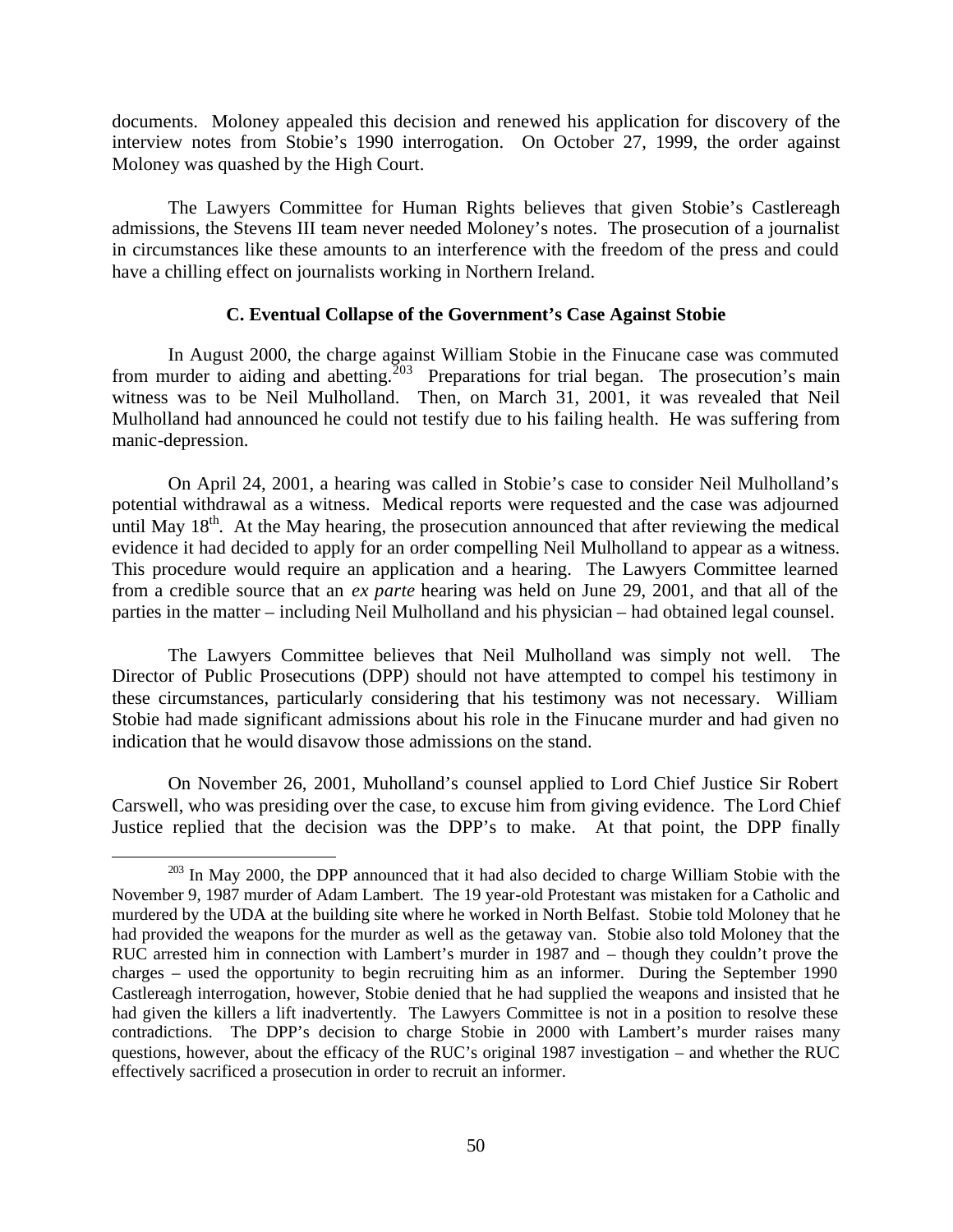acknowledged that given his poor health, Mulholland was incapable of testifying in the case. Rather than proceeding on the basis of Stobie's confession, however, the DPP then informed the court that he would not be offering any evidence at all against Stobie. The judge, accordingly, entered a formal verdict of not guilty in Stobie's favor.<sup>204</sup>

The DPP's handling of the two and a half year prosecution of Wiliam Stobie supports claims that the government was simply using the prosecution as a means of staving off calls for a public inquiry into Finucane's murder. First, the DPP should have charged Stobie in 1990, not 1999. Second, his office greatly delayed proceedings by pursuing a witness who was too sick to testify and unnecessary for its case. Third, the DPP completely abandoned the prosecution after finally acknowledging that this witness could not be forced to testify, despite the fact that Stobie's own admissions in Castlereagh could have been used against him.

# **II. STOBIE'S CALL FOR A PUBLIC INQUIRY AND APPEARANCE ON UTV**

The day after the case against him collapsed, William Stobie called for a public inquiry into the murder of Patrick Finucane.<sup>205</sup> Stobie reemphasized that he had informed his Special Branch handlers that there was to be a murder and had let them know when the weapons were to be moved.<sup>206</sup> He said that he had done everything by the book, but was being used as a scapegoat. Concerning the charges against him, he stated:

Neil Mulholland and myself were pawns in a much bigger and deadlier game. They knew I was innocent and that Neil Mulholland was in no fit state to give evidence but they pushed on regardless.

This was never about getting to the real truth about these killings. It was a PR exercise to make it look as if something was being done when in actual fact nothing was being done.

This has cost the taxpayer millions of pounds and they knew it was a smokescreen all along. This was all about avoiding having to set up an independent inquiry; it was as simple and as cynical as that. . . I back that call for an inquiry and with this case now at an end I can see no reason why that cannot happen immediately.<sup>207</sup>

<sup>204</sup> *See* "Finucane Murder Case Collapses," *The Guardian*, Nov. 26, 2001. The charge against Stobie for the murder of Adam Lambert collapsed at the same time. The court also entered a not guilty verdict on this charge. *See id.* 

<sup>205</sup> *See* Barry McCaffrey, "Stobie Backs Inquiry," *The Irish News*, Nov. 27, 2001. Stobie also called for an inquiry into the murder of Adam Lambert.

<sup>206</sup> *See id.*

<sup>207</sup> *See id.*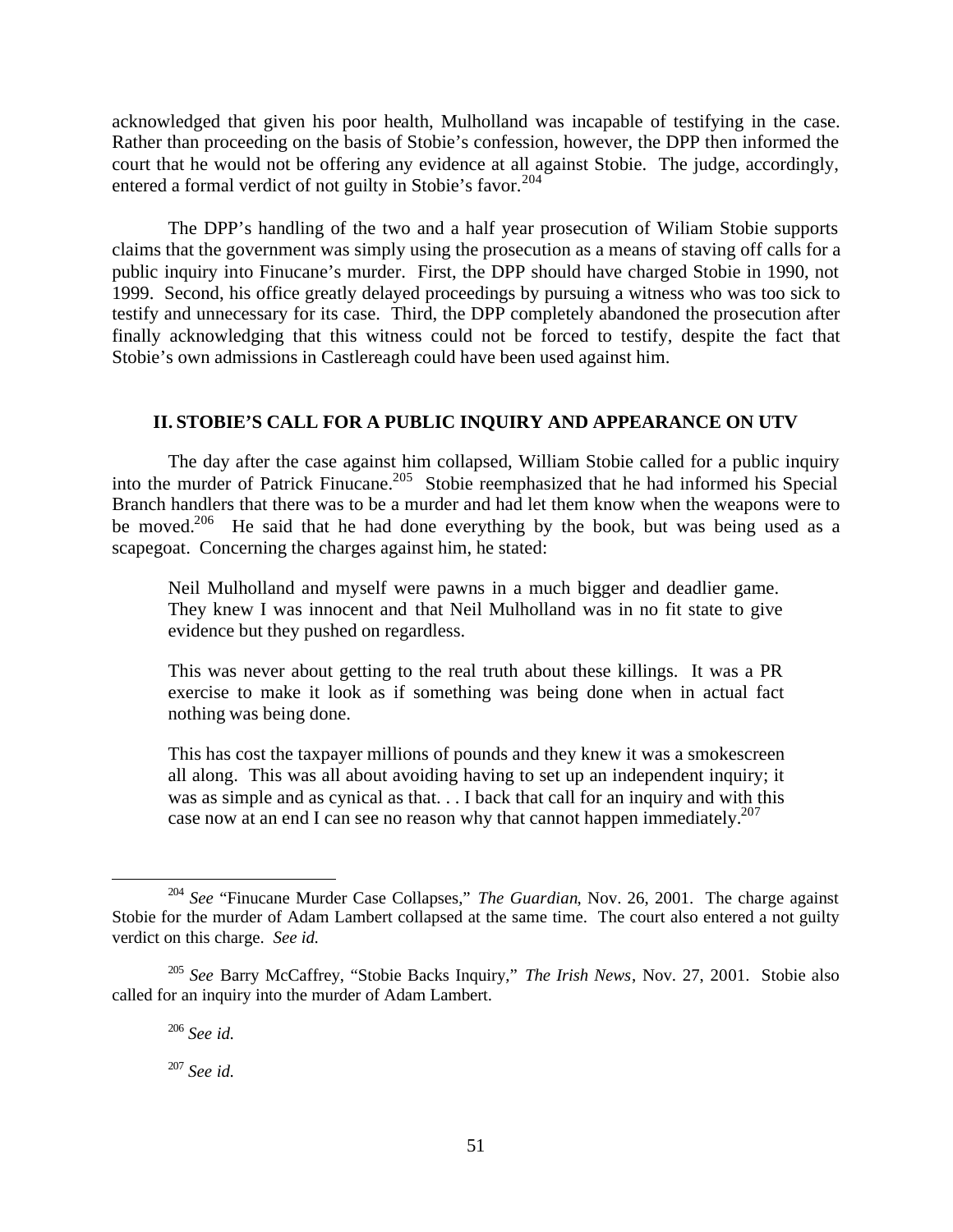On December 4, 2001, Ulster Television (UTV) broadcast a documentary on the Finucane case called "Justice on Trial."<sup>208</sup> William Stobie appeared in the documentary. Although Stobie did not repeat his call for a public inquiry on television, he did talk about his role as a double agent at the time of Patrick Finucane's murder. He described his efforts to warn Special Branch of the UDA's plans to hit a high level target. He also recounted Special Branch's failure to act on that information and their subsequent failure to arrest Finucane's murderers.

# **III. THE MURDER OF WILLIAM STOBIE**

One week later, William Stobie was dead. He was ambushed outside his North Belfast home at 6 a.m. on December 12, 2001 and shot several times at close range. The Red Hand Defenders claimed responsibility for the murder, asserting that the former UDA quartermaster was killed for "crimes against the loyalist community." The Red Hand Defenders is a cover name used by the UDA.

This was not the first time that the UDA had targeted William Stobie. In 1994, Stobie was shot and badly wounded. Johnny Adair, the current commander of the UDA's "C" Company, reportedly led the team that shot him.<sup>209</sup> According to journalist Ed Moloney, Adair had since given Stobie his word that no harm would come to him as long as he did not publicly reveal the names of the UDA gunmen who murdered Patrick Finucane.<sup>210</sup> Although Stobie had not gone public with those names, there is little doubt that the UDA was involved in his death. Indeed, John White, the longtime chair of the UDA's recently disbanded political wing, had this to say about Stobie's murder:

Mr. Stobie knew death was the penalty for becoming an informer when he joined the UDA. Going on television and making a broadcast about his involvement would have created a lot of anger. He also supported an inquiry into the killing of Pat Finucane. Most people within loyalism see this as republicanism taking advantage of the death of Pat Finucane to undermine the credibility of the RUC and Northern Ireland as an entity in itself.<sup>211</sup>

Given that the UDA had long known of Stobie's role as an informer, it seems that the immediate cause of Stobie's murder was his call for a public inquiry in the Finucane case and his willingness to speak publicly about his own role in Finucane's murder. The UDA feared not

<sup>210</sup> *See id.*

1

<sup>211</sup> *See* Suzanne Breen, "Murder an Attempt to End 'Search for Truth,' *The Irish Times*, Dec. 13, 2001.

<sup>208</sup> *See Insight: Justice on Trial*, *supra* note 116.

<sup>209</sup> *See, e.g.*, Ed Moloney, "Adair gave personal guarantee to Stobie," *The Sunday Tribune*, Dec. 16, 2001 (reporting that Adair shot Stobie).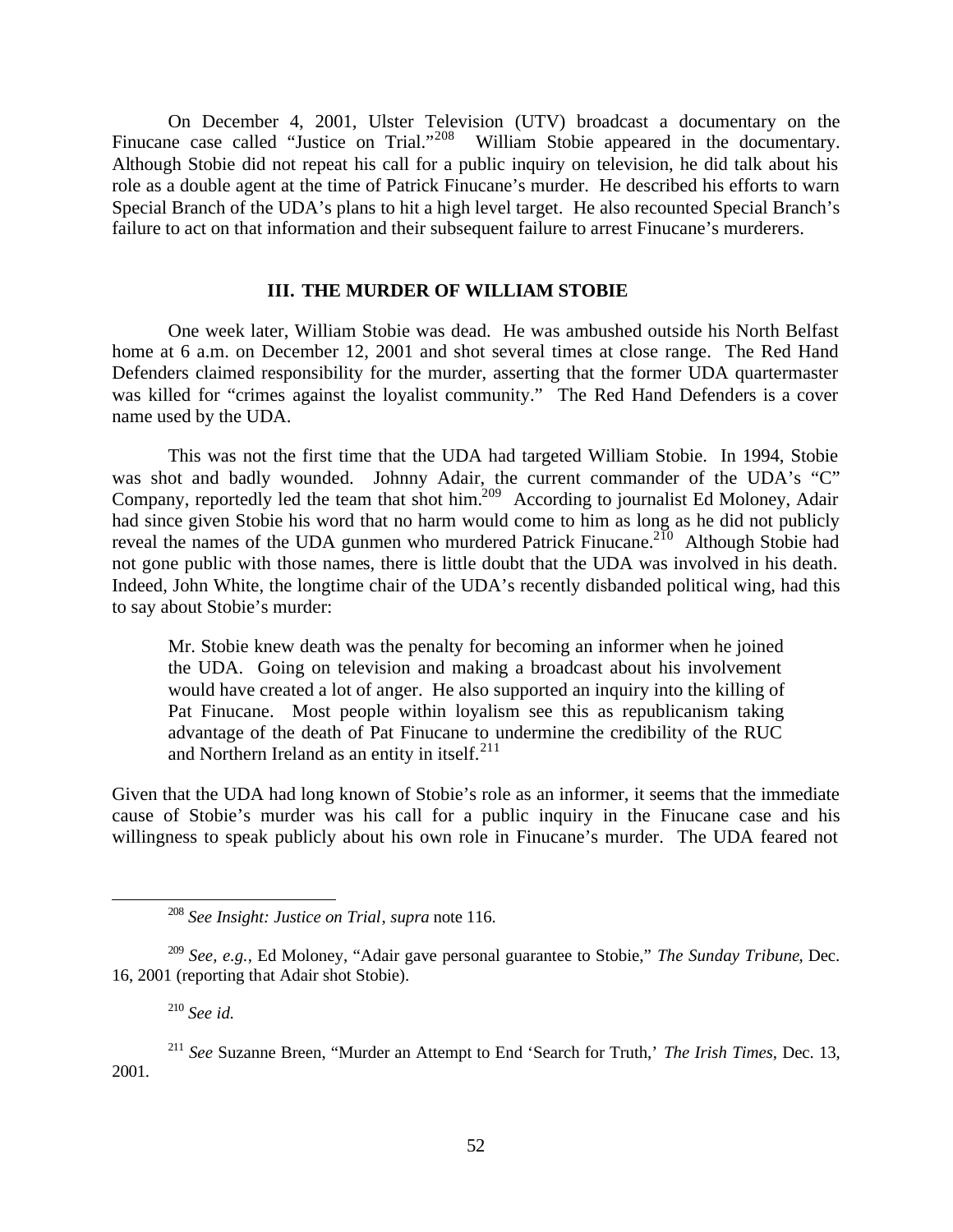only that the names of Finucane's UDA killers would become public but that a public inquiry would damage the RUC and thereby weaken the constitutional structure of Northern Ireland.

Indeed, it is not difficult to see that the RUC had much to gain from Stobie's murder. Stobie would have been a critical witness in any public inquiry examining Special Branch collusion in the Finucane murder. Now a public inquiry will also have to consider whether the UDA acted alone in targeting William Stobie. A future public inquiry will also have to examine the failure of the UK government to protect Stobie.

### **IV. THE UK GOVERNMENT'S FAILURE TO PROTECT STOBIE**

The Lawyers Committee interviewed William Stobie on November 18, 1999. At that time, he had been charged with Finucane's murder but was out on bail. He told us that on October 29, 1999, his car had been burned outside his home and that he was afraid for his safety. Following this meeting, Joe Rice, Stobie's solicitor, immediately sought protection for his client under the Key Persons Protection Scheme (KPPS), an official protection scheme for people who are under threat.<sup>212</sup> We understand that Rice submitted applications for Stobie's inclusion in the KPPS to the Northern Ireland Office (NIO), RUC Chief Constable Sir Ronnie Flanagan, and the subdivisional commander at the Tennent Street RUC Station, Stobie's local police station. Rice also made a direct appeal at the KPPS offices.

On November 18, 1999, the Lawyers Committee raised the issue of Mr. Stobie's personal safety and his need for official protection in a meeting with Adam Ingram, then Minister of State at the NIO. We echoed these concerns in a November 19, 1999 meeting with Chief Constable Flanagan. On December 23, 1999, we wrote to Lord Williams of Mostyn, QC, then UK Attorney General, reiterating our concerns. In this letter, we wrote:

Given Mr. Stobie's concerns and the threat against his life, the LCHR requests that your office take all appropriate measures to ensure Mr. Stobie's safety, and to work with the Northern Ireland Secretary of State and the RUC to guarantee same. Mr. Stobie's trial will not take place until sometime next year, and his precarious situation necessitates your full and immediate attention. <sup>213</sup>

We received a reply from the Attorney General's Chambers, dated January 4, 2000, in which Lord Williams assured us that he had forwarded the concerns we expressed to "the appropriate authority."

The government did not accept William Stobie into the KPPS, however. Apparently, the government had refused to accept Stobie into the scheme, saying only that if Stobie was

<sup>&</sup>lt;sup>212</sup> Under the KPPS, people under threat are given a wide range of assistance, including physical security measures for their homes. The level of assistance provided depends on the assessment of the threat.

<sup>&</sup>lt;sup>213</sup> Letter from Lawyers Committee to Lord Williams of Mostyn, QC, Dec. 23, 1999.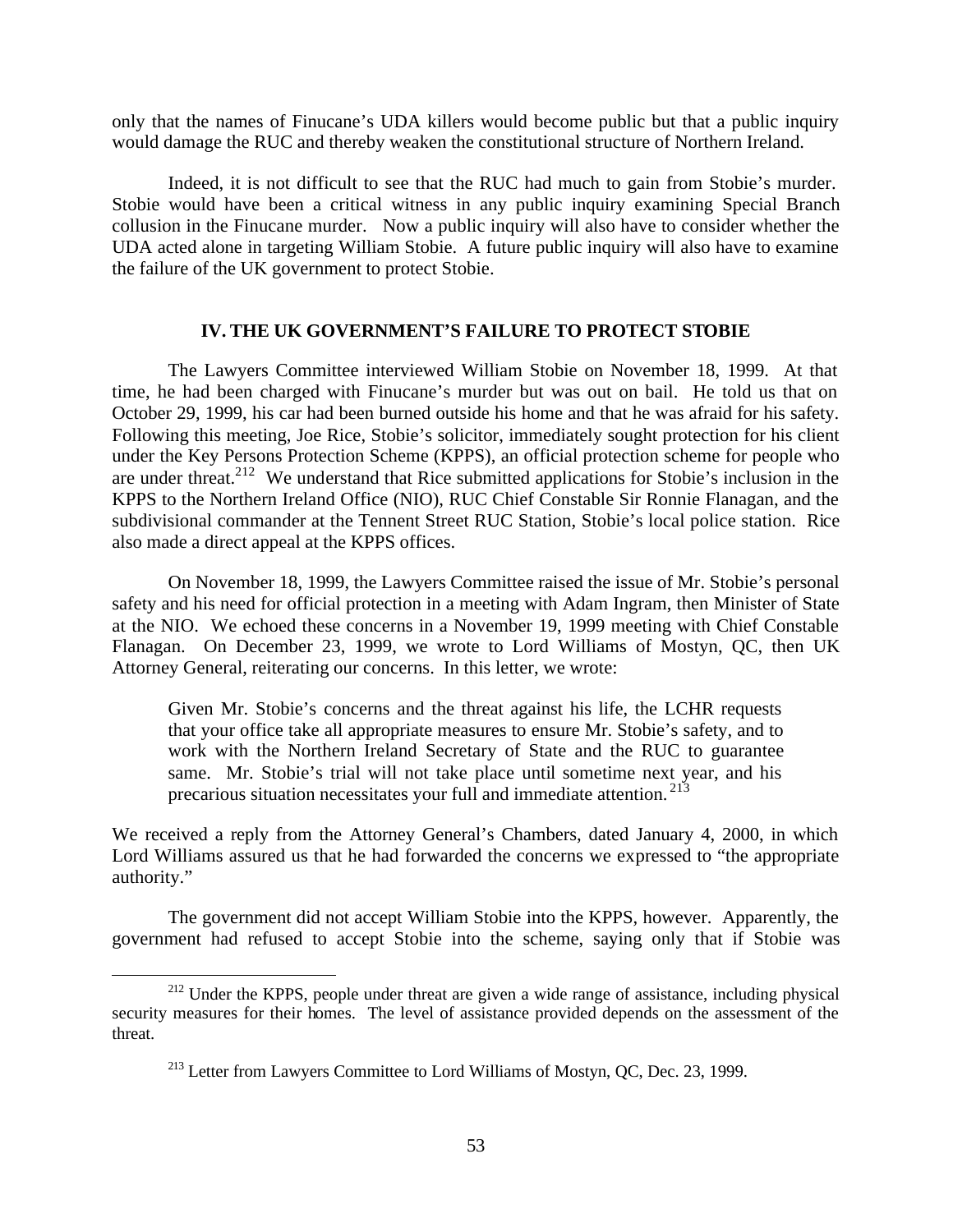concerned about his safety he could return to prison.<sup>214</sup> Before being released on bail, Stobie had been held in a protected, segregated unit in prison. His solicitor told the government that Stobie did not want to leave his family and return to this segregated unit. Although he was afraid for his safety, he did not know if there was an immediate threat to his life. Given that the government had publicly unveiled his identity (thereby putting him at risk), Stobie believed that it should provide him with protection. And as Stobie's solicitor later stressed to the Lawyers Committee, Stobie was seeking only moderate protective measures. He lived in a small apartment, and it would not have cost the government very much to put the necessary protective measures in place.<sup>215</sup> The hope was also that the very existence of such measures would help to deter any potential attacks.

On March 13, 2000, officers from the RUC's Tennent Street Station informed Stobie that his life was under threat from loyalist paramilitaries. Upon learning of this, the Lawyers Committee wrote to then Secretary of State Peter Mandelson and to Attorney General Lord Williams reiterating our concerns about Stobie's personal safety and urging the government once again to provide him with protection. We recounted our earlier efforts in this regard, as well as Rice's efforts to secure official protection for his client under the Key Persons Protection Scheme (KPPS). We copied each of these letters to Adam Ingram, Chief Constable Flanagan, and Brendan Downey, the director of the KPPS.

The Attorney General replied to our letter on April 4, 2000. He emphasized that the KPPS was the responsibility of the Secretary of State for Northern Ireland. He stated that there was nothing he could do to assist us, as we had already copied the letter we sent him to Adam Ingram.

On April 18, 2000, John McKervill, Private Secretary to Peter Mandelson, responded to our letter on the Secretary of State's behalf. In this letter, McKervill informed us that the Secretary of State had asked Chief Constable Flanagan to prepare a report on the nature of the threat against Stobie in order to assess whether Stobie was eligible for the KPPS. McKervill also promised that once Ministers had studied the relevant information, including the Chief Constable's report, he would write to us again. Although we never heard back from McKervill, the Lawyers Committee understands that the government never accepted William Stobie into the KPPS.

On November 28, 2001, two days after the case against Stobie collapsed, his solicitor again wrote to the NIO, requesting that Stobie's KPPS application be reconsidered. <sup>216</sup> Several days later, on December 2, 2001, Stobie received another visit from police officers from the Tennent Street Station warning him of a threat against his life. On December 3, 2001, Stobie's solicitor wrote once again to the NIO, requesting urgent action in light of the information

 $2^{14}$  Lawyers Committee interviews of Joe Rice, May 17, 2001 and January 9, 2002.

<sup>215</sup> Lawyers Committee interview of Joe Rice, January 9, 2002.

<sup>216</sup> *Id.* This entire paragraph is based on the Lawyers Committee's January 9, 2002 interview of Joe Rice.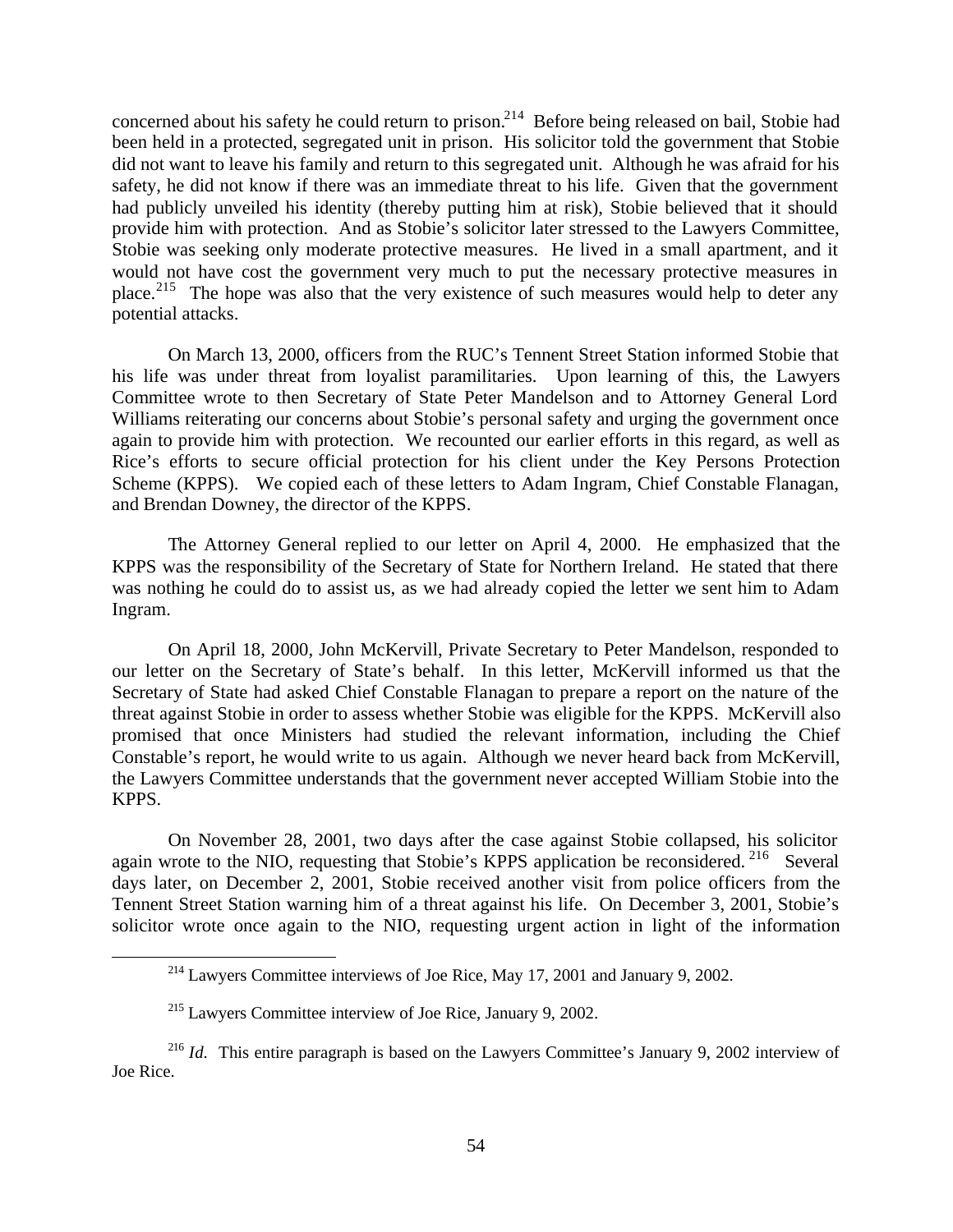revealed by the police. By December 12, 2001, the day that Stobie was murdered, the NIO had not responded to or even acknowledged these two letters. Stobie's solicitor has informed the Lawyers Committee that he is now issuing proceedings on behalf of Stobie's next of kin against the NIO and Chief Constable Flanagan for the failure to protect William Stobie.<sup>217</sup>

The Lawyers Committee is deeply concerned by the UK government's failure to protect Stobie. As we explained earlier in this report, the Special Branch of the RUC set out to recruit Stobie as an agent. The government clearly knew that Stobie was at serious risk from the UDA. He was at risk both because he had been a Special Branch agent, and because he was a potential witness for the government in any future prosecutions of UDA members involved in the killing. Despite this, the government did not take adequate steps to protect him. That the government repeatedly failed to protect Stobie is all the more troubling given his revelations about Special Branch involvement in the murder of Patrick Finucane.

If the UK government was committed to establishing the truth in the Finucane case, it seems clear it would have taken all necessary steps to protect this key whistleblower. Instead, the government never even admitted William Stobie into the Key Persons Protection Scheme. In a letter to the Lawyers Committee on April 18, 2000, the NIO explained that persons eligible for the KPPS are "those whose death or injury by terrorist attack could damage or seriously undermine the democratic framework of Government in Northern Ireland, the effective administration of Government and/or the criminal justice system, or the maintenance of law and order." The Lawyers Committee believes that Stobie fell squarely within these requirements from the first time that he applied for the scheme. Indeed, that his death now seems a bit too convenient for the government is all the more reason for him to have been included in the scheme.

<sup>&</sup>lt;sup>217</sup> Joe Rice also informed the Lawyers Committee that two days after Stobie's death, Rice met with Hugh Orde, the officer in charge of the day to day running of the Stevens investigation. Orde informed Rice at that meeting that after Stobie's trial collapsed on November 26, 2001, he had personally ordered an assessment of the risk against Stobie – believing that "a fresh risk assessment" was merited. Rice told the Lawyers Committee that this risk assessment would have been carried out by Stobie's local police officers at the Tennent Street Station. Rice does not know if this risk assessment was ever completed. Lawyers Committee interview of Joe Rice, *supra* note 216.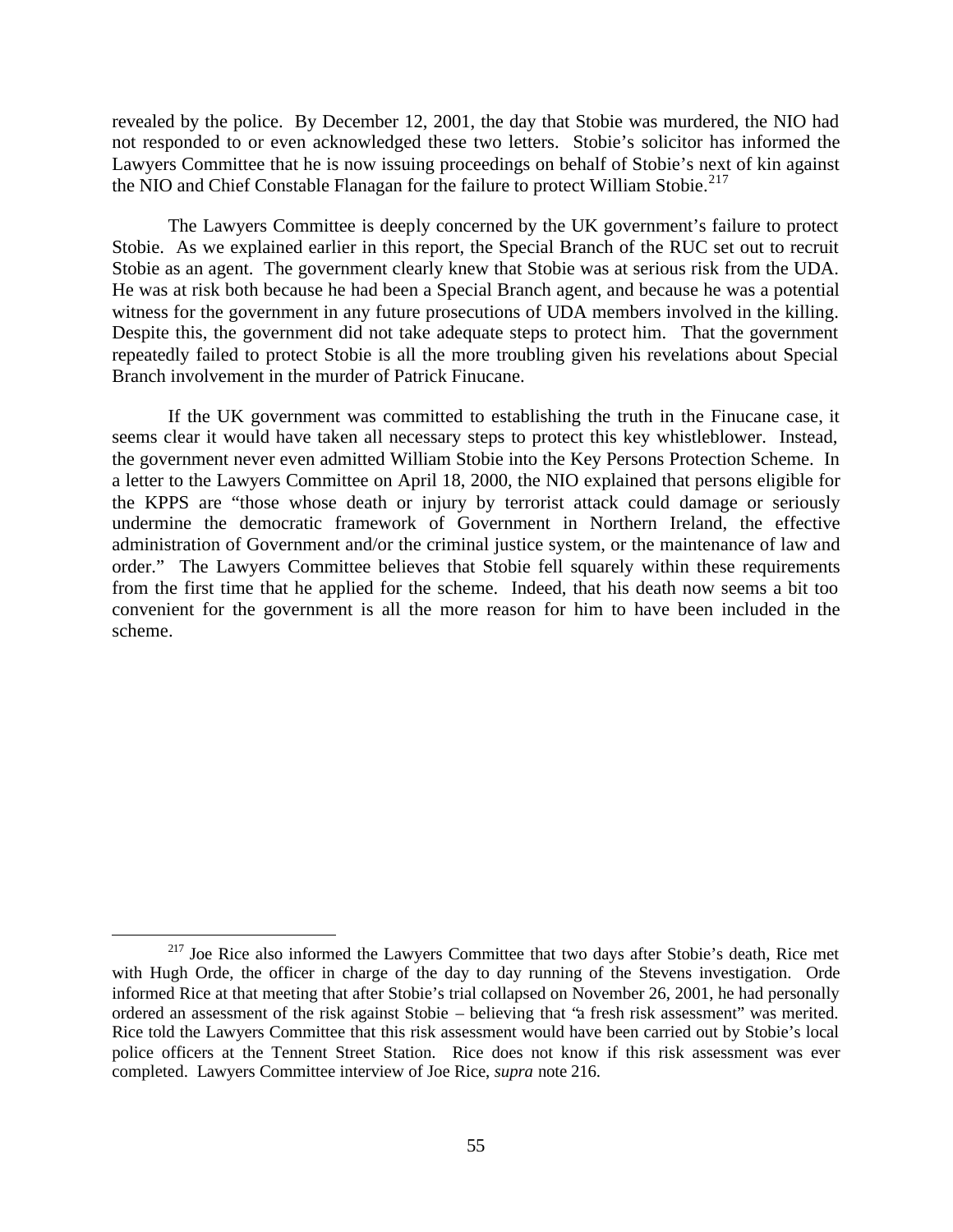# Chapter 6

#### RUC SPECIAL BRANCH AND THE STORY OF JOHNSTON BROWN

### **I. INTRODUCTION**

In late 2000, news surfaced that RUC Special Branch had blocked attempts by fellow RUC officers to prosecute one of the two gunmen in the Finucane murder.<sup>218</sup> These allegations were made by Johnston Brown, an officer with the RUC's Criminal Investigations Division (CID). Brown subsequently retired from the RUC in April 2001 because of continuing threats and harassment from Special Branch officers. Before his retirement, Brown had served with the RUC for 28 years. The Lawyers Committee has conducted a series of interviews with Brown, and we recount his story below. As a preliminary matter, however, we discuss a confidential government report that came to light around the same time. This report has deepened concerns about the role and powers of Special Branch.

#### **II. THE WALKER REPORT**

In May 2001, Ulster Television (UTV) revealed the existence of a confidential report governing the exchange of intelligence between RUC Special Branch and the RUC's Criminal Investigations Division (CID).<sup>219</sup> This report, implemented on February 23, 1981, is known as the Walker report.<sup>220</sup> It was authored by Patrick Walker, who was allegedly second in command of MI5 in Northern Ireland in the early  $1980s$ <sup>221</sup>

The Walker report gives Special Branch primacy over the CID and emphasizes above all the recruitment and sheltering of Special Branch and Army agents. The report instructs CID officers that "all proposals to effect planned arrests must be cleared with Regional Special Branch to ensure that no agents of either the RUC or Army are involved." The report also makes clear that CID officers must at all times "be alert to the possibility of recruiting as agents the individuals whom they are interviewing." If such an opportunity arises, the CID officer must "ensure that information provided by the person so recruited is handled in such a way that his value as an agent is not put at risk at an early stage." Furthermore, the report instructs CID officers that if they intend to charge someone whom they believe might have "intelligence of

<sup>218</sup> *See* Liam Clarke, "RUC Held Back Finucane Murder Confession to Protect Informants," *The Sunday Times*, Oct. 15, 2000.

<sup>219</sup> *See Insight: Policing the Police*, *supr*a note 3.

<sup>&</sup>lt;sup>220</sup> The Walker Report is now available on-line at www.serve.com/pfc/policing/walker1.html

<sup>221</sup> *See* Norton-Taylor and Hopkins, "Secret MI5 Report," *supra* note 3.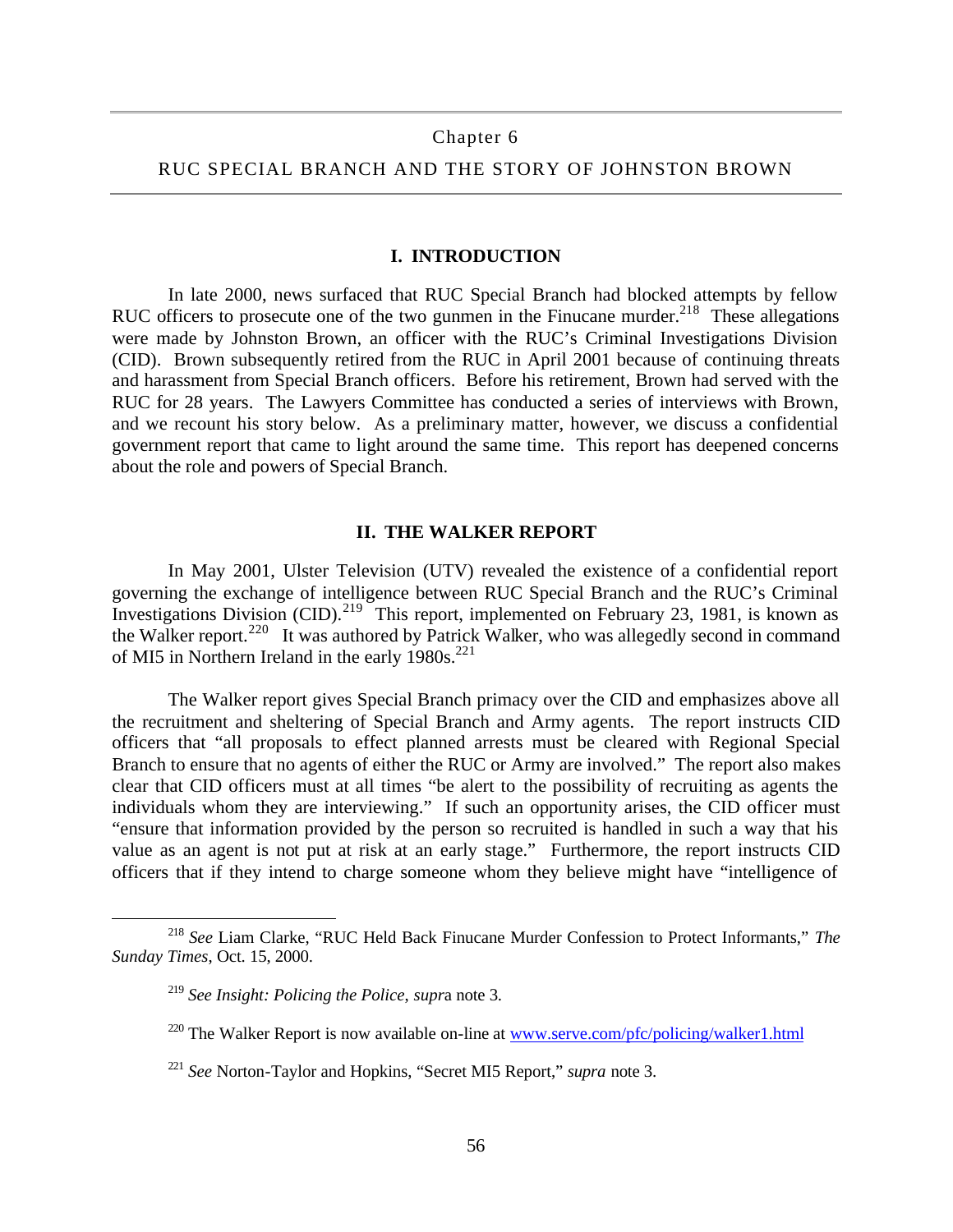value," they should arrange it so that a "reasonable period" will elapse between charging and court appearance so that Special Branch has an opportunity to question the person concerned.

This emphasis on covert policing came at a huge cost. In giving Special Branch so much power, the Walker report fostered a police culture in which the constant quest for intelligence completely trumped concerns about bringing agents (and potential agents) to justice. Loaded down by Special Branch, the RUC was no longer a police force in any normal sense. The corrupting influence of this transformation – and its further consequences for the Finucane case – are highlighted in the next section.

# **III.THE STORY OF JOHNSTON BROWN**

# **A. The Confession and the RUC's Decision Not to Pursue a Prosecution**

# 1. The October 3, 1991 Confession

In May 2001, Johnston Brown was interviewed for "Policing the Police," an episode of Ulster Television's *Insight* series.<sup>222</sup> Brown had retired from the RUC the month before. In this program, Brown confirmed that a prominent loyalist had confessed almost ten years earlier to being one of the two gunmen who murdered Patrick Finucane.<sup>223</sup> This man, who was already known to Brown, telephoned him on October 1, 1991 and requested a meeting. The man told Brown that he needed gambling money and was prepared to give the RUC information if they would pay him in return. Brown set up a meeting for October 3, 1991, and following RUC procedure, informed Special Branch of this. A Special Branch officer accompanied Brown and his CID partner, Trevor McIllwrath, to the meeting.<sup>224</sup> The meeting was held in a car fitted with a secret recording device. Once in the car, Brown said that the loyalist made the following confession:

<sup>222</sup> *See Insight: Policing the Police*, *supra* note 3. Brown told the Lawyers Committee that he decided to appear on the program, in the hopes that going public would help to protect him from Special Branch threats, as well as encourage other RUC officers to come forward. Other RUC officers did talk to the *Insight* producers about their concerns about Special Branch, but reportedly would not personally appear on the program because of fears about reprisal.

<sup>223</sup> In January 2002, the name of the confessor was revealed in the press as Ken Barrett. *See, e.g.*, Liam Clarke, "Police Informer Claims He Killed Lawyer in His Home," *The Sunday Times*, Jan. 13, 2002 (revealing the name as Ken Barrett). After the murder of William Stobie, Barrett reportedly went into hiding, amid allegations that he was a police informer.

 $224$  McIllwrath's identity was not publicly revealed until December 2001. On December 13, 2001, McIllwrath spoke publicly about his involvement in the case for the first time. He affirmed that everything Brown said about the incident was true. *See* David Gordon, "Stobie Saved My Life – Ex-RUC Man," *The Belfast Telegraph*, Dec. 13, 2001.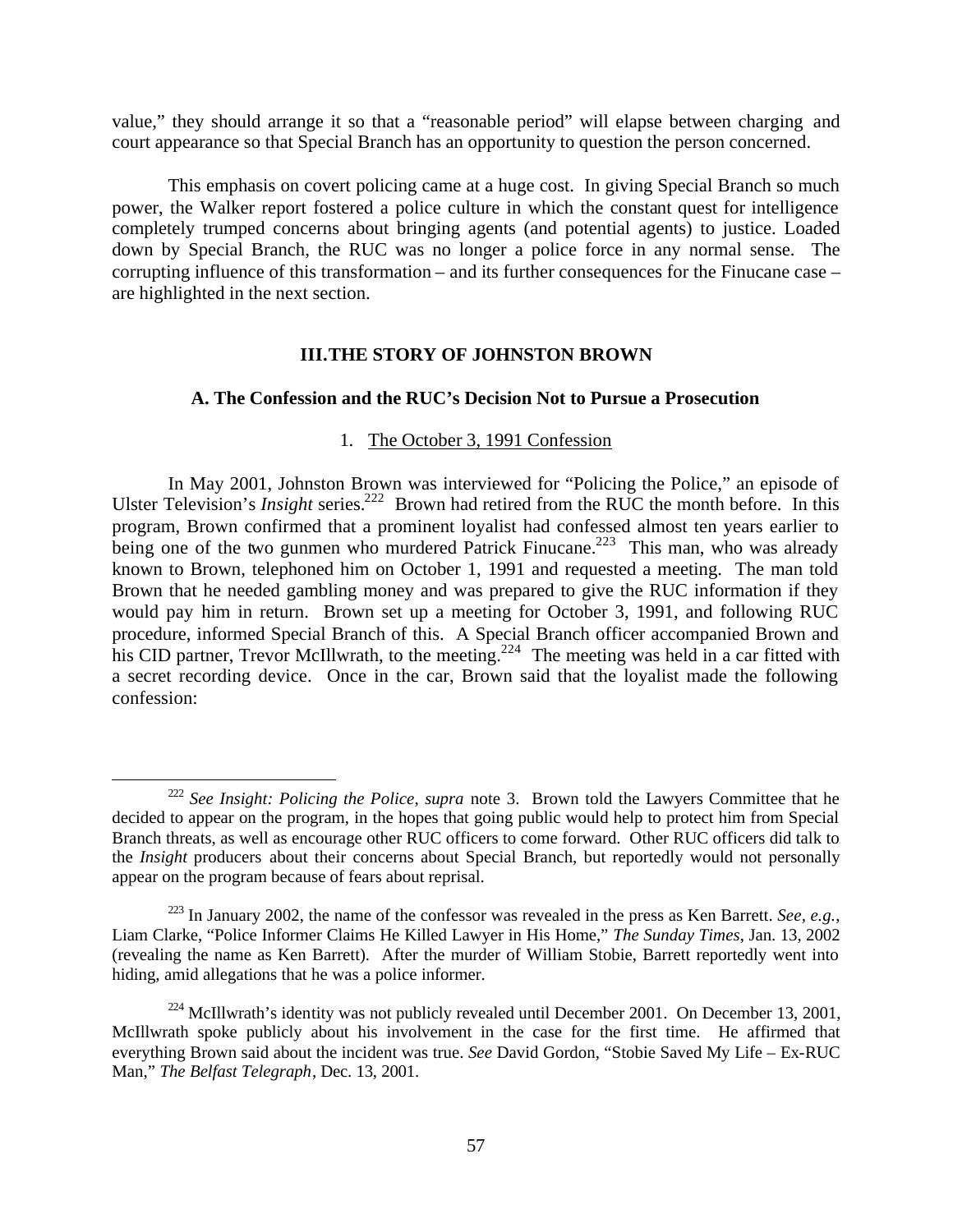He explained how he'd stood over Mr. Finucane and had emptied this gun into Mr. Finucane's face. And he wasn't just admitting the murder, he was boasting and gloating over the fact that he'd murdered this man. And he'd related how the bullets had gone into the floor and then because of the heavy stone floor, they were actually coming up past him and he had almost shot himself in error.<sup>225</sup>

Brown emphasized to the Lawyers Committee that he had been deeply disturbed by how readily the loyalist had described his involvement in the murder to the three police officers. Brown told us that it was as if the man had expected them to be pleased with him.

After hearing the confession, Brown and McIllwrath returned immediately to the Finucane murder files to determine whether their notes of the loyalist's confession matched the facts of the case. They discovered that the confessor had conveyed certain key details that had not been released to the public. The confessor had known, for example, that Patrick Finucane was holding a fork when he died.<sup>226</sup> Brown and McIllwrath were convinced that the confession was credible. The confession itself was inadmissible, however, as it had been given without warnings and secretly recorded. Nevertheless, Brown and his partner were determined to bring the confessor to justice. They set up another meeting for October 10, 1991.

# 2. The Decision to Recruit the Confessor as an Informer

In interviews with the Lawyers Committee, Johnston Brown emphasized that he and his partner had conceived of the meeting on October  $10<sup>th</sup>$  as an opportunity to follow up on the confession. They intended to get admissible evidence in order to charge the man with Finucane's murder. The same Special Branch officer accompanied Brown and McIllwrath to the October  $10<sup>th</sup>$  meeting, however. In the car on the way to the meeting, this officer instructed the two CID officers repeatedly that they were to remain quiet during the interview. The officer explained that decisions had been made at a high level about how to proceed and that they were not to say anything. They were explictly not to mention the Finucane murder or bring up the confession the week before.

After they picked up the loyalist, the Special Branch officer took out a list of preprepared questions.<sup>227</sup> He started going down the list. With the exception of the Finucane case, the questions covered exactly the same ground as the meeting on October 3rd. Indeed, the loyalist kept complaining that the questions had been asked at the earlier meeting. As instructed, Brown and McIllwrath did not take an active role in the questioning.

Johnston Brown told the Lawyers Committee that at the time, he had not realized that Special Branch had decided not to follow up on the confession. Brown had assumed that

<sup>225</sup> *See Insight: Policing the Police*, *supra* note 3, at 7.

<sup>226</sup> *See Insight: Justice on Trial*, *supra* note 116, at 13.

<sup>227</sup> *See Insight: Policing the Police*, *supra* note 3, at 9.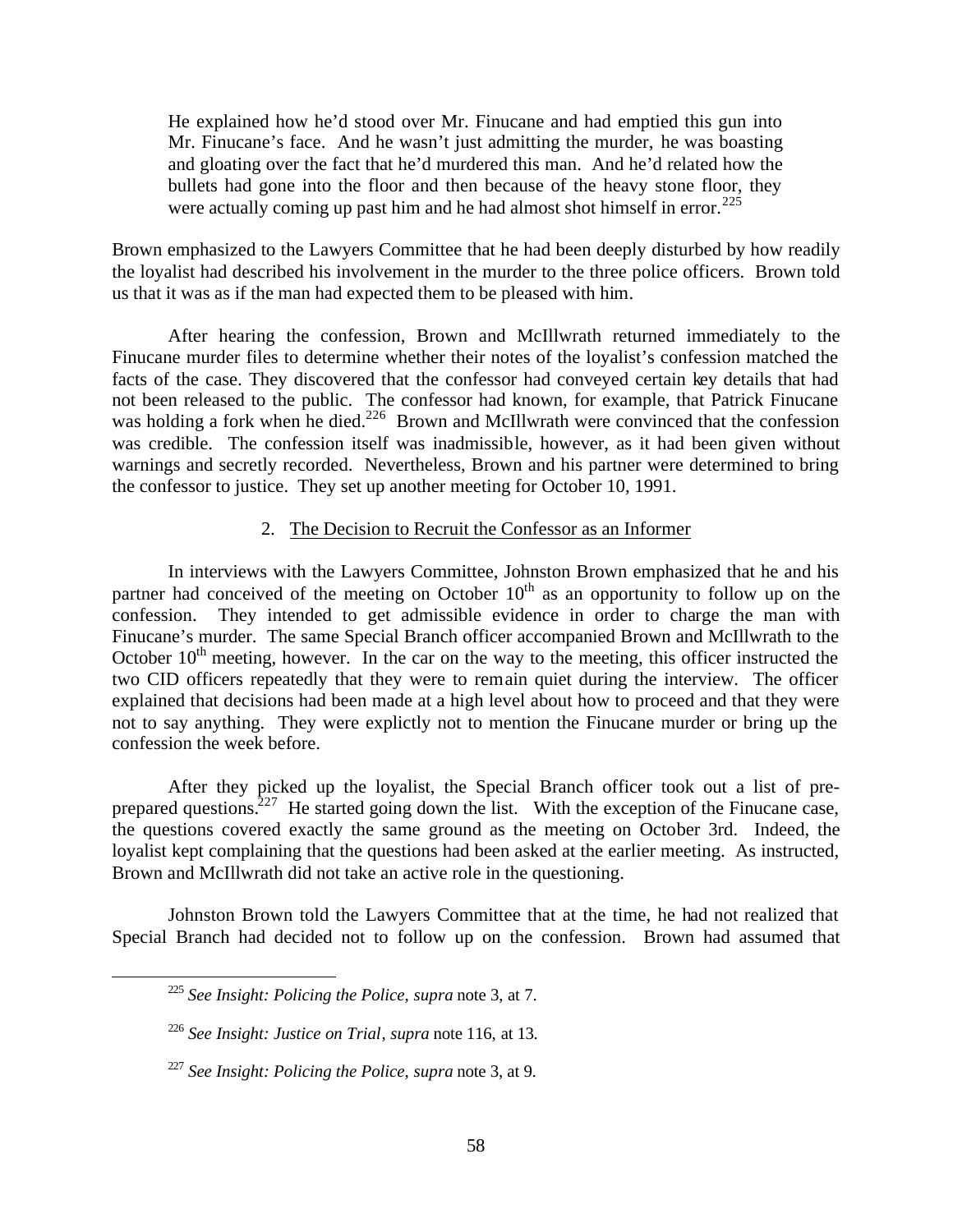headquarters knew something he did not and that for some reason it made more sense to wait before moving against the loyalist. In meeting after meeting with the man, however, no mention was made of the Finucane murder. Brown told us that by the fifth or sixth such meeting, it had become abundantly clear to him that Special Branch had decided not to pursue a prosecution. Instead, they had decided to use the loyalist as an informer.

In interviews with the Lawyers Committee, Johnston Brown said that as soon as he had realized this, he had vigorously questioned "both the morality and legality" of that decision. In response, Special Branch officers told Brown and his partner that the decision not to pursue the prosecution had been made at a high level. They also told him repeatedly that there was nothing new in the confession. They said that Special Branch had already known that this man was one of the two gunmen in the Finucane murder. Brown was not dissuaded, however. He emphasized to us that it was one thing to suspect someone in the murder, but another thing entirely when that person actually confessed. He considered it the duty of both CID and Special Branch to follow up on the confession.<sup>228</sup> Accordingly, he continued to argue with Special Branch as well as with his own CID superior officers about the decision not to pursue the prosecution. He told us that he made his disgust with that decision widely known.

### 3. Threats and Intimidation

Johnston Brown informed the Lawyers Committee that in November 1991, he learned that Special Branch had tipped the confessor off about Brown's desire to prosecute him. Special Branch officers had warned the loyalist not to talk to Brown about the Finucane murder and specifically warned him that Brown wanted to put him in jail for life for the killing. Brown received this information from the confessor himself. The confessor called Brown and requested a private meeting, where he questioned Brown about the information that Special Branch had given him. Brown succeeded in convincing the confessor that the allegation was not true and ultimately managed to regain his trust. Brown later told the Lawyers Committee, "he could easily have killed me."

Johnston Brown also told us that around the same time, Special Branch officers began harassing both him and his partner. He told us that he and his partner faced a constant stream of maligning, undermining, and unfounded allegations from Special Branch officers. His partner suffered a nervous breakdown as a result.

The Lawyers Committee has learned from a credible source, separate from Brown, that the Stevens III team recommended charges against one of the Special Branch officers who allegedly stopped Brown's investigation into the Finucane murder. However, the Director of Public Prosecutions (DPP) decided against referring charges.

 $228$  Indeed, Brown told us that at the time, he considered no case more important for the RUC's credibility. He emphasized that no death or victim is more significant than any other, but in terms of the RUC's credibility – in terms of "republican propaganda" – he considered this the most important case for the RUC to solve.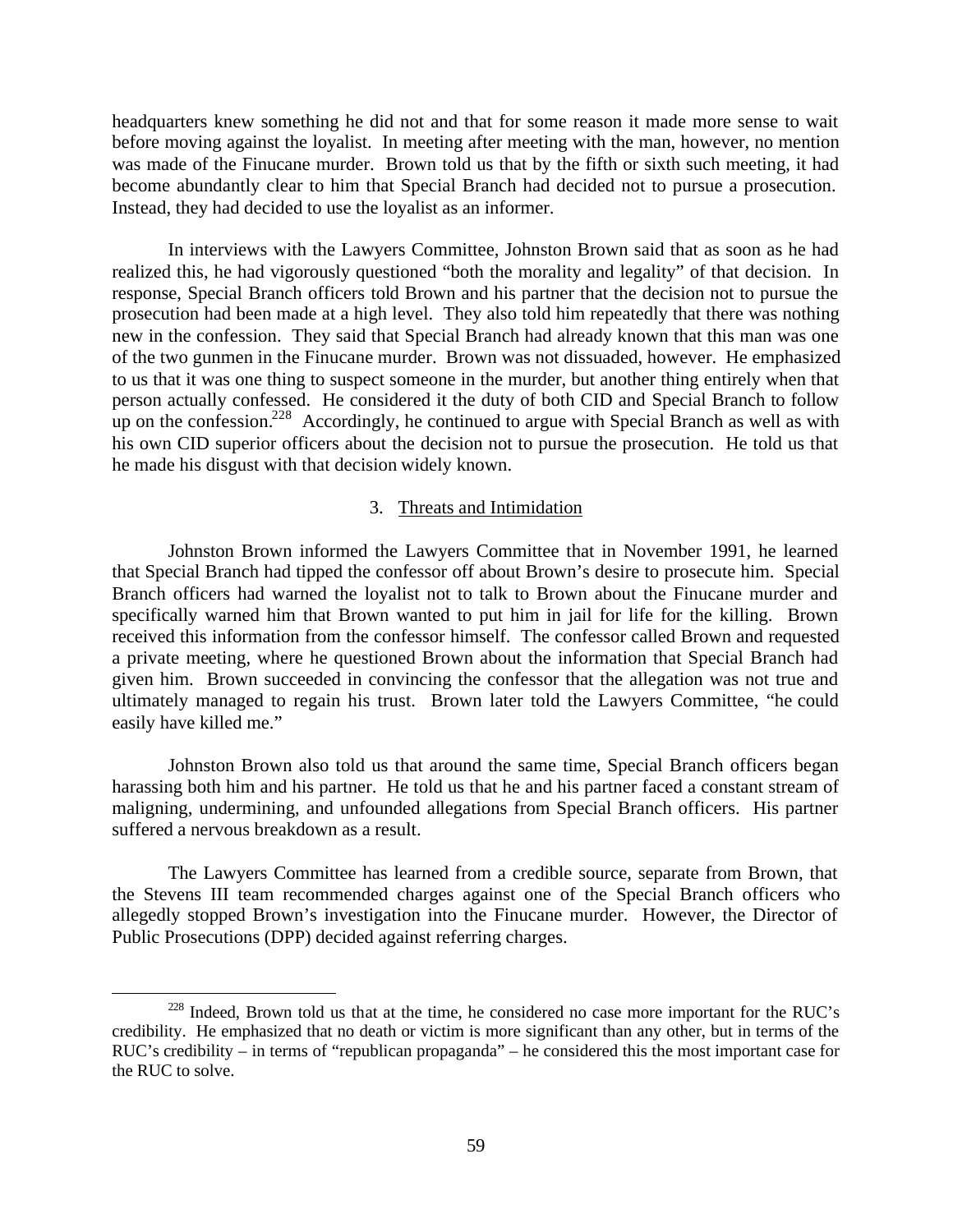# 4. Special Branch Efforts to Have Brown Removed from the Investigation

Brown also told us that in March 1992, the loyalist confessor called him to warn him that Special Branch officers were trying to get Brown moved out of the Belfast region. He told Brown that Special Branch officers had informed him that Brown was stepping on a lot of toes in relation to the Finucane case and that they intended to fabricate a loyalist threat against him to get him out of Belfast. According to Brown, the confessor warned him of this, saying, "If Special Branch would do this to a fellow police officer, imagine what they would do to me." Brown informed his CID superiors of the warning, and they waited to see what would happen.

Three days later, Special Branch informed one of Brown's CID superiors that Brown had been dropping the names of loyalist informers on the Shankill Road and that there was a loyalist threat against him. In interviews with the Lawyers Committee, Brown said that when the confessor's warning was revealed, the Special Branch officers involved did not know how to respond. Brown told us that these officers had not expected the confessor to be more loyal to Brown than to them, especially in light of the information that they had passed to the confessor. Ultimately, the RUC pulled both Brown and the Special Branch officers from all involvement with the confessor. The confessor kept trying to call Brown, but he was told not to accept the calls. Brown never received any follow-up information from Special Branch on the supposed loyalist threat against him, and there was no investigation of the allegations that he had dropped the names of informers on the Shankill. Brown requested such an investigation, but was informed by a CID superior that Special Branch had acknowledged that the allegations were concocted. Although Brown and his partner were removed from this case, they continued to do the same kind of police work in the Shankill Road area of West Belfast.<sup>229</sup>

### 5. William Stobie and the Anonymous Letter to the UDA

Furthermore, Johnston Brown informed the Lawyers Committee that an anonymous letter was sent to UDA/UFF headquarters in West Belfast in early 1994.<sup>230</sup> This anonymous letter falsely accused Brown of relaying information about loyalists to republicans. The letter was intercepted by William Stobie, who happened to be working at the UDA headquarters at the time. Stobie passed the letter to an RUC detective who passed it to Brown. At the time, Brown did not know William Stobie.

Clearly, except for this good fortune, the letter would have placed Brown in great danger. Indeed, Brown credits Stobie with saving his life. Brown told the Lawyers Committee that he still does not know who sent the letter to the UDA. He told us that "there is speculation that it emanated from Special Branch." He believes that the source of the letter is one of the issues that must be examined by a public inquiry.

 $229$  Brown emphasized to the Lawyers Committee that not all officers from Special Branch were involved in such activity. He told us that he has tremendous regard for the Special Branch officer that he and his partner worked with on the Shankill after this incident.

 $230$  The existence of this letter (and Stobie's role in intercepting it) was revealed in an article in *The Belfast Telegraph* the day after Stobie's murder. *See* Gordon, *supra* note 224.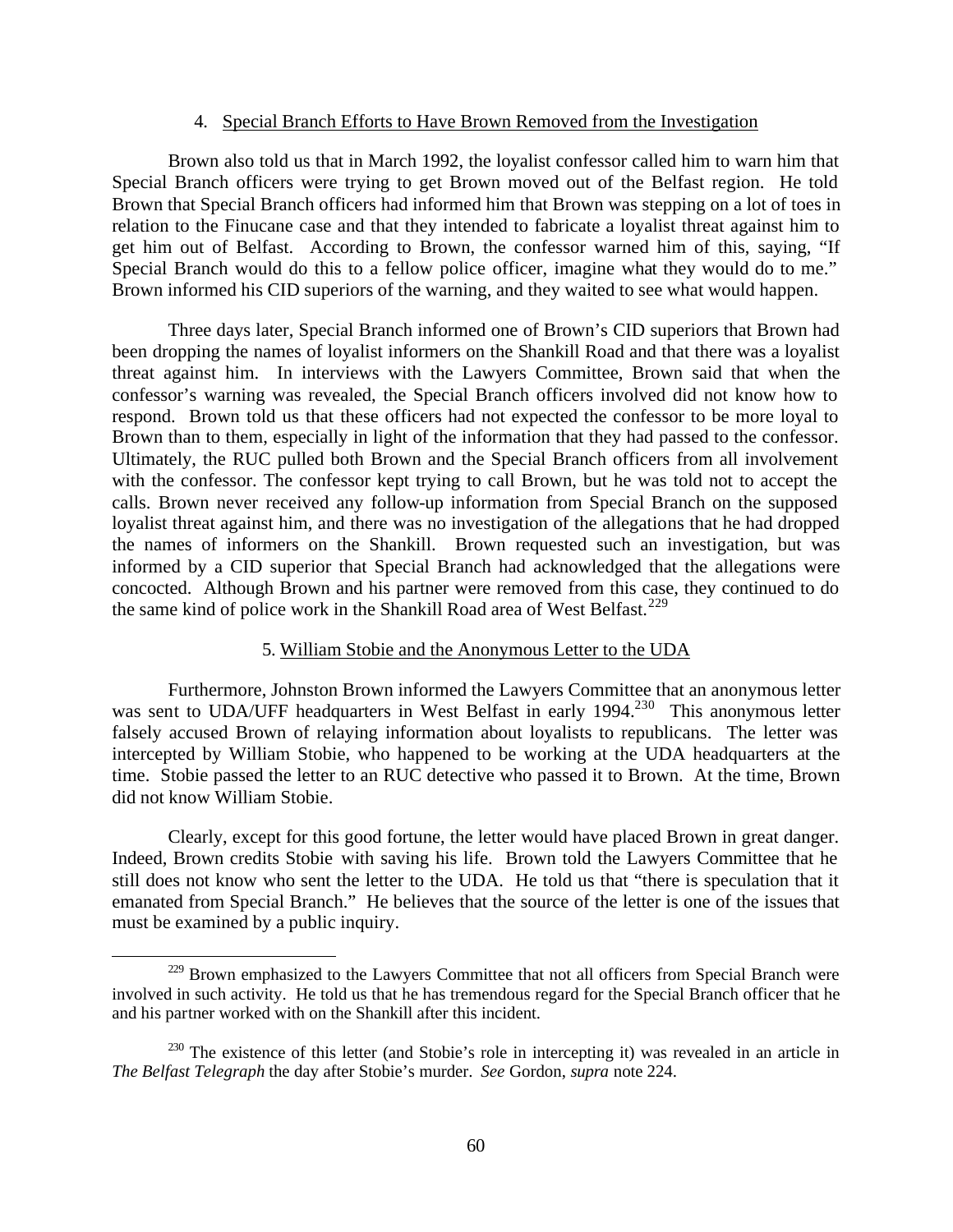#### **B. Brown's Statement to the Stevens III team**

In April 1999, Brown gave a voluntary statement to the Stevens III team about the loyalist's 1991 confession. After Brown finished preparing his six-page statement, officers on the Stevens team warned him not to sign it before considering very carefully that he was under oath. Brown later explained that as soon as he finished signing the statement, the atmosphere in the room changed completely. The officers started treating him as though he was a police suspect. When Brown asked what was wrong, they told him that they had received a copy of the October 3, 1991 tape from Special Branch. The officers told Brown that this tape did contain a conversation between him, the alleged confessor, and the Special Branch officer. They said that the tape did not contain any confession, however.

Thoroughly shocked, Brown asked if the tape could have been altered. The Stevens team explained that New Scotland Yard had already checked the tape for tampering and found it to be intact. Brown was then allowed to listen to the tape. He immediately recognized the conversation as the one held on October  $10^{th}$ , not October  $3^{rd}$ . He heard the loyalist complaining, for example, about the repetitive nature of the questions. He also noted that at the beginning of the conversation, the loyalist had asked him about two murders that had occurred on the Shankill Road that evening. After checking the 1991 records, Brown demonstrated that the murders under discussion had occurred on October 10, 1991, proving that the tape could not have been made on October 3, 1991.

Apparently, the RUC had given the Stevens III team the October  $10<sup>th</sup>$  tape, but labeled it as the tape made on October  $3<sup>rd</sup>$ . Taken aback, the officers on the Stevens team realized their mistake. They told Brown that Special Branch had verified the tape as the one made on October 3<sup>rd</sup>. In interviews with the Lawyers Committee, Brown explained that the English officers on the Stevens III team had not discovered this previously, because they could not understand the heavy Northern Ireland accents on the tape.

Furthermore, in the wake of these revelations, Special Branch could not locate the tape actually made on October 3, 1991. This tape had apparently been lost. The Stevens III team has reportedly discovered a written Special Branch "source report," however, which confirms that the loyalist admitted to Finucane's murder on October 3, 1991.<sup>231</sup>

Brown explained to the Lawyers Committee that he is now absolutely convinced that Special Branch had decided to rid themselves of the confession in the week between the meeting on October 3, 1991 and the meeting on October 10, 1991. He told us that at the time of the October  $10<sup>th</sup>$  meeting, he could not understand why the Special Branch officer who accompanied them had insisted on covering the same topics on October  $10<sup>th</sup>$  as they had covered on October 3<sup>rd</sup> (with the exception of the Finucane case). He now believes that Special Branch did this purposefully, so that the conversation on October  $10<sup>th</sup>$  would dovetail with his and his partner's notes of the October  $3<sup>rd</sup>$  conversation, with the exception of the confession.

<sup>231</sup> *See* Liam Clarke, "Police Informer Claims," *supra* note 223.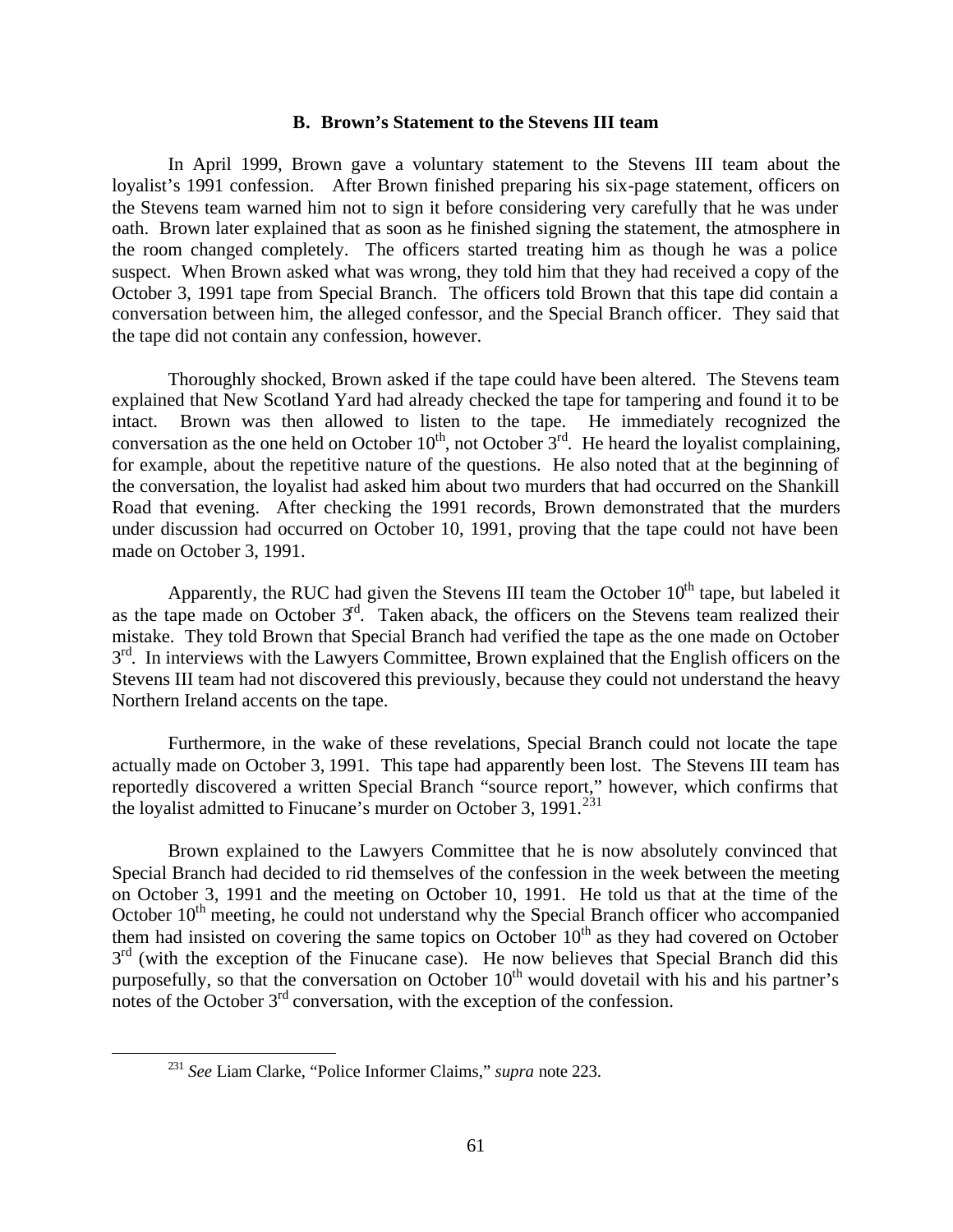#### **C. Subsequent Threats Against Brown**

Johnston Brown told the Lawyers Committee that after he gave his statement to the Stevens III team, a Special Branch officer cornered him in the hall of a police station and threatened to have him thrown in jail. Brown replied, "I would have to have done something wrong first." The Special Branch officer warned Brown to think about it. He then asked very pointedly: "What if they find some LVF guns in your loft. Are they your guns? Are they your son's? Just think about it." Brown told us that his son was only fifteen at the time. He also informed us that this particular officer is still working for Special Branch.

Johnston Brown told us that he still very much feels under threat from Special Branch, even though he has retired from the RUC and is currently in the Key Persons Protection Program. He believes that there are officers in Special Branch who would encourage loyalists to kill him. This is complicated by the fact that Brown was the RUC officer who gathered the evidence used to imprison Johnny Adair, the current leader of the UDA/UFF in West Belfast, in the early 1995. Adair was sentenced to sixteen years in prison but was let out on license in September 1999 under the early-release provisions of the Good Friday Agreement. Brown told the Lawyers Committee that the UDA planted an incendiary device in his home in October 2000, apparently because Adair was worried that Brown was gathering evidence against him again. Brown does not believe that this bombing was tied to Special Branch, but he is very worried that Special Branch might try to wind up the UDA to target him again. His fears were further compounded by the December 12, 2001 murder of William Stobie.

### **D. William Stobie's Special Branch Handlers**

In interviews with the Lawyers Committee, Brown also informed us that he knows William Stobie's Special Branch handlers. He told us that the Special Branch officer who accompanied him and his partner on October 3, 1991 and October 10, 1991 was one of Stobie's handlers. Furthermore, Brown told us that this Special Branch officer was one of the people who stopped his investigation into Patrick Finucane's murder.

Clearly, these allegations have deepened our conviction that Stobie's handlers must be thoroughly investigated. These new allegations must be carefully evaluated in light of the possibility that Stobie's handlers could have prevented the murder but chose not to act.

### **E. Conclusion**

The Lawyers Committee believes that Johnston Brown's story must be fully examined in a public inquiry into Patrick Finucane's murder. A public inquiry must determine who precisely made the decision not to pursue the prosecution of Ken Barrett, the man subsequently revealed to be the loyalist confessor.<sup>232</sup> A public inquiry must also determine which Special Branch officers decided to warn Barrett of Johnston Brown's desire to prosecute him, a decision placing Brown in immediate danger. A public inquiry must also investigate the origins of the anonymous letter

<sup>232</sup> *See* Clarke, "Police Informer Claims," supra note 223.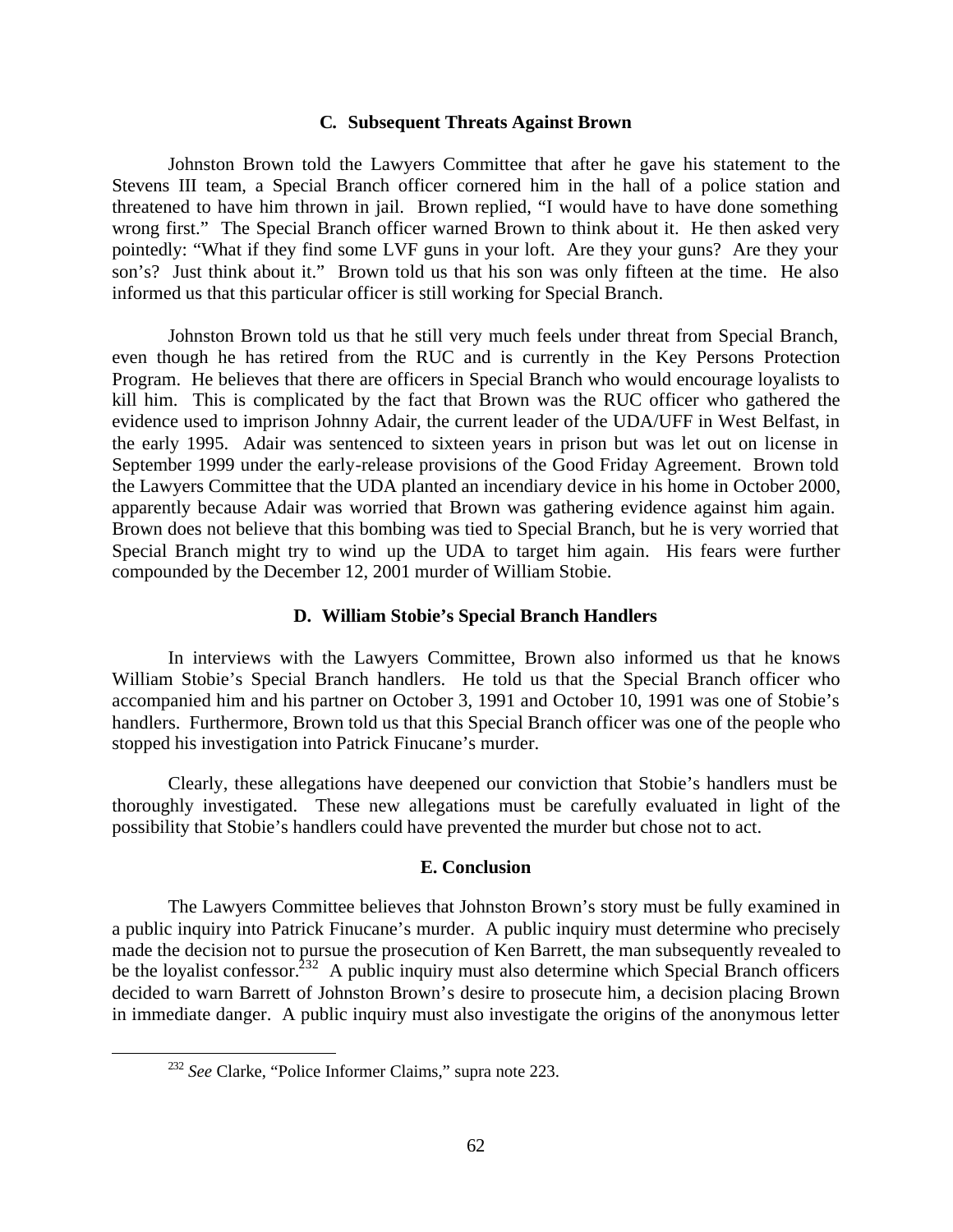sent to UDA headquarters in early 1994. In addition, a public inquiry must consider Special Branch's handling of the two tapes. What happened to the October 3, 1991 tape? How could Special Branch have certified the tape made on October  $10<sup>th</sup>$  as the tape made on October  $3<sup>rd</sup>$ ? A public inquiry must also investigate Brown's claims that Special Branch officers harassed and threatened both him and his partner, Trevor McIllwrath, and tried to get Brown moved out of Belfast by fabricating a loyalist threat against him. Furthermore, all of these issues must be considered in light of the other questions about Special Branch's involvement in the Finucane murder. Were there other repeat players, in addition to the Special Branch agent who handled William Stobie $?^{233}$ 

 $233$  Concerns about the operation of Special Branch have been underscored in recent months by the report of Nuala O'Loan, the Police Ombudsman for Northern Ireland, on the investigation of the August 15, 1998 Real IRA bombing in Omagh. In this report, issued on December 12, 2001, Nuala O'Loan, the Police Ombudsman, concluded that Special Branch had failed to relay important information to both police officers in Omagh before the attack and the Omagh investigation team after the bombing. O'Loan recommended that there be a review of the role and function of Special Branch with a view to ensuring that in the future that there are clear procedures for the dissemination of intelligence between Special Branch and other parts of the police service. She also recommended that Special Branch be fully and professionally amalgamated into the rest of the police service. Chief Constable Flanagan issued a detailed response to the Ombudsman's statement on January 24, 2002. As this report goes to press, the controversy is still unfolding.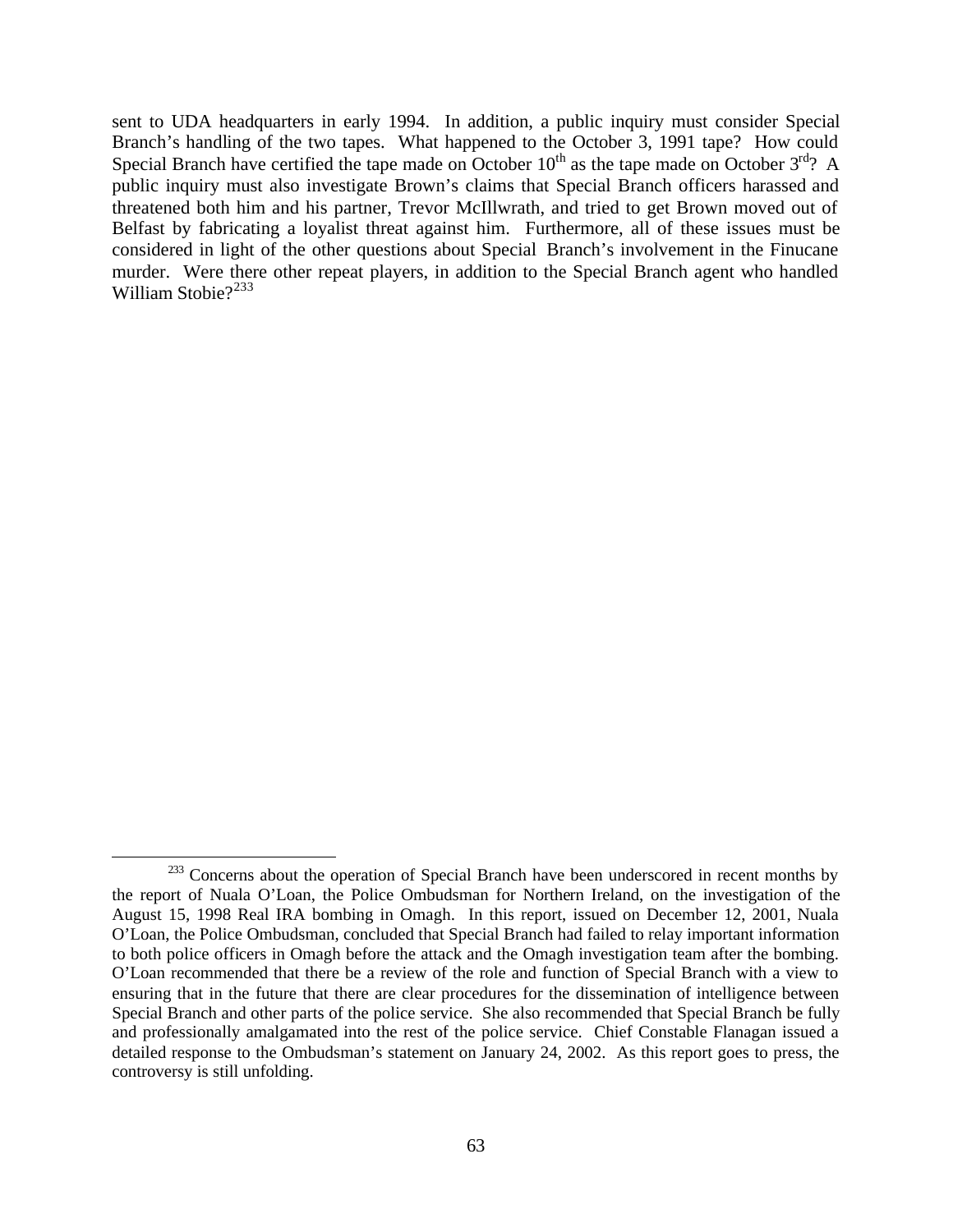# Chapter 7

#### CONTINUING CALLS FOR A PUBLIC INQUIRY

#### **I. THE WESTON PARK PROPOSAL**

In July 2001, the UK and Irish governments hosted talks with Northern Ireland's pro-Agreement parties in an attempt to break a deadlock in the peace process. This deadlock had been precipitated by David Trimble's resignation as First Minister of the Northern Ireland Assembly over the IRA's failure to disarm. The talks, which were held at Weston Park in England, concerned four main topics: (1) paramilitary decommissioning; (2) UK demilitarization in Northern Ireland; (3) the reform of the RUC; and (4) the stability of Northern Ireland's political institutions. On August 1, 2001, the UK and Irish governments issued a joint package of proposals aimed at ending the political impasse.

As part of these proposals, the two governments announced that they would jointly appoint "a judge of international standing from outside both jurisdictions to undertake a thorough investigation of allegations of collusion" in the murder of Patrick Finucane as well as five other controversial cases.<sup>234</sup> The governments promised to publish detailed terms of reference for the appointed judge at a later date, but revealed that in each of the six cases, the judge would be asked: (1) to review all the papers; (2) to interview anyone who can help; (3) to establish the facts; and (4) to report with recommendations for any further action. Specifically, the governments noted that if the judge recommended a public inquiry in any of the six cases, the relevant government would implement that recommendation. The governments also stated that arrangements would be made to "hear the views of the victims' families and keep them informed of progress."

The Lawyers Committee for Human Rights is deeply unsatisfied with these proposals. While at first blush, the appointment of the international judge might seem like a step forward, this plan could prevent the truth from emerging for many years to come.<sup>235</sup> This international judge is supposed to review all of the papers, interview "anyone" who can help, and establish the facts in not one, but six incredibly complicated and contentious cases. The Patrick Finucane case, alone, has been active for much of the last thirteen years. The current Stevens team has been investigating his murder for almost three years now, and this is Stevens's third foray into the murky world of collusion in Northern Ireland. Despite this, no one has ever been

 $234$  These five other cases are the murders of: (1) Rosemary Nelson; (2) Robert Hamill; (3) Billy Wright; (4) Lord Justice and Lady Gibson; and (5) Chief Superintendent Harry Breen and Superintendent Bob Buchanan.

 $235$  As Geraldine Finucane recently noted, the international judge proposal could mean a delay of "at least another four or five years" in her husband's case. *See Insight: Justice on Trial*, supra note 95, at 21.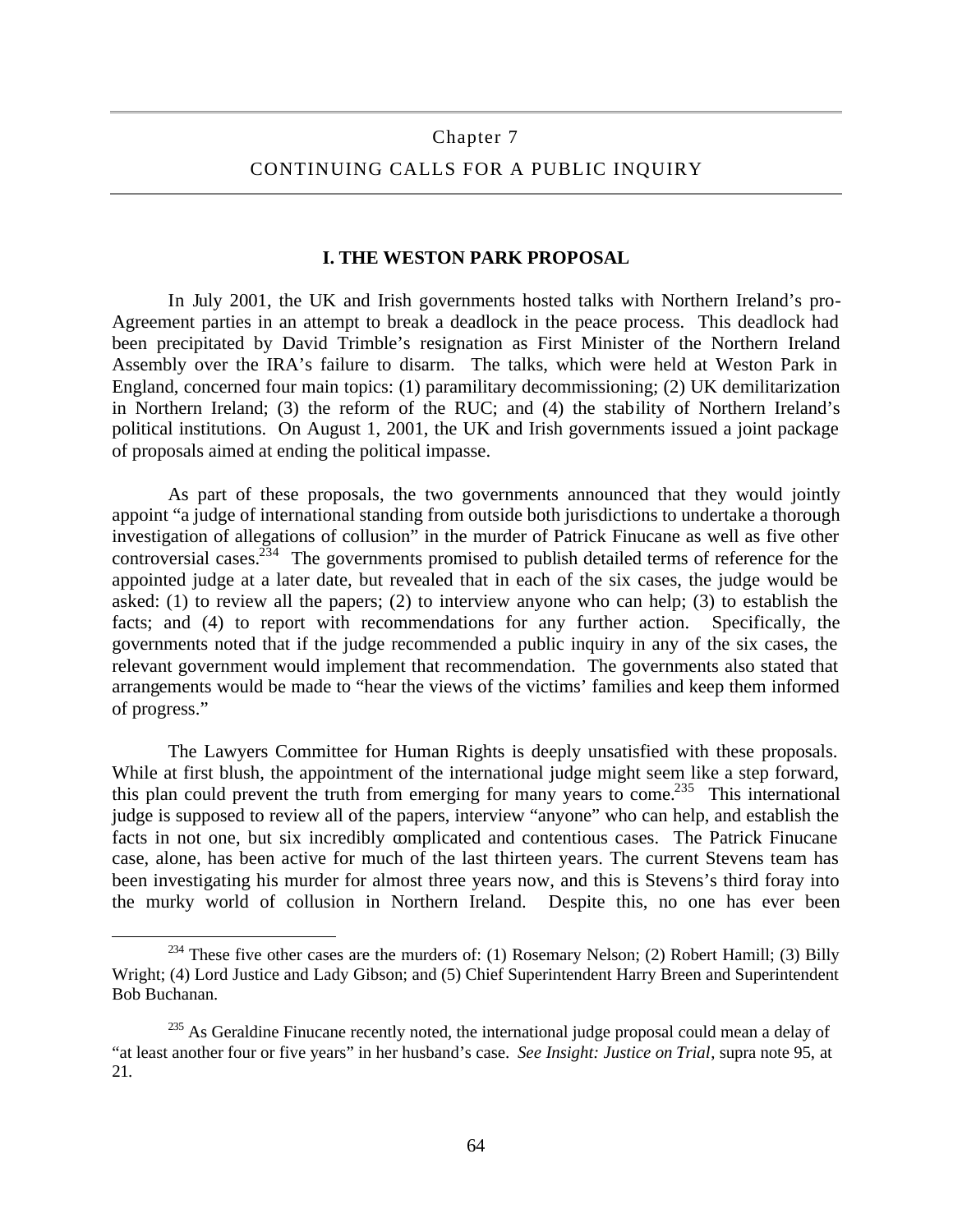successfully prosecuted for Finucane's killing. The international judge would be coming to all six cases completely cold.

As it currently stands, the Lawyers Committee is concerned that the governments' international judge proposal falls short of international human rights standards. In addition to promptness considerations, the Lawyers Committee is particularly concerned about the transparency of the judge's investigations and the family's ability to participate and secure access to documents. Under the case law of the European Court of Human Rights, the investigation in right to life cases must have a sufficient element of public scrutiny to secure practical accountability.<sup>236</sup> Families must also be able to participate and access documents to the extent necessary to protect their interests, which the Court noted might be in direct conflict with those of the police or security forces.<sup>237</sup> Article 6 of the International Covenant on Civil and Political Rights has also been interpreted to require an "open and accountable investigation." Furthermore, under the U.N. Principles on Extra-Legal Executions, the family must have access to any hearings as well as "all information relevant to the investigation."<sup>238</sup> In this context, the governments' general commitment in the proposal to keep the family "informed of progress" does not seem very promising. Indeed, if the government were fully prepared to afford the necessary international human rights safeguards at this point, then why not simply proceed with a public inquiry now?

## **II. A PUBLIC INQUIRY**

Under the Tribunals of Inquiry (Evidence) Act 1921, an independent judicial inquiry may be established by resolution of both Houses of the UK Parliament. Inquiries established under the Act have the same powers as the High Court to enforce the attendance of witnesses and compel the production of documents. The UK has a long history of using inquiries to examine matters of urgent public importance.<sup>239</sup> The most prominent recent example is the Bloody Sunday Inquiry, set up in 1998 to investigate the death of fourteen Catholics by the security forces in Derry/Londonderry, Northern Ireland on January 30,  $1972.<sup>240</sup>$  Among the most important features of such inquiries are their expansive judicial powers, their independence, and

<sup>236</sup> *See, e.g. Shanagan*, *supra* note 47, at para. 92.

<sup>237</sup> *See id.* at para. 117.

<sup>&</sup>lt;sup>238</sup> Principle 16 of the United Nations Principles on the Effective Prevention and Investigation of Extra-Legal, Arbitrary and Summary Executions.

<sup>239</sup> Fionnuala Ní Aoláin, *supra* note 2, at 175 – 178 (noting that there have been a total of twentytwo inquiry tribunals set up under the existing law); *see also* Amnesty International, *supra* note 56, at para. 9.

<sup>240</sup> *See* Bloody Sunday Inquiry, www.bloody-sunday-inquiry.org.uk.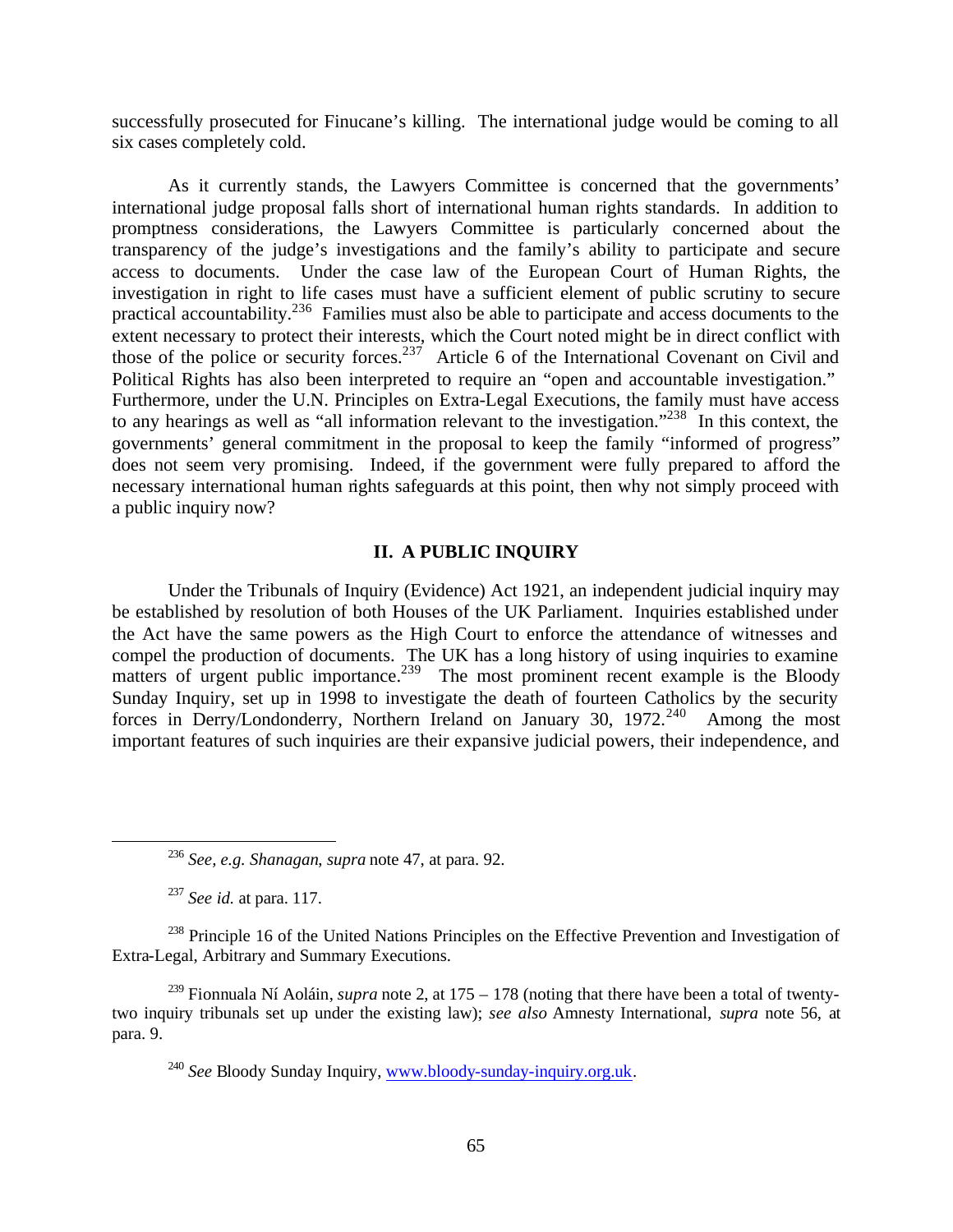their transparency to the public. These attributes are intended to ensure that the truth emerges fully, openly, and fairly.  $241$ 

Indeed, the United Nations has long recognized the need for public inquiries in cases like Patrick Finucane's. Principle 11 of the UN Principles on Extra-Legal Executions makes clear:

In cases in which the established investigative procedures are inadequate because of lack of expertise or impartiality, because of the importance of the matter or because of the apparent existence of a pattern of abuse, and in cases where there are complaints from the family of the victim about these inadequacies or other substantial reasons, Governments shall pursue investigations through an independent commission of inquiry or similar procedure. Members of such a commission shall be chosen for their recognized impartiality, competence and independence as individuals. In particular, they shall be independent of any institution, agency or person that may be the subject of the inquiry. The commission shall have the authority to obtain all information necessary to the inquiry and shall conduct the inquiry as provided for under these Principles.<sup>242</sup>

## **III.THE INTERNATIONAL OUTCRY**

In the thirteen years since Patrick Finucane's murder, many distinguished voices from around the world have joined his family's call for an independent public inquiry. This long list includes the Irish government, the U.S. House of Representatives, the Northern Ireland Human Rights Commission, the European Parliament, the U.N. Special Rapporteur on the Independence of Judges and Lawyers, and the U.N. Special Representative of the Secretary General on Human Rights Defenders. The list also includes a host of bar associations, such as the Bar Council of Northern Ireland, the International Bar Association, the American Bar Association, and the Association of the Bar of the City of New York. In addition, the Law Society of Northern Ireland, the Law Society of England and Wales, and the Law Society of Ireland have all called for a public inquiry into the murder. Many human rights organizations have also actively

 $241$  In theory, an inquiry could also be established under the Police (Northern Ireland) Act 1998. This Act empowers the Secretary of State to establish a local inquiry into any matter connected with policing. The Lawyers Committee is concerned about several provisions in the statute, however. Under the Tribunals of Inquiry Act, there is a baseline assumption that the inquiry will be held in public. Under the Police (Northern Ireland) Act, however, there is no such assumption; the Secretary of State may decide to make the inquiry either public or private. The Tribunals of Inquiry Act also provides for significant contempt powers. The sanctions for contempt include up to two years imprisonment *and* a fine of whatever amount is deemed appropriate under the circumstances. Under the Police (Northern Ireland) Act, however, the sanction for contempt is no more than three months imprisonment *or* no more than £20 fine. The Lawyers Committee believes that in order for the inquiry to be meaningful, it must be held in public and have the same powers as the High Court.

<sup>&</sup>lt;sup>242</sup> The United Nations Principles on the Effective Prevention and Investigation of Extra-Legal, Arbitrary and Summary Executions, Principle 11.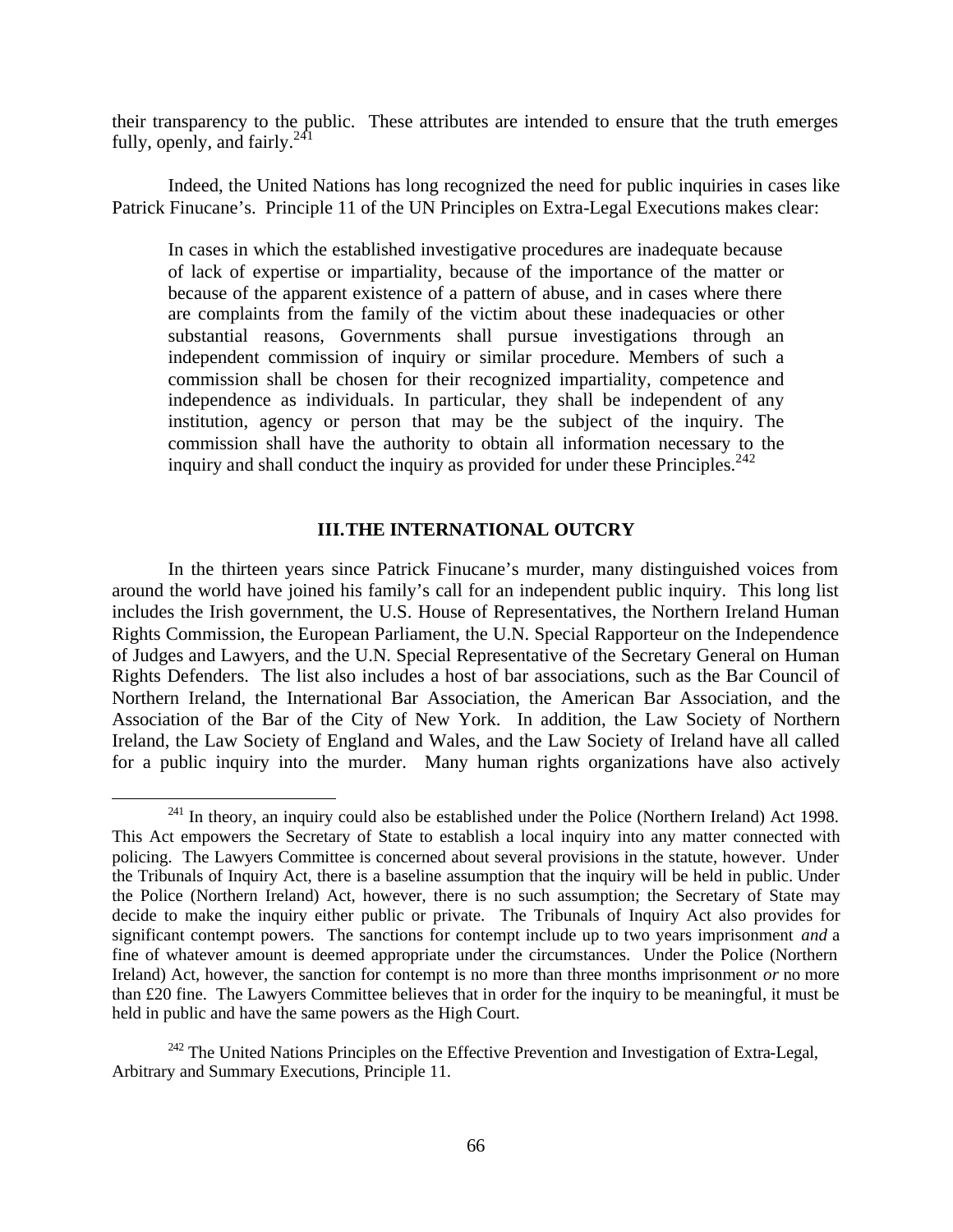campaigned for a public inquiry. These groups include Amnesty International, British Irish Rights Watch (BIRW), the Committee on the Administration of Justice (CAJ), Human Rights Watch, the International Commission of Jurists, the International Federation for Human Rights, the Irish Council for Civil Liberties (ICCL), the Lawyers Committee for Human Rights, Liberty, the Pat Finucane Centre, and Relatives for Justice. On February 12, 1999, the tenth anniversary of Finucane's murder, an international petition calling for a public inquiry was published in several UK newspapers. The petition was signed by over 1,300 lawyers.<sup>243</sup>

The international campaign for a public inquiry in the Finucane case is part of a larger movement for the protection of human rights defenders worldwide. The international community has repeatedly acknowledged the essential role of local activists and lawyers in securing human rights protections on the ground. Because of their front line advocacy, however, these human rights defenders have often come under threat from their own governments. Given the many allegations of state involvement in Patrick Finucane's murder, his case has become highly significant in this context.

Several prominent United Nations experts have been especially active on Patrick Finucane's case. In particular, Dato' Param Cumaraswamy, the U.N. Special Rapporteur on the Independence of Judges and Lawyers, has helped to keep worldwide attention focused on the case and has served to spotlight attention more generally on the situation of defense attorneys in Northern Ireland. Because of Cumaraswamy's reports and the testimony of human rights groups, the U.N. Human Rights Committee made the following observation in November 2001:

The Committee is deeply disturbed that, a considerable time after murders of persons (including human rights defenders) have occurred, a significant number of such instances have yet to receive fully independent and comprehensive investigations, and the prosecution of the people responsible. This phenomenon is doubly troubling where persistent allegations of involvement by members of the State's Party security forces, including the Force Research Unit, remain unresolved.

The failure of the UK government to fully investigate and prosecute those responsible for Mr. Finucane's murder has also caused growing concern in the United States and elsewhere. In the United States, for example, the Committee on International Relations of the U.S. House of Representatives has heard testimony over the years about the Finucane case from members of the Finucane family, as well as from CAJ, BIRW, and the Lawyers Committee. Rosemary Nelson, a prominent Northern Ireland human rights lawyer, also testified before the House International Relations Committee several months before she was murdered on March 15, 1999.<sup>244</sup> As part of

<sup>243</sup> *See* Testimony of Michael Finucane, U.S. House of Representatives, International Operations and Human Rights Subcommittee of the House International Relations Committee, Sept. 24, 1999.

 $244$  Rosemary Nelson was the second human rights lawyer to be murdered in Northern Ireland in just over ten years. The Red Hand Defenders claimed responsibility for her murder. The Loyalist Volunteer Force, a group with close links to the UDA, is said to have been responsible. *See* Jason Bennetto, "Loyalist Questioned Over Nelson Murder," *The Independent*, Dec. 4, 2001. There are also